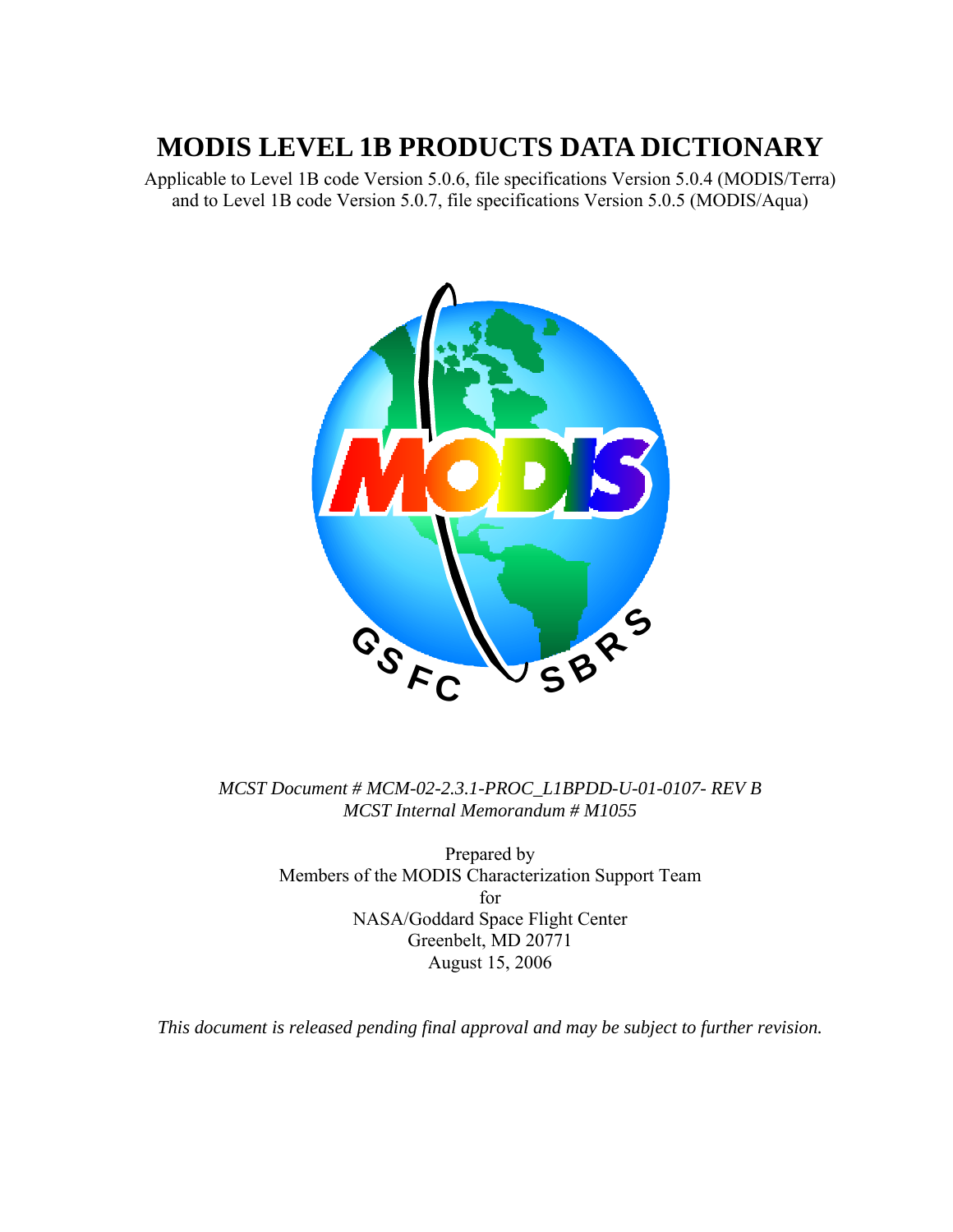# **Signature Page**

| Written by:  |                                                     |           |
|--------------|-----------------------------------------------------|-----------|
|              | Alice Isaacman                                      | Date      |
|              | MCST Lead Software Engineer, SAIC General           |           |
|              | Sciences Operation                                  |           |
| Updated by   | James Kuyper                                        | Date      |
|              | MODIS Level 1 Lead, SAIC General Sciences Operation | 12/1/2005 |
| Updated by   | James Kuyper                                        | Date      |
|              | MODIS Level 1 Lead, SAIC General Sciences Operation | 08/15/06  |
| Approved by: |                                                     |           |
|              | Dr. Vincent Salomonson                              | Date      |
|              | <b>MCST</b> Project Manager                         |           |

*This document is released pending final approval and may be subject to further revision.*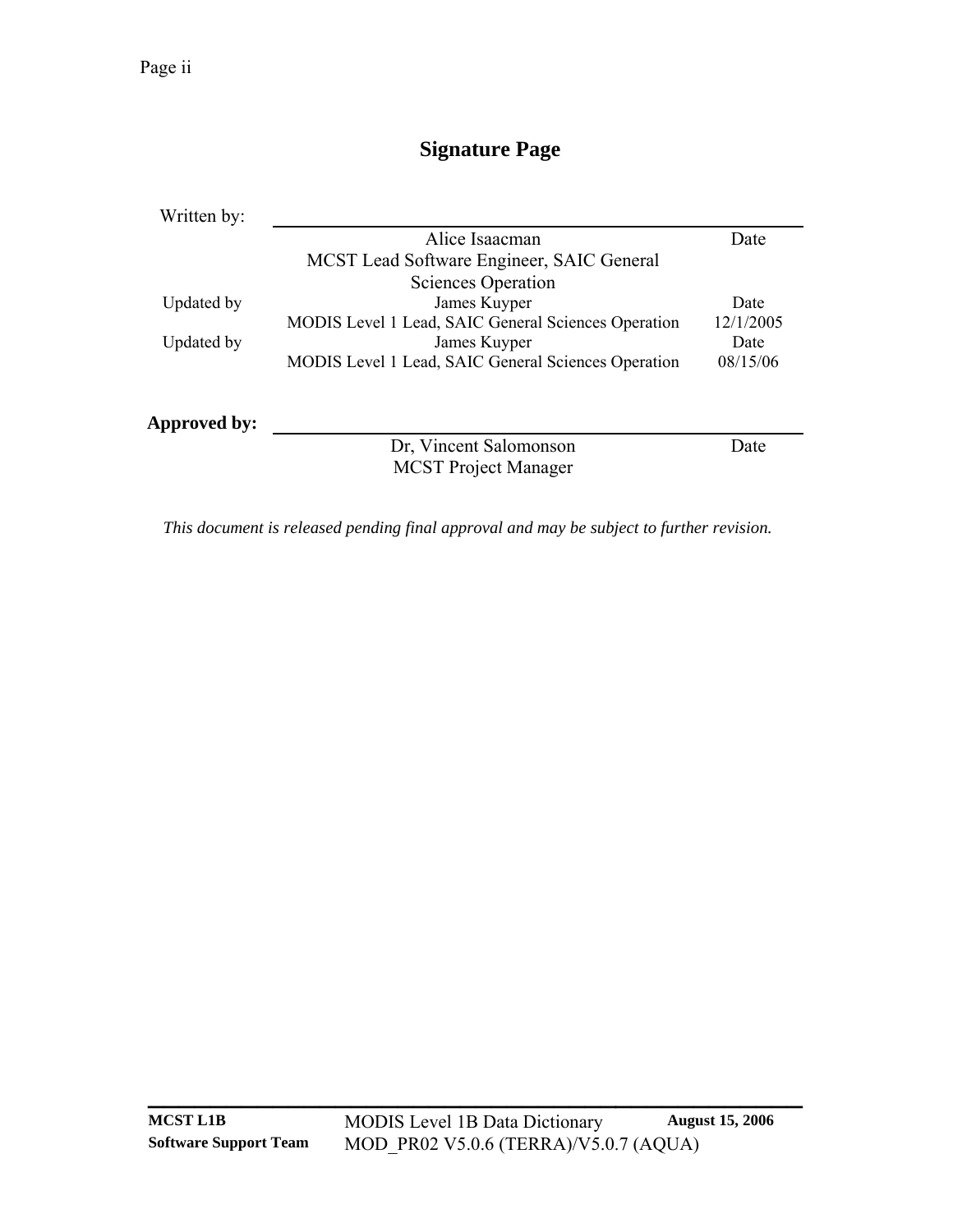# **TABLE OF CONTENTS**

| <b>SECTION 1</b>   | <b>INTRODUCTION</b>                                                      | 1                       |
|--------------------|--------------------------------------------------------------------------|-------------------------|
| <b>Section 1.1</b> | <b>Document Identification</b>                                           | 1                       |
| <b>Section 1.2</b> | <b>Scope</b>                                                             | 1                       |
| <b>Section 1.3</b> | <b>Purpose</b>                                                           | $\mathbf{1}$            |
| <b>SECTION 2</b>   | <b>DESCRIPTION OF DATA ITEMS</b>                                         | $\mathbf{2}$            |
|                    | <b>Section 2.1 Global Metadata</b>                                       | $\mathbf{3}$            |
|                    | Section 2.1.1 ECS Standard Core Granule Metadata                         | $\overline{\mathbf{3}}$ |
|                    | Section 2.1.1.1 General Information                                      | $\overline{4}$          |
|                    | Section 2.1.1.2 Parameters ending in ".1"                                | 6                       |
|                    | Section 2.1.1.3 Parameters ending in ".2                                 | 11                      |
|                    | Section 2.1.1.4 Other Core Granule Metadata                              | 14                      |
|                    | Section 2.1.2 ECS Standard Archive Granule Metadata                      | 28                      |
|                    | Section 2.1.3 Level 1B Product Granule Metadata                          | 33                      |
|                    | Section 2.1.4 MODIS Level 1B QA Granule Metadata                         | 41                      |
|                    | Section 2.1.4.1 Level 1B QA Granule Metadata stored as global attributes | 41                      |
|                    | Section 2.1.4.2 Level 1B QA Granule Metadata stored as SDSs              | 62                      |
|                    | Section 2.1.5 Level 1B HDF-EOS SWATH Metadata                            | 66                      |
|                    | Section 2.1.6 Level 1B Swath Metadata                                    | 67                      |
|                    | <b>Section 2.2 Instrument and Uncertainty SDSs</b>                       | 77                      |
| Section 2.2.1      | Scaled Integer Instrument SDSs and Attributes                            | 78                      |
|                    | Section 2.2.2 Uncertainty Index SDSs and Attributes                      | 89                      |
| Section 2.2.3      | "Samples Used" SDSs and Attributes                                       | 94                      |
| <b>Section 2.3</b> | <b>Band-Subsetting SDSs</b>                                              | 95                      |
| <b>Section 2.4</b> | <b>Geolocation SDSs</b>                                                  | 97                      |
|                    | Section 2.4.1 Descriptions of Geolocation SDSs                           | 97                      |
|                    | Section 2.4.2 Attributes for Geolocation SDSs (except "gflags")          | 99                      |
|                    | Section 2.4.3 Attributes for 1KM Geolocation "gflags" SDS                | 101                     |
| <b>SECTION 3</b>   | <b>ABBREVIATIONS AND ACRONYMS</b>                                        | 102                     |
| <b>SECTION 4</b>   | <b>REFERENCES</b>                                                        | 104                     |
| <b>SECTION 5</b>   | <b>INDEX</b>                                                             | 106                     |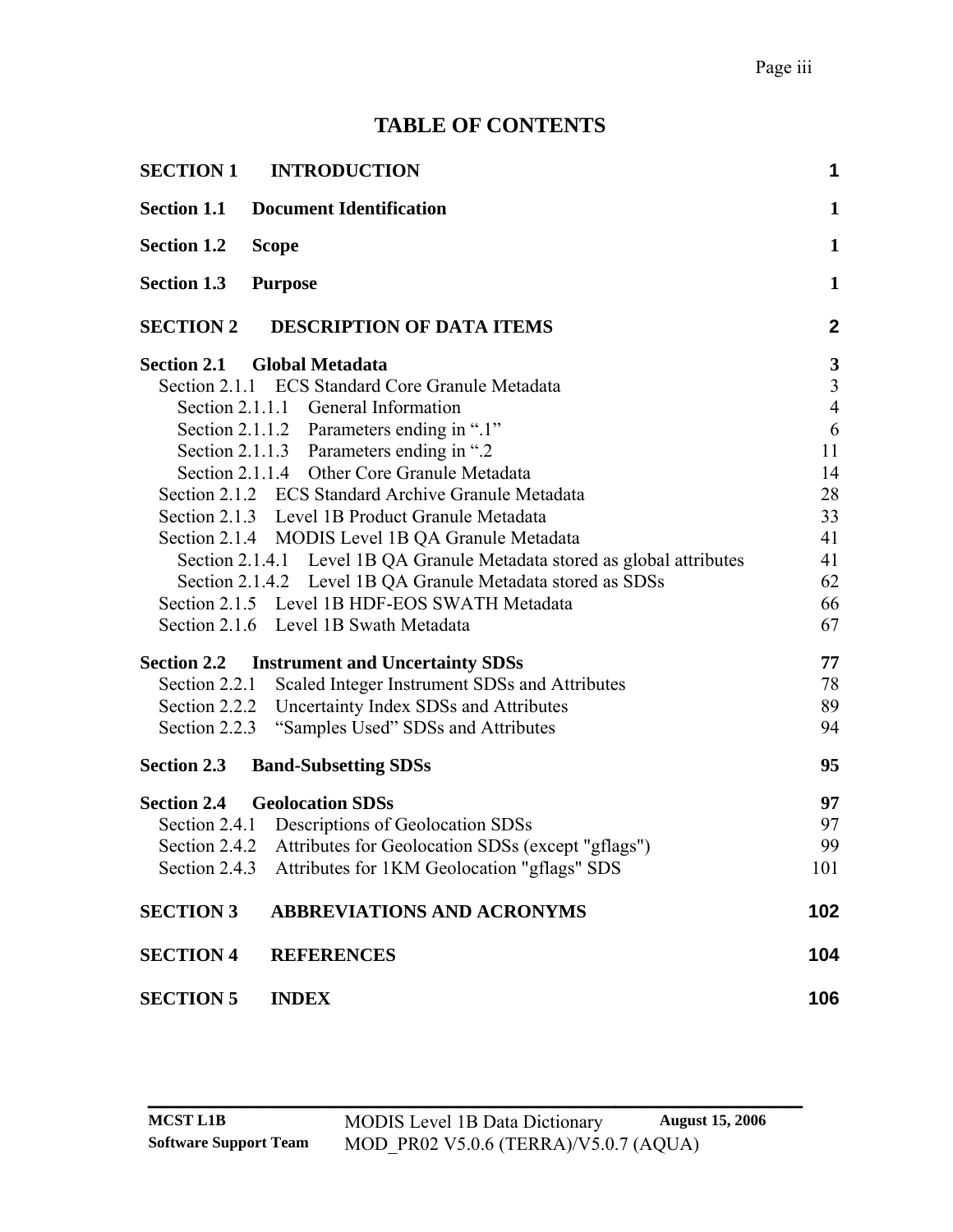### **TABLES**

| Table 2.1.1: Meaning of Each Bit in "Detector Quality Flag" for Reflective Bands | 50  |
|----------------------------------------------------------------------------------|-----|
| Table 2.1.2 Meaning of Each Bit in "Detector Quality Flag" for Emissive Bands    | 51  |
| <b>Table 2.1.3: Telemetry Point Meanings</b>                                     | 61  |
| <b>Table 2.1.4: Bit QA Flags Descriptions</b>                                    | 73  |
| Table 2.2.1: Instrument and Uncertainty SDS summary                              | 77  |
| Table 2.2.2: MODIS Band Groupings                                                | 78  |
| Table 2.2.3: Meaning of Data Values Outside of Valid Range                       | 81  |
| Table 2.2.4: Current values of specified_uncertainty and scale_factor for        |     |
| <b>MODIS/Terra (PFM) and MODIS/Aqua (FM1)</b>                                    | 90  |
| Table 2.2.5: Uncertainty Index (UI) mapped to uncertainty in percent             | 90  |
| Table 2.3.1: Band subsetting SDS summary (data type = float $32$ )               | 96  |
| Table 2.3.2: "long_name" attribute for Band subsetting SDS                       | 96  |
| Table 2.4.1: Summary of 1KM Geolocation SDSs                                     | 97  |
| Table 2.4.2: Summary of 250m and 500m Geolocation SDSs                           | 97  |
| Table 2.4.3: Attribute Values for Geolocation SDSs (except gflags)               | 99  |
| Table 2.4.4: 1KM Geolocation SDS "gflags" bits                                   | 101 |
|                                                                                  |     |

# **FIGURES**

|  |  | Figure 2.1.1: Excerpt from 1KM File Specifications for Swath Metadata | 66 |
|--|--|-----------------------------------------------------------------------|----|
|  |  |                                                                       |    |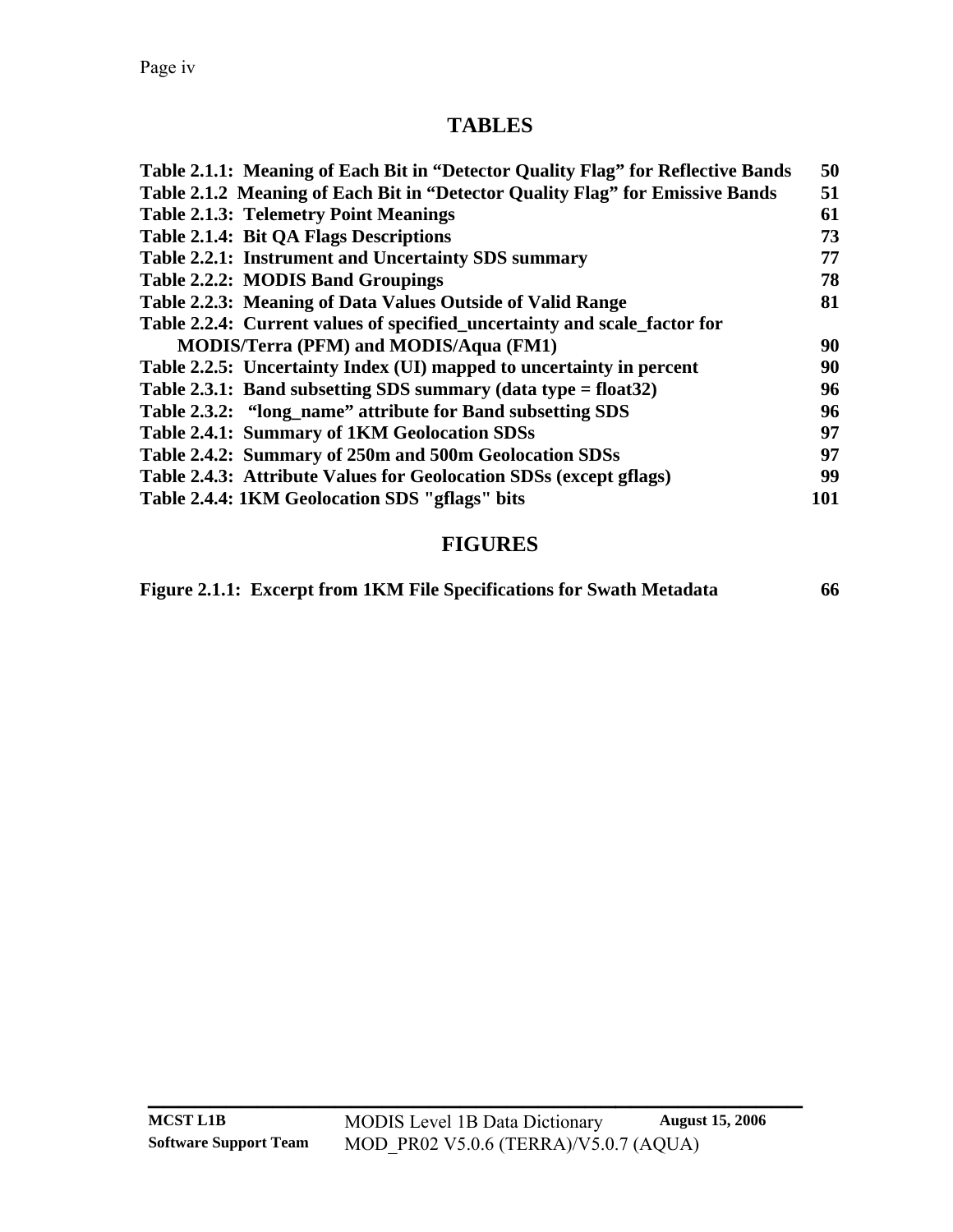# <span id="page-4-0"></span>**SECTION 1 INTRODUCTION**

# **Section 1.1 Document Identification**

This document is the MODIS Level 1B Product Data Dictionary.

#### **Section 1.2 Scope**

This document provides information about the content of the Earth view (EV) output granules produced by the MODIS Level 1B software:

#### *MODIS/Terra (PFM) data*

| $\bullet$ MOD021KM | 1km resolution data product, MODIS on the Terra satellite  |
|--------------------|------------------------------------------------------------|
| $\bullet$ MOD02HKM | 500m resolution data product, MODIS on the Terra satellite |
| $\bullet$ MOD020KM | 250m resolution data product, MODIS on the Terra satellite |
|                    |                                                            |

#### *MODIS/Aqua (FM1) data*

- MYD021KM 1km resolution data product, MODIS on the Aqua satellite
- MYD02HKM 500m resolution data product, MODIS on the Aqua satellite
- MYD02QKM 250m resolution data product, MODIS on the Aqua satellite

Additionally, many of the descriptions of metadata in this document also apply to the Level 1B OBC output granule.

#### **Section 1.3 Purpose**

The purpose of this Data Dictionary is to augment the MODIS Level 1B Product User's Guide [\(\[8\]](#page-107-1)), which provides a general understanding of the product format (HDF-EOS) and the scaling algorithms required for generating calibrated products. This data dictionary will allow users to understand the meaning and origin of the individual data items defined in the Level 1B product file specifications [\(\[3\]](#page-107-2), [\[3\]](#page-107-2), [\[5\],](#page-107-3) and [\[6\]](#page-107-4)).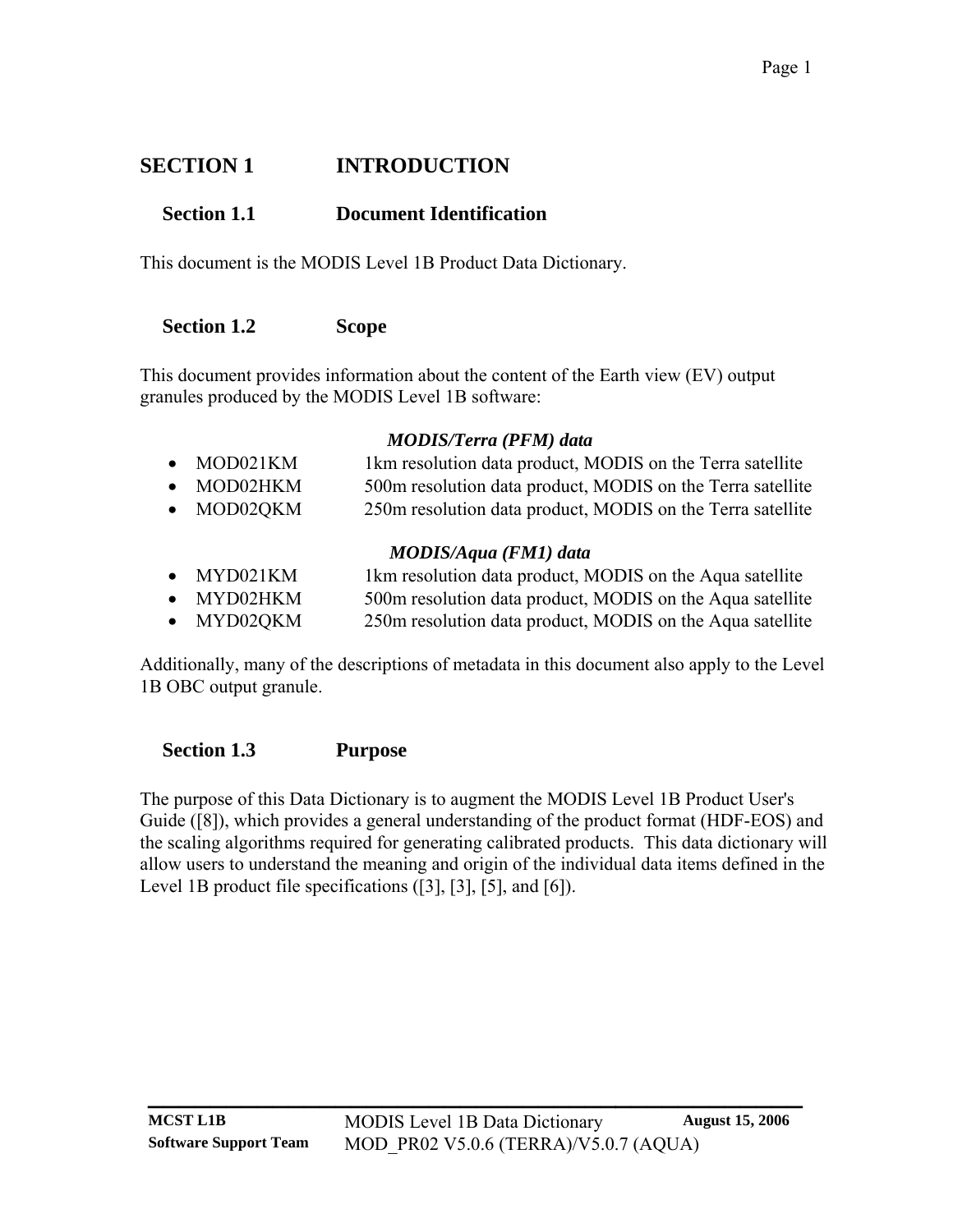# <span id="page-5-0"></span>**SECTION 2 DESCRIPTION OF DATA ITEMS**

This section will describe items in the file specifications for the Level 1B (L1B) 250m, 500m and 1km granule Earth view (EV) products [\(\[3\]](#page-107-2), [\[3\]](#page-107-2), and [\[5\]\)](#page-107-3). The organization of this section generally follows the organization in those file specifications. Specific subsections are:

| Section 2.1 Global Metadata             | (section I in EV file specifications)   |
|-----------------------------------------|-----------------------------------------|
| Section 2.2 Instrument and              | (section II in EV file specifications)  |
| <b>Uncertainty Scientific Data Sets</b> |                                         |
| (SDSs)                                  |                                         |
| Section 2.3 Band-Subsetting SDSs        | (section III in EV file specifications) |
| Section 2.4 Geolocation SDSs            | (section IV in EV file specifications)  |

Important acronyms for this section are (see Section [SECTION 3](#page-105-1) for a more comprehensive list):

| Acronym               | <b>Interpretation</b>                                                  |
|-----------------------|------------------------------------------------------------------------|
| L <sub>1</sub> B code | same as MOD PR02 (the major process in PGE02)                          |
| L1A code              | same as MOD PR01 $(1st$ major process of PGE01)                        |
| geolocation code      | same as MOD PR03 $(2^{nd}$ major process of PGE01)                     |
| <b>ECS</b>            | <b>EOS</b> Core System                                                 |
| <b>LUT</b>            | Look-Up Table (an input value or array to the L1B code)                |
| granule               | one output product of specified time duration<br>(5 minutes for MODIS) |

| MODIS/Terra MODIS/Aqua |          |                                |
|------------------------|----------|--------------------------------|
| MOD02xxx               | MYD02xxx | L1B product short names        |
| MOD01                  | MYD01    | L1A product short name         |
| MOD03                  | MYD03    | Geolocation product short name |

There are normally three L1A granules that are input to the L1B processing: "previous", "current" and "subsequent". These represent granules that are consecutive in time. The "current" L1A granule is the one whose boundaries correspond to the L1B granule data product boundaries. The purpose of using data from the "previous" and "subsequent" L1A granules is to allow the thermal calibration routines to process data near the edges of the current granule boundary. In the following descriptions, the term "L1A granule" will generally refer to the "current" granule. The terms "previous" and "subsequent" are used only if it is necessary to explicitly refer to those L1A input granules.

*Note:* MOD PR02 may be run in operations without the previous and/or subsequent L1A granules as input if they are not available at execution time.

| <b>MCST L1B</b>              | <b>MODIS</b> Level 1B Data Dictionary | <b>August 15, 2006</b> |
|------------------------------|---------------------------------------|------------------------|
| <b>Software Support Team</b> | MOD PR02 V5.0.6 (TERRA)/V5.0.7 (AQUA) |                        |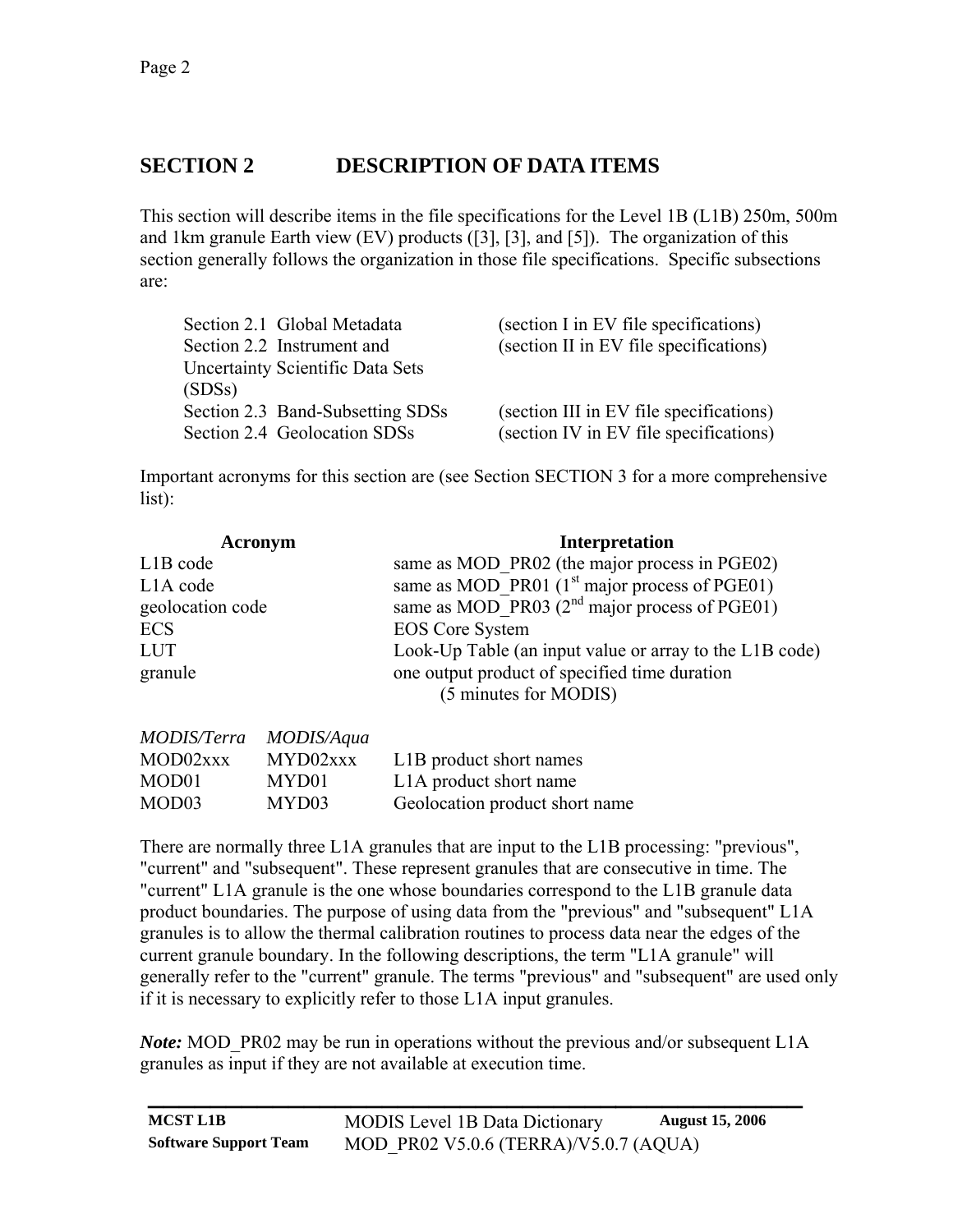# <span id="page-6-0"></span>**Section 2.1 Global Metadata**

<span id="page-6-1"></span>This section describes:

- ECS Standard Core Granule Metadata
- ECS Standard Archive Granule Metadata
- Level 1B Product Granule Metadata
- Level 1B QA Granule Metadata stored as global attributes
- Level 1B QA Granule Metadata stored as SDSs
- Level 1B HDF-EOS SWATH Metadata
- Level 1B Swath Metadata

### *Section 2.1.1 ECS Standard Core Granule Metadata*

These data are stored in global attribute "CoreMetadata.0". When using SDP toolkit calls to extract the value of a parameter, note the following: a parameter data type of "INTEGER" is the same as a 32-bit integer. A parameter data type of "DOUBLE" is the same as a 64-bit float. A "STRING" data type may require different sizes of character buffers. The examples indicated below and information in reference ([\[12\]](#page-108-0)) may help in estimating string buffers needed. Multi-valued parameters require appropriate arrays to be allocated.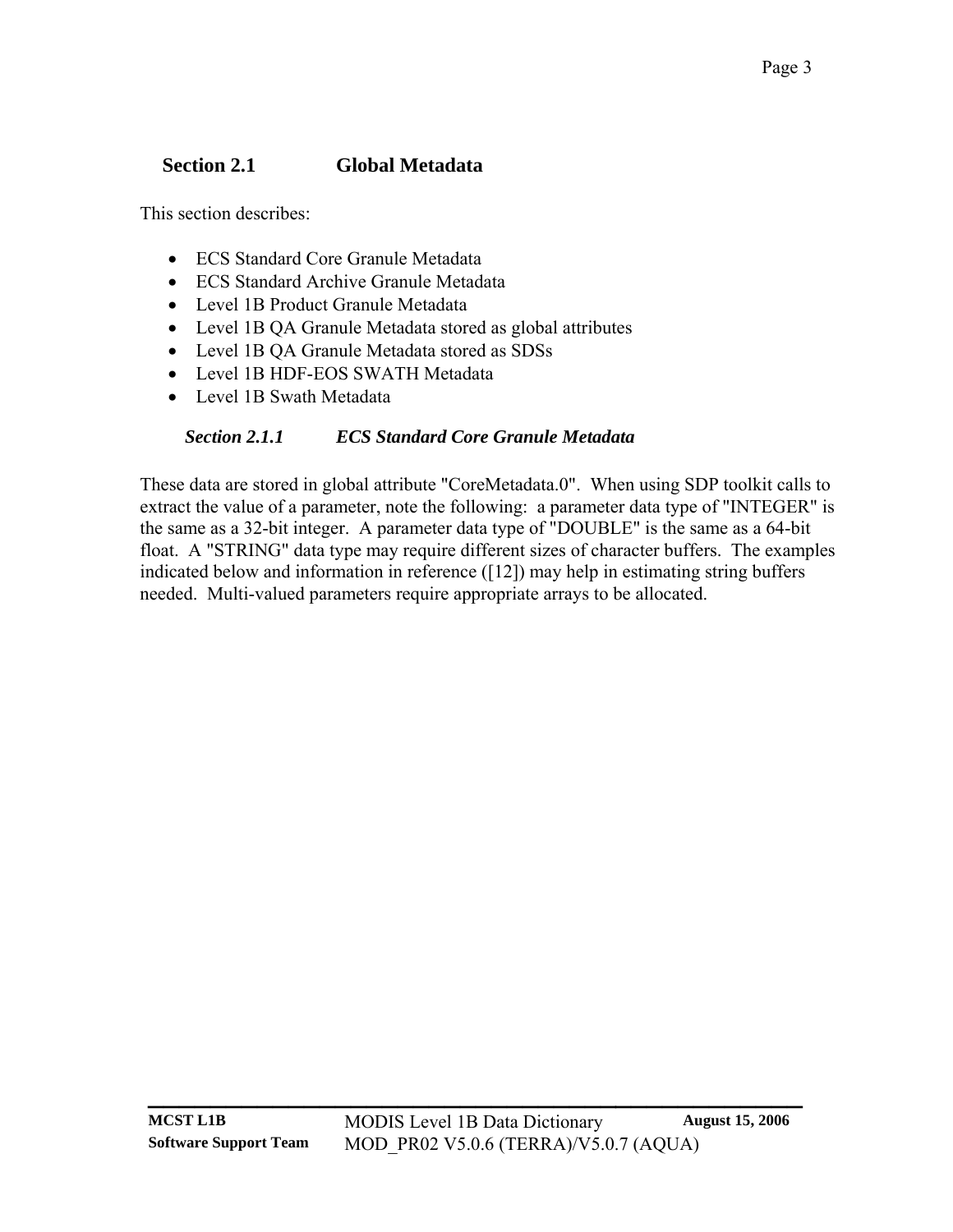<span id="page-7-0"></span>

| Name:                                                              | <b>LOCALGRANULEID</b>                                                                                                                                                                              |                                                |  |  |
|--------------------------------------------------------------------|----------------------------------------------------------------------------------------------------------------------------------------------------------------------------------------------------|------------------------------------------------|--|--|
| Description:<br>Unique identifier of the L1B granule data product. |                                                                                                                                                                                                    |                                                |  |  |
| <b>STRING</b><br>Data type:                                        |                                                                                                                                                                                                    |                                                |  |  |
| Format:                                                            | MxD02zzz.Ayyyyddd.hhmm.vvv.yyyydddhhmmss.hdf, where:                                                                                                                                               |                                                |  |  |
|                                                                    | MxD02 represents a Terra ( $x = O$ ) or Aqua ( $x = Y$ ) L1B product<br>zzz has value "QKM", "HKM", "1KM" or "OBC"<br>A is a constant (there are no plans to use this letter for anything),        |                                                |  |  |
|                                                                    |                                                                                                                                                                                                    |                                                |  |  |
|                                                                    |                                                                                                                                                                                                    |                                                |  |  |
|                                                                    | yyyyddd.hhmm represents the four-digit year, three-digit day (001-366), hours<br>and minutes for the start of the granule (UTC time),<br>vvv is set dynamically to be the same value as VersionID, |                                                |  |  |
|                                                                    |                                                                                                                                                                                                    |                                                |  |  |
|                                                                    | <b>hdf</b> represents an hdf file.                                                                                                                                                                 |                                                |  |  |
|                                                                    | Example:                                                                                                                                                                                           | "MOD021KM.A1996218.1555.002.1998152115306.hdf" |  |  |
| Origin:                                                            | Generated internally within the L1B code.                                                                                                                                                          |                                                |  |  |
|                                                                    |                                                                                                                                                                                                    |                                                |  |  |
| Name:                                                              | PRODUCTIONDATETIME                                                                                                                                                                                 |                                                |  |  |

|            | Description: The date and time a specific granule was produced by the L1B code.                |
|------------|------------------------------------------------------------------------------------------------|
| Data type: | <b>STRING</b>                                                                                  |
| Example:   | "1998-06-01T15:53:08.000Z"                                                                     |
| Origin:    | The SDP toolkit $(13)$ generates this value automatically during execution of<br>the L1B code. |

 $\mathcal{L}_\text{max} = \mathcal{L}_\text{max} = \mathcal{L}_\text{max} = \mathcal{L}_\text{max} = \mathcal{L}_\text{max} = \mathcal{L}_\text{max} = \mathcal{L}_\text{max} = \mathcal{L}_\text{max} = \mathcal{L}_\text{max} = \mathcal{L}_\text{max} = \mathcal{L}_\text{max} = \mathcal{L}_\text{max} = \mathcal{L}_\text{max} = \mathcal{L}_\text{max} = \mathcal{L}_\text{max} = \mathcal{L}_\text{max} = \mathcal{L}_\text{max} = \mathcal{L}_\text{max} = \mathcal{$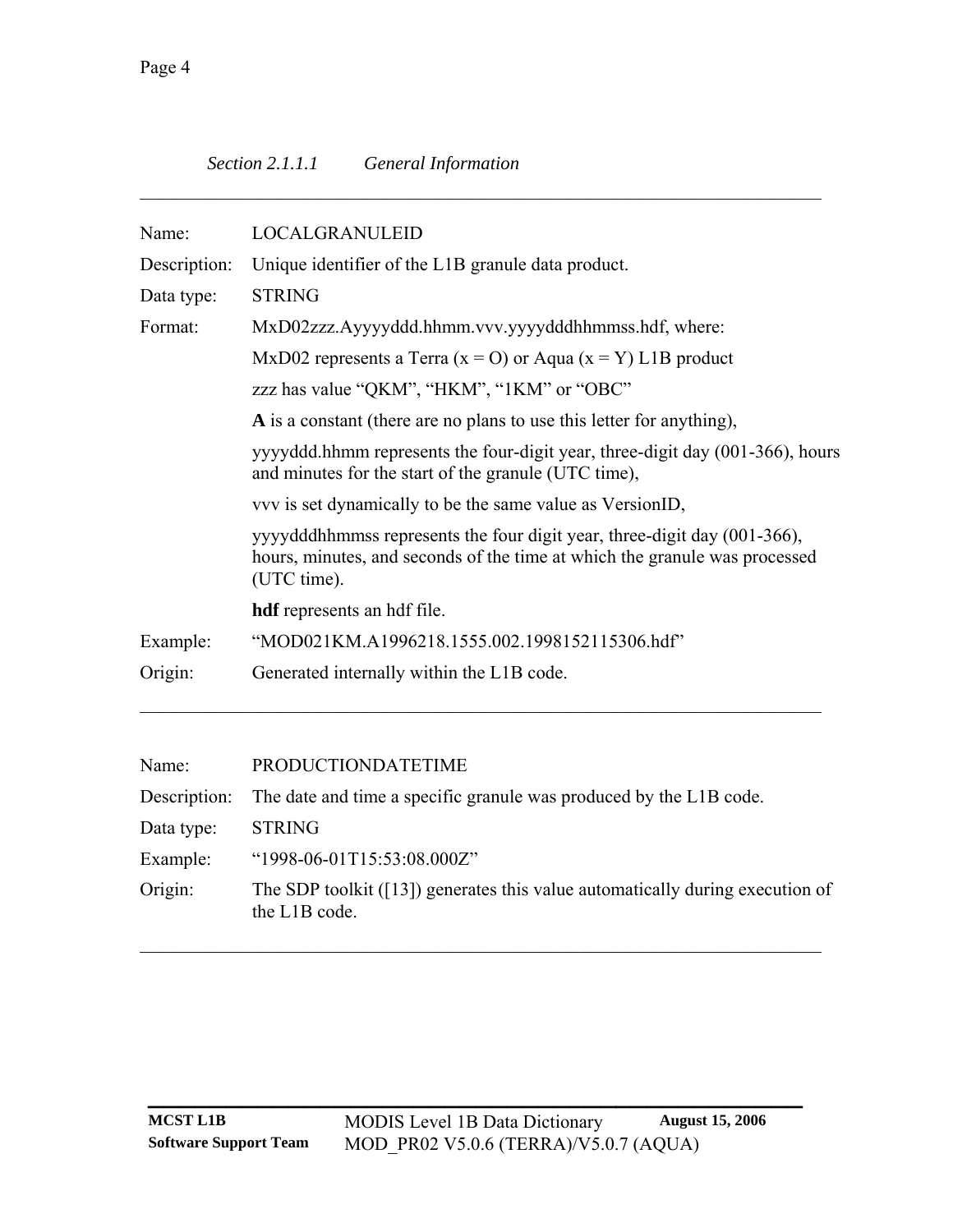| Name:        | <b>DAYNIGHTFLAG</b>                                                                                                                                                                                                                |
|--------------|------------------------------------------------------------------------------------------------------------------------------------------------------------------------------------------------------------------------------------|
| Description: | This attribute is used to identify if a granule was collected during the day (all<br>individual scans are "Day"), night (all individual scans are "Night") or both<br>(the granule contains a combination of day and night scans). |
| Data type:   | <b>STRING</b>                                                                                                                                                                                                                      |
| Values:      | "Day" or "Night" or "Both"                                                                                                                                                                                                         |
| Origin:      | The value is copied from the ECS core metadata of the current L1A granule,<br>where the name of the parameter is the same.                                                                                                         |

| Name:      | REPROCESSINGACTUAL                                                            |
|------------|-------------------------------------------------------------------------------|
|            | Description: States what processing has been performed on this granule.       |
| Data type: | <b>STRING</b>                                                                 |
| Value:     | "processed once"                                                              |
| Origin:    | The value is set from a run-time parameter in the Process Control File (PCF). |
|            |                                                                               |

| REPROCESSINGPLANNED                                                           |
|-------------------------------------------------------------------------------|
| Description: States what further processing may be performed on this granule. |
| <b>STRING</b>                                                                 |
| "no further update anticipated"                                               |
| The value is set from a run-time parameter in the Process Control File (PCF). |
|                                                                               |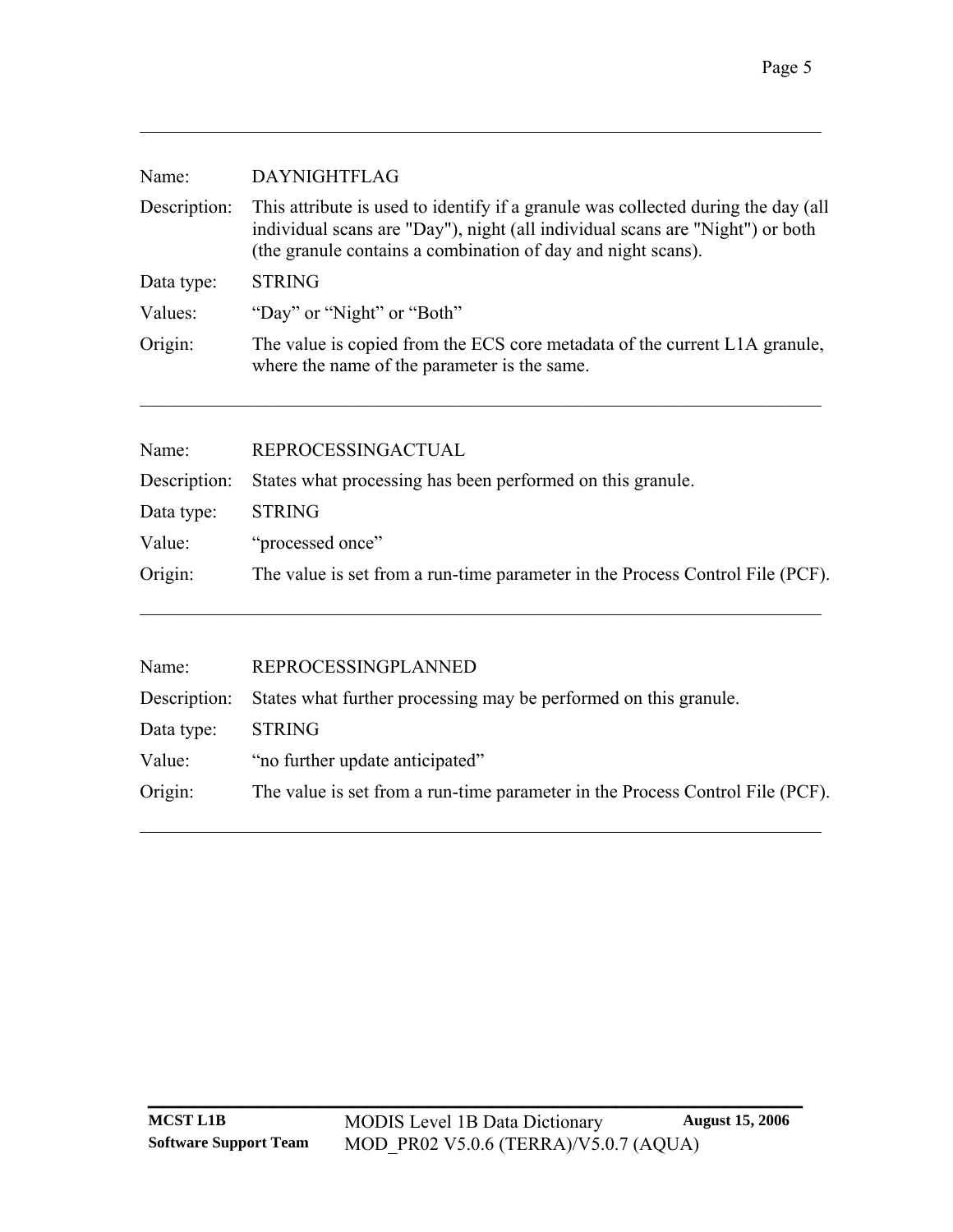<span id="page-9-0"></span>

| SIZEMBECSDATAGRANULE                                                                                                                                                             |
|----------------------------------------------------------------------------------------------------------------------------------------------------------------------------------|
| This attribute indicates the volume of data, in millions of bytes (not<br>megabytes), contained in the granule.                                                                  |
| <b>DOUBLE</b>                                                                                                                                                                    |
| This value is neither set nor determined within the L1B code. After a granule<br>is produced, an outside process may insert this value into the core metadata of<br>the granule. |
|                                                                                                                                                                                  |

*Section 2.1.1.2 Parameters ending in ".1"* 

<span id="page-9-1"></span>*Note: the following parameters, with a ".1" at the end of the name, refer in general to the reflective solar bands, which are MODIS bands 1-19 and 26. However, the values are tailored to the particular L1B product. Within the L1B 250m product, the values pertain to MODIS bands 1 and 2. Within the 500m product, the values pertain to MODIS bands 3-7. Even though the 500m product contains bands 1 and 2 aggregated to 500m resolution, bands 1 and 2 are not included in the QA statistics of quantities such as percentage of missing data. Within either the 1km or OBC products, the values pertain to MODIS bands 8-19 and 26. Even though the 1km product contains bands 1 through 8, aggregated to appear at 1km resolution, the QA statistics only pertain to the native 1km resolution bands.*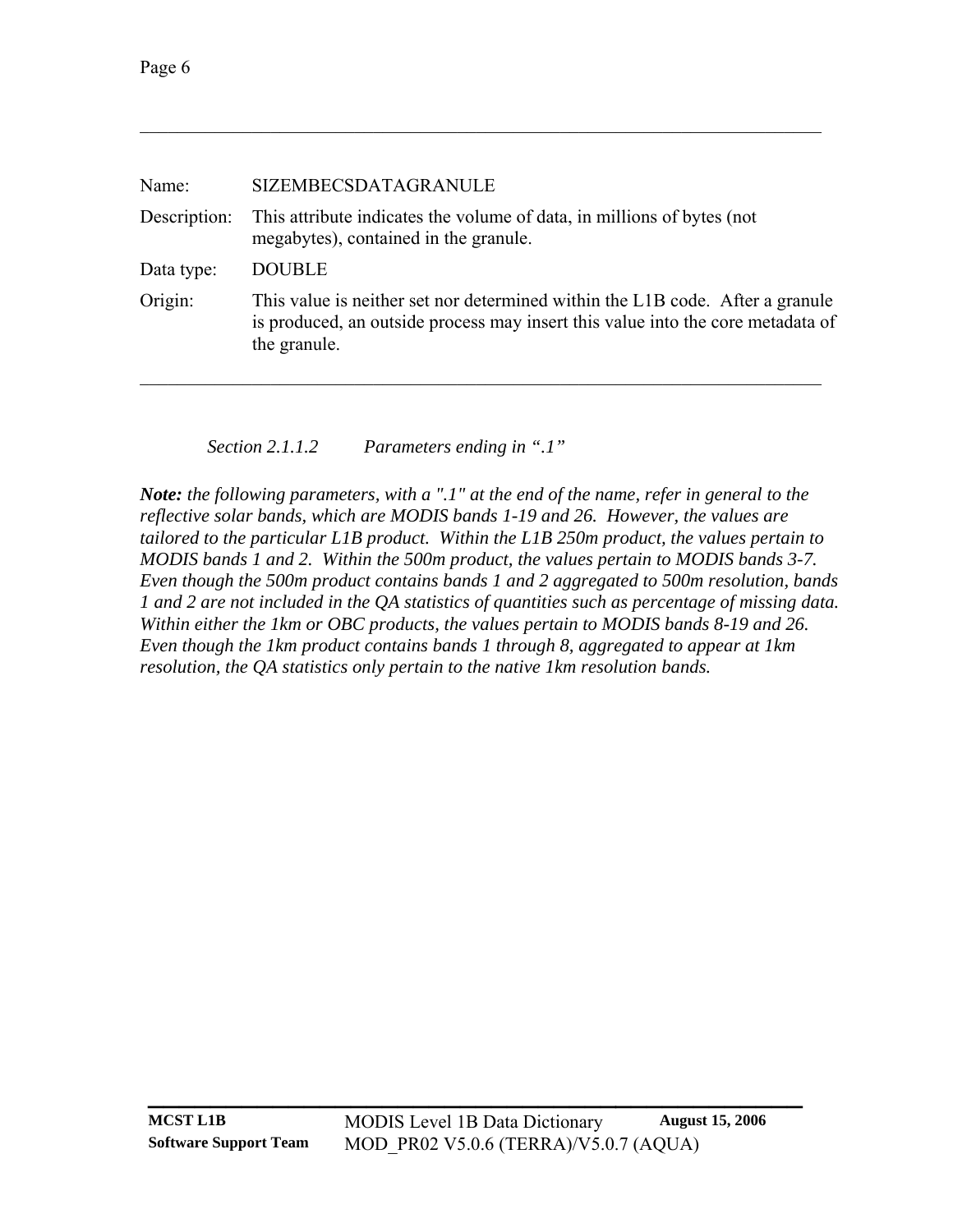| Name:        | AUTOMATICQUALITYFLAGEXPLANATION.1                                                                                                                                                                                         |
|--------------|---------------------------------------------------------------------------------------------------------------------------------------------------------------------------------------------------------------------------|
| Description: | A text explanation of the criteria used to generate the value of<br>AUTOMATICQUALITYFLAG.1.                                                                                                                               |
| Data type:   | <b>STRING</b>                                                                                                                                                                                                             |
| Value:       | "not being investigated"                                                                                                                                                                                                  |
| Origin:      | The above value is a defined constant within the L1B code. The value was<br>chosen to represent the fact that there is currently no algorithm implemented<br>within the L1B code for the value of AUTOMATICQUALITYFLAG.1. |

 $\mathcal{L}_\mathcal{L} = \{ \mathcal{L}_\mathcal{L} = \{ \mathcal{L}_\mathcal{L} = \{ \mathcal{L}_\mathcal{L} = \{ \mathcal{L}_\mathcal{L} = \{ \mathcal{L}_\mathcal{L} = \{ \mathcal{L}_\mathcal{L} = \{ \mathcal{L}_\mathcal{L} = \{ \mathcal{L}_\mathcal{L} = \{ \mathcal{L}_\mathcal{L} = \{ \mathcal{L}_\mathcal{L} = \{ \mathcal{L}_\mathcal{L} = \{ \mathcal{L}_\mathcal{L} = \{ \mathcal{L}_\mathcal{L} = \{ \mathcal{L}_\mathcal{$ 

| Name:        | AUTOMATICQUALITYFLAG.1                                                                                                                                                                              |
|--------------|-----------------------------------------------------------------------------------------------------------------------------------------------------------------------------------------------------|
| Description: | Indicates the results of QA performed on reflective bands data during product<br>generation. Currently, there is no automatic QA algorithm implemented for<br>reflective bands within the L1B code. |
| Data type:   | <b>STRING</b>                                                                                                                                                                                       |
| Value:       | "Suspect"                                                                                                                                                                                           |
| Origin       | The above value is a defined constant within the L1B code. The value was<br>chosen from reference [12] as the most applicable value within the domain for<br>this parameter.                        |

| Name:        | OPERATIONALQUALITYFLAGEXPLANATION.1                                                                                                                                                           |
|--------------|-----------------------------------------------------------------------------------------------------------------------------------------------------------------------------------------------|
| Description: | A text explanation of the criteria used in setting the value of<br>OPERATIONALQUALITYFLAG.1. This parameter is not required to appear<br>in the core metadata and may be absent.              |
| Data type:   | <b>STRING</b>                                                                                                                                                                                 |
| Origin:      | This value is neither set nor determined within the L1B code. After<br>MOD PR02 has completed execution, a process controlled by the DAAC may<br>insert this value into the granule metadata. |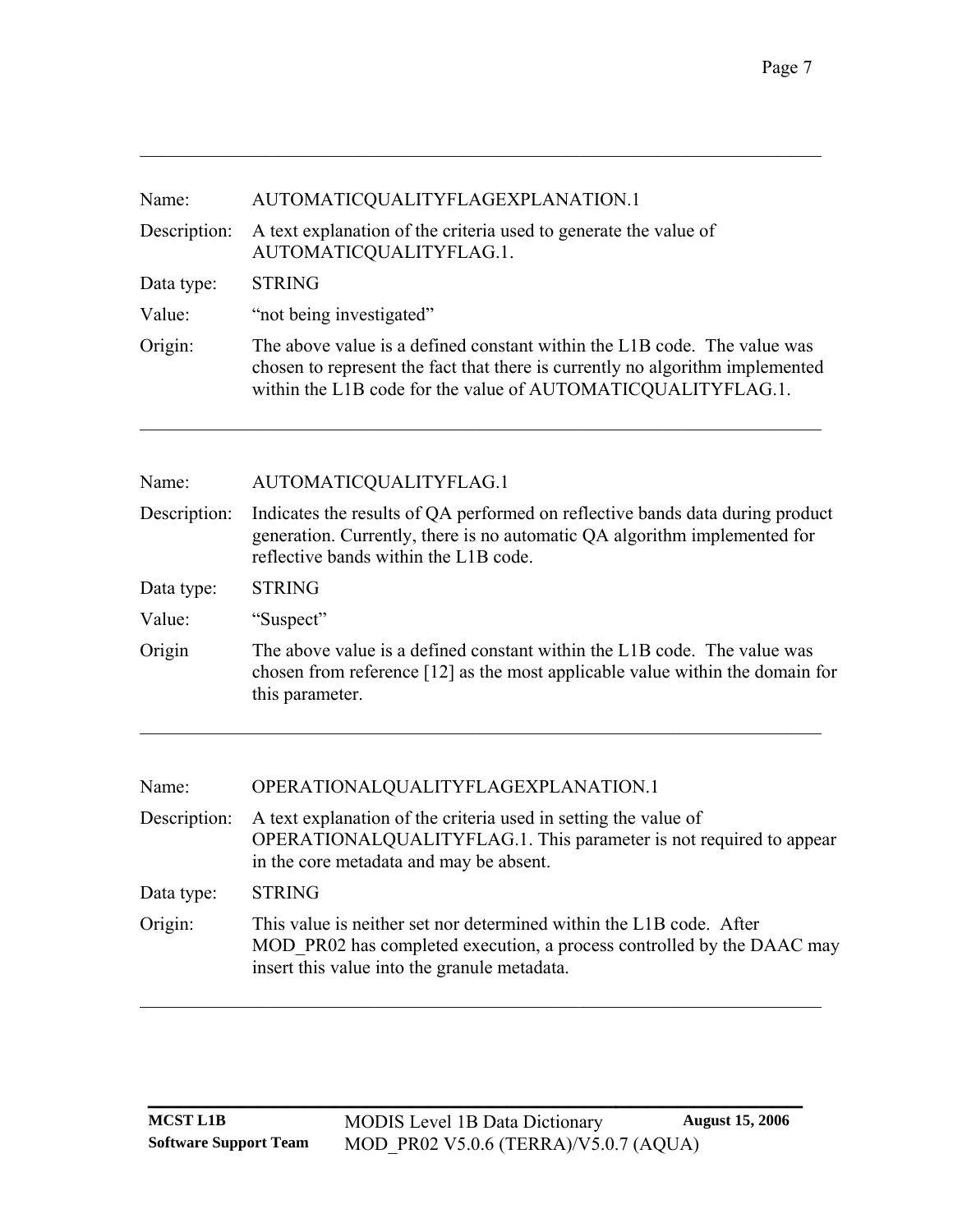| Name:        | OPERATIONALQUALITYFLAG.1                                                                                                                                                                                                                                                              |  |
|--------------|---------------------------------------------------------------------------------------------------------------------------------------------------------------------------------------------------------------------------------------------------------------------------------------|--|
| Description: | A granule-level flag applying both generally to a granule and specifically to<br>parameters at the granule level. The content of this parameter for reflective<br>band data has not been defined. This parameter is not required to appear in<br>the core metadata and may be absent. |  |
| Data type:   | <b>STRING</b>                                                                                                                                                                                                                                                                         |  |
| Example:     | "Passed"                                                                                                                                                                                                                                                                              |  |
| Origin:      | This value is neither set nor determined within the L1B code. After<br>MOD PR02 has completed execution, a process controlled by the DAAC may<br>insert this value into the granule metadata.                                                                                         |  |

| Name:        | SCIENCEQUALITYFLAGEXPLANATION.1                                                                                                                                              |
|--------------|------------------------------------------------------------------------------------------------------------------------------------------------------------------------------|
| Description: | A text explanation of the criteria used in setting the value of<br>SCIENCEQUALITYFLAG.1. This parameter is not required to appear in the<br>core metadata and may be absent. |
| Data type:   | <b>STRING</b>                                                                                                                                                                |
| Origin:      | No value is currently generated for this field.                                                                                                                              |
|              |                                                                                                                                                                              |

 $\mathcal{L}_\text{max} = \mathcal{L}_\text{max} = \mathcal{L}_\text{max} = \mathcal{L}_\text{max} = \mathcal{L}_\text{max} = \mathcal{L}_\text{max} = \mathcal{L}_\text{max} = \mathcal{L}_\text{max} = \mathcal{L}_\text{max} = \mathcal{L}_\text{max} = \mathcal{L}_\text{max} = \mathcal{L}_\text{max} = \mathcal{L}_\text{max} = \mathcal{L}_\text{max} = \mathcal{L}_\text{max} = \mathcal{L}_\text{max} = \mathcal{L}_\text{max} = \mathcal{L}_\text{max} = \mathcal{$ 

| Name: | SCIENCEQUALITYFLAG.1 |
|-------|----------------------|
|       |                      |

| Description: Granule-level flag describing the science quality of reflective bands data<br>within the granule.                                                                             |
|--------------------------------------------------------------------------------------------------------------------------------------------------------------------------------------------|
| <b>STRING</b>                                                                                                                                                                              |
| "Not Investigated"                                                                                                                                                                         |
| The above value is set as within the MCF files and appears in the product as<br>the default value. There is no accompanying default value in the<br>SCIENCEQUALITYFLAGEXPLANATION.1 field. |
|                                                                                                                                                                                            |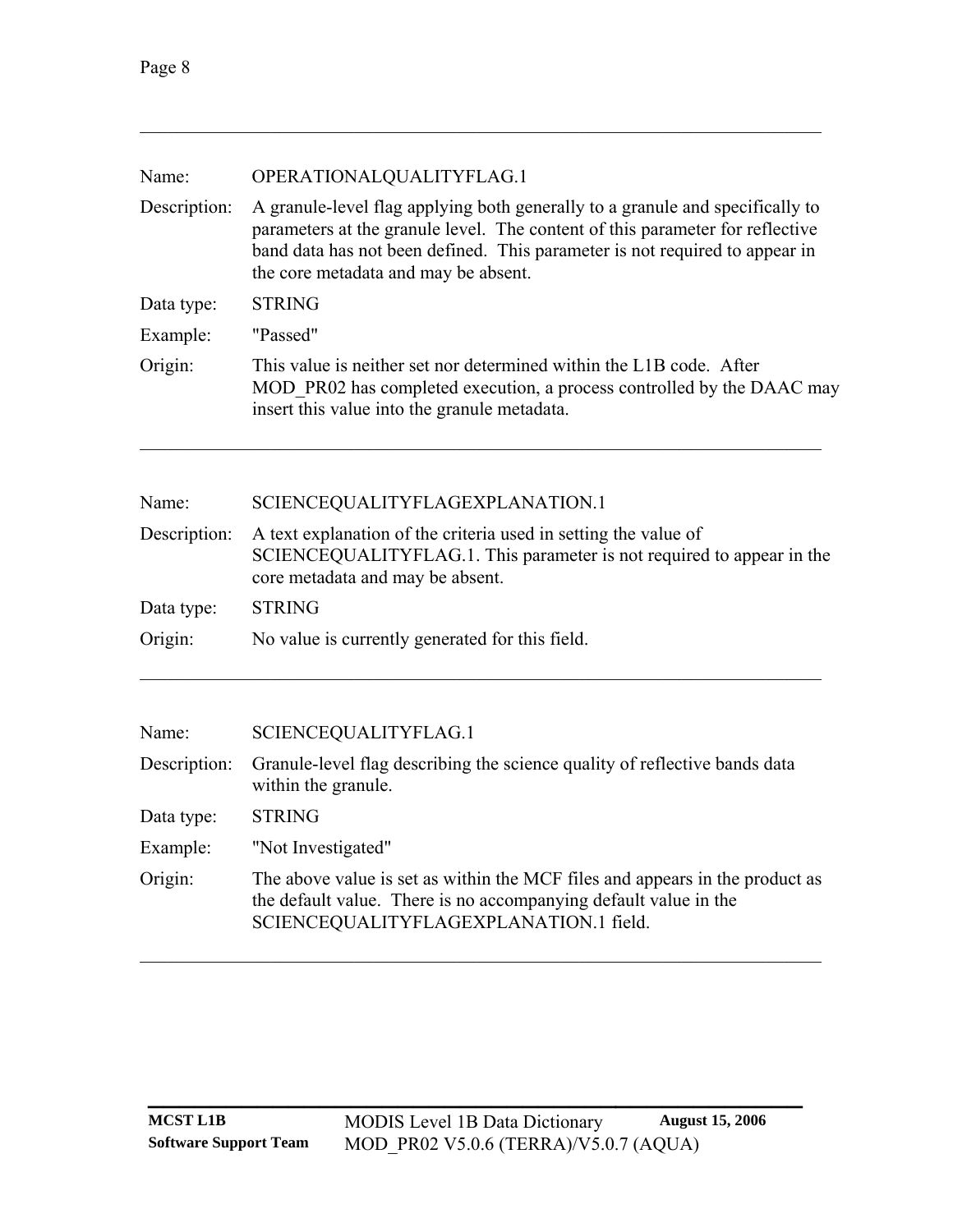| Name: | QAPERCENTMISSINGDATA.1 |
|-------|------------------------|
|       |                        |

Description: Value indicating the percent of missing reflective Solar band data in the granule (see italicized note at beginning of [Section 2.1.1.2](#page-9-1)). Pixels associated with scans that have no data or pixels having the DN value of  $-1$  are missing pixels. Pixels associated with "Night" scans are included in the count of missing pixels. The one exception is for Band 26. The "EV\_Band26" SDS is included as a separate SDS in the MxD021KM product and hence Band 26 pixels at night are not counted as missing because the data are present in the extra SDS. Data type: INTEGER

 $\mathcal{L}_\mathcal{L} = \{ \mathcal{L}_\mathcal{L} = \{ \mathcal{L}_\mathcal{L} = \{ \mathcal{L}_\mathcal{L} = \{ \mathcal{L}_\mathcal{L} = \{ \mathcal{L}_\mathcal{L} = \{ \mathcal{L}_\mathcal{L} = \{ \mathcal{L}_\mathcal{L} = \{ \mathcal{L}_\mathcal{L} = \{ \mathcal{L}_\mathcal{L} = \{ \mathcal{L}_\mathcal{L} = \{ \mathcal{L}_\mathcal{L} = \{ \mathcal{L}_\mathcal{L} = \{ \mathcal{L}_\mathcal{L} = \{ \mathcal{L}_\mathcal{$ 

|          | $Data VPU.$ INTEQUA                           |
|----------|-----------------------------------------------|
| Example: |                                               |
| Origin:  | This value is calculated within the L1B code. |

| Name:        | QAPERCENTINTERPOLATEDDATA.1                                                                                                                                                                                  |
|--------------|--------------------------------------------------------------------------------------------------------------------------------------------------------------------------------------------------------------|
| Description: | Value indicating the percent of interpolated reflective band data in the<br>granule.                                                                                                                         |
| Data type:   | <b>INTEGER</b>                                                                                                                                                                                               |
| Value:       | $\theta$                                                                                                                                                                                                     |
| Origin:      | This value is calculated within the Level 1B code. Currently, interpolated<br>scaled integer (SI) values may be calculated for non-functional detectors,<br>described in the attribute "Dead Detector List". |

 $\mathcal{L}_\mathcal{L} = \{ \mathcal{L}_\mathcal{L} = \{ \mathcal{L}_\mathcal{L} = \{ \mathcal{L}_\mathcal{L} = \{ \mathcal{L}_\mathcal{L} = \{ \mathcal{L}_\mathcal{L} = \{ \mathcal{L}_\mathcal{L} = \{ \mathcal{L}_\mathcal{L} = \{ \mathcal{L}_\mathcal{L} = \{ \mathcal{L}_\mathcal{L} = \{ \mathcal{L}_\mathcal{L} = \{ \mathcal{L}_\mathcal{L} = \{ \mathcal{L}_\mathcal{L} = \{ \mathcal{L}_\mathcal{L} = \{ \mathcal{L}_\mathcal{$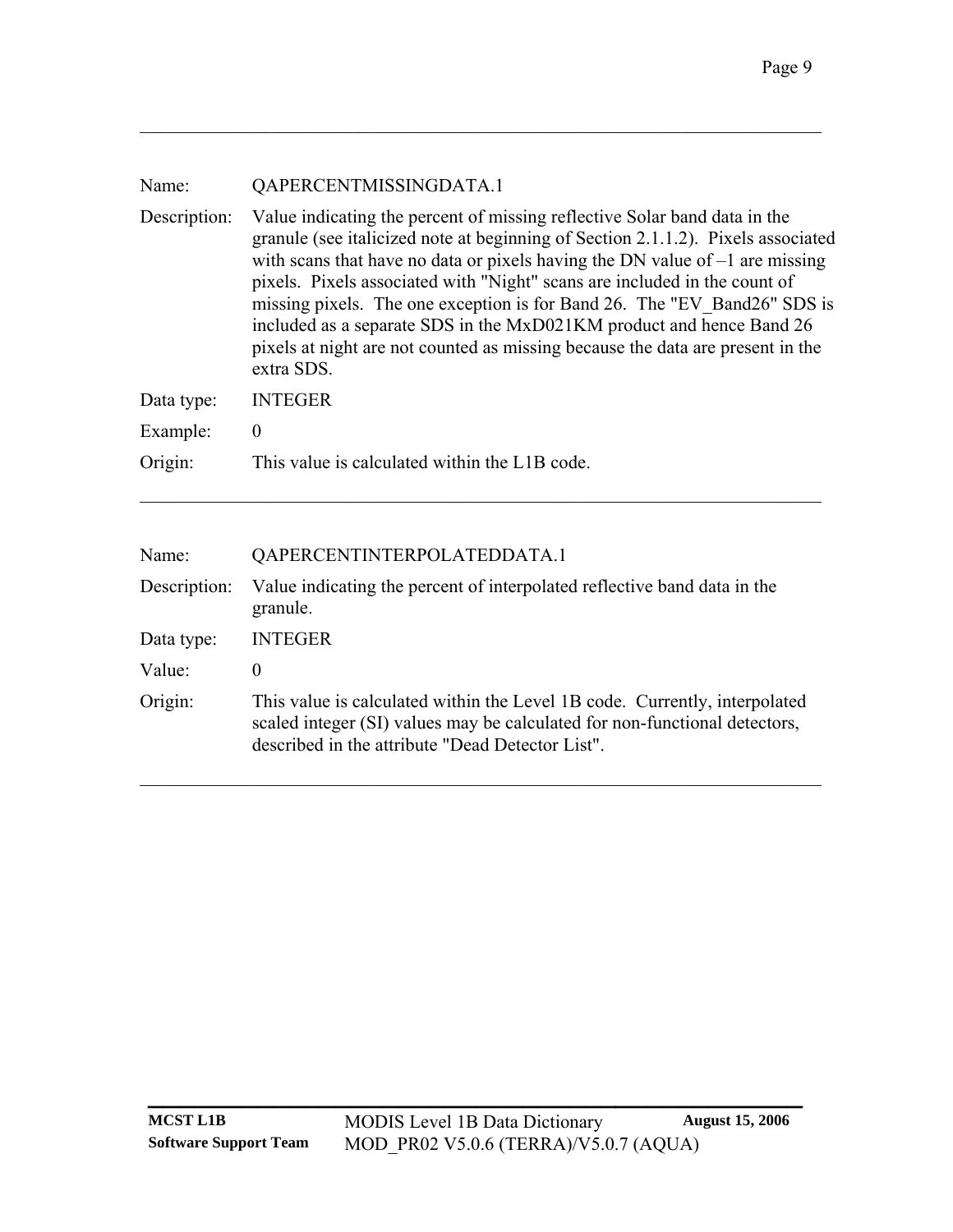| Name:        | QAPERCENTOUTOFBOUNDSDATA.1                                                                                                                                                                                                                                                                                                                                                                                                                                                                                           |
|--------------|----------------------------------------------------------------------------------------------------------------------------------------------------------------------------------------------------------------------------------------------------------------------------------------------------------------------------------------------------------------------------------------------------------------------------------------------------------------------------------------------------------------------|
| Description: | Value indicating the percent of reflective band data in the granule outside of<br>acceptable limits (see italicized note at beginning of Section 2.1.1.2). The<br>following are counted as out-of-bounds data: (1) saturated pixels, and (2) if<br>the effective digital number $(dn^{**})$ falls below the bottom end of the range for<br>scaling to the product scaled integer. Saturation DN is determined from the<br>LUT "DN sat". The bottom end of the range of scaling is given by the LUT<br>"dn star Min". |
| Data type:   | <b>INTEGER</b>                                                                                                                                                                                                                                                                                                                                                                                                                                                                                                       |
| Example:     | $\boldsymbol{0}$                                                                                                                                                                                                                                                                                                                                                                                                                                                                                                     |
| Origin:      | This value is calculated within the L1B code.                                                                                                                                                                                                                                                                                                                                                                                                                                                                        |

| Name:        | PARAMETERNAME.1                                                                                                                                                            |
|--------------|----------------------------------------------------------------------------------------------------------------------------------------------------------------------------|
| Description: | Name representing the parameter for which the above ".1" parameters pertain<br>to.                                                                                         |
| Data type:   | <b>STRING</b>                                                                                                                                                              |
| Value:       | "EV 250 RefSB", "EV 500 RefSB" or "EV 1KM RefSB"                                                                                                                           |
| Origin:      | This value is determined within the L1B code. The value is dependent upon<br>the output product being written (see italicized note at beginning of Section<br>$2.1.1.2$ ). |

 $\mathcal{L}_\text{max} = \mathcal{L}_\text{max} = \mathcal{L}_\text{max} = \mathcal{L}_\text{max} = \mathcal{L}_\text{max} = \mathcal{L}_\text{max} = \mathcal{L}_\text{max} = \mathcal{L}_\text{max} = \mathcal{L}_\text{max} = \mathcal{L}_\text{max} = \mathcal{L}_\text{max} = \mathcal{L}_\text{max} = \mathcal{L}_\text{max} = \mathcal{L}_\text{max} = \mathcal{L}_\text{max} = \mathcal{L}_\text{max} = \mathcal{L}_\text{max} = \mathcal{L}_\text{max} = \mathcal{$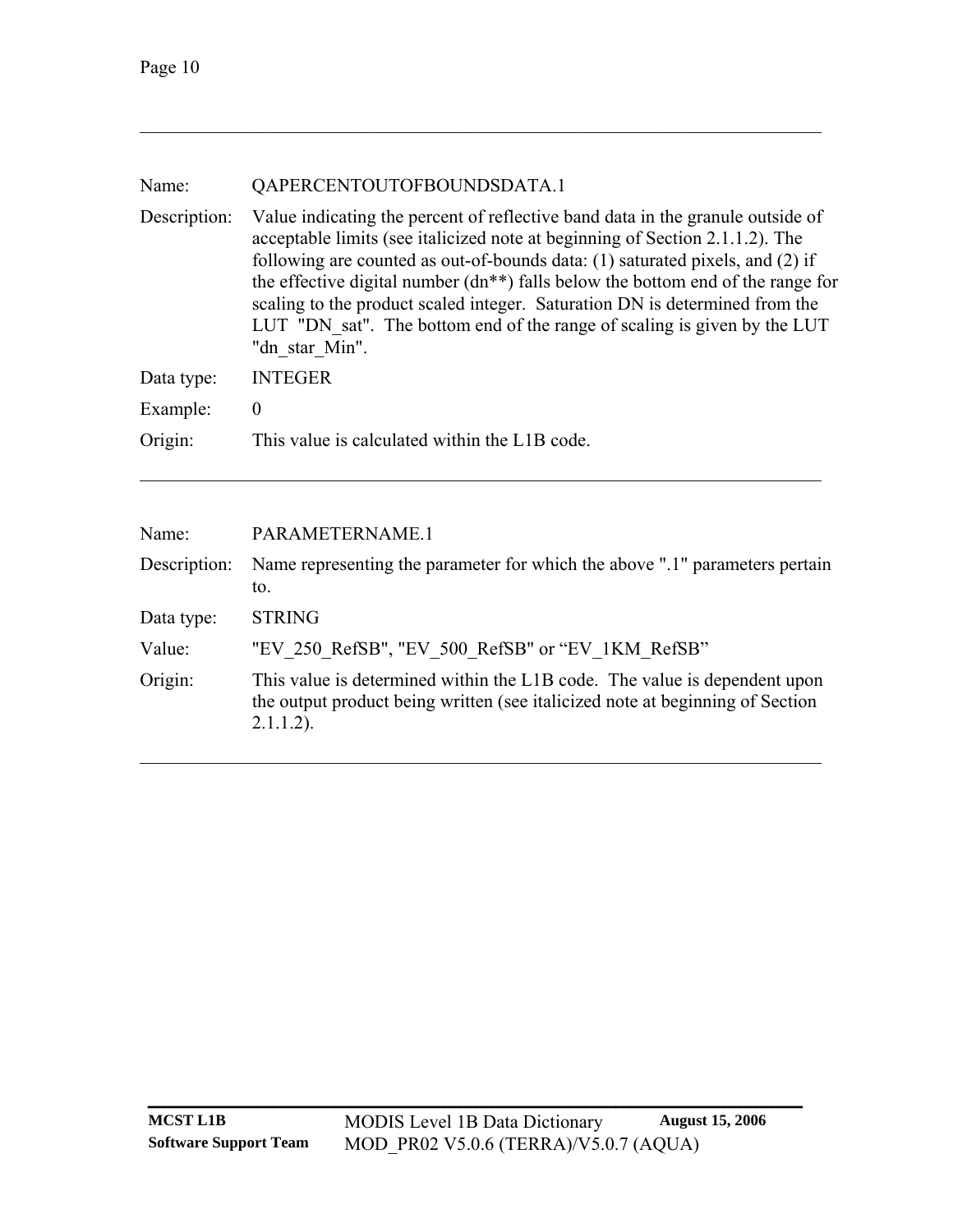<span id="page-14-0"></span>*Section 2.1.1.3 Parameters ending in ".2* 

*(Note: the following parameters, with a ".2" at the end of the name, refer in general to the thermal emissive bands, which are MODIS bands 20-25 and 27-36. These parameters appear only in the L1B 1km and OBC products. They do not appear in the L1B 250m or 500m products.)*

 $\mathcal{L}_\mathcal{L} = \{ \mathcal{L}_\mathcal{L} = \{ \mathcal{L}_\mathcal{L} = \{ \mathcal{L}_\mathcal{L} = \{ \mathcal{L}_\mathcal{L} = \{ \mathcal{L}_\mathcal{L} = \{ \mathcal{L}_\mathcal{L} = \{ \mathcal{L}_\mathcal{L} = \{ \mathcal{L}_\mathcal{L} = \{ \mathcal{L}_\mathcal{L} = \{ \mathcal{L}_\mathcal{L} = \{ \mathcal{L}_\mathcal{L} = \{ \mathcal{L}_\mathcal{L} = \{ \mathcal{L}_\mathcal{L} = \{ \mathcal{L}_\mathcal{$ 

| Name:<br>AUTOMATICQUALITYFLAGEXPLANATION.2 |
|--------------------------------------------|
|--------------------------------------------|

Description: A text explanation of the criteria used to generate the value of AUTOMATICQUALITYFLAG.2.

Data type: STRING

- Value: "not being investigated"
- Origin: The above value is a defined constant within the L1B code. The value was chosen to represent the fact that there is currently no algorithm implemented within the L1B code for the value of AUTOMATICQUALITYFLAG.2.

 $\mathcal{L}_\text{max} = \mathcal{L}_\text{max} = \mathcal{L}_\text{max} = \mathcal{L}_\text{max} = \mathcal{L}_\text{max} = \mathcal{L}_\text{max} = \mathcal{L}_\text{max} = \mathcal{L}_\text{max} = \mathcal{L}_\text{max} = \mathcal{L}_\text{max} = \mathcal{L}_\text{max} = \mathcal{L}_\text{max} = \mathcal{L}_\text{max} = \mathcal{L}_\text{max} = \mathcal{L}_\text{max} = \mathcal{L}_\text{max} = \mathcal{L}_\text{max} = \mathcal{L}_\text{max} = \mathcal{$ 

| AUTOMATICQUALITYFLAG.2                                                                                                                                                                          |
|-------------------------------------------------------------------------------------------------------------------------------------------------------------------------------------------------|
| Indicates the results of QA performed on emissive bands data during product<br>generation. Currently, there is no automatic QA algorithm implemented for<br>emissive bands within the L1B code. |
| <b>STRING</b>                                                                                                                                                                                   |
| "Suspect"                                                                                                                                                                                       |
| The above value is a defined constant within the L1B code. The value was<br>chosen from reference $[12]$ as the most applicable value within the domain for<br>this parameter.                  |
|                                                                                                                                                                                                 |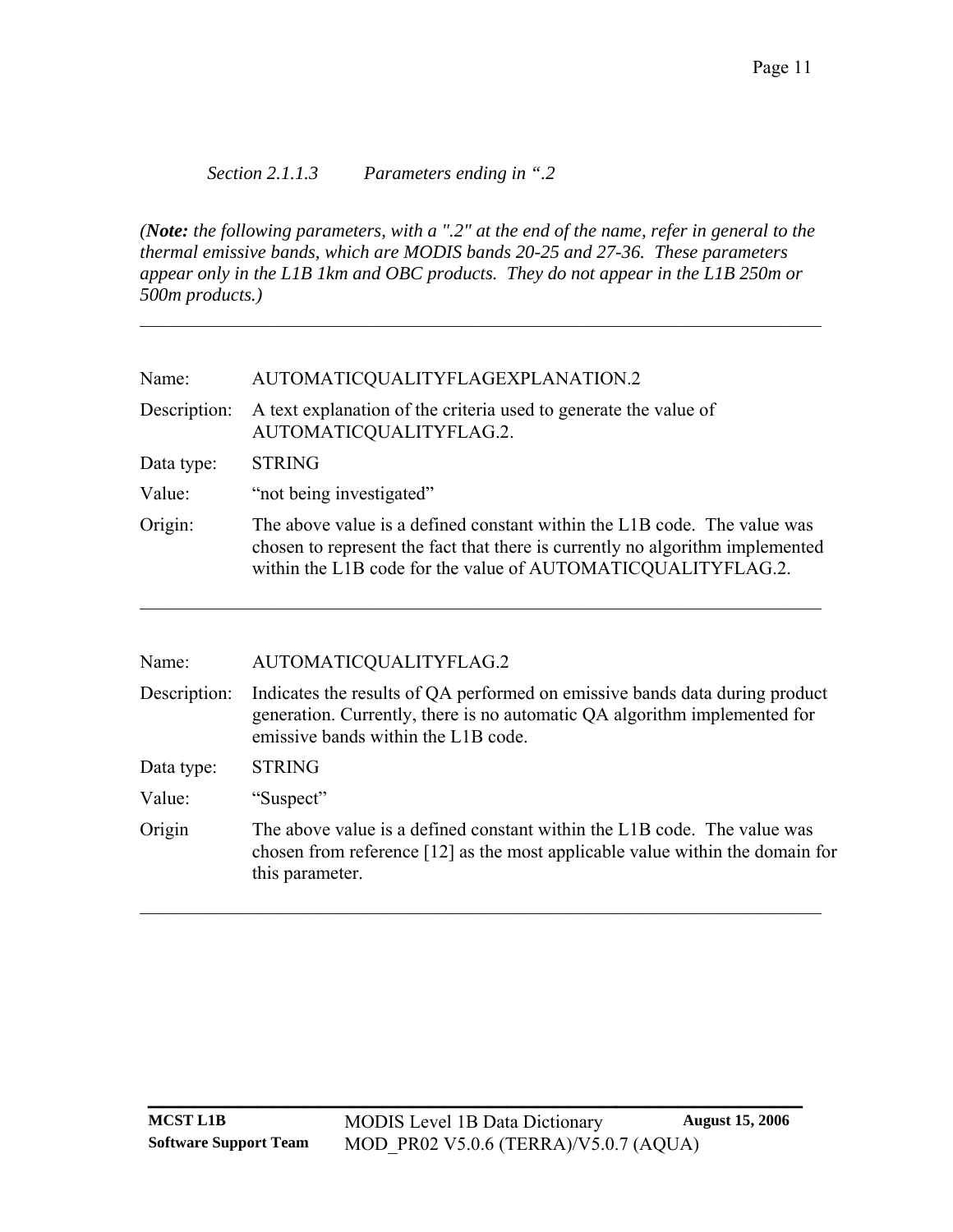| Name:        | OPERATIONALQUALITYFLAGEXPLANATION.2                                                                                                                                                                                                                                                        |  |  |
|--------------|--------------------------------------------------------------------------------------------------------------------------------------------------------------------------------------------------------------------------------------------------------------------------------------------|--|--|
| Description: | A text explanation of the criteria used in setting the value of<br>OPERATIONALQUALITYFLAG.2. This parameter is not required to appear<br>in the core metadata and may be absent.                                                                                                           |  |  |
| Data type:   | <b>STRING</b>                                                                                                                                                                                                                                                                              |  |  |
| Origin:      | This value is neither set nor determined within the L1B code. After<br>MOD PR02 has completed execution, a process controlled by the DAAC may<br>insert this value into the granule metadata.                                                                                              |  |  |
| Name:        | OPERATIONALQUALITYFLAG.2                                                                                                                                                                                                                                                                   |  |  |
|              |                                                                                                                                                                                                                                                                                            |  |  |
| Description: | A granule-level flag applying both generally to a granule and specifically to<br>parameters at the granule level. The actual content of this parameter for<br>emissive band data has not been defined. This parameter is not required to<br>appear in the core metadata and may be absent. |  |  |
| Data type:   | <b>STRING</b>                                                                                                                                                                                                                                                                              |  |  |
| Example:     | "Passed"                                                                                                                                                                                                                                                                                   |  |  |
| Origin:      | This value is neither set nor determined within the L1B code. After<br>MOD PR02 has completed execution, a process controlled by the DAAC may<br>insert this value into the granule metadata.                                                                                              |  |  |
|              |                                                                                                                                                                                                                                                                                            |  |  |

| Name: | SCIENCEQUALITYFLAGEXPLANATION.2 |
|-------|---------------------------------|
|-------|---------------------------------|

|                   | Description: A text explanation of the criteria used in setting the value of<br>SCIENCEOUALITYFLAG.2. This parameter is not required to appear in the |
|-------------------|-------------------------------------------------------------------------------------------------------------------------------------------------------|
|                   | core metadata and may be absent.                                                                                                                      |
| Data type: STRING |                                                                                                                                                       |

 $\mathcal{L}_\mathcal{L} = \{ \mathcal{L}_\mathcal{L} = \{ \mathcal{L}_\mathcal{L} = \{ \mathcal{L}_\mathcal{L} = \{ \mathcal{L}_\mathcal{L} = \{ \mathcal{L}_\mathcal{L} = \{ \mathcal{L}_\mathcal{L} = \{ \mathcal{L}_\mathcal{L} = \{ \mathcal{L}_\mathcal{L} = \{ \mathcal{L}_\mathcal{L} = \{ \mathcal{L}_\mathcal{L} = \{ \mathcal{L}_\mathcal{L} = \{ \mathcal{L}_\mathcal{L} = \{ \mathcal{L}_\mathcal{L} = \{ \mathcal{L}_\mathcal{$ 

| Origin: | No value is currently generated for this field. |  |  |
|---------|-------------------------------------------------|--|--|
|         |                                                 |  |  |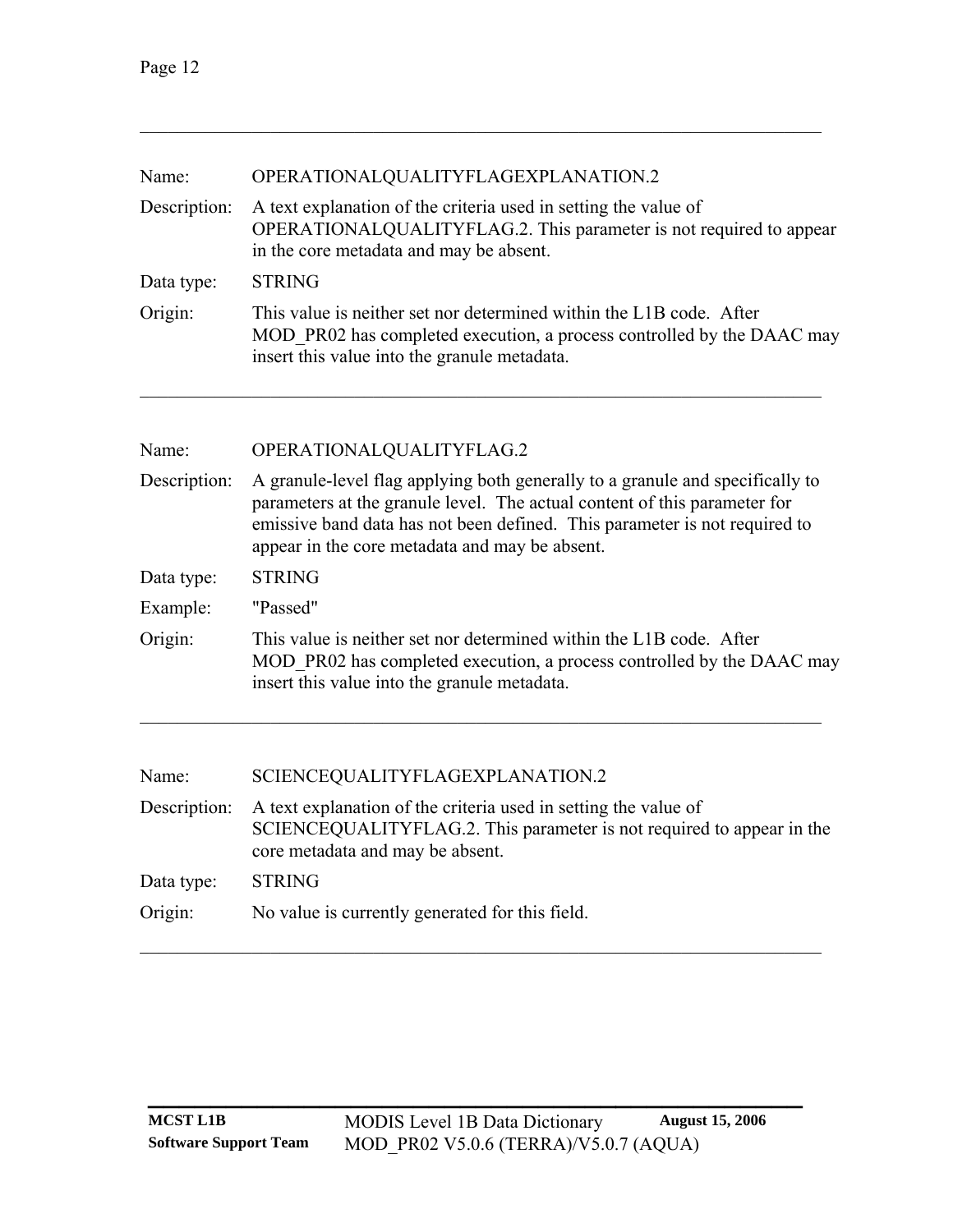| Name:        | SCIENCEQUALITYFLAG.2                                                                                                                                                                       |
|--------------|--------------------------------------------------------------------------------------------------------------------------------------------------------------------------------------------|
| Description: | Granule-level flag describing the science quality of emissive bands data<br>within the granule. This parameter is not required to appear in the core<br>metadata and may be absent.        |
| Data type:   | <b>STRING</b>                                                                                                                                                                              |
| Example:     | "Not Investigated"                                                                                                                                                                         |
| Origin:      | The above value is set as within the MCF files and appears in the product as<br>the default value. There is no accompanying default value in the<br>SCIENCEQUALITYFLAGEXPLANATION.2 field. |
| Name:        | QAPERCENTMISSINGDATA.2                                                                                                                                                                     |

|            | Description: Value indicating the percent of missing emissive band data in the granule.<br>Pixels associated with scans that have no data or pixels having the DN value<br>of $-1$ are missing pixels. |
|------------|--------------------------------------------------------------------------------------------------------------------------------------------------------------------------------------------------------|
| Data type: | INTEGER                                                                                                                                                                                                |

 $\mathcal{L}_\text{max} = \mathcal{L}_\text{max} = \mathcal{L}_\text{max} = \mathcal{L}_\text{max} = \mathcal{L}_\text{max} = \mathcal{L}_\text{max} = \mathcal{L}_\text{max} = \mathcal{L}_\text{max} = \mathcal{L}_\text{max} = \mathcal{L}_\text{max} = \mathcal{L}_\text{max} = \mathcal{L}_\text{max} = \mathcal{L}_\text{max} = \mathcal{L}_\text{max} = \mathcal{L}_\text{max} = \mathcal{L}_\text{max} = \mathcal{L}_\text{max} = \mathcal{L}_\text{max} = \mathcal{$ 

| $-$ wear $\cdot$ $\cdot$ $\cdot$ $\cdot$ | -- - - - - - |
|------------------------------------------|--------------|
| Example:                                 | 0            |

|  | Origin: | This value is calculated within the L1B code. |
|--|---------|-----------------------------------------------|
|--|---------|-----------------------------------------------|

| Name:        | QAPERCENTINTERPOLATEDDATA.2                                                                                                                                                                                  |
|--------------|--------------------------------------------------------------------------------------------------------------------------------------------------------------------------------------------------------------|
| Description: | Value indicating the percent of interpolated emissive band data in the granule.                                                                                                                              |
| Data type:   | <b>INTEGER</b>                                                                                                                                                                                               |
| Value:       | $\theta$                                                                                                                                                                                                     |
| Origin:      | This value is calculated within the Level 1B code. Currently, interpolated<br>scaled integer (SI) values may be calculated for non-functional detectors,<br>described in the attribute "Dead Detector List". |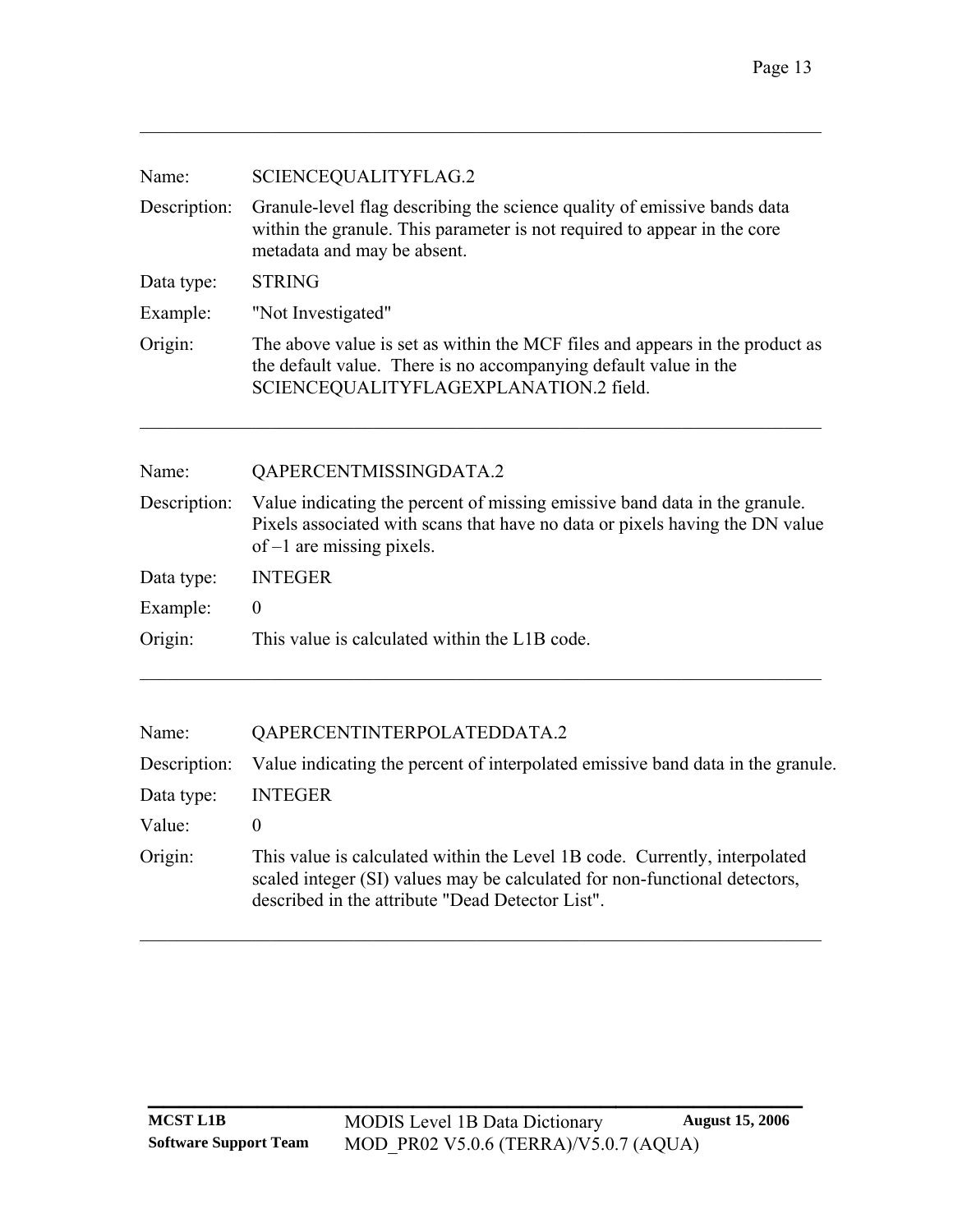<span id="page-17-0"></span>

| Name:        | QAPERCENTOUTOFBOUNDSDATA.2                                                                                                                                                                                                                                                                                           |
|--------------|----------------------------------------------------------------------------------------------------------------------------------------------------------------------------------------------------------------------------------------------------------------------------------------------------------------------|
| Description: | Value indicating the percent of emissive band data in the granule outside of<br>acceptable limits. The following are counted as out-of-bounds data: (1) if a<br>raw digital number (DN) is the saturated value (4095) or (2) if the calibrated<br>radiance falls below -NEdL (value input as a LUT to the L1B code). |
| Data type:   | <b>INTEGER</b>                                                                                                                                                                                                                                                                                                       |
| Example:     | $\theta$                                                                                                                                                                                                                                                                                                             |
| Origin:      | This value is calculated within the L1B code.                                                                                                                                                                                                                                                                        |
|              |                                                                                                                                                                                                                                                                                                                      |
| Name:        | PARAMETERNAME.2                                                                                                                                                                                                                                                                                                      |
| Description: | Name representing emissive band data to which the above parameters with a<br>".2" pertain.                                                                                                                                                                                                                           |
| Data type:   | <b>STRING</b>                                                                                                                                                                                                                                                                                                        |
| Value:       | "EV 1KM Emissive"                                                                                                                                                                                                                                                                                                    |
| Origin:      | The above value is a defined constant within the L1B code.                                                                                                                                                                                                                                                           |

*Section 2.1.1.4 Other Core Granule Metadata* 

*(Note: Each of the next four parameters will only appear one time in each L1B output product regardless of the fact that they have a ".1" at the end of each of their names.)* 

 $\mathcal{L}_\text{max} = \mathcal{L}_\text{max} = \mathcal{L}_\text{max} = \mathcal{L}_\text{max} = \mathcal{L}_\text{max} = \mathcal{L}_\text{max} = \mathcal{L}_\text{max} = \mathcal{L}_\text{max} = \mathcal{L}_\text{max} = \mathcal{L}_\text{max} = \mathcal{L}_\text{max} = \mathcal{L}_\text{max} = \mathcal{L}_\text{max} = \mathcal{L}_\text{max} = \mathcal{L}_\text{max} = \mathcal{L}_\text{max} = \mathcal{L}_\text{max} = \mathcal{L}_\text{max} = \mathcal{$ 

| Name:        | EQUATORCROSSINGDATE.1                                                                                                      |
|--------------|----------------------------------------------------------------------------------------------------------------------------|
| Description: | The equator crossing date for the orbit during which granule data were<br>collected.                                       |
| Data type:   | <b>STRING</b>                                                                                                              |
| Example:     | " $1996 - 08 - 05$ "                                                                                                       |
| Origin:      | The value is copied from the ECS core metadata of the current L1A granule,<br>where the name of the parameter is the same. |

 $\mathcal{L}_\mathcal{L} = \{ \mathcal{L}_\mathcal{L} = \{ \mathcal{L}_\mathcal{L} = \{ \mathcal{L}_\mathcal{L} = \{ \mathcal{L}_\mathcal{L} = \{ \mathcal{L}_\mathcal{L} = \{ \mathcal{L}_\mathcal{L} = \{ \mathcal{L}_\mathcal{L} = \{ \mathcal{L}_\mathcal{L} = \{ \mathcal{L}_\mathcal{L} = \{ \mathcal{L}_\mathcal{L} = \{ \mathcal{L}_\mathcal{L} = \{ \mathcal{L}_\mathcal{L} = \{ \mathcal{L}_\mathcal{L} = \{ \mathcal{L}_\mathcal{$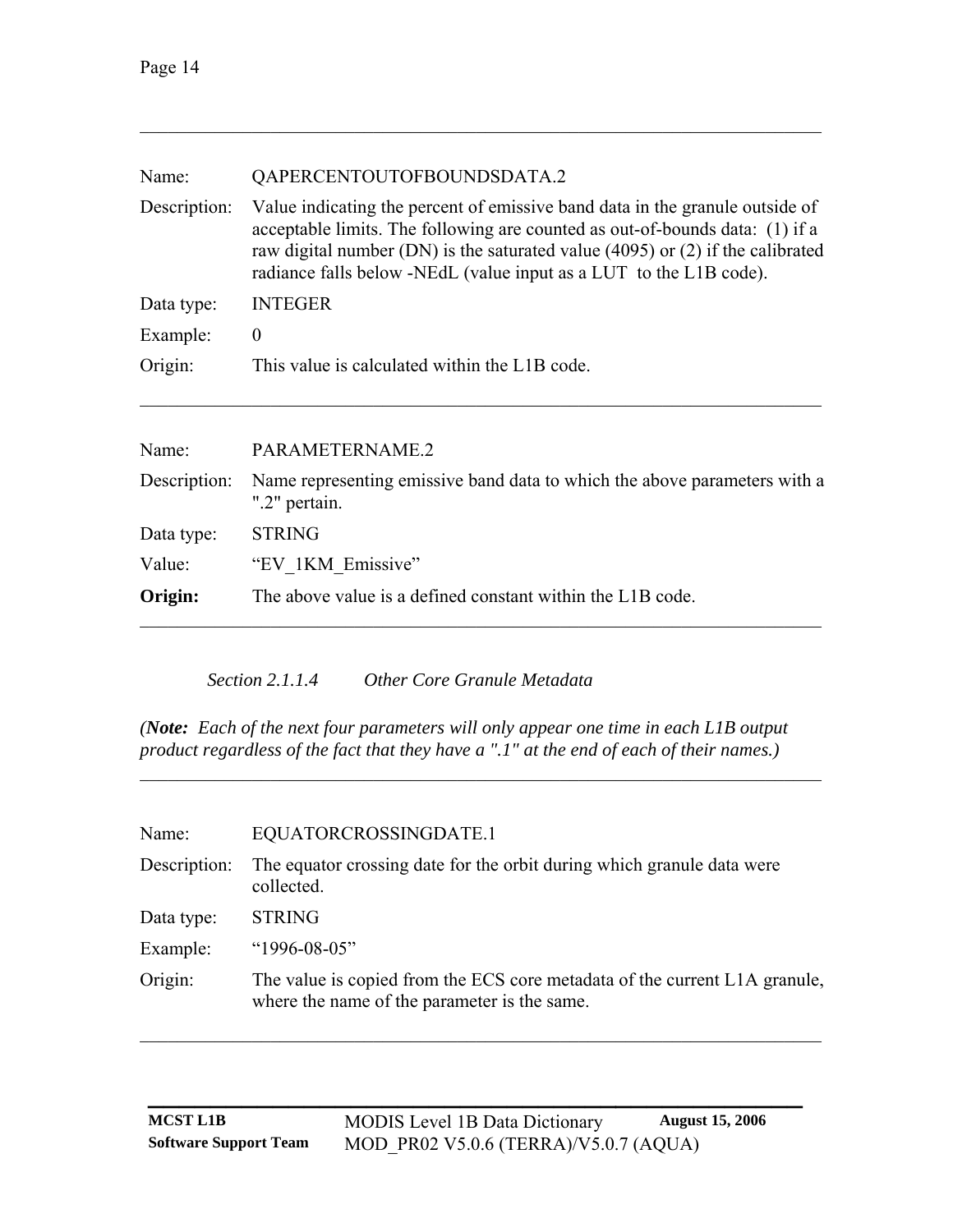| Name:        | EQUATORCROSSINGTIME.1                                                                                                         |
|--------------|-------------------------------------------------------------------------------------------------------------------------------|
| Description: | The equator crossing time for the orbit during which granule data were<br>collected.                                          |
| Data type:   | <b>STRING</b>                                                                                                                 |
| Example:     | "15:55:45.854788"                                                                                                             |
| Origin:      | The value is copied from the ECS core metadata of the geolocation input file,<br>where the name of the parameter is the same. |

 $\mathcal{L}_\text{max}$  , and the contribution of the contribution of the contribution of the contribution of the contribution of the contribution of the contribution of the contribution of the contribution of the contribution of t

| Name:        | <b>ORBITNUMBER.1</b>                                                                                                          |
|--------------|-------------------------------------------------------------------------------------------------------------------------------|
| Description: | Number of satellite orbit during which the granule data were collected.                                                       |
| Data type:   | <b>INTEGER</b>                                                                                                                |
| Example:     | 88                                                                                                                            |
| Origin:      | The value is copied from the ECS core metadata of the geolocation input file,<br>where the name of the parameter is the same. |
| Name:        |                                                                                                                               |
|              | EQUATORCROSSINGLONGITUDE.1                                                                                                    |
| Description: | The equator crossing longitude for the orbit during which granule data were<br>collected.                                     |
| Data type:   | <b>DOUBLE</b>                                                                                                                 |
| Example:     | $-73.021282$                                                                                                                  |
| Origin:      | The value is copied from the ECS core metadata of the geolocation input file,<br>where the name of the parameter is the same. |
|              |                                                                                                                               |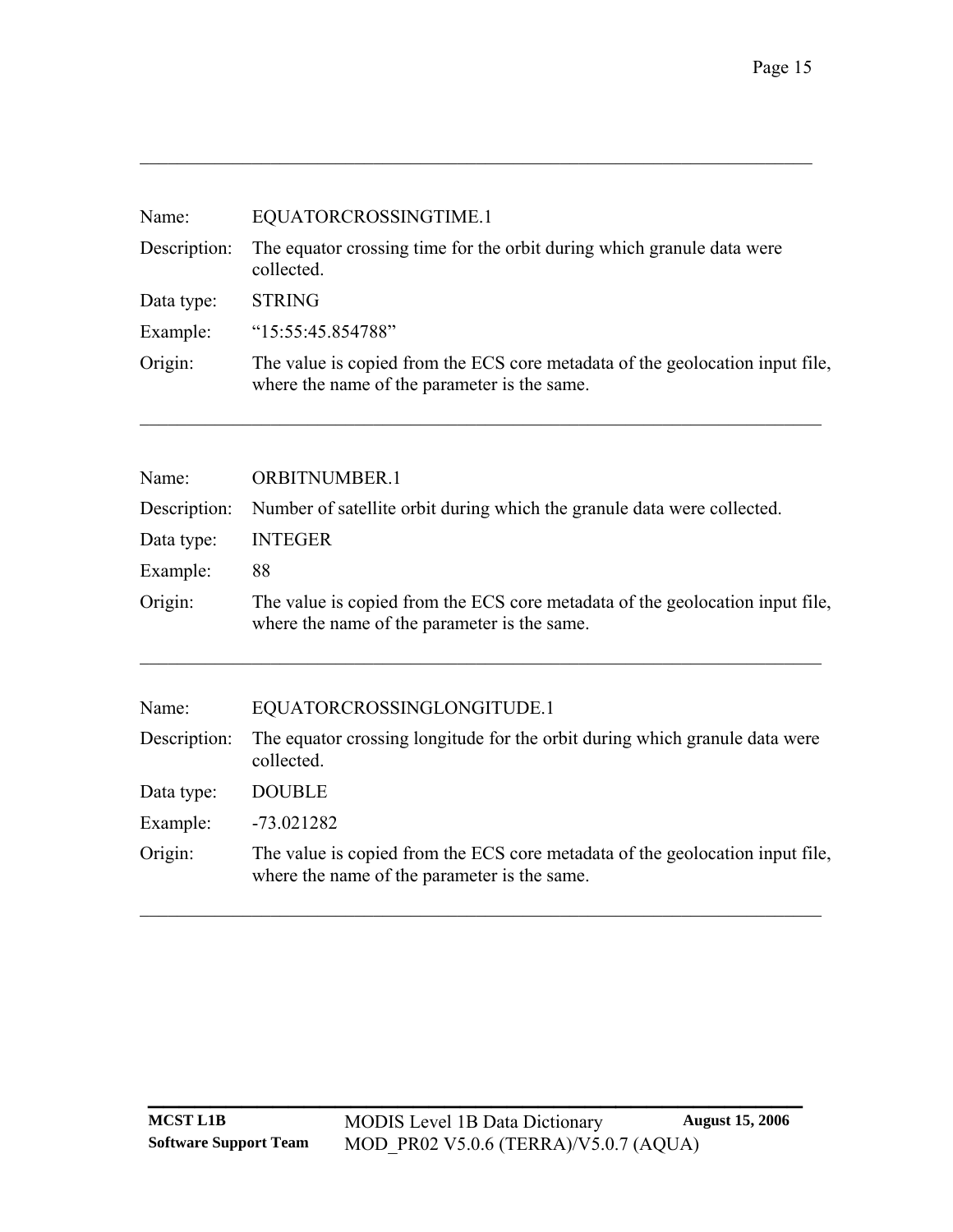| Name:        | <b>VERSIONID</b>                                                                                                                                                                                                                                     |
|--------------|------------------------------------------------------------------------------------------------------------------------------------------------------------------------------------------------------------------------------------------------------|
| Description: | Version ID of the data collection. The value of this field also appears in the<br>"vvv" field of the LocalGranuleID.                                                                                                                                 |
| Data type:   | <b>INTEGER</b>                                                                                                                                                                                                                                       |
| Example:     |                                                                                                                                                                                                                                                      |
| Origin:      | This value is set in each metadata configuration file (MCF). When the SDP<br>toolkit initializes the core metadata to be written to an output product, the<br>value is automatically copied from the MCF file to the core metadata being<br>written. |
|              |                                                                                                                                                                                                                                                      |
|              |                                                                                                                                                                                                                                                      |

Name: SHORTNAME

| Description: | The short name associated with the L1B granule data product. For L1B, these<br>will always begin with "MOD02" for Terra data and "MYD02" for Aqua data.<br>"QKM" is added to distinguish the 250M data product, "HKM" is added to<br>distinguish the 500M data product, "1KM" is added for the 1000M data<br>product and "OBC" is added for the OBC file.                         |
|--------------|-----------------------------------------------------------------------------------------------------------------------------------------------------------------------------------------------------------------------------------------------------------------------------------------------------------------------------------------------------------------------------------|
| Data type:   | <b>STRING</b>                                                                                                                                                                                                                                                                                                                                                                     |
| Example:     | "MOD021KM"                                                                                                                                                                                                                                                                                                                                                                        |
| Origin:      | This value is set in the appropriate metadata configuration file (MCF). There<br>is a separate MCF file for each L1B product, including separate MCF files for<br>Terra and Aqua processing. When the SDP toolkit initializes the core<br>metadata to be written to an output product, the value is automatically copied<br>from the MCF file to the core metadata being written. |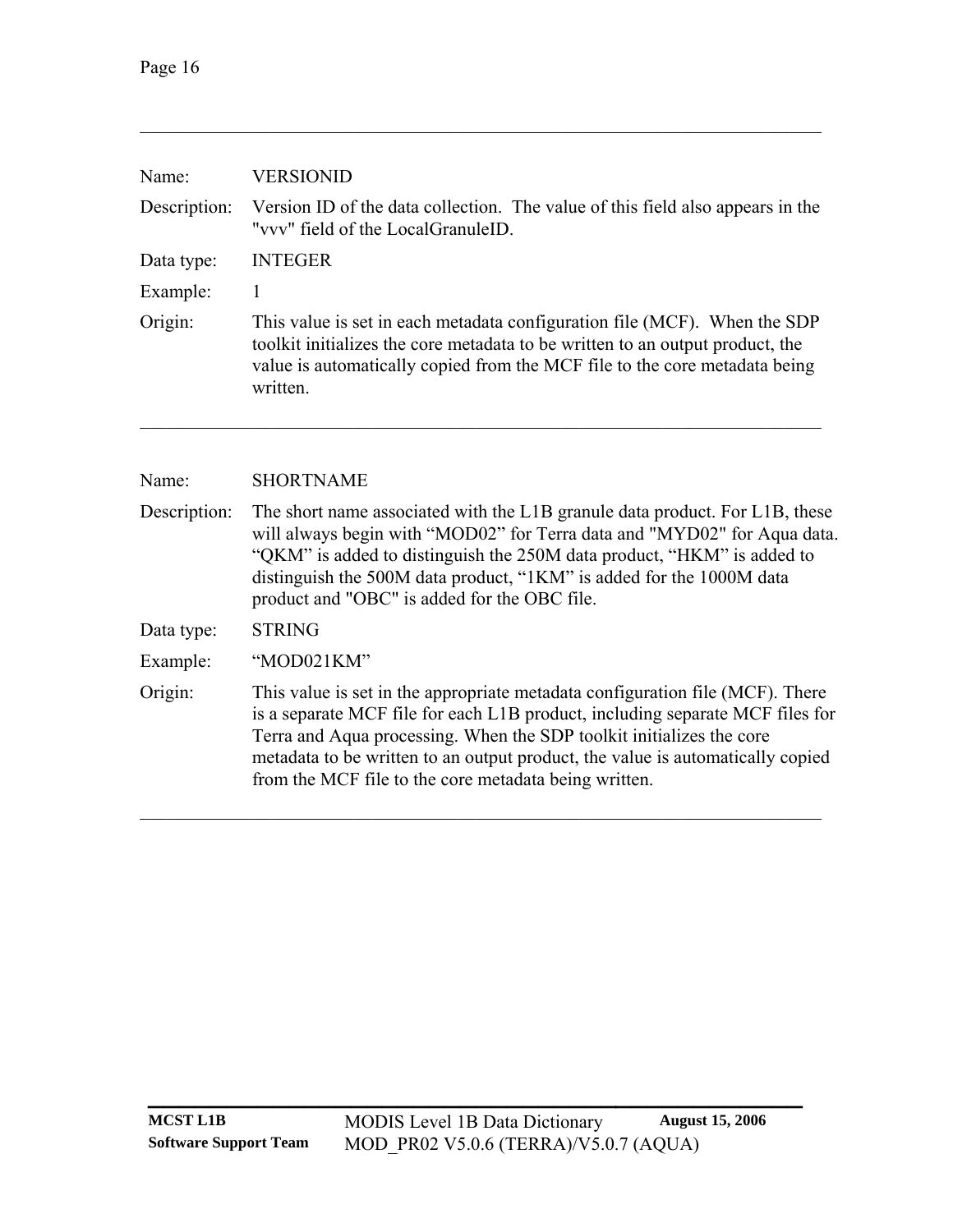| <b>INPUTPOINTER</b>                                                                                                                                                                                                                                                                                                                                                                                     |
|---------------------------------------------------------------------------------------------------------------------------------------------------------------------------------------------------------------------------------------------------------------------------------------------------------------------------------------------------------------------------------------------------------|
| This parameter contains the logical references to the input L1A granules and<br>to the input lookup-table files. The logical reference to the geolocation file is<br>not included here (it is placed in the ANCILLARYINPUTPOINTER.1)<br>parameter). The Process Control File (PCF) contains the mapping of logical<br>references to actual file names.                                                  |
| STRING (multiple values)                                                                                                                                                                                                                                                                                                                                                                                |
| ("UR_MOD01.A19972170835.001.1997217083500.hdf",<br>"UR MOD01.A19972170840.001.1997217084000.hdf",<br>"UR MOD01.A19972170845.001.1997217084500.hdf",<br>"UR Reflective Lookup Tables file", "UR Emissive Lookup Tables file",<br>"UR QA Lookup Tables file")                                                                                                                                             |
| UR refers to "Universal Reference" which is an SDP Toolkit designation<br>which signals that a file will be handled by a specific Toolkit function.                                                                                                                                                                                                                                                     |
| Logical references are read from the PCF file.                                                                                                                                                                                                                                                                                                                                                          |
| The order of L1A file URs inside the value is: previous-current-following. If<br>the previous or following L1A granule is missing, then that UR will also be<br>missing from this value. To determine if a previous or following L1A granule<br>is missing, examine bits 16 and 17 respectively of any record of the "Bit QA"<br>Flags" field of the "Level 1B Swath Metadata" Vdata (see Table 2.1.4). |
|                                                                                                                                                                                                                                                                                                                                                                                                         |

*(Note: Each of the next four parameters will only appear one time in each L1B output product regardless of the fact that they have a ".1" at the end of each of their names.)* 

 $\_$  , and the set of the set of the set of the set of the set of the set of the set of the set of the set of the set of the set of the set of the set of the set of the set of the set of the set of the set of the set of th

| Name:        | GRINGPOINTLONGITUDE.1                                                                                                         |
|--------------|-------------------------------------------------------------------------------------------------------------------------------|
| Description: | Longitudes of a series of points representing the perimeter of the granule<br>spatial coverage ( <i>i.e.</i> , corners).      |
| Data type:   | DOUBLE (four values)                                                                                                          |
| Example:     | $(-86.567558, -59.389000, -59.836601, -86.653564)$                                                                            |
| Origin:      | The value is copied from the ECS core metadate of the geolocation input file,<br>where the name of the parameter is the same. |

 $\mathcal{L}_\text{max} = \mathcal{L}_\text{max} = \mathcal{L}_\text{max} = \mathcal{L}_\text{max} = \mathcal{L}_\text{max} = \mathcal{L}_\text{max} = \mathcal{L}_\text{max} = \mathcal{L}_\text{max} = \mathcal{L}_\text{max} = \mathcal{L}_\text{max} = \mathcal{L}_\text{max} = \mathcal{L}_\text{max} = \mathcal{L}_\text{max} = \mathcal{L}_\text{max} = \mathcal{L}_\text{max} = \mathcal{L}_\text{max} = \mathcal{L}_\text{max} = \mathcal{L}_\text{max} = \mathcal{$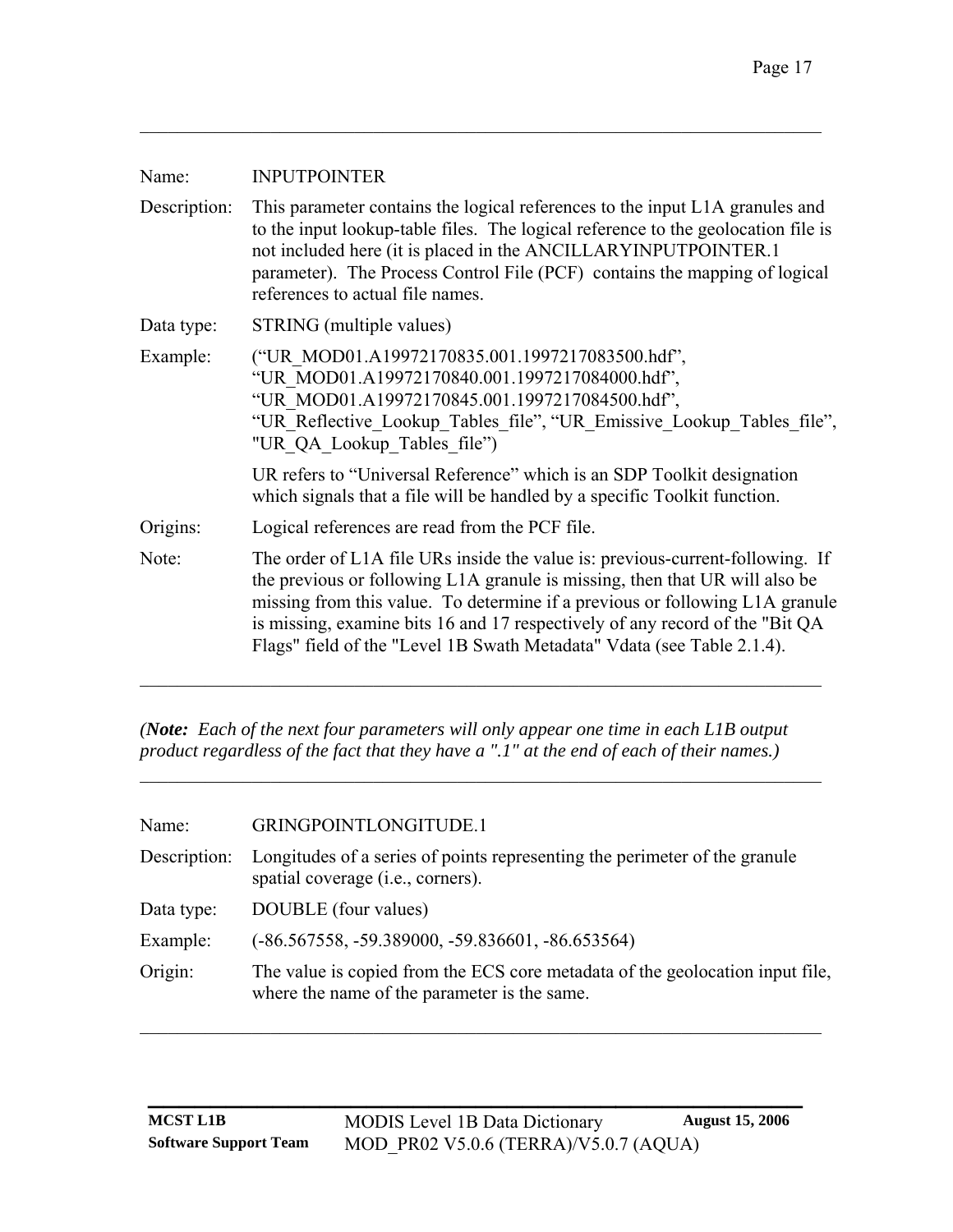| Name:        | GRINGPOINTLATITUDE.1                                                                                                          |
|--------------|-------------------------------------------------------------------------------------------------------------------------------|
| Description: | Latitudes of a series of points representing the perimeter of the granule spatial<br>coverage ( <i>i.e.</i> , corners).       |
| Data type:   | DOUBLE (four values)                                                                                                          |
| Example:     | (41.644032, 37.729759, 36.824055, 40.686016)                                                                                  |
| Origin:      | The value is copied from the ECS core metadata of the geolocation input file,<br>where the name of the parameter is the same. |
|              |                                                                                                                               |

| Name:        | GRINGPOINTSEQUENCENO.1                                                                                                        |
|--------------|-------------------------------------------------------------------------------------------------------------------------------|
| Description: | Sequence numbers corresponding to perimeter latitudes and longitudes.                                                         |
| Data type:   | <b>INTEGER</b> (four values)                                                                                                  |
| Example:     | (1, 2, 3, 4)                                                                                                                  |
| Origin:      | The value is copied from the ECS core metadate of the geolocation input file,<br>where the name of the parameter is the same. |

| Name:        | EXCLUSIONGRINGFLAG.1                                                                                                          |
|--------------|-------------------------------------------------------------------------------------------------------------------------------|
| Description: | Flag indicating whether points are on an inner (exclusion) G-ring.                                                            |
| Data type:   | <b>STRING</b>                                                                                                                 |
| Example:     | $\sqrt{\rm N}$                                                                                                                |
| Origin:      | The value is copied from the ECS core metadata of the geolocation input file,<br>where the name of the parameter is the same. |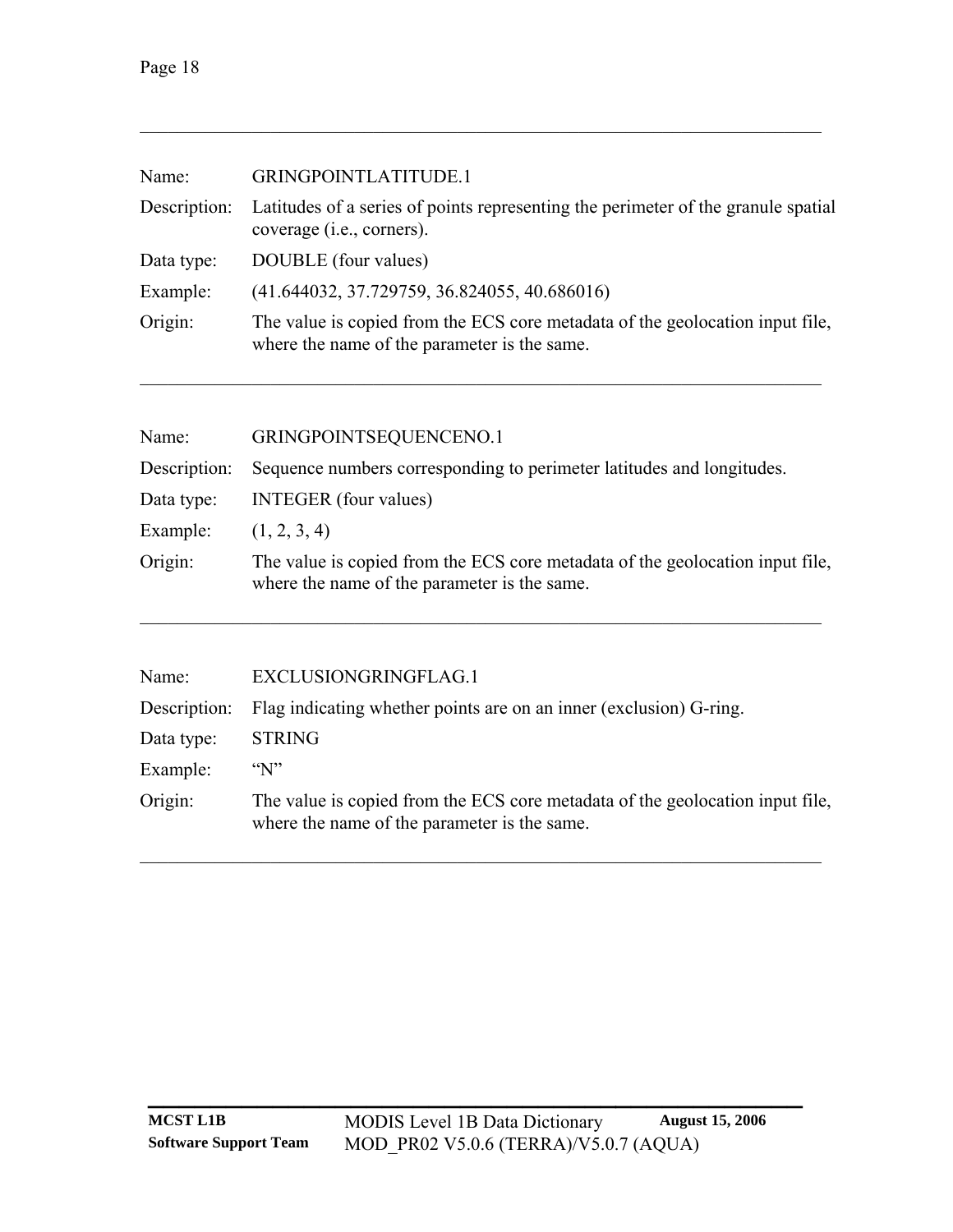*(Note: Temporal coverage starts at the beginning of the first scan in the granule and stops at the end of the last scan in the granule.)* 

 $\mathcal{L}_\text{max} = \mathcal{L}_\text{max} = \mathcal{L}_\text{max} = \mathcal{L}_\text{max} = \mathcal{L}_\text{max} = \mathcal{L}_\text{max} = \mathcal{L}_\text{max} = \mathcal{L}_\text{max} = \mathcal{L}_\text{max} = \mathcal{L}_\text{max} = \mathcal{L}_\text{max} = \mathcal{L}_\text{max} = \mathcal{L}_\text{max} = \mathcal{L}_\text{max} = \mathcal{L}_\text{max} = \mathcal{L}_\text{max} = \mathcal{L}_\text{max} = \mathcal{L}_\text{max} = \mathcal{$ 

| Name:<br>Description:<br>Data type:<br>Example:<br>Origin:                            | RANGEBEGINNINGDATE<br>The UTC date when the temporal coverage period of this granule began.<br><b>STRING</b><br>"1996-08-05"<br>The value is copied from the ECS core metadata of the current L1A granule,<br>where the name of the parameter is the same. |
|---------------------------------------------------------------------------------------|------------------------------------------------------------------------------------------------------------------------------------------------------------------------------------------------------------------------------------------------------------|
|                                                                                       |                                                                                                                                                                                                                                                            |
| Name:                                                                                 | RANGEBEGINNINGTIME                                                                                                                                                                                                                                         |
| Description:<br>The UTC time when the temporal coverage period of this granule began. |                                                                                                                                                                                                                                                            |
| Data type:                                                                            | <b>STRING</b>                                                                                                                                                                                                                                              |
| Example:                                                                              | "15:55:45.854788"                                                                                                                                                                                                                                          |
| Origin:                                                                               | The value is copied from the ECS core metadata of the current L1A granule,<br>where the name of the parameter is the same.                                                                                                                                 |
|                                                                                       |                                                                                                                                                                                                                                                            |
| Name:                                                                                 | <b>RANGEENDINGDATE</b>                                                                                                                                                                                                                                     |
| Description:                                                                          | The UTC date when the temporal coverage period of this granule ended.                                                                                                                                                                                      |
| Data type:                                                                            | <b>STRING</b>                                                                                                                                                                                                                                              |
| Example:                                                                              | "1996-08-05"                                                                                                                                                                                                                                               |
| Origin:                                                                               | The value is copied from the ECS core metadata of the current L1A granule,<br>where the name of the parameter is the same.                                                                                                                                 |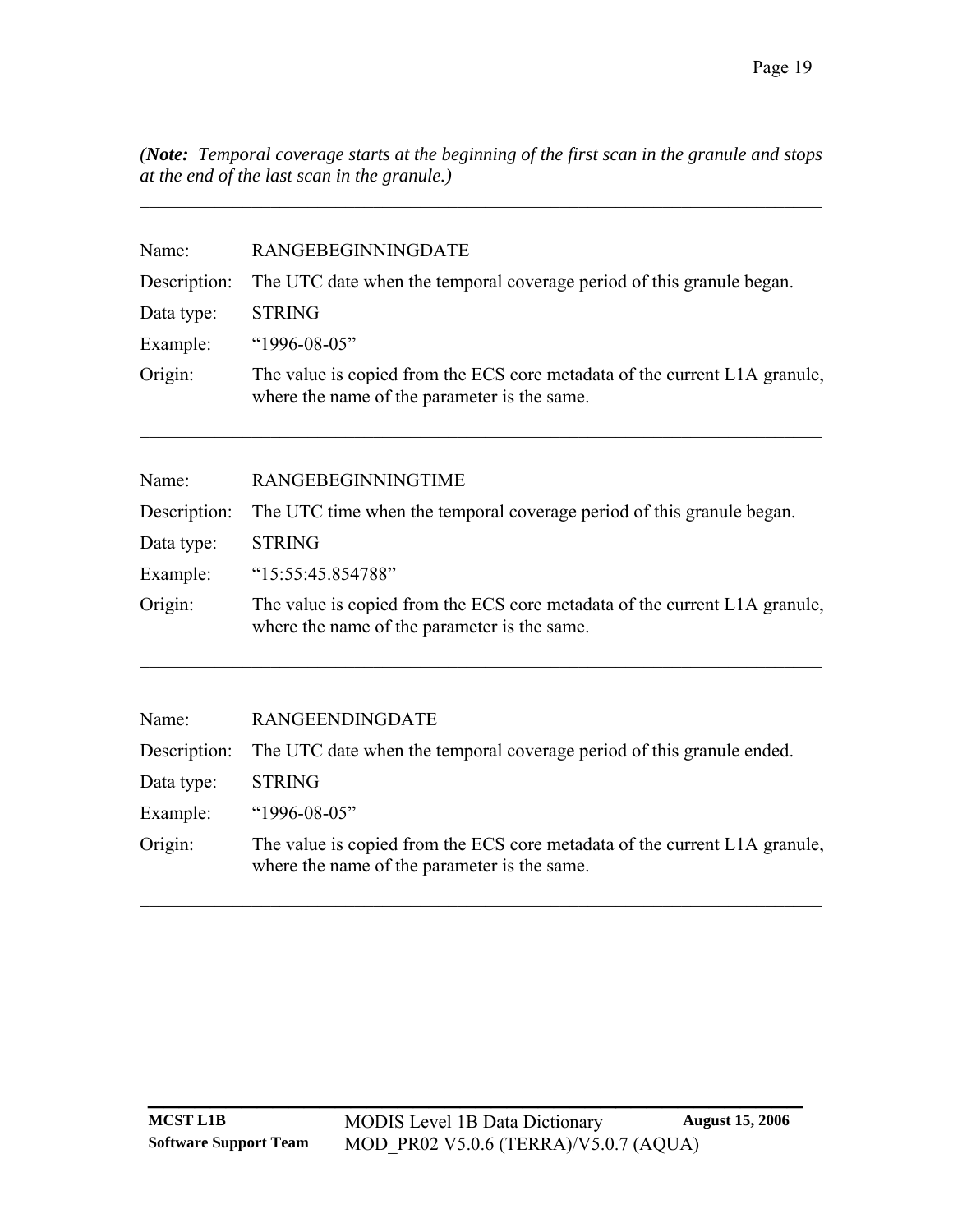| Name:                                                                                                                            | <b>RANGEENDINGTIME</b><br>The UTC time when the temporal coverage period of this granule ended.<br><b>STRING</b>                                                                   |  |
|----------------------------------------------------------------------------------------------------------------------------------|------------------------------------------------------------------------------------------------------------------------------------------------------------------------------------|--|
| Description:                                                                                                                     |                                                                                                                                                                                    |  |
| Data type:                                                                                                                       |                                                                                                                                                                                    |  |
| Example:                                                                                                                         | " $15:56:00.626488"$                                                                                                                                                               |  |
| Origin:                                                                                                                          | The value is copied from the ECS core metadata of the current L1A granule,<br>where the name of the parameter is the same.                                                         |  |
|                                                                                                                                  |                                                                                                                                                                                    |  |
| Name:                                                                                                                            | <b>PGEVERSION</b>                                                                                                                                                                  |  |
| Description:                                                                                                                     | Version number of PGE02, of which the L1B code (MOD PR02) is the main<br>processing element. The Level 1B code effectively treats this value as the<br>version of the code itself. |  |
| Data type:                                                                                                                       | <b>STRING</b>                                                                                                                                                                      |  |
| Example:                                                                                                                         | " $4.0.5$ "                                                                                                                                                                        |  |
| Origin:<br>Written to the core metadata by the L1B code. The value comes from a macro<br>(defined constant) within the L1B code. |                                                                                                                                                                                    |  |
|                                                                                                                                  |                                                                                                                                                                                    |  |
| Name:                                                                                                                            | ANCILLARYINPUTPOINTER.1                                                                                                                                                            |  |
| Description:                                                                                                                     | Logical reference to the geolocation (MOD PR03) file used in L1B data<br>processing.                                                                                               |  |

| <b>STRING</b> |
|---------------|
|               |

- Example: "UR\_MOD03.A19972170840.001.1997217084000.hdf"
- Origin: This value is read from the Process Control File (PCF) file which defines L1B inputs.

 $\mathcal{L}_\text{max} = \mathcal{L}_\text{max} = \mathcal{L}_\text{max} = \mathcal{L}_\text{max} = \mathcal{L}_\text{max} = \mathcal{L}_\text{max} = \mathcal{L}_\text{max} = \mathcal{L}_\text{max} = \mathcal{L}_\text{max} = \mathcal{L}_\text{max} = \mathcal{L}_\text{max} = \mathcal{L}_\text{max} = \mathcal{L}_\text{max} = \mathcal{L}_\text{max} = \mathcal{L}_\text{max} = \mathcal{L}_\text{max} = \mathcal{L}_\text{max} = \mathcal{L}_\text{max} = \mathcal{$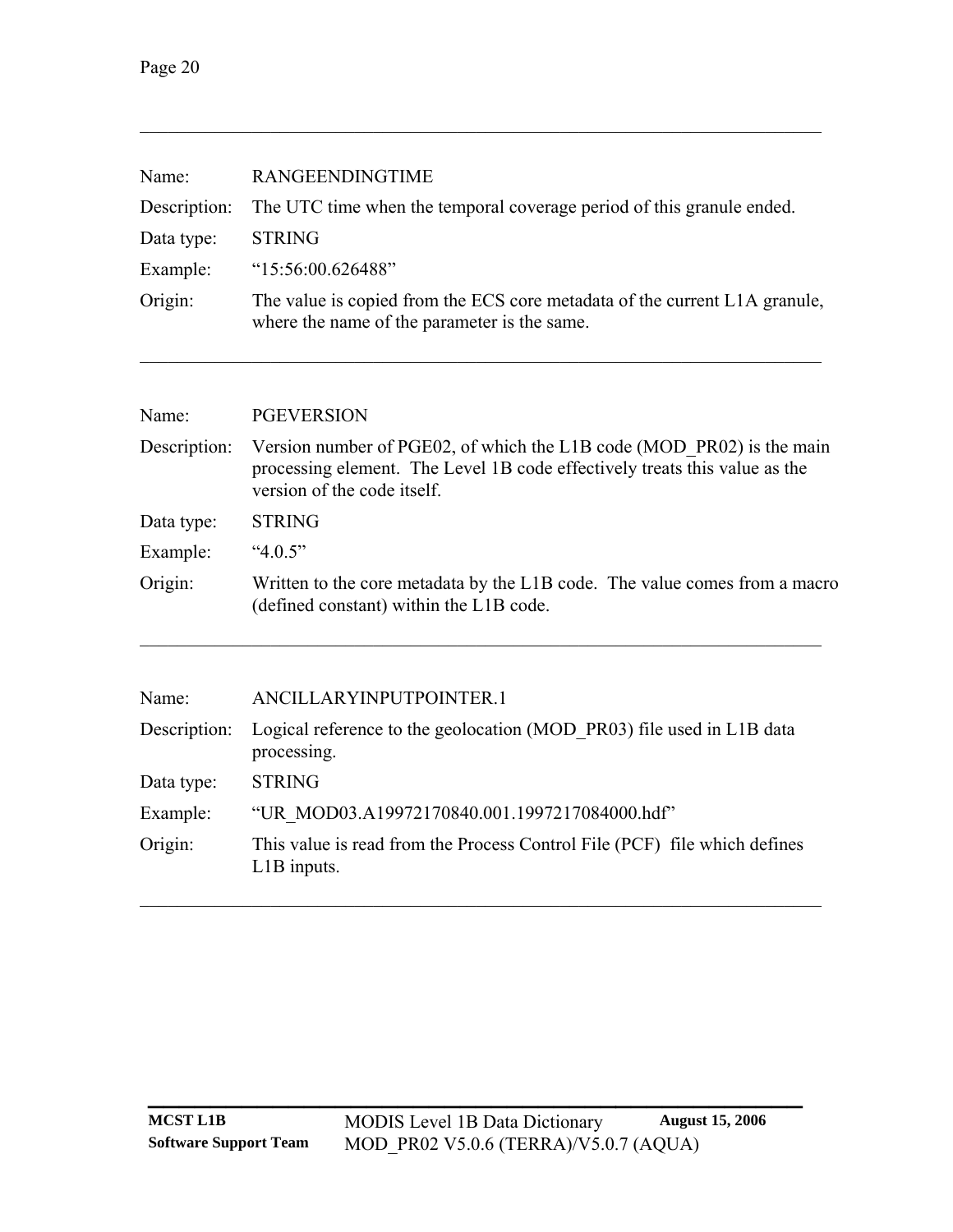| Name:        | ANCILLARYINPUTTYPE.1                                                                            |
|--------------|-------------------------------------------------------------------------------------------------|
| Description: | Describes that the ANCILLARYINPUTPOINTER.1 file name is a<br>geolocation (MOD03 or MYD03) file. |
| Data type:   | <b>STRING</b>                                                                                   |
| Value:       | "Geolocation"                                                                                   |
| Origin:      | The above name is a defined constant within the L1B code.                                       |
|              |                                                                                                 |

| Name:      | ADDITIONALATTRIBUTENAME.1                                         |
|------------|-------------------------------------------------------------------|
|            | Description: Name ascribed to parameter value 1, described below. |
| Data type: | <b>STRING</b>                                                     |
| Example:   | "AveragedBlackBodyTemperature"                                    |
| Origin:    | The above value is a defined constant within the L1B code.        |
|            |                                                                   |

| Name: | PARAMETERVALUE.1 |
|-------|------------------|
|       |                  |

| Description: | Value of the average over all scans of the within-scan-average OBC<br>blackbody (BB) temperature. The within-scan-average OBC blackbody<br>temperature is the average of the temperatures of the 12 blackbody<br>thermistors.                                                                                                                          |
|--------------|--------------------------------------------------------------------------------------------------------------------------------------------------------------------------------------------------------------------------------------------------------------------------------------------------------------------------------------------------------|
| Data type:   | STRING (the characters within the string define a floating point number)                                                                                                                                                                                                                                                                               |
| Example:     | " $268.90$ " (units in Kelvin)                                                                                                                                                                                                                                                                                                                         |
| Origin:      | Computed within the L1B code. Telemetry DNs, from the current L1A input<br>granule, from each of the 12 BB thermistors (telemetry points<br>TP BB TEMP01 through TP BB TEMP12), on each scan, are converted to<br>temperatures using the formulas in [9] and then averaged. The overall<br>overage is then computed using the averages from each scan. |

 $\mathcal{L}_\mathcal{L} = \{ \mathcal{L}_\mathcal{L} = \{ \mathcal{L}_\mathcal{L} = \{ \mathcal{L}_\mathcal{L} = \{ \mathcal{L}_\mathcal{L} = \{ \mathcal{L}_\mathcal{L} = \{ \mathcal{L}_\mathcal{L} = \{ \mathcal{L}_\mathcal{L} = \{ \mathcal{L}_\mathcal{L} = \{ \mathcal{L}_\mathcal{L} = \{ \mathcal{L}_\mathcal{L} = \{ \mathcal{L}_\mathcal{L} = \{ \mathcal{L}_\mathcal{L} = \{ \mathcal{L}_\mathcal{L} = \{ \mathcal{L}_\mathcal{$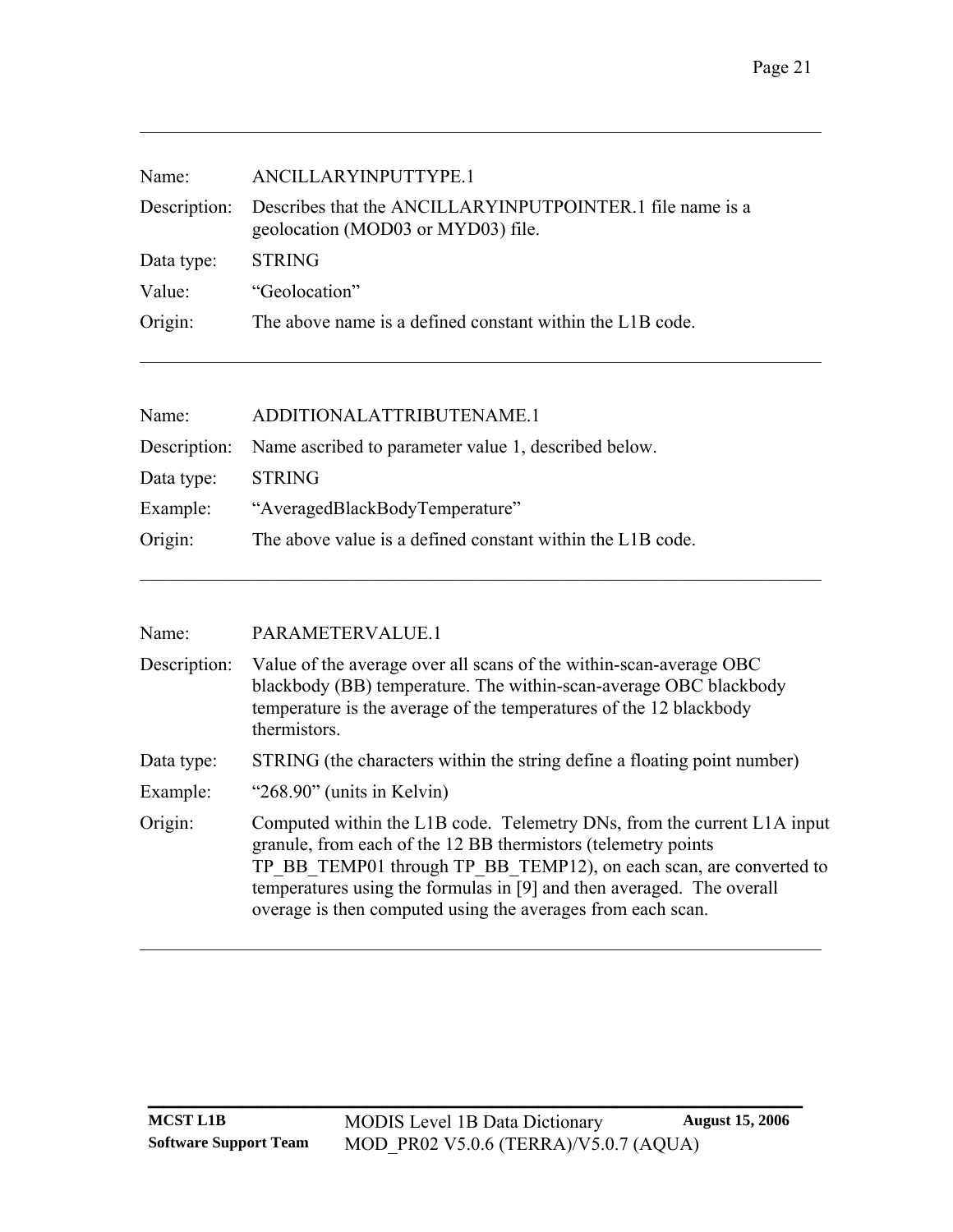| Name:      | ADDITIONALATTRIBUTENAME.2                                         |
|------------|-------------------------------------------------------------------|
|            | Description: Name ascribed to parameter value 2, described below. |
| Data type: | <b>STRING</b>                                                     |
| Value:     | "AveragedMirrorTemperature"                                       |
| Origin:    | The above name is a defined constant within the L1B code.         |
|            |                                                                   |

| Name:        | PARAMETERVALUE.2                                                                                                                                                                                                                                                                                                                                                 |  |
|--------------|------------------------------------------------------------------------------------------------------------------------------------------------------------------------------------------------------------------------------------------------------------------------------------------------------------------------------------------------------------------|--|
| Description: | Value of the average over all scans of the within-scan-average mirror<br>temperature. The within-scan-average mirror temperature is the average of the<br>temperatures of both mirror sides.                                                                                                                                                                     |  |
| Data type:   | STRING (the characters within the string define a floating point number)                                                                                                                                                                                                                                                                                         |  |
| Example:     | " $250.27$ " (units in Kelvin)                                                                                                                                                                                                                                                                                                                                   |  |
| Origin:      | Computed within the L1B code. Telemetry DNs, from the current L1A input<br>granule, from each of the 2 mirror-side thermistors (telemetry points<br>TP SA RCT1 MIRE and TP SA RCT2 MIRE), on each scan, are<br>converted to temperatures using the formulas in [9] and then averaged. The<br>overall overage is then computed using the averages from each scan. |  |

 $\mathcal{L}_\text{max} = \mathcal{L}_\text{max} = \mathcal{L}_\text{max} = \mathcal{L}_\text{max} = \mathcal{L}_\text{max} = \mathcal{L}_\text{max} = \mathcal{L}_\text{max} = \mathcal{L}_\text{max} = \mathcal{L}_\text{max} = \mathcal{L}_\text{max} = \mathcal{L}_\text{max} = \mathcal{L}_\text{max} = \mathcal{L}_\text{max} = \mathcal{L}_\text{max} = \mathcal{L}_\text{max} = \mathcal{L}_\text{max} = \mathcal{L}_\text{max} = \mathcal{L}_\text{max} = \mathcal{$ 

| Name:      | ADDITIONALATTRIBUTENAME.3                                         |
|------------|-------------------------------------------------------------------|
|            | Description: Name ascribed to parameter value 3, described below. |
| Data type: | <b>STRING</b>                                                     |
| Value:     | "AveragedFocalPlane1Temperature"                                  |
| Origin:    | The above name is a defined constant within the L1B code.         |
|            |                                                                   |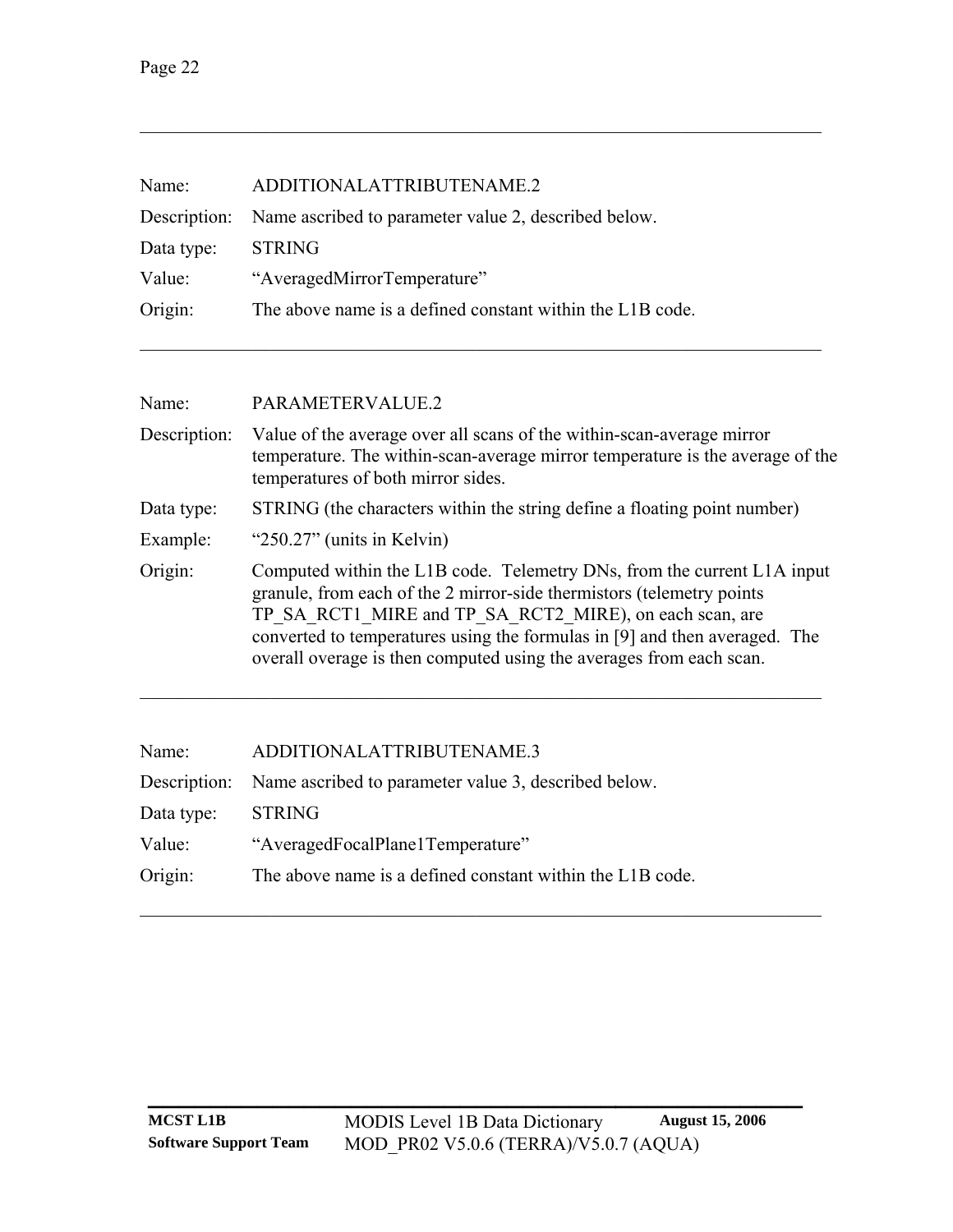| Name:        | PARAMETERVALUE.3                                                                                                                                                                                                                                                              |
|--------------|-------------------------------------------------------------------------------------------------------------------------------------------------------------------------------------------------------------------------------------------------------------------------------|
| Description: | Value of the average over all scans of the in-scan-average of focal plane 1<br>(VIS) temperature.                                                                                                                                                                             |
| Data type:   | STRING (the characters within the string define a floating point number)                                                                                                                                                                                                      |
| Example:     | " $361.42$ " (units in Kelvin)                                                                                                                                                                                                                                                |
| Origin:      | Computed within the L1B code. Telemetry DNs, from the current L1A input<br>granule, from telemetry point TA AO VIS FPAE, on each scan, are<br>converted to temperatures using the formulas in [9]. The overall overage is<br>then computed using the averages from each scan. |

| Name:      | ADDITIONALATTRIBUTENAME.4                                         |
|------------|-------------------------------------------------------------------|
|            | Description: Name ascribed to parameter value 4, described below. |
| Data type: | <b>STRING</b>                                                     |
| Value:     | "AveragedFocalPlane2Temperature"                                  |
| Origin:    | The above name is a defined constant within the L1B code.         |
|            |                                                                   |

| Name:        | PARAMETERVALUE.4                                                                                                                                                                                                                                                              |
|--------------|-------------------------------------------------------------------------------------------------------------------------------------------------------------------------------------------------------------------------------------------------------------------------------|
| Description: | Value of the average over all scans of the in-scan-average of focal plane 2<br>(NIR) temperature.                                                                                                                                                                             |
| Data type:   | STRING (the characters within the string define a floating point number)                                                                                                                                                                                                      |
| Example:     | " $363.21$ " (units in Kelvin)                                                                                                                                                                                                                                                |
| Origin:      | Computed within the L1B code. Telemetry DNs, from the current L1A input<br>granule, from telemetry point TA AO NIR FPAE, on each scan, are<br>converted to temperatures using the formulas in [9]. The overall overage is<br>then computed using the averages from each scan. |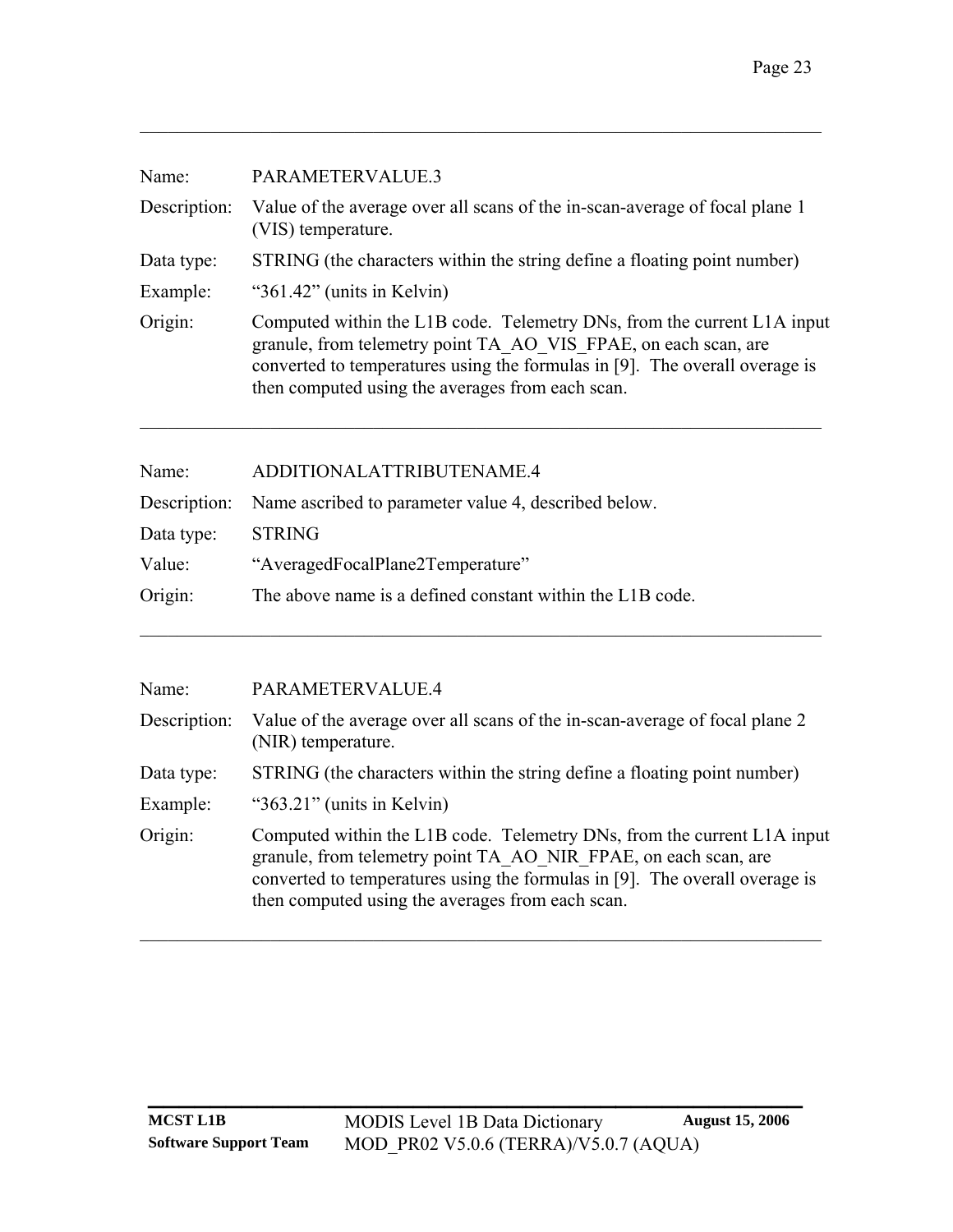| Name:      | ADDITIONALATTRIBUTENAME.5                                         |
|------------|-------------------------------------------------------------------|
|            | Description: Name ascribed to parameter value 5, described below. |
| Data type: | <b>STRING</b>                                                     |
| Value:     | "AveragedFocalPlane3Temperature"                                  |
| Origin:    | The above name is a defined constant within the L1B code.         |
|            |                                                                   |

| Name:        | PARAMETERVALUE.5                                                                                                                                                                                                                                                                |
|--------------|---------------------------------------------------------------------------------------------------------------------------------------------------------------------------------------------------------------------------------------------------------------------------------|
| Description: | Value of the average over all scans of the within-scan-average of focal plane 3<br>(SMIR) temperature.                                                                                                                                                                          |
| Data type:   | STRING (the characters within the string define a floating point number)                                                                                                                                                                                                        |
| Example:     | " $118.25$ " (units in Kelvin)                                                                                                                                                                                                                                                  |
| Origin:      | Computed within the L1B code. Telemetry DNs, from the current L1A input<br>granule, from telemetry point TA RC SMIR CFPAE, on each scan, are<br>converted to temperatures using the formulas in [9]. The overall overage is<br>then computed using the averages from each scan. |

| Name:      | ADDITIONALATTRIBUTENAME.6                                         |
|------------|-------------------------------------------------------------------|
|            | Description: Name ascribed to parameter value 6, described below. |
| Data type: | <b>STRING</b>                                                     |
| Value:     | "AveragedFocalPlane4Temperature"                                  |
| Origin:    | The above name is a defined constant within the L1B code.         |
|            |                                                                   |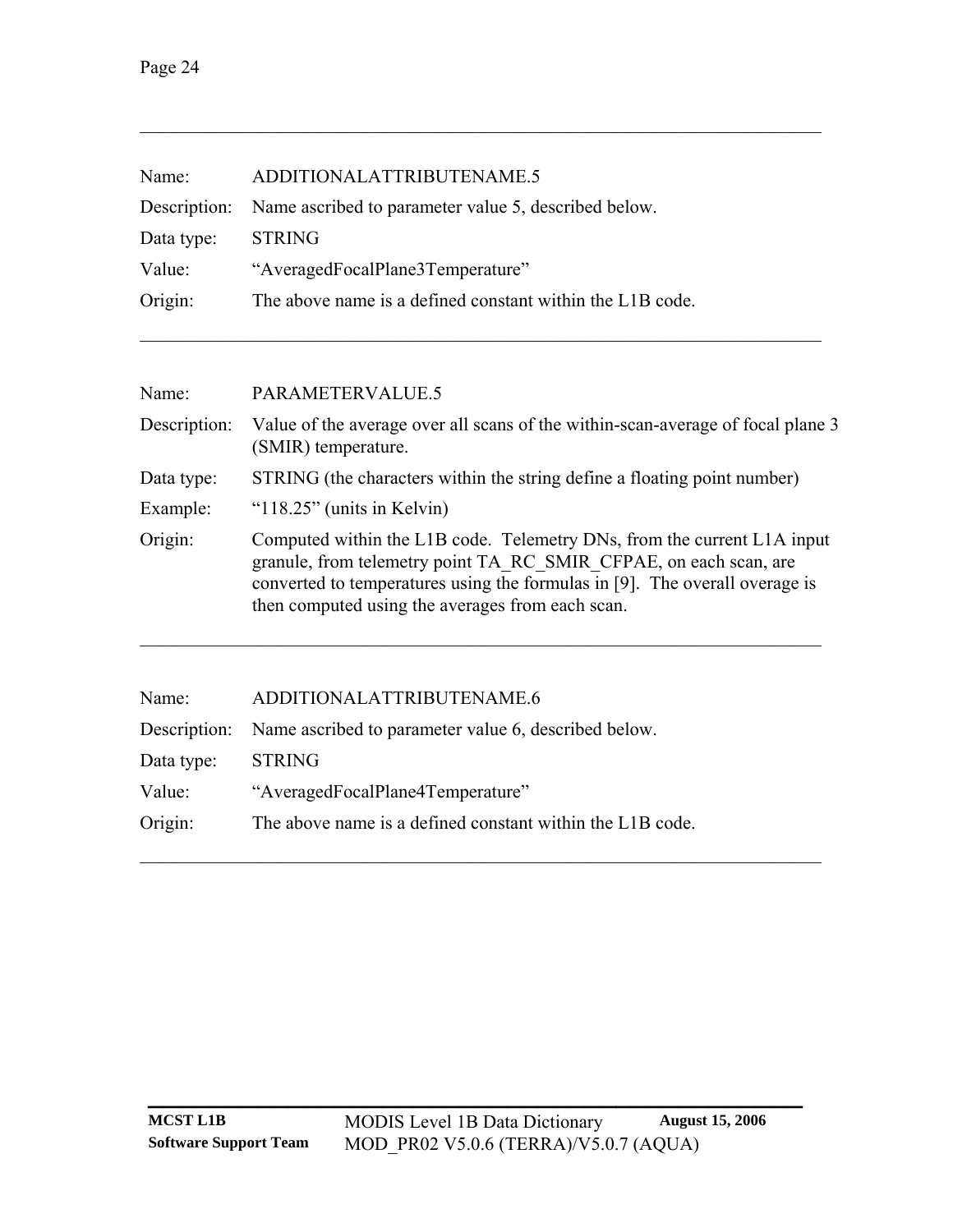| Name:        | PARAMETERVALUE.6                                                                                                                                                                                                                                                                |
|--------------|---------------------------------------------------------------------------------------------------------------------------------------------------------------------------------------------------------------------------------------------------------------------------------|
| Description: | Value of the average over all scans of the in-scan-average of focal plane 4<br>(LWIR) temperature.                                                                                                                                                                              |
| Data type:   | STRING (the characters within the string define a floating point number)                                                                                                                                                                                                        |
| Example:     | "85.94" (units in Kelvin)                                                                                                                                                                                                                                                       |
| Origin:      | Computed within the L1B code. Telemetry DNs, from the current L1A input<br>granule, from telemetry point TA RC LWIR CFPAE, on each scan, are<br>converted to temperatures using the formulas in [9]. The overall overage is<br>then computed using the averages from each scan. |

| Name:      | ADDITIONALATTRIBUTENAME.7                                         |
|------------|-------------------------------------------------------------------|
|            | Description: Name ascribed to parameter value 7, described below. |
| Data type: | <b>STRING</b>                                                     |
| Value:     | "CalibrationQuality"                                              |
| Origin:    | The above name is a defined constant within the L1B code.         |
|            |                                                                   |

| Name:      | PARAMETERVALUE.7                                                                                                            |
|------------|-----------------------------------------------------------------------------------------------------------------------------|
|            | Description: Overall calibration quality of the granule. There is currently no algorithm<br>implemented for this parameter. |
| Data type: | <b>STRING</b>                                                                                                               |
| Value:     | "marginal"                                                                                                                  |
| Origin:    | The above value is a defined constant within the L1B code.                                                                  |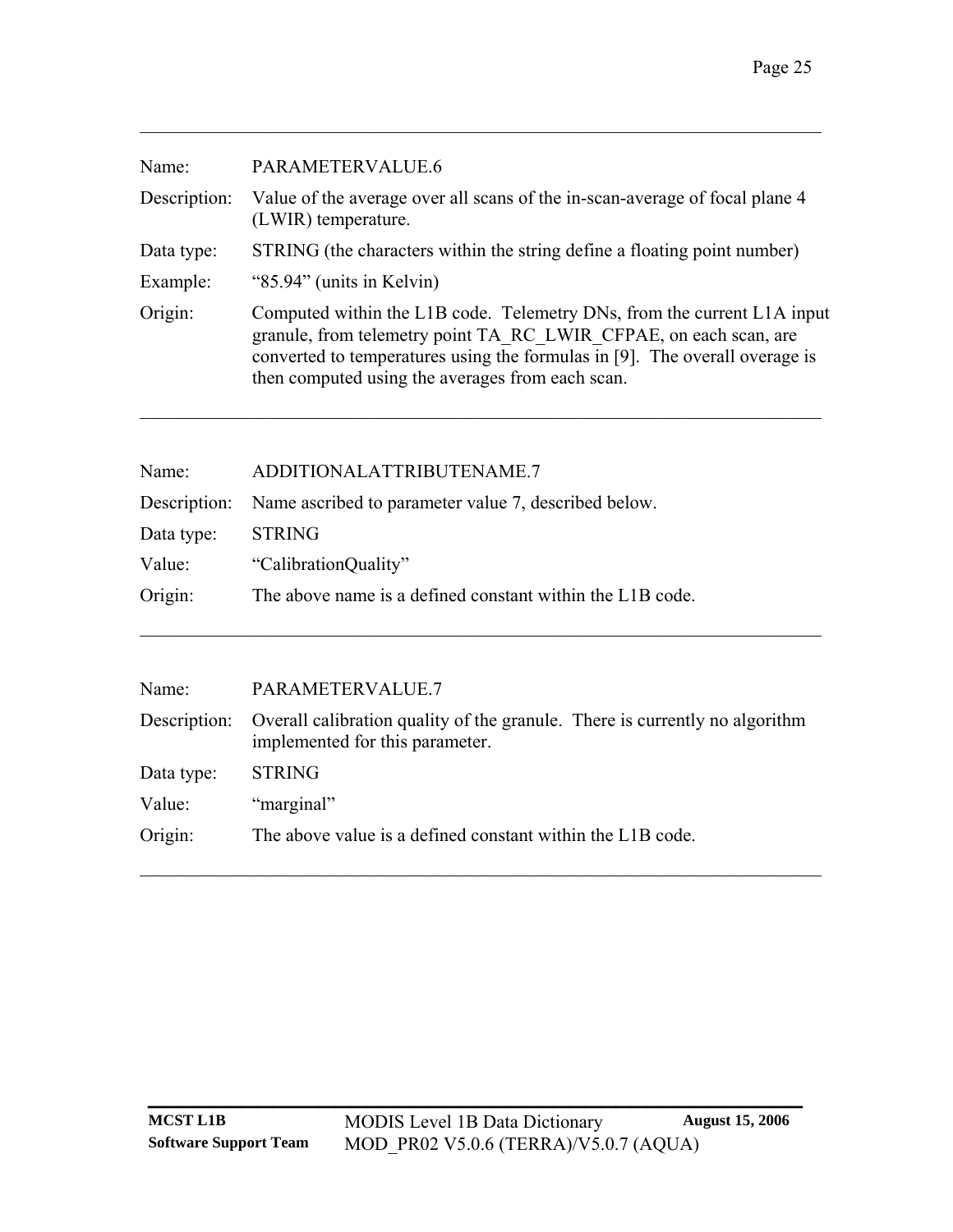| Name:        | ADDITIONALATTRIBUTENAME.8                                                                                                                                                              |
|--------------|----------------------------------------------------------------------------------------------------------------------------------------------------------------------------------------|
| Description: | Name ascribed to parameter value 8, described below.                                                                                                                                   |
| Data type:   | <b>STRING</b>                                                                                                                                                                          |
| Value:       | "MissionPhase"                                                                                                                                                                         |
| Origin:      | The above name is a defined constant within the L1B code.                                                                                                                              |
| Name:        | PARAMETERVALUE.8                                                                                                                                                                       |
| Description: | Mission phase corresponding to the time period covered by this granule.                                                                                                                |
| Data type:   | <b>STRING</b>                                                                                                                                                                          |
| Example:     | " $A&E"$                                                                                                                                                                               |
| Origin:      | This value comes from the LUT "mission phase" in the QA lookup tables<br>file.                                                                                                         |
| Name:        | ADDITIONALATTRIBUTENAME.9                                                                                                                                                              |
| Description: | Name ascribed to parameter value 9, described below.                                                                                                                                   |
| Data type:   | <b>STRING</b>                                                                                                                                                                          |
| Value:       | "NadirPointing"                                                                                                                                                                        |
| Origin:      | The above name is a defined constant within the L1B code.                                                                                                                              |
| Name:        | PARAMETERVALUE.9                                                                                                                                                                       |
| Description: | Flag denoting if the orientation of the spacecraft is nadir-pointing. There is<br>currently no algorithm implemented for defining any value other than "Y",<br>which stands for "yes". |
| Data type:   | <b>STRING</b>                                                                                                                                                                          |
| Value:       | $\lq\lq Y$                                                                                                                                                                             |
| Origin:      | The above value is a defined constant within the L1B code.                                                                                                                             |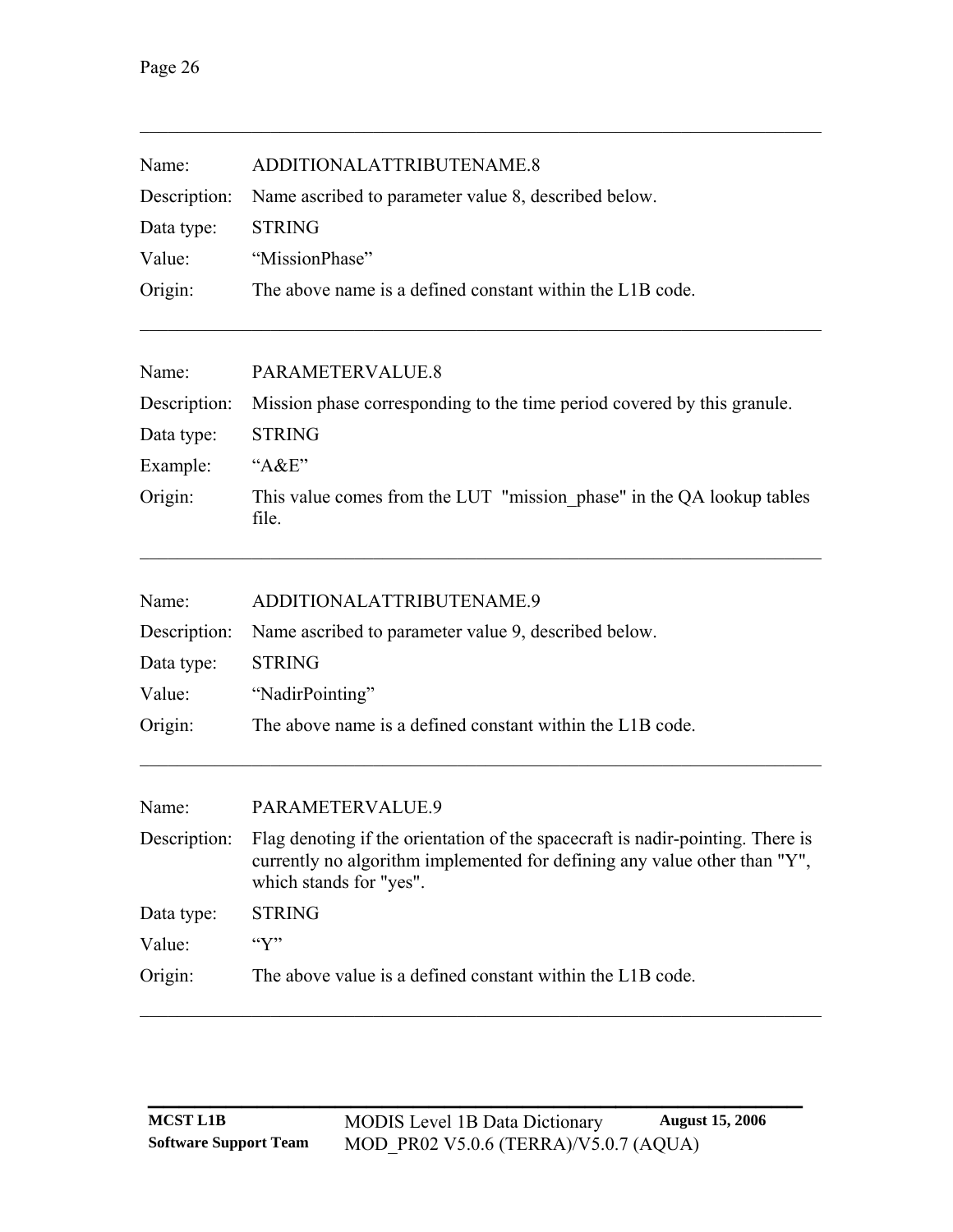| Name:<br>Description:<br>Data type:<br>Example:<br>Origin: | ASSOCIATEDPLATFORMSHORTNAME.1<br>The short name assigned to the platform carrying the instrument.<br><b>STRING</b><br>"Terra" or "Aqua"<br>The value appearing in each product is defined in the appropriate MCF file. |
|------------------------------------------------------------|------------------------------------------------------------------------------------------------------------------------------------------------------------------------------------------------------------------------|
| Name:                                                      | ASSOCIATEDINSTRUMENTSHORTNAME.1                                                                                                                                                                                        |
| Description:                                               | The short name by which the instrument is known.                                                                                                                                                                       |
| Data type:                                                 | <b>STRING</b>                                                                                                                                                                                                          |
| Value:                                                     | "MODIS"                                                                                                                                                                                                                |
| Origin:                                                    | The value appearing in each product is defined in the appropriate MCF file.                                                                                                                                            |
| Name:                                                      | ASSOCIATEDSENSORSHORTNAME.1                                                                                                                                                                                            |
| Description:                                               | Defined sub-component of the instrument.                                                                                                                                                                               |
| Data type:                                                 | <b>STRING</b>                                                                                                                                                                                                          |
| Value:                                                     | "MODIS"                                                                                                                                                                                                                |
| Origin:                                                    | The value appearing in each product is defined in the appropriate MCF file.                                                                                                                                            |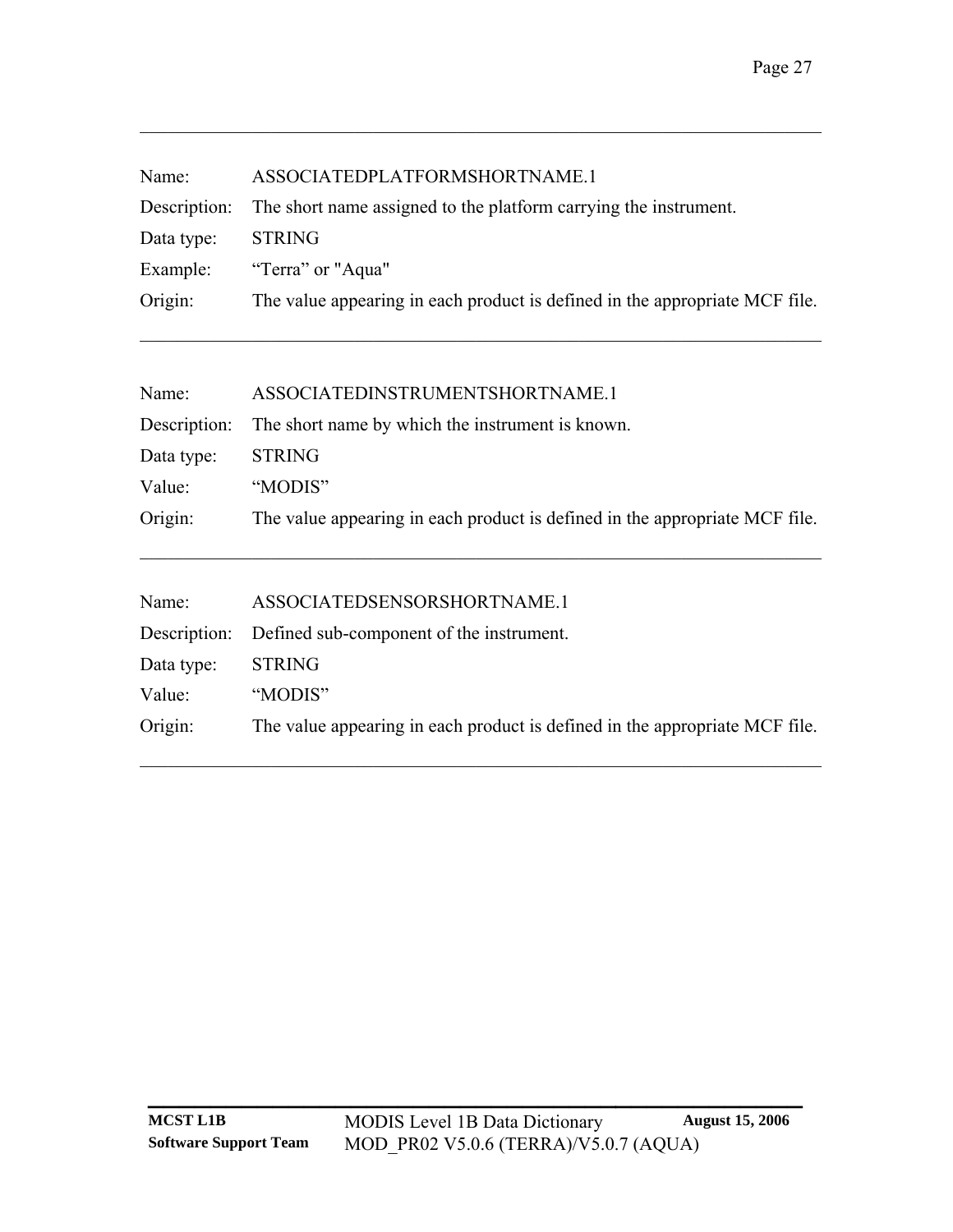#### <span id="page-31-0"></span>*Section 2.1.2 ECS Standard Archive Granule Metadata*

These data are stored as global attribute "ArchiveMetadata.0".

| Name:        | ALGORITHMPACKAGEACCEPTANCEDATE                                                                                                |
|--------------|-------------------------------------------------------------------------------------------------------------------------------|
| Description: | The date this algorithm package version successfully passed AI&T procedures<br>and was accepted as an ECS standard algorithm. |
| Data type:   | <b>STRING</b>                                                                                                                 |
| Example:     | " $1998-04-01$ "                                                                                                              |
| Origin:      | The L1B code reads this value from a LUT of the same name which resides<br>in the QA lookup tables file.                      |
|              |                                                                                                                               |

 $\mathcal{L}_\mathcal{L} = \{ \mathcal{L}_\mathcal{L} = \{ \mathcal{L}_\mathcal{L} = \{ \mathcal{L}_\mathcal{L} = \{ \mathcal{L}_\mathcal{L} = \{ \mathcal{L}_\mathcal{L} = \{ \mathcal{L}_\mathcal{L} = \{ \mathcal{L}_\mathcal{L} = \{ \mathcal{L}_\mathcal{L} = \{ \mathcal{L}_\mathcal{L} = \{ \mathcal{L}_\mathcal{L} = \{ \mathcal{L}_\mathcal{L} = \{ \mathcal{L}_\mathcal{L} = \{ \mathcal{L}_\mathcal{L} = \{ \mathcal{L}_\mathcal{$ 

| Name:        | ALGORITHMPACKAGEMATURITYCODE                                                                             |
|--------------|----------------------------------------------------------------------------------------------------------|
| Description: | This specifies the maturity of the algorithm package during the mission.                                 |
| Data type:   | <b>STRING</b>                                                                                            |
| Example:     | "pre-launch"                                                                                             |
| Origin:      | The L1B code reads this value from a LUT of the same name which resides<br>in the QA lookup tables file. |
| Note:        | The ECS "valids" for this field are (using reference $[12]$ ):                                           |
| "pre-launch" | preflight development code                                                                               |
| "PREL"       | Preliminary: EOS platform is flying development code at best; frequently<br>changing, not stable.        |
| "OPL"        | Operational: production code will change, but not frequently; preliminary<br>validation has been done.   |
| "stable"     | code stable and has been fully validated                                                                 |
| "final"      | final version of code, mission over.                                                                     |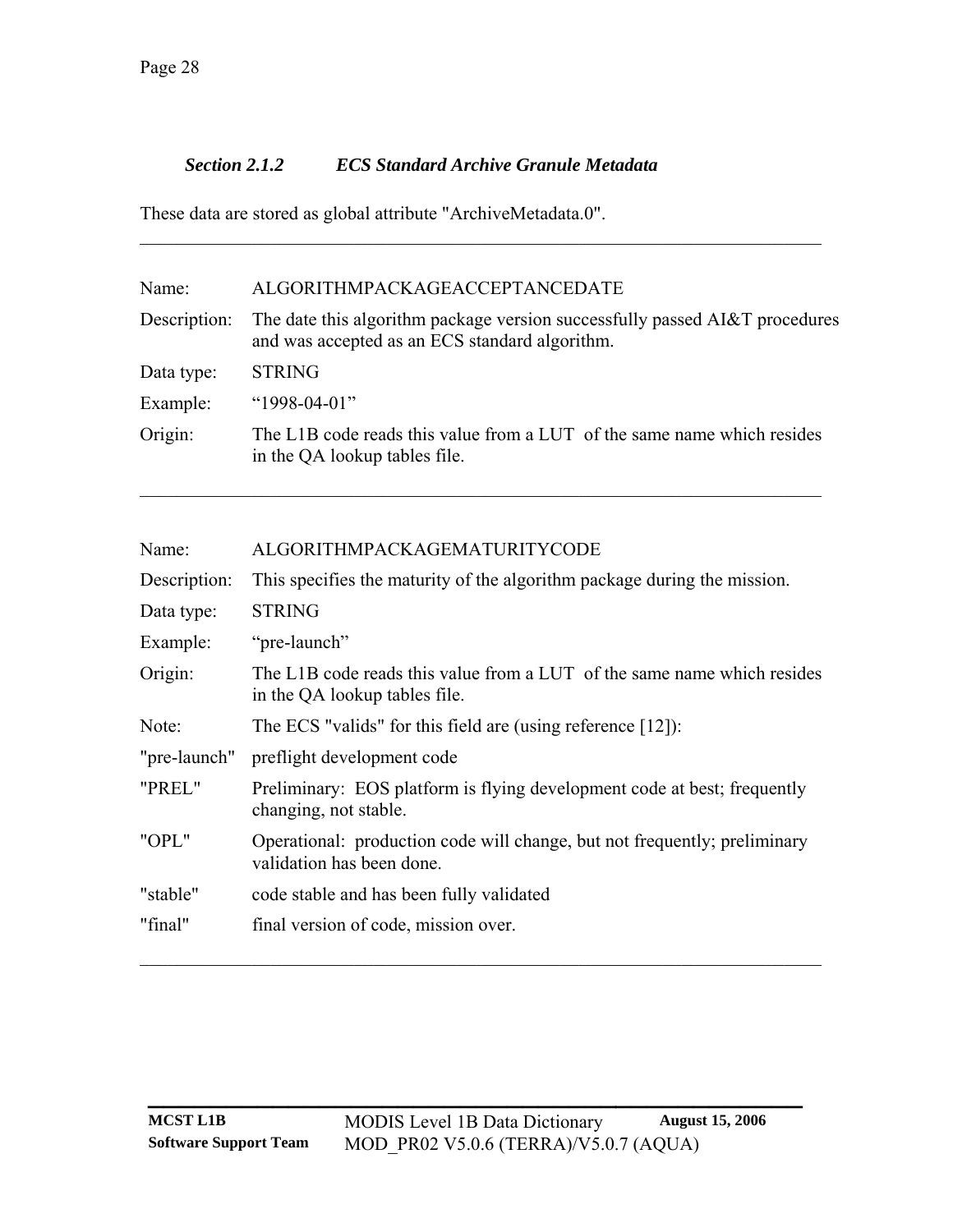| Name:<br>Description:<br>Data type:<br>Value:<br>Origin: | ALGORITHMPACKAGENAME<br>Algorithm package name<br><b>STRING</b><br>"MODIS Level 1B Algorithm Package"<br>The above value is a defined constant within the L1B code.                                                                                                                      |
|----------------------------------------------------------|------------------------------------------------------------------------------------------------------------------------------------------------------------------------------------------------------------------------------------------------------------------------------------------|
| Name:                                                    | ALGORITHMPACKAGEVERSION                                                                                                                                                                                                                                                                  |
| Description:                                             | The MCST version number of the Level 1B code and LUTs. This value is a<br>four-digit version number, "A.B.C.D", where "A.B.C" matches the PGE<br>version and D is an integer that is incremented for a LUT change only.<br>Additionally, the string "_Terra" or "_Aqua" may be appended. |
| Data type:                                               | <b>STRING</b>                                                                                                                                                                                                                                                                            |
| Example:                                                 | "2.5.5.0_Terra"                                                                                                                                                                                                                                                                          |
| Origin:                                                  | The L1B code reads this value from the LUT "MCST Version" which resides<br>in each LUT file. All three LUT files must have the same value for the set of<br>LUTs to be valid. See more explanation in [6].                                                                               |
| Name:                                                    | <b>INSTRUMENTNAME</b>                                                                                                                                                                                                                                                                    |
| Description:                                             | The long name by which the instrument is known.                                                                                                                                                                                                                                          |
| Data type:                                               | <b>STRING</b>                                                                                                                                                                                                                                                                            |
| Value:                                                   | "Moderate-Resolution Imaging SpectroRadiometer"                                                                                                                                                                                                                                          |
| Origin:                                                  | The above value is a defined constant within the L1B code.                                                                                                                                                                                                                               |
|                                                          |                                                                                                                                                                                                                                                                                          |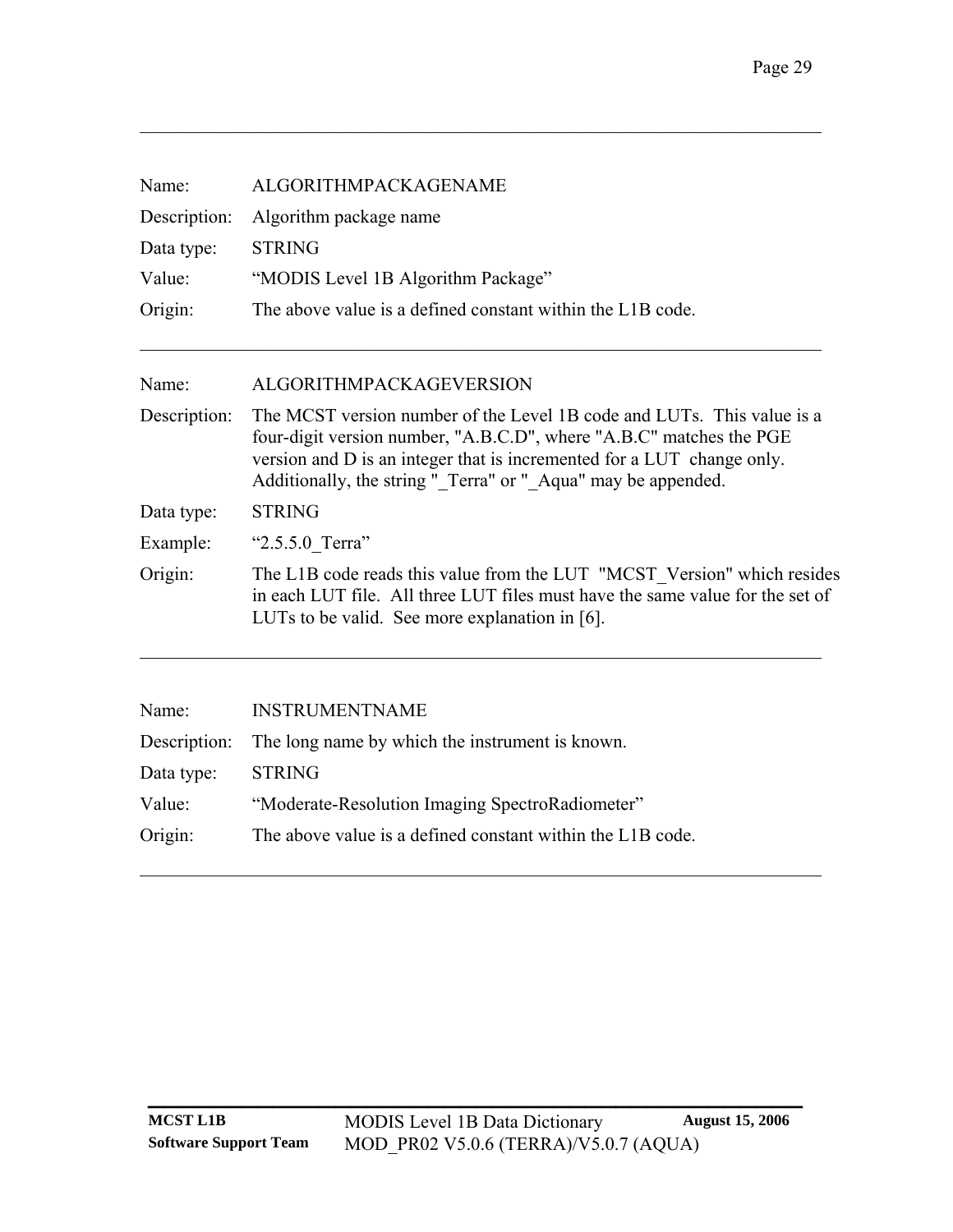| Name:        | <b>PROCESSINGCENTER</b>                                                                                                             |
|--------------|-------------------------------------------------------------------------------------------------------------------------------------|
| Description: | Processing center where the product was generated.                                                                                  |
| Data type:   | <b>STRING</b>                                                                                                                       |
| Example:     | "GSFC"                                                                                                                              |
| Origin:      | The L1B code reads this value from the Process Control File.                                                                        |
|              |                                                                                                                                     |
| Name:        | PROCESSINGENVIRONMENT                                                                                                               |
| Description: | A string describing the machine operating system and configuration used to<br>produce the data.                                     |
| Data type:   | <b>STRING</b>                                                                                                                       |
| Example:     | "IRIX64"                                                                                                                            |
| Origin:      | The L1B code constructs this value using the POSIX function "uname". It<br>duplicates the output of the UNIX command "uname $-a$ ". |
|              |                                                                                                                                     |

| Name:        | EASTBOUNDINGCOORDINATE                                                                                                     |
|--------------|----------------------------------------------------------------------------------------------------------------------------|
| Description: | Easternmost longitude of the granule spatial coverage.                                                                     |
| Data type:   | <b>DOUBLE</b>                                                                                                              |
| Example:     | (value in degrees)<br>40.000000                                                                                            |
| Origin:      | The value is copied from the ECS core metadata of the geolocation granule,<br>where the name of the parameter is the same. |

 $\mathcal{L}_\mathcal{L} = \{ \mathcal{L}_\mathcal{L} = \{ \mathcal{L}_\mathcal{L} = \{ \mathcal{L}_\mathcal{L} = \{ \mathcal{L}_\mathcal{L} = \{ \mathcal{L}_\mathcal{L} = \{ \mathcal{L}_\mathcal{L} = \{ \mathcal{L}_\mathcal{L} = \{ \mathcal{L}_\mathcal{L} = \{ \mathcal{L}_\mathcal{L} = \{ \mathcal{L}_\mathcal{L} = \{ \mathcal{L}_\mathcal{L} = \{ \mathcal{L}_\mathcal{L} = \{ \mathcal{L}_\mathcal{L} = \{ \mathcal{L}_\mathcal{$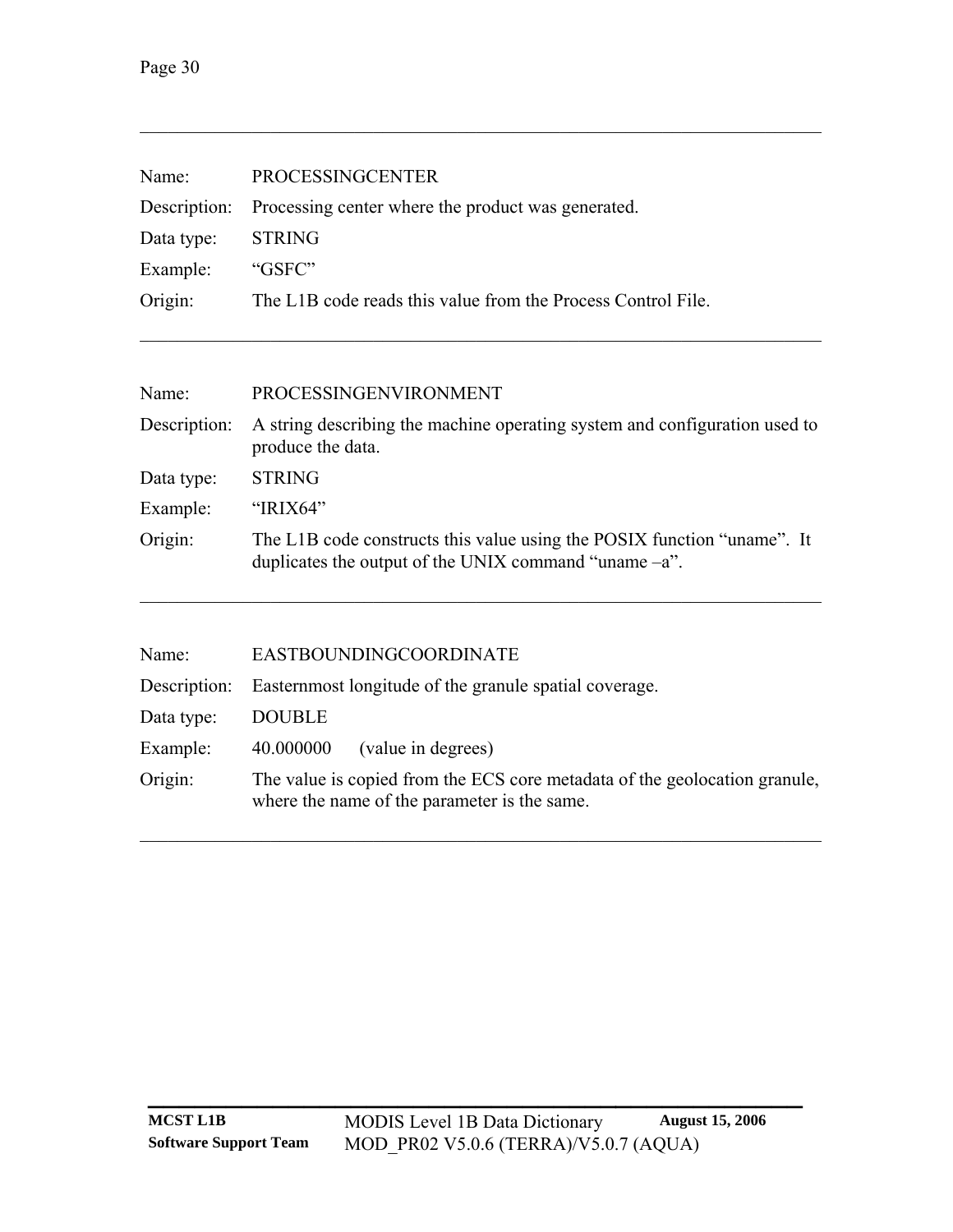| Name:        | WESTBOUNDINGCOORDINATE                                                                                                     |
|--------------|----------------------------------------------------------------------------------------------------------------------------|
| Description: | Westernmost longitude of the granule spatial coverage.                                                                     |
| Data type:   | <b>DOUBLE</b>                                                                                                              |
| Example:     | (value in degrees)<br>15.000000                                                                                            |
| Origin:      | The value is copied from the ECS core metadata of the geolocation granule,<br>where the name of the parameter is the same. |
|              |                                                                                                                            |

| Name:      | NORTHBOUNDINGCOORDINATE                                                                                                    |
|------------|----------------------------------------------------------------------------------------------------------------------------|
|            | Description: Northernmost latitude of the granule spatial coverage.                                                        |
| Data type: | <b>DOUBLE</b>                                                                                                              |
| Example:   | (value in degrees)<br>25.000000                                                                                            |
| Origin:    | The value is copied from the ECS core metadata of the geolocation granule,<br>where the name of the parameter is the same. |

 $\mathcal{L}_\text{max} = \mathcal{L}_\text{max} = \mathcal{L}_\text{max} = \mathcal{L}_\text{max} = \mathcal{L}_\text{max} = \mathcal{L}_\text{max} = \mathcal{L}_\text{max} = \mathcal{L}_\text{max} = \mathcal{L}_\text{max} = \mathcal{L}_\text{max} = \mathcal{L}_\text{max} = \mathcal{L}_\text{max} = \mathcal{L}_\text{max} = \mathcal{L}_\text{max} = \mathcal{L}_\text{max} = \mathcal{L}_\text{max} = \mathcal{L}_\text{max} = \mathcal{L}_\text{max} = \mathcal{$ 

| Name:        | SOUTHBOUNDINGCOORDINATE                                                                                                    |
|--------------|----------------------------------------------------------------------------------------------------------------------------|
| Description: | Southernmost latitude of the granule spatial coverage.                                                                     |
| Data type:   | <b>DOUBLE</b>                                                                                                              |
| Example:     | (value in degrees)<br>10.000000                                                                                            |
| Origin:      | The value is copied from the ECS core metadata of the geolocation granule,<br>where the name of the parameter is the same. |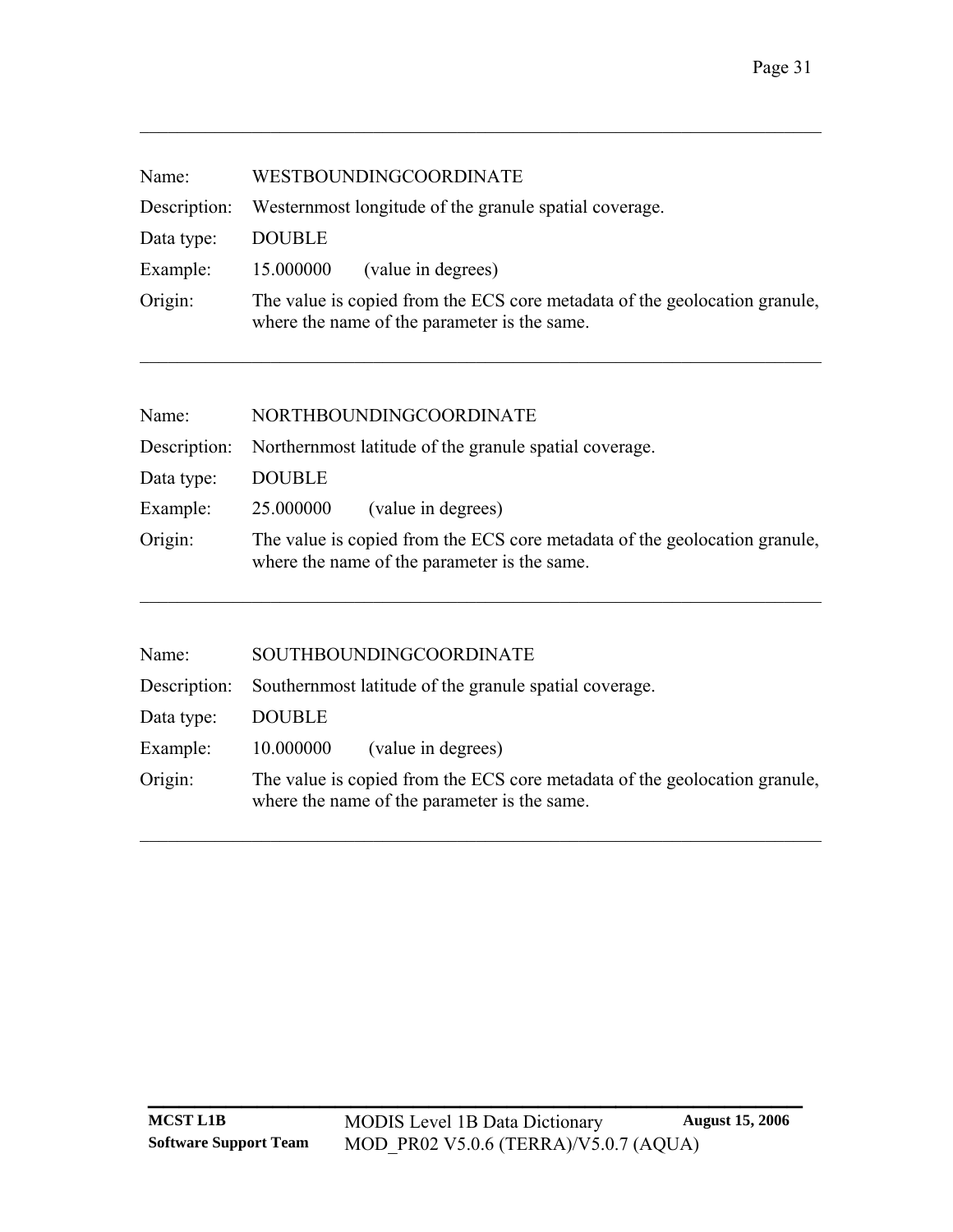| Name:        | <b>DESCRREVISION</b>                                                                                                                                                                                                                                                                                                                                                                                                                                                                                                                        |
|--------------|---------------------------------------------------------------------------------------------------------------------------------------------------------------------------------------------------------------------------------------------------------------------------------------------------------------------------------------------------------------------------------------------------------------------------------------------------------------------------------------------------------------------------------------------|
| Description: | Version number of the ESDT descriptor.                                                                                                                                                                                                                                                                                                                                                                                                                                                                                                      |
| Data type:   | <b>STRING</b>                                                                                                                                                                                                                                                                                                                                                                                                                                                                                                                               |
| Example:     | "1.0"                                                                                                                                                                                                                                                                                                                                                                                                                                                                                                                                       |
| Origin:      | Set within the MCF file. DESCRREVISION is used for configuration control<br>of the ESDT ODL descriptor file. The attribute value is populated manually<br>whenever any change (large or small) is made to the ESDT (descriptor).<br>PGEs will not read or write this attribute.                                                                                                                                                                                                                                                             |
| Name:        | <b>PRODUCTIONHISTORY</b>                                                                                                                                                                                                                                                                                                                                                                                                                                                                                                                    |
| Description: | The Production History is intended to capture version numbers of the products<br>that are used as inputs to a given product. ProductionHistory is cumulative in<br>that higher-level products show versions of all inputs down to the L1A data.<br>Unlike input pointers, ProductionHistory does not point to specific granules,<br>but instead shows only the versions of the input products.                                                                                                                                              |
|              | The PGE02 version shown in the PRODUCTIONHISTORY variable includes<br>a fourth digit which signifies the LUT number associated to the product. This<br>is similar to the metadata variable ALGORITHMPACKAGEVERSION<br>except that the instrument platform designators "_Terra" and " Aqua" were<br>dropped for space considerations. Since Terra versions of Level 1B code<br>always have an even third digit (e.g. V4.3.2) and Aqua versions have an odd<br>third digit (e.g. $V4.3.3$ ), the instrument platform designation is implicit. |
| Data type:   | <b>STRING</b>                                                                                                                                                                                                                                                                                                                                                                                                                                                                                                                               |
| Examples:    | "PGE02:3.4.5.6;PGE01:3.5.8",<br>"PGE02:3.4.5.6;PGE01:3.5.8:mod01;PGE01:2.3.4:mod03"                                                                                                                                                                                                                                                                                                                                                                                                                                                         |
| Origin:      | Set within the Level 1B code. The PGE01 version numbers of the MOD01<br>and MOD03 input granules are read and if they are the same, only one PGE01<br>version is written (see Example 1); if they are different then both are written<br>out with appropriate indications (see Example 2).                                                                                                                                                                                                                                                  |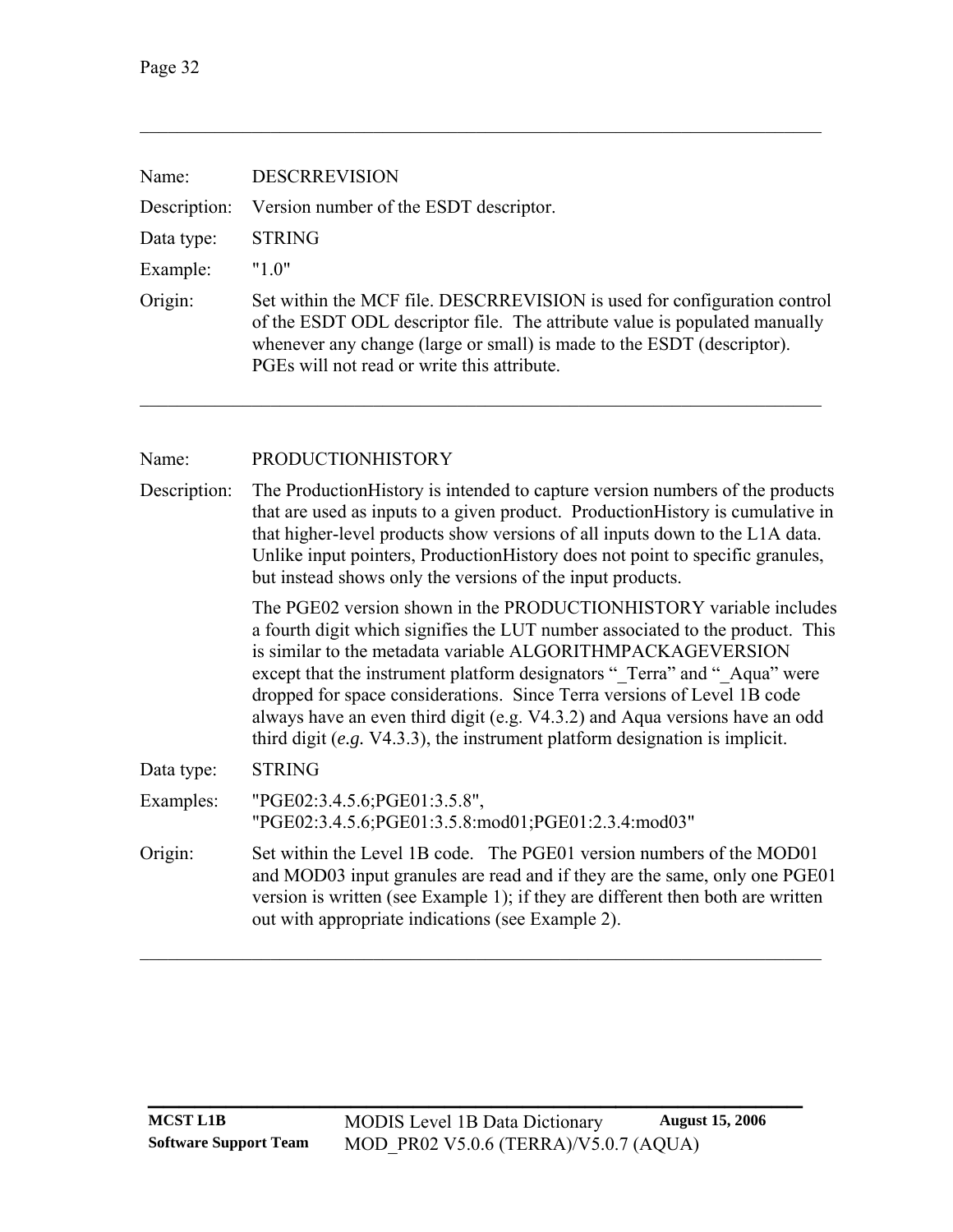## *Section 2.1.3 Level 1B Product Granule Metadata*

These data are stored as global attributes.

| Name:        | Number of Scans                                                                                                                                                                                                                                                                        |
|--------------|----------------------------------------------------------------------------------------------------------------------------------------------------------------------------------------------------------------------------------------------------------------------------------------|
| Description: | The number of scans of data in the granule. This value is used to dimension<br>many of the SDS and V data objects in the L1B output granules. A dimension<br>name of "nscans" or "num scans" refers to this value, which is typically 203<br>or 204. The maximum allowed value is 208. |
| HDF class:   | File (global) attribute                                                                                                                                                                                                                                                                |
| Data type:   | int32                                                                                                                                                                                                                                                                                  |
| Count:       |                                                                                                                                                                                                                                                                                        |
| Example:     | 203                                                                                                                                                                                                                                                                                    |
| Origin:      | This value is copied from the global attribute of the same name in the current<br>L <sub>1</sub> A granule.                                                                                                                                                                            |

| Name:        | Number of Day mode scans                                                                                    |
|--------------|-------------------------------------------------------------------------------------------------------------|
| Description: | Total number of Day mode scans                                                                              |
| HDF class:   | File (global) attribute                                                                                     |
| Data type:   | int32                                                                                                       |
| Count:       |                                                                                                             |
| Example:     | 203                                                                                                         |
| Origin:      | This value is copied from the global attribute of the same name in the current<br>L <sub>1</sub> A granule. |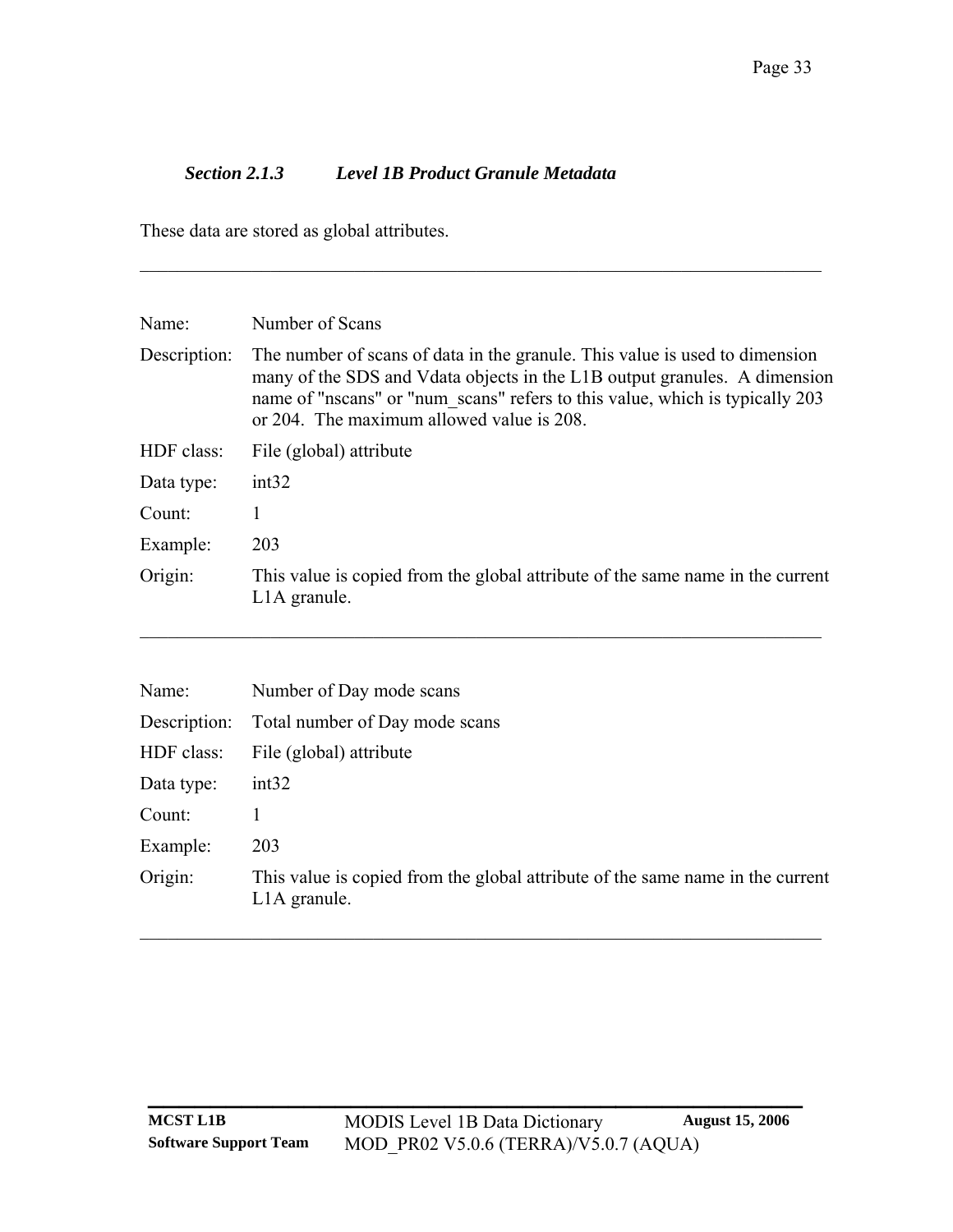| Name:        | Number of Night mode scans                                                                                  |
|--------------|-------------------------------------------------------------------------------------------------------------|
| Description: | Total number of night mode scans                                                                            |
| HDF class:   | File (global) attribute                                                                                     |
| Data type:   | int32                                                                                                       |
| Count:       |                                                                                                             |
| Example:     | $\theta$                                                                                                    |
| Origin:      | This value is copied from the global attribute of the same name in the current<br>L <sub>1</sub> A granule. |
|              |                                                                                                             |

| Name:        | <b>Incomplete Scans</b>                                                                                                                                                                                                                                                                                                                      |
|--------------|----------------------------------------------------------------------------------------------------------------------------------------------------------------------------------------------------------------------------------------------------------------------------------------------------------------------------------------------|
| Description: | This attribute contains the number of incomplete scans in the granule. An<br>incomplete scan is declared if there are any missing packets for the scan. The<br>number of missing packets in each scan is recorded in the "Scan quality array"<br>SDS of the L1A file. The L1A code makes the determination of number of<br>incomplete scans. |
| HDF class:   | File (global) attribute                                                                                                                                                                                                                                                                                                                      |
| Data type:   | int32                                                                                                                                                                                                                                                                                                                                        |
| Count:       | 1                                                                                                                                                                                                                                                                                                                                            |
| Example:     | 14                                                                                                                                                                                                                                                                                                                                           |
| Origin:      | This value is copied from the global attribute of the same name in the current<br>L <sub>1</sub> A granule.                                                                                                                                                                                                                                  |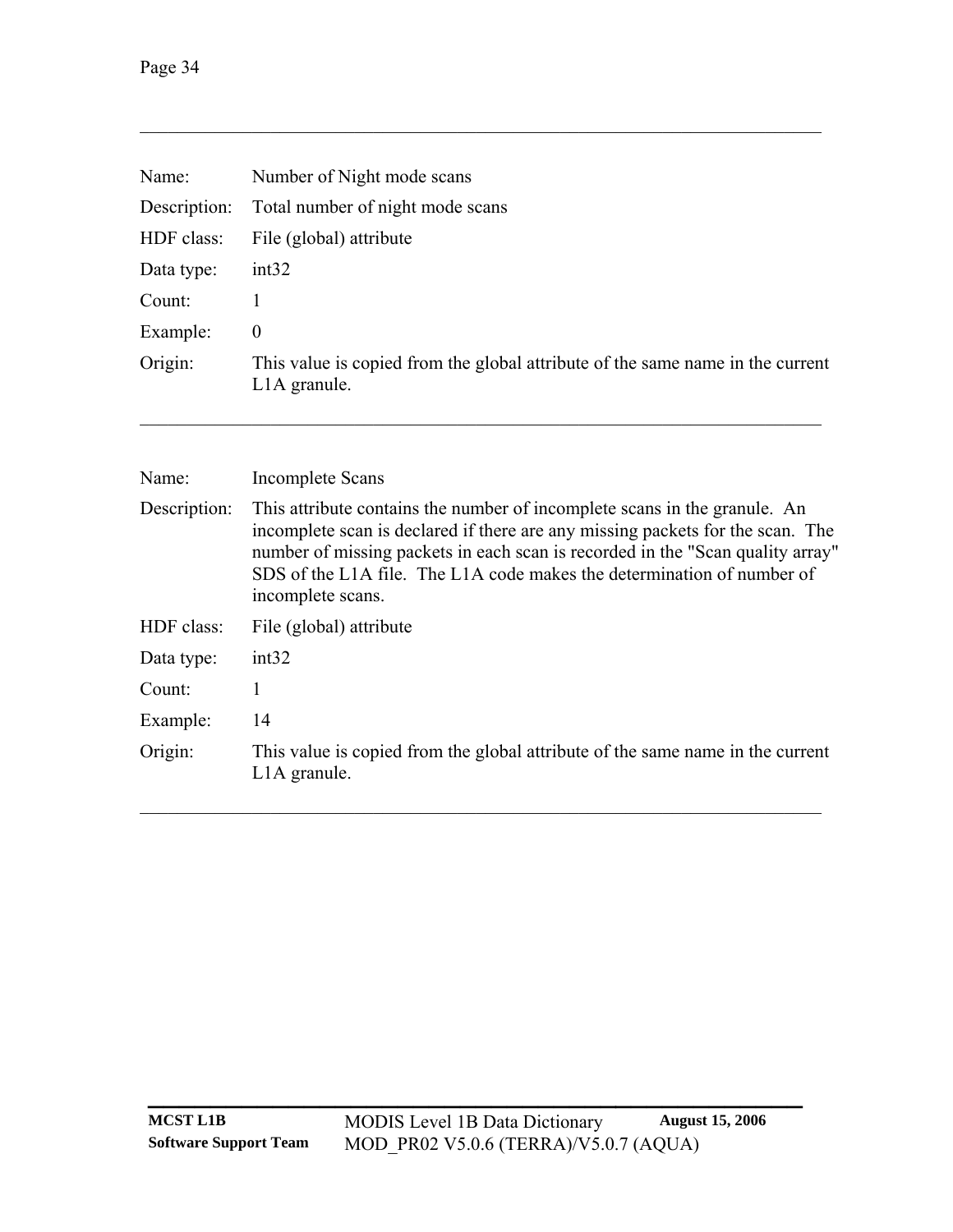| Name:        | Max Earth View Frames                                                                                                                                                                                                     |
|--------------|---------------------------------------------------------------------------------------------------------------------------------------------------------------------------------------------------------------------------|
| Description: | The maximum number of 1km-resolution Earth View frames over all scans of<br>the current L1A granule. This value is not used to dimension any data objects<br>in the L1B file. Rather, it is reported as information only. |
| HDF class:   | File (global) attribute                                                                                                                                                                                                   |
| Data type:   | int32                                                                                                                                                                                                                     |
| Count:       | 1                                                                                                                                                                                                                         |
| Example:     | 1354                                                                                                                                                                                                                      |
| Origin:      | This value is copied from the global attribute "Max Earth Frames" in the<br>current L <sub>1</sub> A granule.                                                                                                             |
| Name:        | <i>%</i> Valid EV Observations                                                                                                                                                                                            |

| Description: Percentage of valid EV pixels in each of the MODIS bands. Band ordering |  |
|--------------------------------------------------------------------------------------|--|
| implied in the array is 1,, 12, 13lo, 13hi, 14lo, 14hi, 15,, 36.                     |  |

| HDF class: | File (global) attribute |  |
|------------|-------------------------|--|
|------------|-------------------------|--|

| float <sub>32</sub><br>Data type: |
|-----------------------------------|
|-----------------------------------|

Count: 38

Example: 98.2157, 87.1998,...

Origin: Computed in the L1B code from the counts of total pixels available in each band and the total number of valid pixels in each band. The algorithm starts off assuming that all pixels are valid. The number of valid pixels is decreased by reflective band night mode pixels, pixels associated with scans having no data at all and pixels which cannot be calibrated (missing DN, dead detector, saturated DN, cannot compute zero point, cannot compute calibration coefficient, dn\*\* falls below the bottom limit of the scaling range for reflective bands or if the radiance is below -NEdL for thermal bands).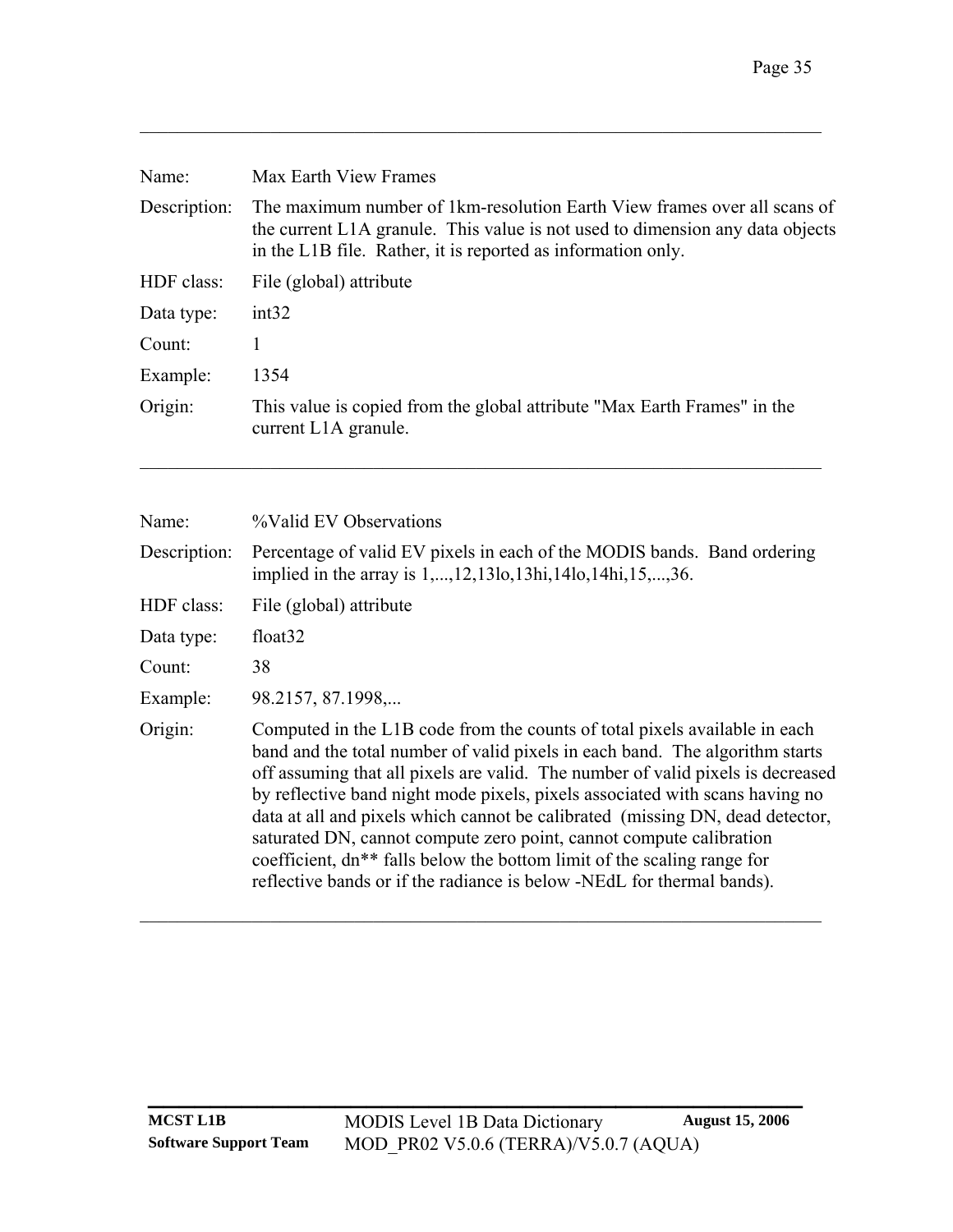| Name:        | %Saturated EV Observations                                                                                                                                                                                                                                                                                                                                                                                                                                                   |
|--------------|------------------------------------------------------------------------------------------------------------------------------------------------------------------------------------------------------------------------------------------------------------------------------------------------------------------------------------------------------------------------------------------------------------------------------------------------------------------------------|
| Description: | Percentage of EV pixels in each band which are determined to be saturated.<br>Band ordering is identical to "%Valid EV Observations".                                                                                                                                                                                                                                                                                                                                        |
| HDF class:   | File (global) attribute                                                                                                                                                                                                                                                                                                                                                                                                                                                      |
| Data type:   | float <sub>32</sub>                                                                                                                                                                                                                                                                                                                                                                                                                                                          |
| Count:       | 38                                                                                                                                                                                                                                                                                                                                                                                                                                                                           |
| Example:     | 1.4, 0.2,                                                                                                                                                                                                                                                                                                                                                                                                                                                                    |
| Origin:      | Computed in the L1B code from the total number of saturated pixels per band<br>determined in the emissive and reflective algorithms. A saturated pixel has a<br>raw digital number of 4095, or values determined by off-line analysis for<br>some reflective bands in which detectors are observed to saturate before their<br>raw digital number can reach this value. For the reflective bands, these<br>saturation levels are input to the code from the LUT "dn sat ev". |

| Name:        | <b>Electronics Redundancy Vector</b>                                                                                                                                                                                                                                                      |
|--------------|-------------------------------------------------------------------------------------------------------------------------------------------------------------------------------------------------------------------------------------------------------------------------------------------|
| Description: | Bit mask that indicates the state of many of the MODIS electronics<br>subsystems. See the table of individual bits and associated telemetry fields in<br>any of the L1B EV s.                                                                                                             |
| HDF class:   | File (global) attribute                                                                                                                                                                                                                                                                   |
| Data type:   | uint32                                                                                                                                                                                                                                                                                    |
| Count:       | 2 (two 32-bit words contain 64 available bits)                                                                                                                                                                                                                                            |
| Example:     | 22401877, 1048                                                                                                                                                                                                                                                                            |
| Origin:      | The L1B code reads each associated telemetry point (an array of values, one<br>per scan) from the current L1A granule. The value used for setting the<br>associated bit is the last valid value of the array.                                                                             |
| Note:        | If there are no valid values for a telemetry field, then the most significant bit<br>of the second word (which is an unused bit) is set to 1 as a flag to analysts.<br>This does not identify which telemetry had no valid values, only that at least<br>one of them had no valid values. |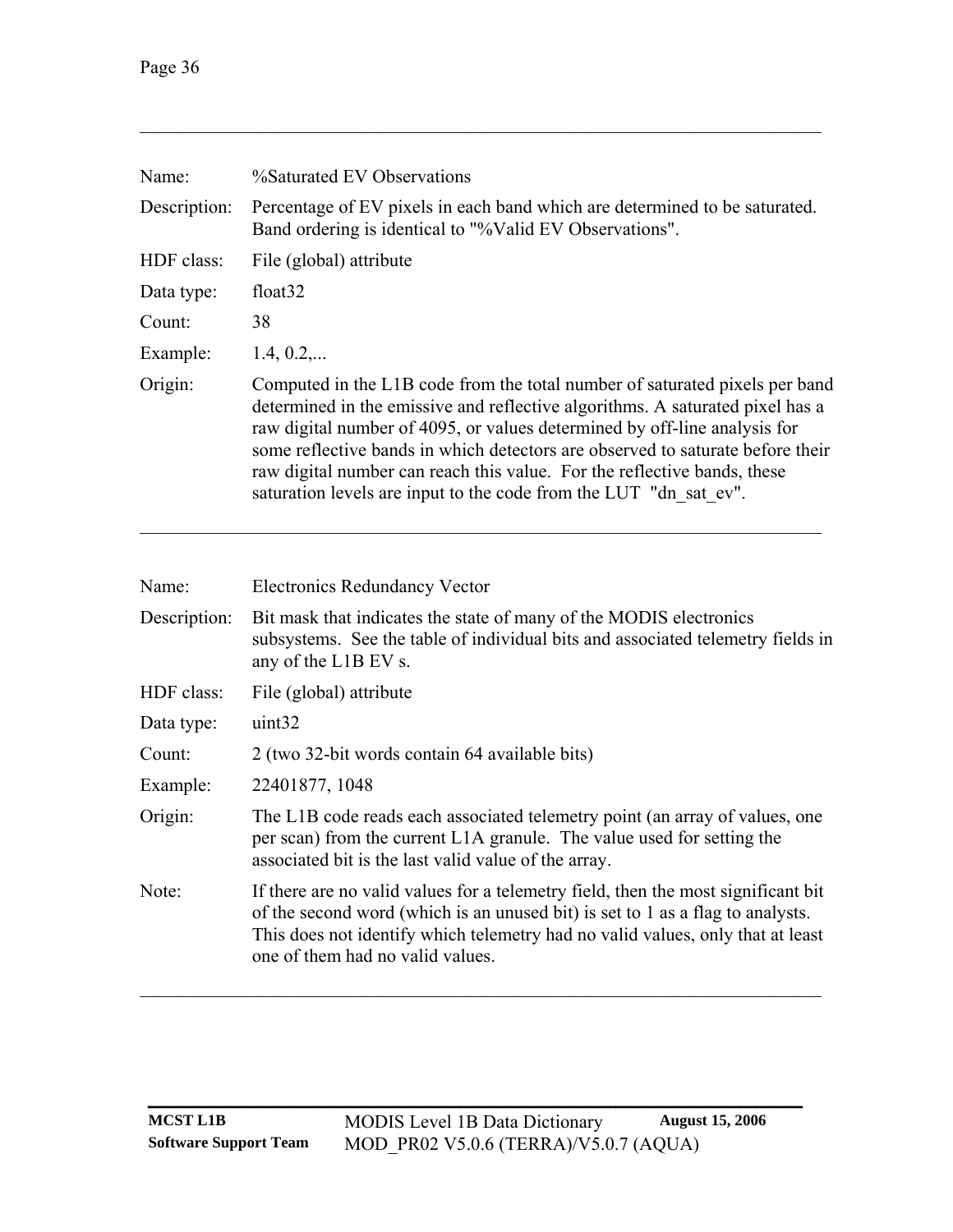| Name:        | <b>Electronics Configuration Change</b>                                                                                                                                                                                                                                                                                                                                                                            |
|--------------|--------------------------------------------------------------------------------------------------------------------------------------------------------------------------------------------------------------------------------------------------------------------------------------------------------------------------------------------------------------------------------------------------------------------|
| Description: | Bit mask that indicates that a change occurred within the granule of any of the<br>telemetry fields of the Electronics Redundancy Vector, described above<br>(each bit: $1 = \text{change}, 0 = \text{no change}$ ).                                                                                                                                                                                               |
| HDF class:   | File (global) attribute                                                                                                                                                                                                                                                                                                                                                                                            |
| Data type:   | uint32                                                                                                                                                                                                                                                                                                                                                                                                             |
| Count:       | 2 (two 32-bit words contain 64 available bits)                                                                                                                                                                                                                                                                                                                                                                     |
| Example:     | 0, 0                                                                                                                                                                                                                                                                                                                                                                                                               |
| Origin:      | The L1B code reads each associated telemetry point (an array of values, one<br>per scan) from the current L1A granule. If there is a change in any of the<br>valid values within the array, then the bit is set to 1. If the leading L1A<br>granule is available and there is a change from the last valid value of the<br>leading granule to any valid value of the current granule, the bit is also set to<br>1. |

*Note:* If there are no valid values for a telemetry field, then the most significant bit of the second word (which is an unused bit) is set to 1 as a flag to analysts. This does not identify which telemetry had no valid values, only that at least one of them had no valid values.

 $\mathcal{L}_\text{max} = \mathcal{L}_\text{max} = \mathcal{L}_\text{max} = \mathcal{L}_\text{max} = \mathcal{L}_\text{max} = \mathcal{L}_\text{max} = \mathcal{L}_\text{max} = \mathcal{L}_\text{max} = \mathcal{L}_\text{max} = \mathcal{L}_\text{max} = \mathcal{L}_\text{max} = \mathcal{L}_\text{max} = \mathcal{L}_\text{max} = \mathcal{L}_\text{max} = \mathcal{L}_\text{max} = \mathcal{L}_\text{max} = \mathcal{L}_\text{max} = \mathcal{L}_\text{max} = \mathcal{$ 

| Name:        | Reflective LUT Serial Number and Date of Last Change                                                                                                                                                                                                                                                                                                                                                                                                                                                                                              |
|--------------|---------------------------------------------------------------------------------------------------------------------------------------------------------------------------------------------------------------------------------------------------------------------------------------------------------------------------------------------------------------------------------------------------------------------------------------------------------------------------------------------------------------------------------------------------|
| Description: | This value serves to identify the "science content" version of the reflective<br>lookup tables. It is stored as a string and has the form: "Rvvv<br>yyyy:MM:dd:hh:mm", where "R" is for reflective, "vvv" is an integer version<br>number that gets incremented and "yyyy:MM:dd:hh:mm" is the date and time<br>of the last change to any LUT (see [6] for more details). Whether the<br>Reflective LUT table is changed or not, the serial number is updated for each<br>new LUT submission. It is placed in each of the L1B Earth view products. |
|              | Complete LUT histories may be found on the MCST Level 1B Product<br>Information web page (http://www.mcst.ssai.biz/mcstweb/L1B/product.html).                                                                                                                                                                                                                                                                                                                                                                                                     |
| HDF class:   | File (global) attribute                                                                                                                                                                                                                                                                                                                                                                                                                                                                                                                           |
| Data type:   | char <sub>8</sub>                                                                                                                                                                                                                                                                                                                                                                                                                                                                                                                                 |
| Count:       | 21                                                                                                                                                                                                                                                                                                                                                                                                                                                                                                                                                |
| Example:     | "R001 1998:01:28:12:00"                                                                                                                                                                                                                                                                                                                                                                                                                                                                                                                           |
| Origin:      | The L1B code reads this value from a LUT in the reflective lookup tables<br>file.                                                                                                                                                                                                                                                                                                                                                                                                                                                                 |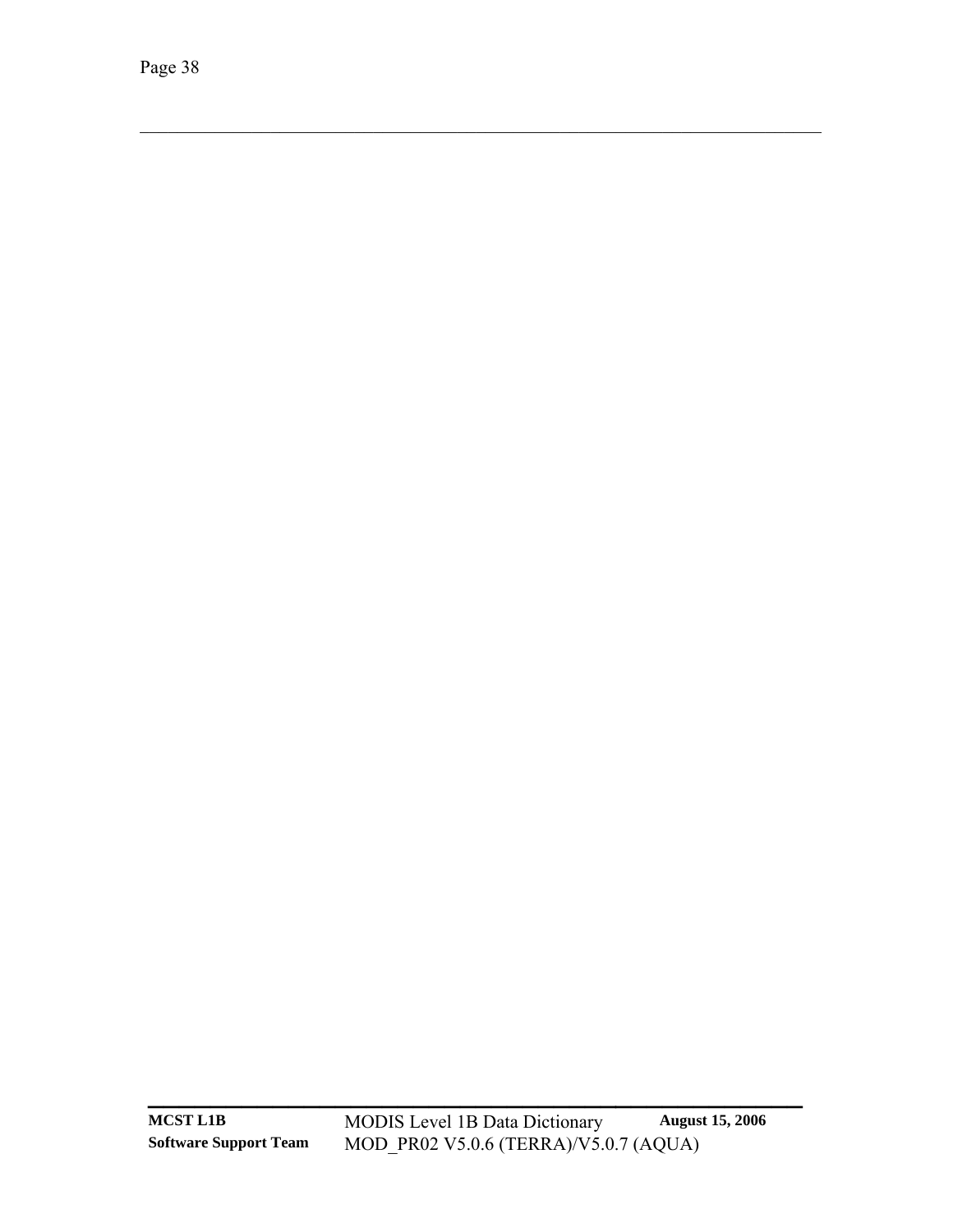| Name:        | Emissive LUT Serial Number and Date of Last Change                                                                                                                                                                                                                                                                                                                                                                                                                                                                                                                                                                  |
|--------------|---------------------------------------------------------------------------------------------------------------------------------------------------------------------------------------------------------------------------------------------------------------------------------------------------------------------------------------------------------------------------------------------------------------------------------------------------------------------------------------------------------------------------------------------------------------------------------------------------------------------|
| Description: | This value serves to identify the "science content" version of the emissive<br>lookup tables. It is stored as a string and has the form: "Evvv<br>yyyy:MM:dd:hh:mm", where "E" is for emissive, "vvv" is an integer version<br>number that gets incremented and "yyyy:MM:dd:hh:mm" is the date and time<br>of the last change to any LUT (see [6] for more details). Whether the<br>Emissive LUT table is changed or not, the serial number is updated for each<br>new LUT submission. It is placed in each of the L1B Earth view products.                                                                         |
|              | Complete LUT histories may be found on the MCST Level 1B Product<br>Information web page (http://www.mcst.ssai.biz/mcstweb/L1B/product.html).                                                                                                                                                                                                                                                                                                                                                                                                                                                                       |
| HDF class:   | File (global) attribute                                                                                                                                                                                                                                                                                                                                                                                                                                                                                                                                                                                             |
| Data type:   | char <sub>8</sub>                                                                                                                                                                                                                                                                                                                                                                                                                                                                                                                                                                                                   |
| Count:       | 21                                                                                                                                                                                                                                                                                                                                                                                                                                                                                                                                                                                                                  |
| Example:     | "E001 1998:01:28:12:00"                                                                                                                                                                                                                                                                                                                                                                                                                                                                                                                                                                                             |
| Origin:      | The L1B code reads this value from a LUT in the emissive lookup tables file.                                                                                                                                                                                                                                                                                                                                                                                                                                                                                                                                        |
| Name:        | QA LUT Serial Number and Date of Last Change                                                                                                                                                                                                                                                                                                                                                                                                                                                                                                                                                                        |
| Description: | This value serves to identify the "science content" version of the quality<br>assurance $(QA)$ lookup tables. It is stored as a string and has the form: "Qvvv<br>yyyy:MM:dd:hh:mm", where "Q" is for QA, "vvv" is an integer version<br>number that gets incremented and "yyyy:MM:dd:hh:mm" is the date and time<br>of the last change to any LUT (see [6] for more details). Whether the QA<br>LUT table is changed or not, the serial number is updated for each new LUT<br>submission. It is placed in each of the L1B Earth view products.<br>Complete LUT histories may be found on the MCST Level 1B Product |
|              | Information web page (http://www.mcst.ssai.biz/mcstweb/L1B/product.html).                                                                                                                                                                                                                                                                                                                                                                                                                                                                                                                                           |

| Data type: | char <sub>8</sub> |
|------------|-------------------|
|------------|-------------------|

Count: 21

Example: "Q001 1998:01:28:12:00" Origin: The L1B code reads this value from a LUT in the QA lookup tables file.

 $\_$  , and the set of the set of the set of the set of the set of the set of the set of the set of the set of the set of the set of the set of the set of the set of the set of the set of the set of the set of the set of th

**\_\_\_\_\_\_\_\_\_\_\_\_\_\_\_\_\_\_\_\_\_\_\_\_\_\_\_\_\_\_\_\_\_\_\_\_\_\_\_\_\_\_**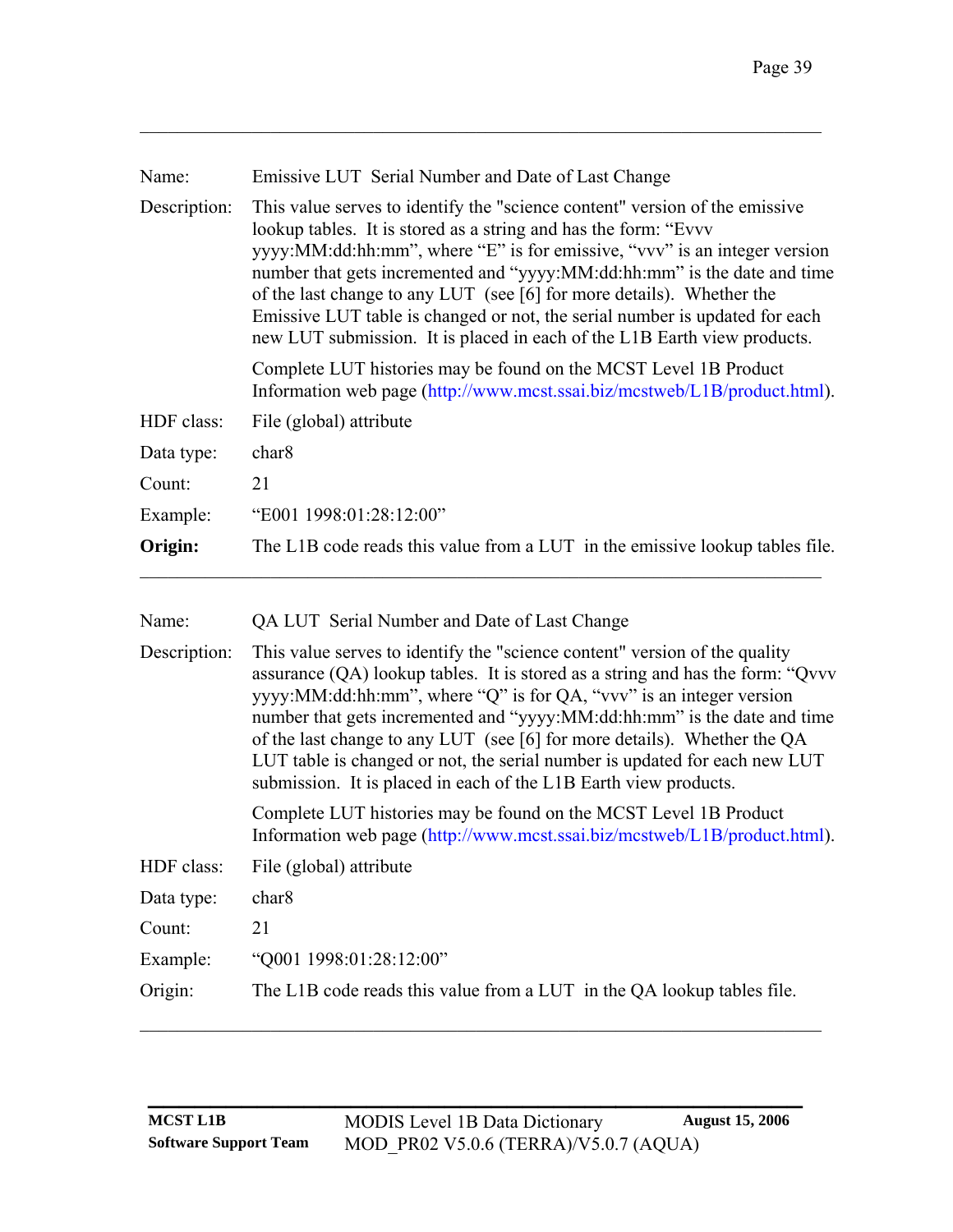| Name:        | <b>Focal Plane Set Point State</b>                                                                                                                                                                                                                                                                                                                                                                                                                                                                                                                                                                                                                                                                           |
|--------------|--------------------------------------------------------------------------------------------------------------------------------------------------------------------------------------------------------------------------------------------------------------------------------------------------------------------------------------------------------------------------------------------------------------------------------------------------------------------------------------------------------------------------------------------------------------------------------------------------------------------------------------------------------------------------------------------------------------|
| Description: | The temperature-control state of the focal planes.                                                                                                                                                                                                                                                                                                                                                                                                                                                                                                                                                                                                                                                           |
|              | 0=Running uncontrolled                                                                                                                                                                                                                                                                                                                                                                                                                                                                                                                                                                                                                                                                                       |
|              | $1 = Set$ Point is 83 deg                                                                                                                                                                                                                                                                                                                                                                                                                                                                                                                                                                                                                                                                                    |
|              | $2=$ Set Point is 85 deg                                                                                                                                                                                                                                                                                                                                                                                                                                                                                                                                                                                                                                                                                     |
|              | $3 = Set$ Point is 88 deg                                                                                                                                                                                                                                                                                                                                                                                                                                                                                                                                                                                                                                                                                    |
| HDF class:   | File (global) attribute                                                                                                                                                                                                                                                                                                                                                                                                                                                                                                                                                                                                                                                                                      |
| Data type:   | int8                                                                                                                                                                                                                                                                                                                                                                                                                                                                                                                                                                                                                                                                                                         |
| Count:       | 1                                                                                                                                                                                                                                                                                                                                                                                                                                                                                                                                                                                                                                                                                                            |
| Example:     | $\theta$                                                                                                                                                                                                                                                                                                                                                                                                                                                                                                                                                                                                                                                                                                     |
| Origin:      | The Focal Plane Set Point State is first determined for every scan. For each<br>scan, if telemetry field CR RC LWHTR ON = $0$ and CR RC SMHTR ON<br>$= 0$ , the Focal Plane Set Point State is 0. If CR RC CFPA T1SET = 1 and<br>CR RC CFPA $T3SET = 0$ , the Focal Plane Set Point State is 1. If<br>CR RC CFPA T1SET = 0 and CR RC CFPA T3SET = 0, the Focal Plane<br>Set Point State is 2. If CR RC CFPA $T1SET = 0$ and<br>CR RC CFPA $T3SET = 1$ , the Focal Plane Set Point State is 3. If every scan<br>in the granule has the same Focal Plane Set Point State value, this field, the<br>Focal Plane Set Point State for the granule, is set to that value. Otherwise, this<br>field is set to $0$ . |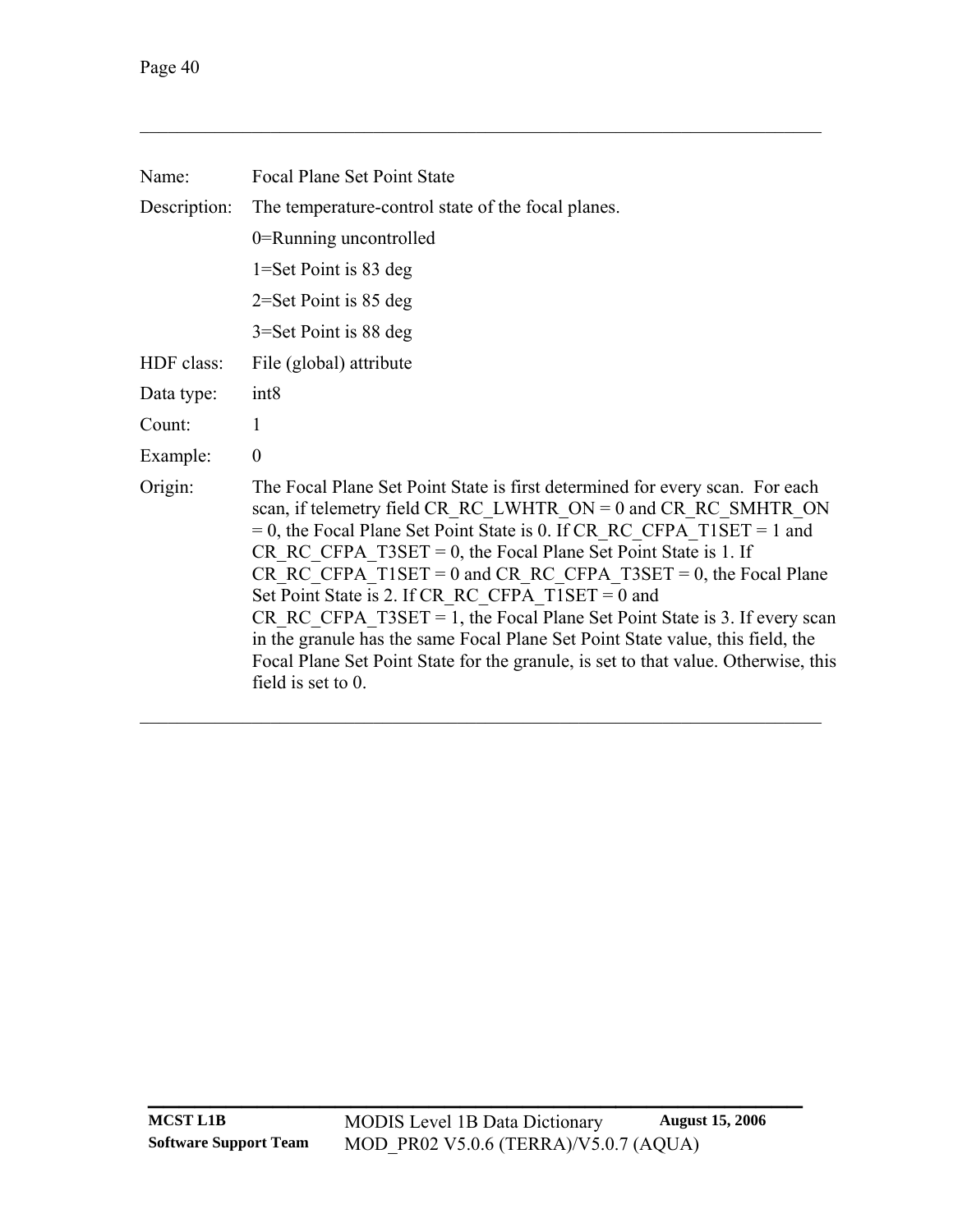## *Section 2.1.4 MODIS Level 1B QA Granule Metadata*

*Section 2.1.4.1 Level 1B QA Granule Metadata stored as global attributes* 

| Name:        | Doors and Screens Configuration                                                                                                                                                                                                                                                                                                                                                                                                                                                         |
|--------------|-----------------------------------------------------------------------------------------------------------------------------------------------------------------------------------------------------------------------------------------------------------------------------------------------------------------------------------------------------------------------------------------------------------------------------------------------------------------------------------------|
| Description: | Bit-wise fields denoting the state of the nadir aperture door (NAD), the space<br>view door (SVD), the Solar diffuser door (SDD) and the Solar diffuser screen<br>(SDS) on the first scan of the granule. The 4 most significant bits of the word<br>are used in the order indicated above (NAD is the most significant bit). For<br>the NAD, SVD and SDD, a value of 1 means open and 0 means closed. For<br>the SDS, 1 means not screened and 0 means that the SD screen is in place. |
| HDF class:   | File (global) attribute                                                                                                                                                                                                                                                                                                                                                                                                                                                                 |
| Data type:   | int8                                                                                                                                                                                                                                                                                                                                                                                                                                                                                    |
| Count:       | 1                                                                                                                                                                                                                                                                                                                                                                                                                                                                                       |
| Example:     | $\overline{2}$                                                                                                                                                                                                                                                                                                                                                                                                                                                                          |
| Origin:      | The state of each of the 4 doors on the first scan is read from the current L1A<br>granule using the following telemetry fields: (1) nadir aperture door:<br>CR DR NAD OPEN; (2) space-view door: CR DR SVD OPEN; (3) Solar<br>diffuser door: CR DR SDD OPEN; (4) Solar diffuser screen:<br>CR DR SDS OPEN.                                                                                                                                                                             |
| Name:        | Reflective Bands With Bad Data                                                                                                                                                                                                                                                                                                                                                                                                                                                          |
| Description: | Flag denoting the presence or absence of bad data in each reflective band. 1<br>indicates presence of any bad data and 0 indicates absence. The reflective<br>bands are ordered: 1-12, 13lo, 13hi, 14lo, 14hi, 15-19, and 26.                                                                                                                                                                                                                                                           |
| HDF class:   | File (global) attribute                                                                                                                                                                                                                                                                                                                                                                                                                                                                 |
| Data type:   | int8                                                                                                                                                                                                                                                                                                                                                                                                                                                                                    |
| Count:       | 22 (number of reflective bands)                                                                                                                                                                                                                                                                                                                                                                                                                                                         |
| Example:     | 1,0,0,1                                                                                                                                                                                                                                                                                                                                                                                                                                                                                 |
| Origin:      | The value is set to 1 if any condition occurs that would cause a reflective band<br>pixel to be considered invalid EXCEPT that the scan was a night scan.<br>Otherwise it is set to 0. See comments in "%Valid EV Observations".                                                                                                                                                                                                                                                        |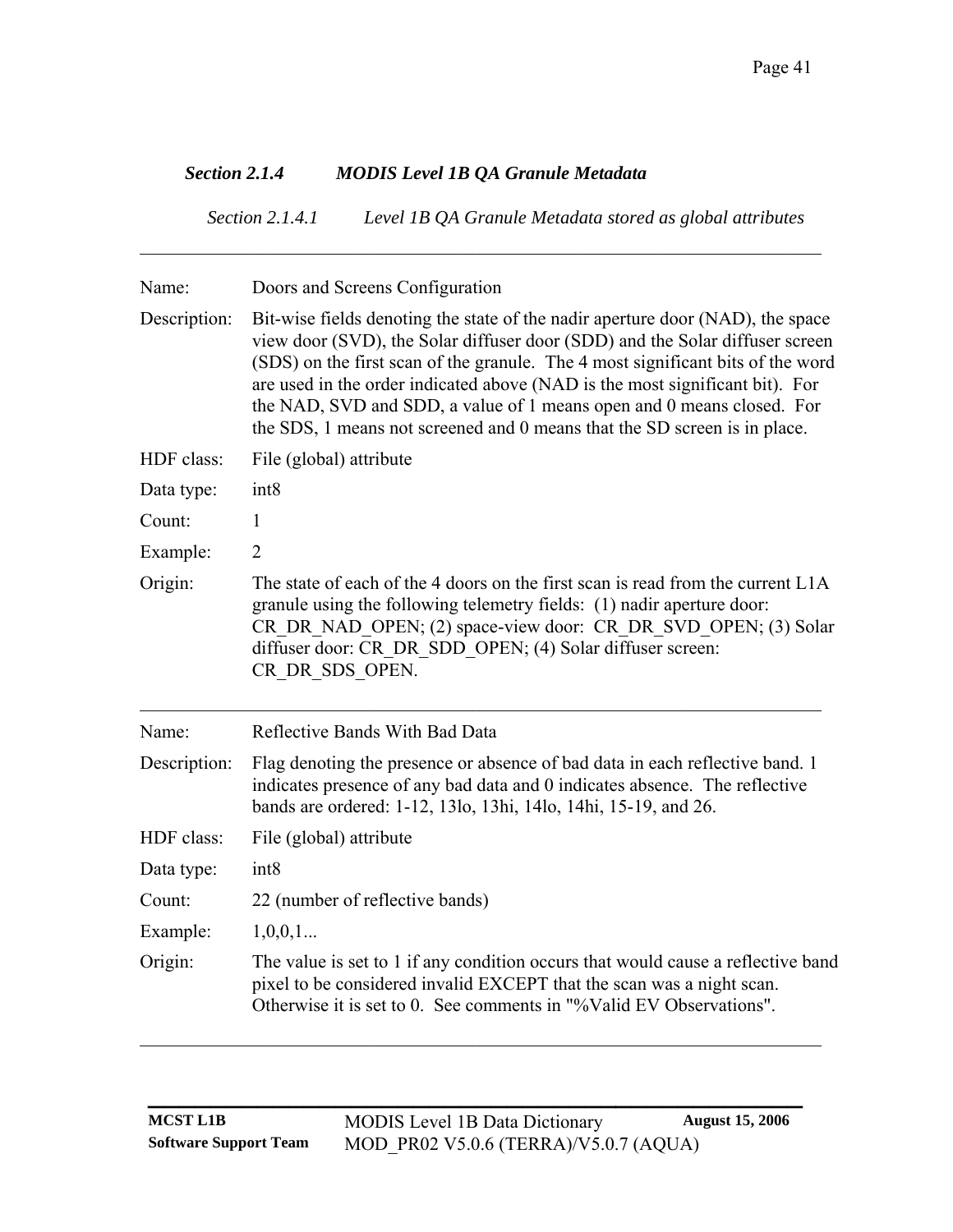| Name:        | <b>Emissive Bands With Bad Data</b>                                                                                                                                                                                             |
|--------------|---------------------------------------------------------------------------------------------------------------------------------------------------------------------------------------------------------------------------------|
| Description: | Flag denoting the presence or absence of bad data in all emissive bands. 1<br>indicates presence of bad data and 0 indicates absence. The emissive bands<br>are ordered: 20-25, 27-36.                                          |
| HDF class:   | File (global) attribute                                                                                                                                                                                                         |
| Data type:   | int8                                                                                                                                                                                                                            |
| Count:       | 16 (number of emissive bands)                                                                                                                                                                                                   |
| Example:     | 1,0,0,1                                                                                                                                                                                                                         |
| Origin:      | The value is set to 1 if any condition occurs that would cause an emissive<br>band pixel to be considered invalid. Otherwise it is set to 0. See comments in<br>"%Valid EV Observations" for determining when a pixel is valid. |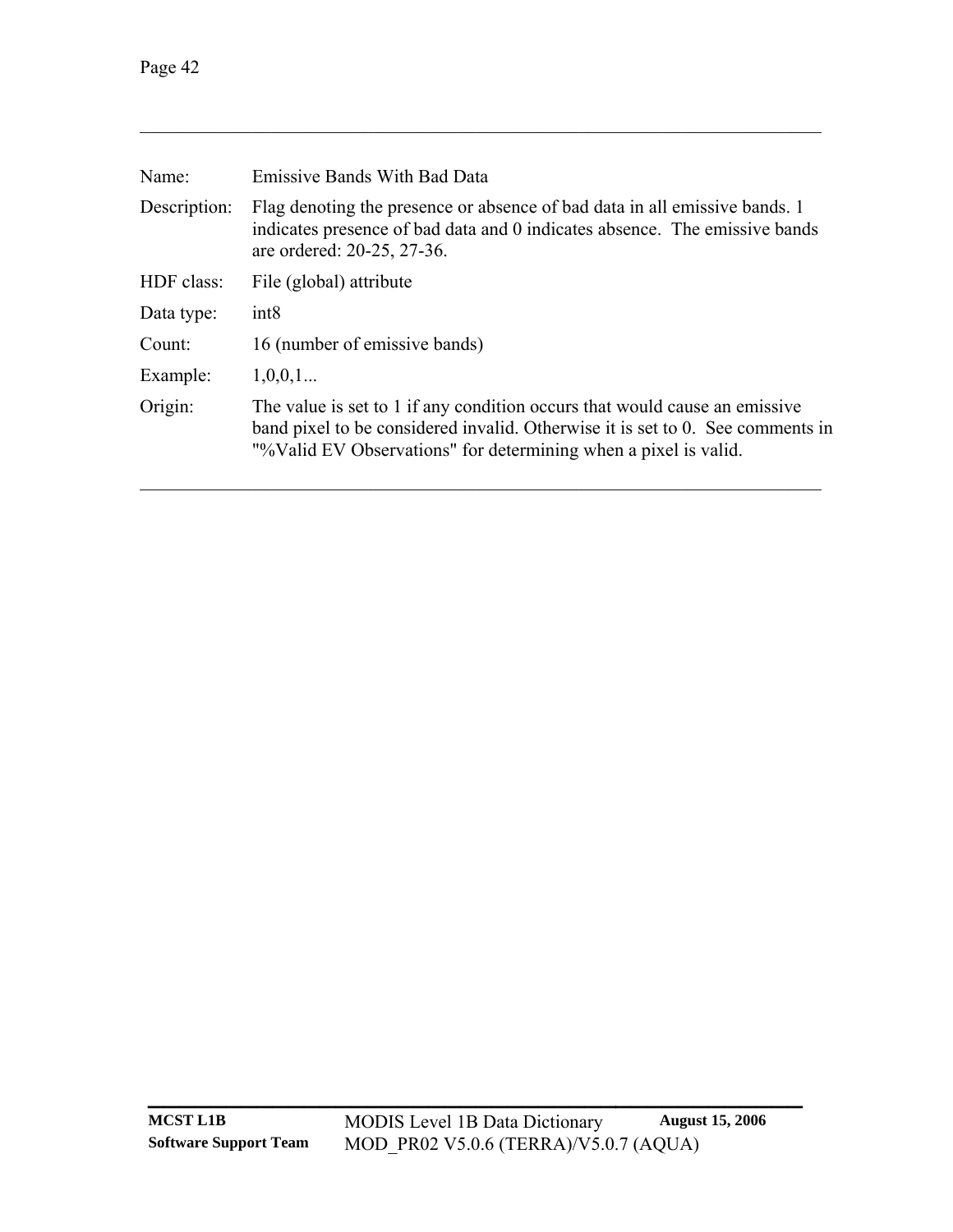*(Note: The next several attributes, with titles beginning "Noise in ", are designed to track the change in the noise of a temperature quantity during the life of the MODIS mission. Each of these represents the ratio of the variance in a given quantity relative to a pre-launch variance value. The variance is computed using valid values from all scans, although the actual number of unique values is generally much less than the number of scans due to the update rate of the telemetry. Values of this variance ratio in the range of [0-9] are scaled into an 8-bit unsigned integer, having possible values of [0-255]. Thus, a value of 255 for one of these attributes means that the variance is at least 9 times the pre-launch variance. This is the same as saying that the standard deviation is at least 3 times the pre-launch standard deviation. To recover the actual variance ratio, multiply a value in one of these attributes by the factor [9/255]).* 

| Name:        | Noise in Black Body Thermistors                                                                                                                                                                                                                                                            |
|--------------|--------------------------------------------------------------------------------------------------------------------------------------------------------------------------------------------------------------------------------------------------------------------------------------------|
| Description: | The scaled variance ratio for the temperature in each of the 12 blackbody<br>thermistors.                                                                                                                                                                                                  |
| HDF class:   | File (global) attribute                                                                                                                                                                                                                                                                    |
| Data type:   | uint <sub>8</sub>                                                                                                                                                                                                                                                                          |
| Count:       | 12 (number of thermistors)                                                                                                                                                                                                                                                                 |
| Example:     | $10, 12, 7, 15, \ldots$                                                                                                                                                                                                                                                                    |
| Origin:      | Temperatures for the 12 BB thermistors are calculated using DNs from the<br>telemetry points TP BB TEMP01 through TP BB TEMP12 and using the<br>formulas in reference [14]. The pre-launch variances in BB temperatures<br>come from the LUT "T BB Variance" in the QA lookup tables file. |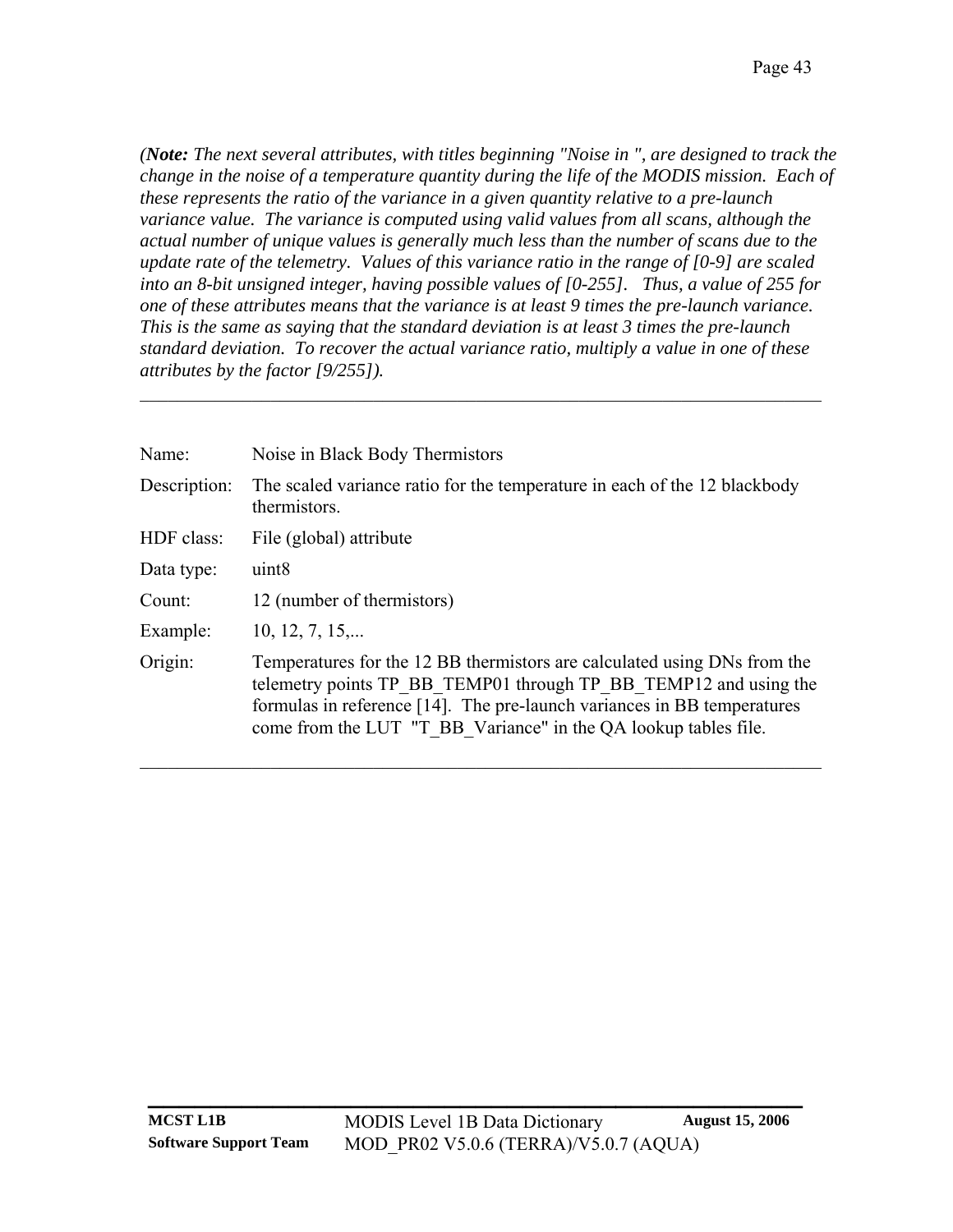| Name:        | Noise in Average BB Temperature                                                                                                                                                                                                                                                                                                                                                                                                        |
|--------------|----------------------------------------------------------------------------------------------------------------------------------------------------------------------------------------------------------------------------------------------------------------------------------------------------------------------------------------------------------------------------------------------------------------------------------------|
| Description: | The scaled variance ratio for the average blackbody temperature.                                                                                                                                                                                                                                                                                                                                                                       |
| HDF class:   | File (global) attribute                                                                                                                                                                                                                                                                                                                                                                                                                |
| Data type:   | uint <sub>8</sub>                                                                                                                                                                                                                                                                                                                                                                                                                      |
| Count:       |                                                                                                                                                                                                                                                                                                                                                                                                                                        |
| Example:     | 10                                                                                                                                                                                                                                                                                                                                                                                                                                     |
| Origin:      | Temperatures for the 12 BB thermistors are calculated using DNs from the<br>telemetry points TP BB TEMP01 through TP BB TEMP12 and using the<br>formulas in reference [14]. The values for the 12 thermistors are averaged on<br>each scan prior to accomplishing the variance calculation. The pre-launch<br>variance in average BB temperature comes from the LUT "BB Average<br>Temperature Variance" in the QA lookup tables file. |

| Name:        | Noise in LWIR FPA Temperature                                                                                                                                                                                                                                                      |
|--------------|------------------------------------------------------------------------------------------------------------------------------------------------------------------------------------------------------------------------------------------------------------------------------------|
| Description: | The scaled variance ratio for the temperature of the LWIR focal plane<br>assembly (FPA).                                                                                                                                                                                           |
| HDF class:   | File (global) attribute                                                                                                                                                                                                                                                            |
| Data type:   | uint <sub>8</sub>                                                                                                                                                                                                                                                                  |
| Count:       |                                                                                                                                                                                                                                                                                    |
| Example:     | 10                                                                                                                                                                                                                                                                                 |
| Origin:      | Temperatures for the LWIR FPA are calculated using the DNs from telemetry<br>point TA RC LWIR CFPAE and using the formulas in reference[9]. The<br>pre-launch variance in LWIR FPA temperature comes from the LUT "LWIR<br>FPA Temperature Variance" in the QA lookup tables file. |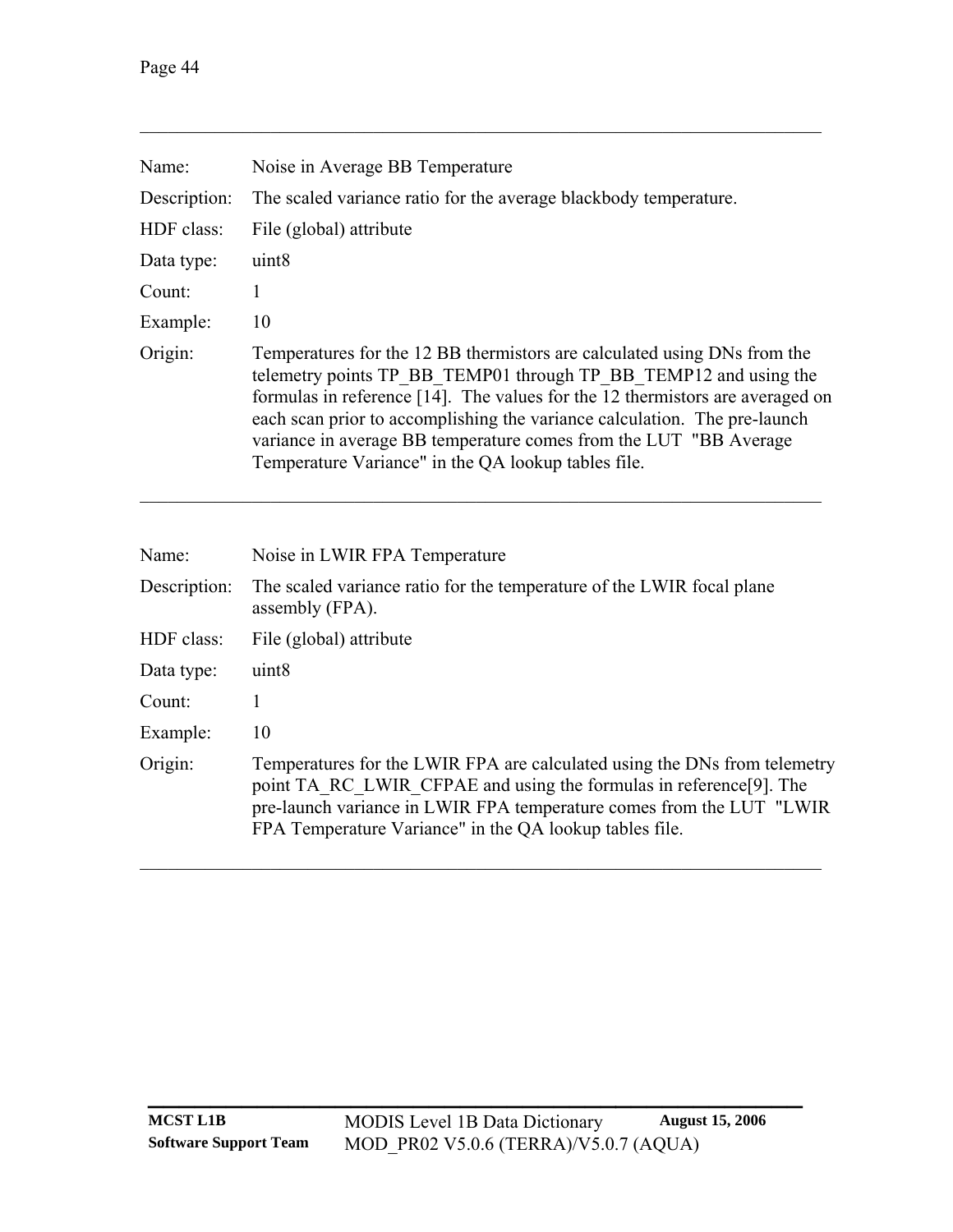| Name:        | Noise in MWIR FPA Temperature                                                                                                                                                                                                                                                       |
|--------------|-------------------------------------------------------------------------------------------------------------------------------------------------------------------------------------------------------------------------------------------------------------------------------------|
| Description: | The scaled variance ratio for the temperature of the MWIR focal plane<br>assembly (FPA).                                                                                                                                                                                            |
| HDF class:   | File (global) attribute                                                                                                                                                                                                                                                             |
| Data type:   | uint <sub>8</sub>                                                                                                                                                                                                                                                                   |
| Count:       | 1                                                                                                                                                                                                                                                                                   |
| Example:     | 10                                                                                                                                                                                                                                                                                  |
| Origin:      | Temperatures for the MWIR FPA are calculated using the DNs from<br>telemetry point TA RC SMIR CFPAE and using the formulas in reference<br>[9]. The pre-launch variance in MWIR FPA temperature comes from the LUT<br>"MWIR FPA Temperature Variance" in the QA lookup tables file. |
| Name:        | Noise in Scan Mirror Thermistor #1                                                                                                                                                                                                                                                  |

| Traine.      | TWO BUT DUALE IVELENCE THUS FOUND THE                                                                                                                                                                                                                                                                                        |
|--------------|------------------------------------------------------------------------------------------------------------------------------------------------------------------------------------------------------------------------------------------------------------------------------------------------------------------------------|
| Description: | The scaled variance ratio for the temperature of the scan mirror measured by<br>thermistor 1.                                                                                                                                                                                                                                |
| HDF class:   | File (global) attribute                                                                                                                                                                                                                                                                                                      |
| Data type:   | uint <sub>8</sub>                                                                                                                                                                                                                                                                                                            |
| Count:       |                                                                                                                                                                                                                                                                                                                              |
| Example:     | 10                                                                                                                                                                                                                                                                                                                           |
| Origin:      | Temperatures for the scan mirror thermistor $#1$ are calculated using the DNs<br>from telemetry point TP SA RCT1 MIRE and using the formulas in<br>reference [9]. The pre-launch variance in scan mirror thermistor 1 temperature<br>comes from the LUT "MirrorSide 1 Temperature Variance" in the QA lookup<br>tables file. |

 $\mathcal{L}_\text{max} = \mathcal{L}_\text{max} = \mathcal{L}_\text{max} = \mathcal{L}_\text{max} = \mathcal{L}_\text{max} = \mathcal{L}_\text{max} = \mathcal{L}_\text{max} = \mathcal{L}_\text{max} = \mathcal{L}_\text{max} = \mathcal{L}_\text{max} = \mathcal{L}_\text{max} = \mathcal{L}_\text{max} = \mathcal{L}_\text{max} = \mathcal{L}_\text{max} = \mathcal{L}_\text{max} = \mathcal{L}_\text{max} = \mathcal{L}_\text{max} = \mathcal{L}_\text{max} = \mathcal{$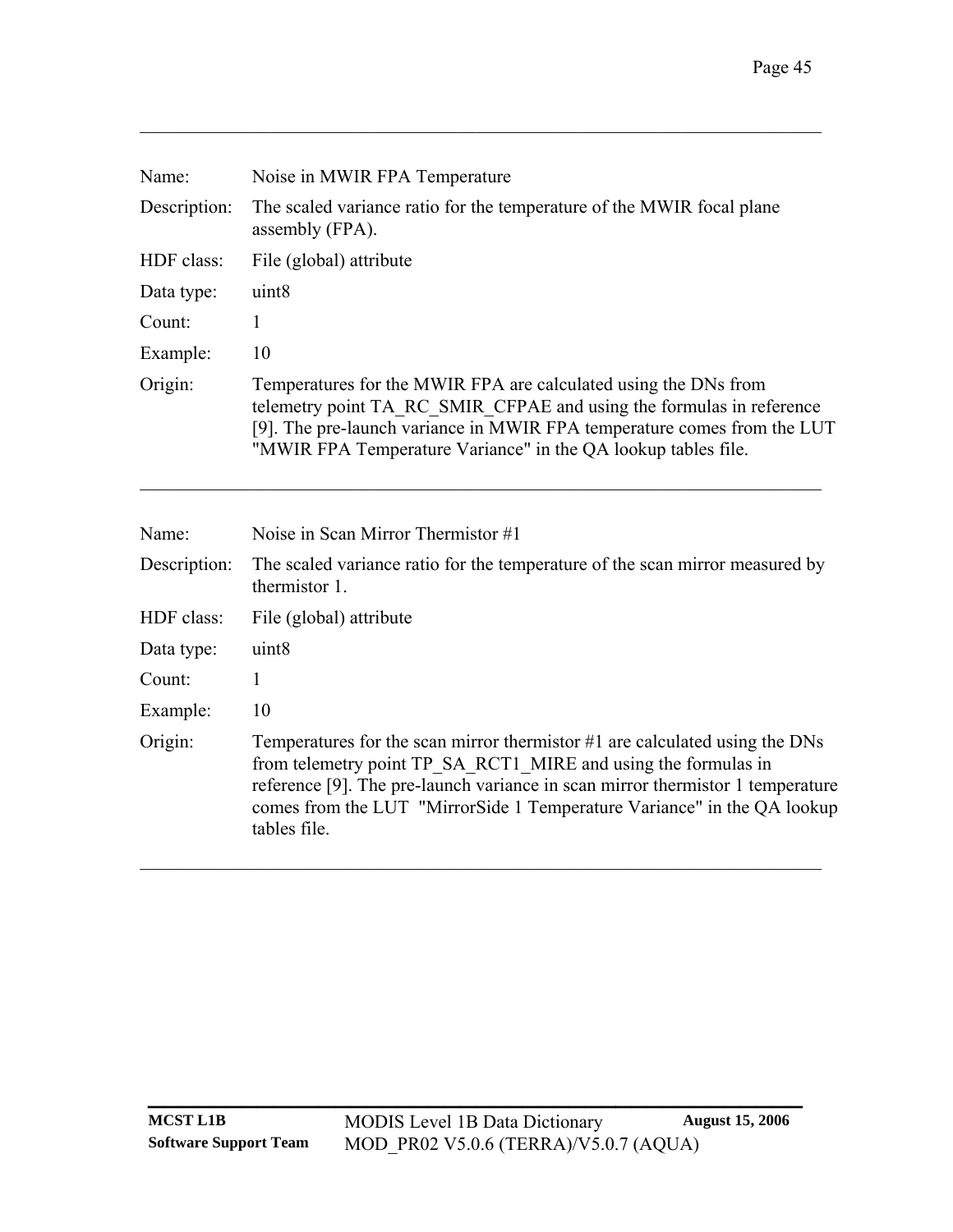| Name:        | Noise in Scan Mirror Thermistor #2                                                                                                                                                                                                                                                                                          |
|--------------|-----------------------------------------------------------------------------------------------------------------------------------------------------------------------------------------------------------------------------------------------------------------------------------------------------------------------------|
| Description: | The scaled variance ratio for the temperature of the scan mirror measured by<br>thermistor 2.                                                                                                                                                                                                                               |
| HDF class:   | File (global) attribute                                                                                                                                                                                                                                                                                                     |
| Data type:   | uint <sub>8</sub>                                                                                                                                                                                                                                                                                                           |
| Count:       | 1                                                                                                                                                                                                                                                                                                                           |
| Example:     | 10                                                                                                                                                                                                                                                                                                                          |
| Origin:      | Temperatures for the scan mirror thermistor #2 are calculated using the DNs<br>from telemetry point TP SA RCT2 MIRE and using the formulas in<br>reference [9]. The pre-launch variance in scan mirror thermistor 2<br>temperatures comes from the LUT "MirrorSide 2 Temperature Variance" in<br>the QA lookup tables file. |

| Name:        | Noise in Scan Mirror Thermistor Average                                                                                                                                                                                                                                                                                                                                                                                                           |
|--------------|---------------------------------------------------------------------------------------------------------------------------------------------------------------------------------------------------------------------------------------------------------------------------------------------------------------------------------------------------------------------------------------------------------------------------------------------------|
| Description: | The scaled variance ratio for the average temperature of the scan mirror.                                                                                                                                                                                                                                                                                                                                                                         |
| HDF class:   | File (global) attribute                                                                                                                                                                                                                                                                                                                                                                                                                           |
| Data type:   | uint <sub>8</sub>                                                                                                                                                                                                                                                                                                                                                                                                                                 |
| Count:       |                                                                                                                                                                                                                                                                                                                                                                                                                                                   |
| Example:     | 10                                                                                                                                                                                                                                                                                                                                                                                                                                                |
| Origin:      | Temperatures for the two sides of the scan mirror are calculated using the<br>DNs from telemetry points TP SA RCT1 MIRE and TP SA RCT2 MIRE,<br>respectively, and using the formulas in reference [9]. These values are<br>averaged on a scan-by scan basis prior to computing variance. The pre-launch<br>variance in average scan mirror temperature comes from the LUT "Mirror"<br>Average Temperature Variance" in the QA lookup tables file. |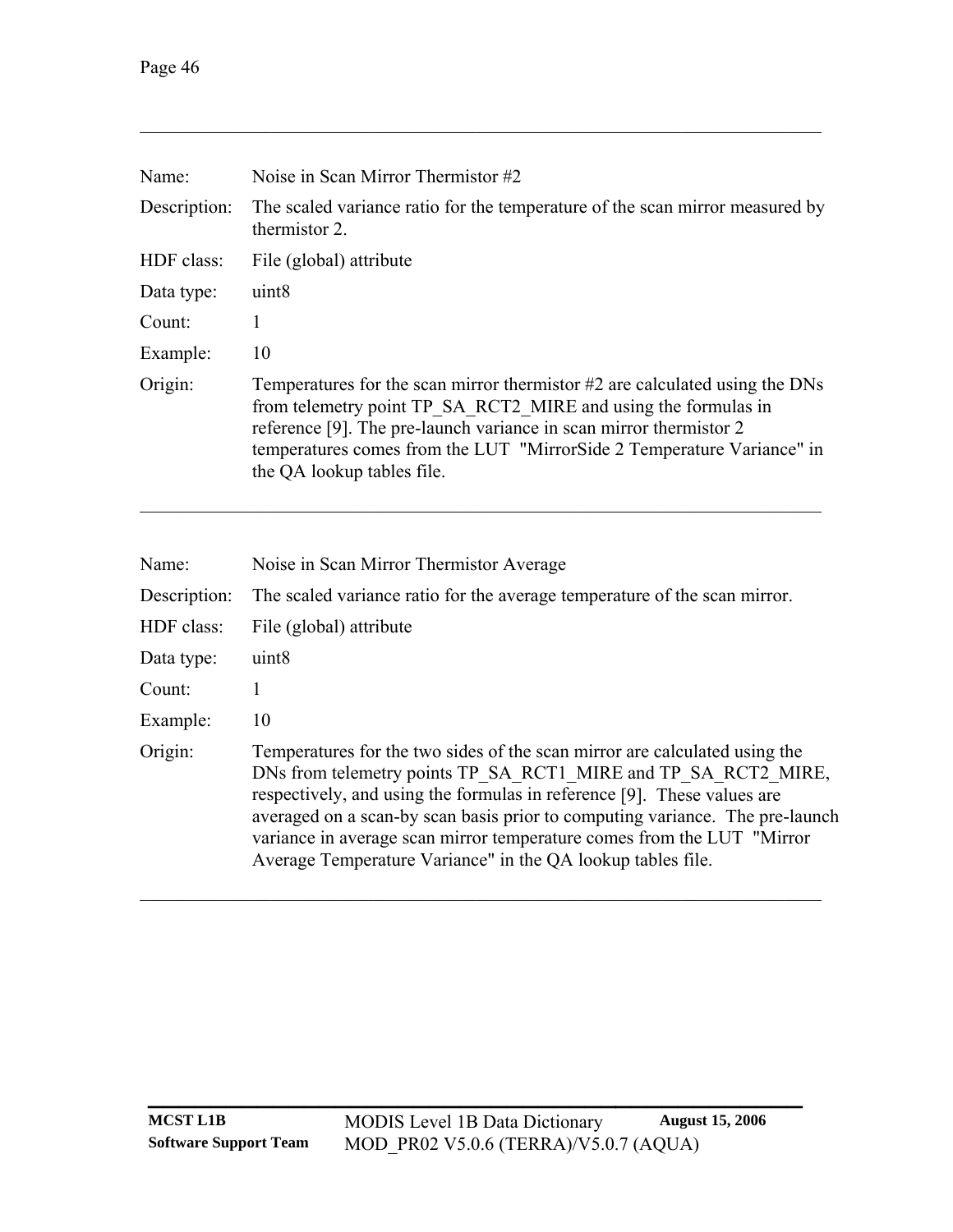| Noise in Instrument Temperature                                                                                                                                                                                                                                                                          |
|----------------------------------------------------------------------------------------------------------------------------------------------------------------------------------------------------------------------------------------------------------------------------------------------------------|
| The scaled variance ratio for the instrument temperature.                                                                                                                                                                                                                                                |
| File (global) attribute                                                                                                                                                                                                                                                                                  |
| uint <sub>8</sub>                                                                                                                                                                                                                                                                                        |
|                                                                                                                                                                                                                                                                                                          |
| 10                                                                                                                                                                                                                                                                                                       |
| Instrument temperature on a scan-by-scan basis may be derived from a<br>number of telemetry points or by a LUT. The algorithm is described in<br>reference [16]. The pre-launch variance in instrument temperature comes from<br>the LUT "Instrument Temperature Variance" in the QA lookup tables file. |
|                                                                                                                                                                                                                                                                                                          |

 $\mathcal{L}_\mathcal{L} = \{ \mathcal{L}_\mathcal{L} = \{ \mathcal{L}_\mathcal{L} = \{ \mathcal{L}_\mathcal{L} = \{ \mathcal{L}_\mathcal{L} = \{ \mathcal{L}_\mathcal{L} = \{ \mathcal{L}_\mathcal{L} = \{ \mathcal{L}_\mathcal{L} = \{ \mathcal{L}_\mathcal{L} = \{ \mathcal{L}_\mathcal{L} = \{ \mathcal{L}_\mathcal{L} = \{ \mathcal{L}_\mathcal{L} = \{ \mathcal{L}_\mathcal{L} = \{ \mathcal{L}_\mathcal{L} = \{ \mathcal{L}_\mathcal{$ 

| Name:        | Noise in Cavity Temperature                                                                                                                                                                                                                                                                   |
|--------------|-----------------------------------------------------------------------------------------------------------------------------------------------------------------------------------------------------------------------------------------------------------------------------------------------|
| Description: | The scaled variance ratio for the cavity temperature.                                                                                                                                                                                                                                         |
| HDF class:   | File (global) attribute                                                                                                                                                                                                                                                                       |
| Data type:   | uint <sub>8</sub>                                                                                                                                                                                                                                                                             |
| Count:       |                                                                                                                                                                                                                                                                                               |
| Example:     | 10                                                                                                                                                                                                                                                                                            |
| Origin:      | Cavity temperature on a scan-by-scan basis may be derived from a number of<br>telemetry points or by a LUT. The algorithm is described in reference [16].<br>The pre-launch variance in cavity temperature comes from the LUT "Cavity"<br>Temperature Variance" in the QA lookup tables file. |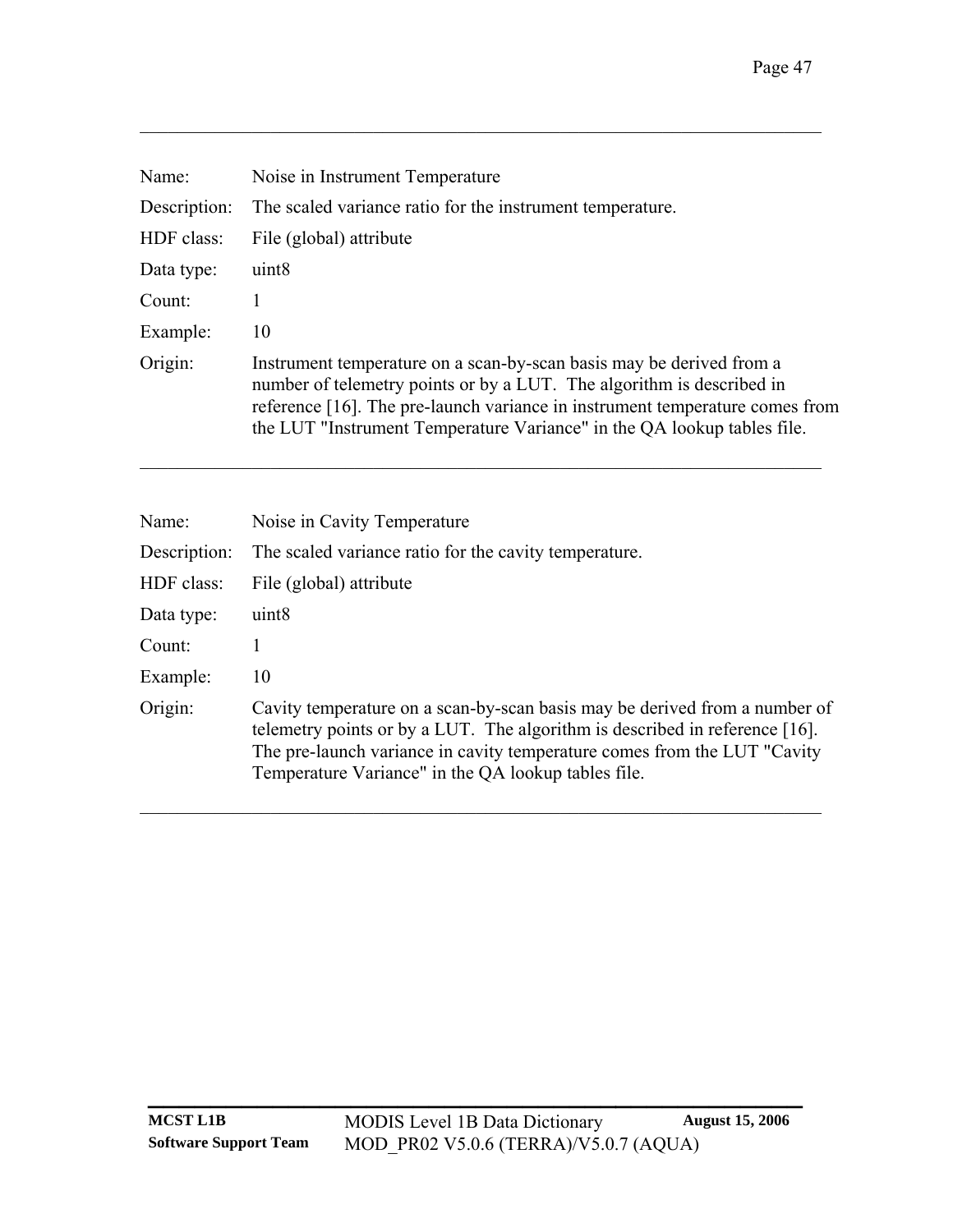| Name:        | Noise in Temperature of NIR FPA                                                                                                                                                                                                                                             |  |
|--------------|-----------------------------------------------------------------------------------------------------------------------------------------------------------------------------------------------------------------------------------------------------------------------------|--|
| Description: | The scaled variance ratio for the temperature of the NIR focal plane assembly<br>$(FPA)$ .                                                                                                                                                                                  |  |
| HDF class:   | File (global) attribute                                                                                                                                                                                                                                                     |  |
| Data type:   | uint8                                                                                                                                                                                                                                                                       |  |
| Count:       | 1                                                                                                                                                                                                                                                                           |  |
| Example:     | 10                                                                                                                                                                                                                                                                          |  |
| Origin:      | Temperatures for the NIR FPA are calculated using the DNs from telemetry<br>point TA AO NIR FPAE and using the formulas in reference [9]. The pre-<br>launch variance in NIR FPA temperature comes from the LUT "NIR FPA<br>base variance" in the QA lookup tables file.    |  |
| Name:        | Noise in Temperature of VIS FPA                                                                                                                                                                                                                                             |  |
| Description: | The scaled variance ratio for the temperature of the VIS focal plane assembly<br>$(FPA)$ .                                                                                                                                                                                  |  |
| HDF class:   | File (global) attribute                                                                                                                                                                                                                                                     |  |
| Data type:   | uint8                                                                                                                                                                                                                                                                       |  |
| Count:       | 1                                                                                                                                                                                                                                                                           |  |
| Example:     | 10                                                                                                                                                                                                                                                                          |  |
| Origin:      | Temperatures for the VIS FPA are calculated using the DNs from telemetry<br>point TA_AO_VIS_FPAE and using the formulas in reference [9]. The pre-<br>launch variance in VIS FPA temperature comes from the LUT "visual FPA<br>base variance" in the QA lookup tables file. |  |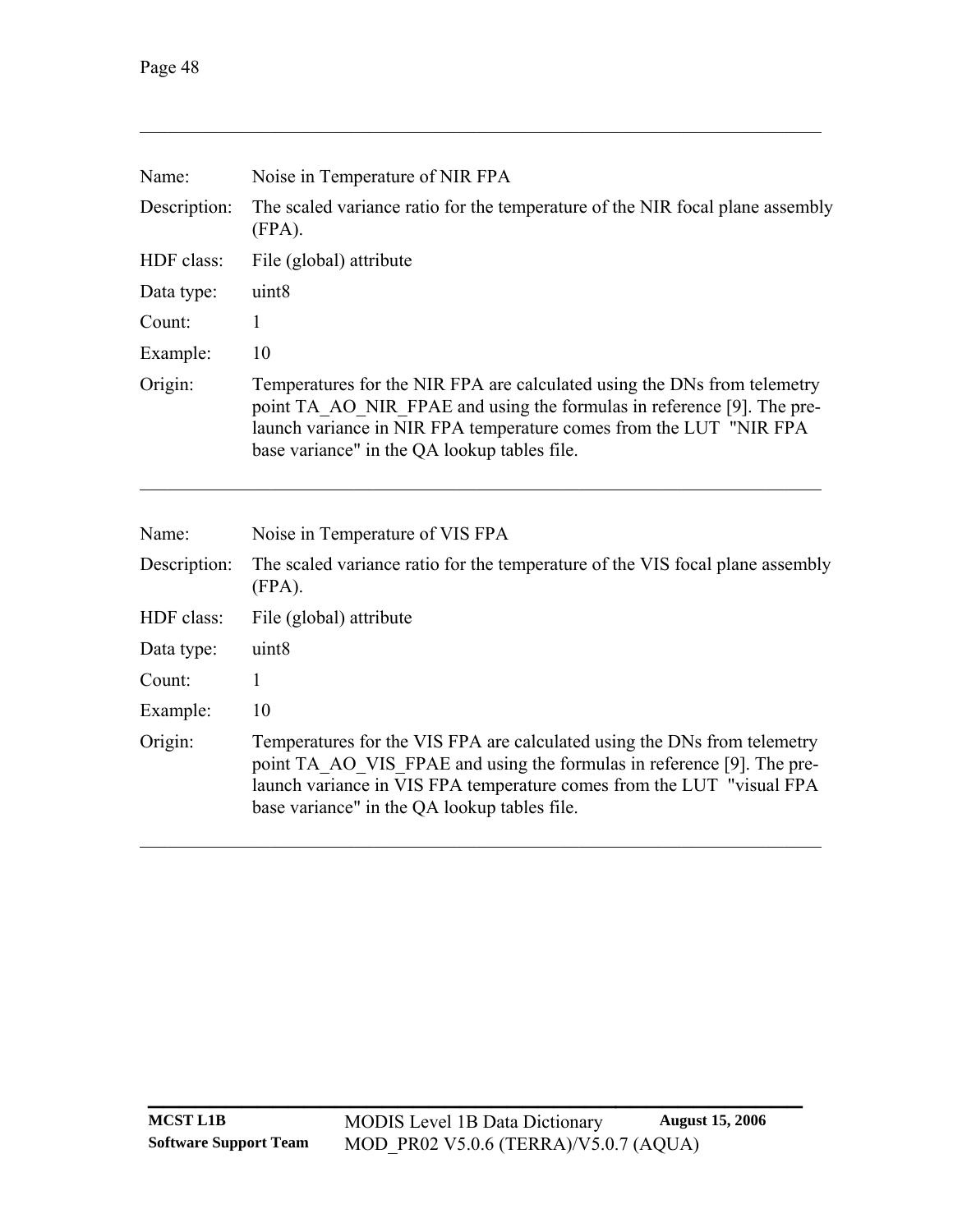| Name:        | Dead Detector List                                                                                                                                                 |  |
|--------------|--------------------------------------------------------------------------------------------------------------------------------------------------------------------|--|
| Description: | List of detectors identifying those which do not provide data of useful quality.<br>EV pixels are not calibrated if the associated dead detector flag is set to 1. |  |
| HDF class:   | File (global) attribute                                                                                                                                            |  |
| Data type:   | int8                                                                                                                                                               |  |
| Count:       | 490 (number of detectors: indexed by MODIS band and detector, with<br>detector being the most rapidly varying index)                                               |  |
| Example:     | 0,0,0,0,1,0,0<br>$(1=dead \text{ or } 0=not dead)$                                                                                                                 |  |
| Origin:      | The values come from the dead-detector array index of the LUT "Detector"<br>Quality Flag Values" in the QA lookup tables file (see [6] and [2]).                   |  |

| Name:        | Noisy Detector List                                                                                                                                                                 |
|--------------|-------------------------------------------------------------------------------------------------------------------------------------------------------------------------------------|
| Description: | List of detectors, which are noisy, but data are assumed to be useful. These<br>values are not used in processing. They are simply copied from the LUT for<br>information purposes. |
| HDF class:   | File (global) attribute                                                                                                                                                             |
| Data type:   | int <sub>8</sub>                                                                                                                                                                    |
| Count:       | 490 (number of detectors: indexed by band and detector, with detector being<br>the most rapidly varying index)                                                                      |
| Example:     | $1 = True$ or $0 = False$                                                                                                                                                           |
| Origin:      | The values come from the noisy-detector array index of the LUT "Detector"<br>Quality Flag Values" in the QA lookup tables file ([6] and [2]).                                       |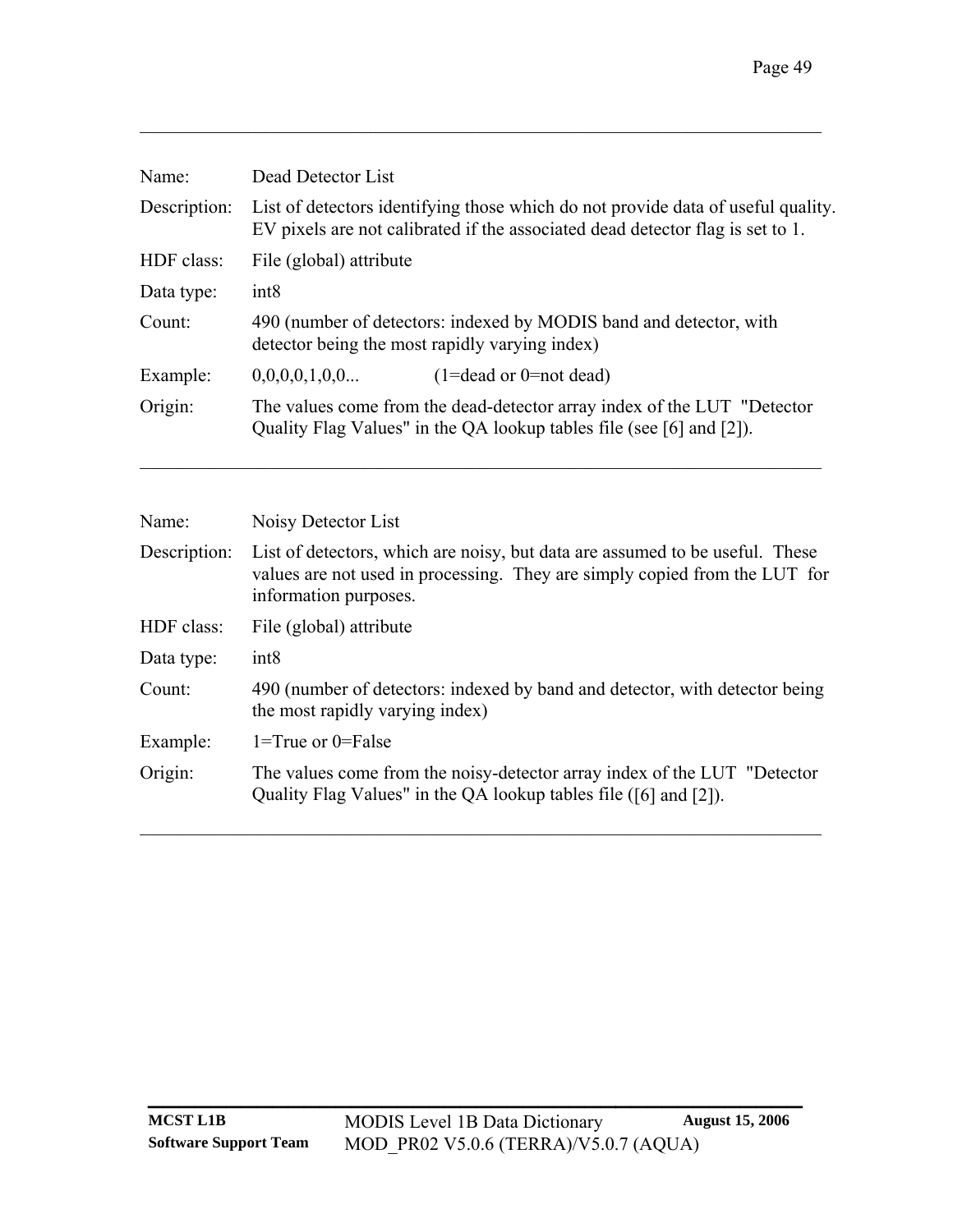| Detector Quality Flag                                                                                                                                                                                                                                                                                |
|------------------------------------------------------------------------------------------------------------------------------------------------------------------------------------------------------------------------------------------------------------------------------------------------------|
| Individual bits identify dead, noisy and other anomalous conditions associated<br>with each detector $([6]$ and $[2]$ ).                                                                                                                                                                             |
| File (global) attribute                                                                                                                                                                                                                                                                              |
| uint <sub>8</sub>                                                                                                                                                                                                                                                                                    |
| 490 (number of detectors: indexed by band and detector, with detector being<br>the most rapidly varying index)                                                                                                                                                                                       |
| 0, 32, 0, 0, 1, 0, 0, 55                                                                                                                                                                                                                                                                             |
| The values come from the noisy-detector array index of the LUT "Detector"<br>Quality Flag Values" in the QA lookup tables file ([6] and [2]). The values<br>are then packed into the bit-wise flag. Tables Table 2.1.1 and Table 2.1.2<br>(from [2]) map the bits to specific meanings and criteria. |
|                                                                                                                                                                                                                                                                                                      |

# **Table 2.1.1: Meaning of Each Bit in "Detector Quality Flag" for Reflective Bands**

<span id="page-53-0"></span> $\mathcal{L}_\mathcal{L} = \{ \mathcal{L}_\mathcal{L} = \{ \mathcal{L}_\mathcal{L} = \{ \mathcal{L}_\mathcal{L} = \{ \mathcal{L}_\mathcal{L} = \{ \mathcal{L}_\mathcal{L} = \{ \mathcal{L}_\mathcal{L} = \{ \mathcal{L}_\mathcal{L} = \{ \mathcal{L}_\mathcal{L} = \{ \mathcal{L}_\mathcal{L} = \{ \mathcal{L}_\mathcal{L} = \{ \mathcal{L}_\mathcal{L} = \{ \mathcal{L}_\mathcal{L} = \{ \mathcal{L}_\mathcal{L} = \{ \mathcal{L}_\mathcal{$ 

| <b>Bit</b>     | <b>Meaning</b>                         | <b>Reflective Band Criteria</b>                        |
|----------------|----------------------------------------|--------------------------------------------------------|
| $0$ (LSB)      | Noisy Detector                         | NEdL $\omega$ Ltyp > 2 times mission spec              |
|                | <b>Non-Functional Detector</b>         | Non-responsive detector                                |
| $\overline{2}$ | Out-of-Family Gain                     | Gain deviates by $> 10\%$ from median gain             |
| 3              | Dynamic Range                          | Saturates before mission spec Lmax                     |
| $\overline{4}$ | Detector DN saturates on               | Expected DN saturates on                               |
|                | calibration source                     | illuminated, unscreened Solar Diffuser.                |
|                |                                        | (No RSB detectors on MODIS/TERRA                       |
|                |                                        | (PFM) saturate on screened SD after 17                 |
|                |                                        | <b>March 2000)</b>                                     |
| 5              | calibration<br>High                    | fit $\vert$ > 1% deviation from linear fit observed on |
|                | residuals                              | pre-flight data within calibration range               |
| 6              | Electrical<br>Optical<br><sub>or</sub> | Residual Crosstalk observed on orbit                   |
|                | Crosstalk                              |                                                        |
| (MSB)          | <b>TBD</b>                             | TBD                                                    |

**\_\_\_\_\_\_\_\_\_\_\_\_\_\_\_\_\_\_\_\_\_\_\_\_\_\_\_\_\_\_\_\_\_\_\_\_\_\_\_\_\_\_**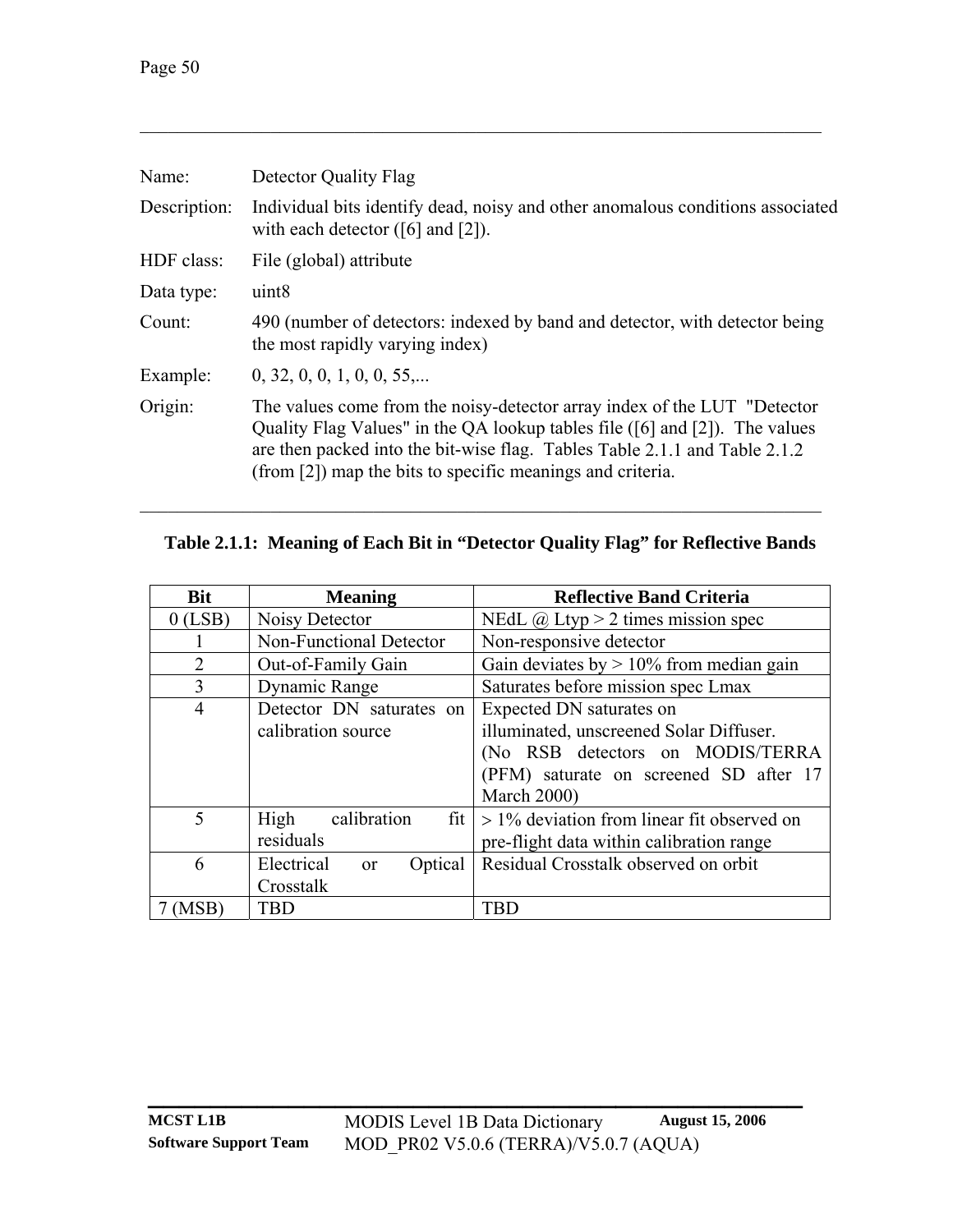<span id="page-54-0"></span>

| <b>Bit</b>     | <b>Meaning</b>               | <b>Emissive Band Criteria</b>                   |
|----------------|------------------------------|-------------------------------------------------|
| $0$ (LSB)      | Noisy Detector               | NEdL $\omega$ Ltyp > 2 times mission spec       |
|                | Non-Functional Detector      | Non-responsive detector                         |
| $\overline{2}$ | Out-of-Family Gain           | Gain deviates by $> 10\%$ from median gain      |
|                |                              | for                                             |
|                |                              | band 21 only; Criteria for other bands TBD      |
| 3              | Dynamic Range                | Saturates before mission spec Lmax              |
| $\overline{4}$ | Detector DN saturates on     | Expected DN saturates on                        |
|                | calibration source           | blackbody when $T_{BB} = 290$ K.                |
| 5              | High calibration fit         | $> 1\%$ deviation from linear fit (or quadratic |
|                | residuals                    | where used) within calibration range            |
| 6              | <b>Electrical or Optical</b> | Residual Crosstalk observed on orbit            |
|                | Crosstalk                    |                                                 |
| MSB            | TBD                          | TBD                                             |

**Table 2.1.2 Meaning of Each Bit in "Detector Quality Flag" for Emissive Bands** 

| Name:        | Earth-Sun Distance                                                                                                       |
|--------------|--------------------------------------------------------------------------------------------------------------------------|
| Description: | The Earth-Sun distance in AU at the middle time of the granule.                                                          |
| HDF class:   | File (global) attribute                                                                                                  |
| Data type:   | float <sub>32</sub>                                                                                                      |
| Count:       |                                                                                                                          |
| Example:     | 1.0045                                                                                                                   |
| Origin:      | The value is calculated within Level 1B using the TAI time of the middle scan<br>of the granule and the formulas in [1]. |

 $\mathcal{L}_\text{max} = \mathcal{L}_\text{max} = \mathcal{L}_\text{max} = \mathcal{L}_\text{max} = \mathcal{L}_\text{max} = \mathcal{L}_\text{max} = \mathcal{L}_\text{max} = \mathcal{L}_\text{max} = \mathcal{L}_\text{max} = \mathcal{L}_\text{max} = \mathcal{L}_\text{max} = \mathcal{L}_\text{max} = \mathcal{L}_\text{max} = \mathcal{L}_\text{max} = \mathcal{L}_\text{max} = \mathcal{L}_\text{max} = \mathcal{L}_\text{max} = \mathcal{L}_\text{max} = \mathcal{$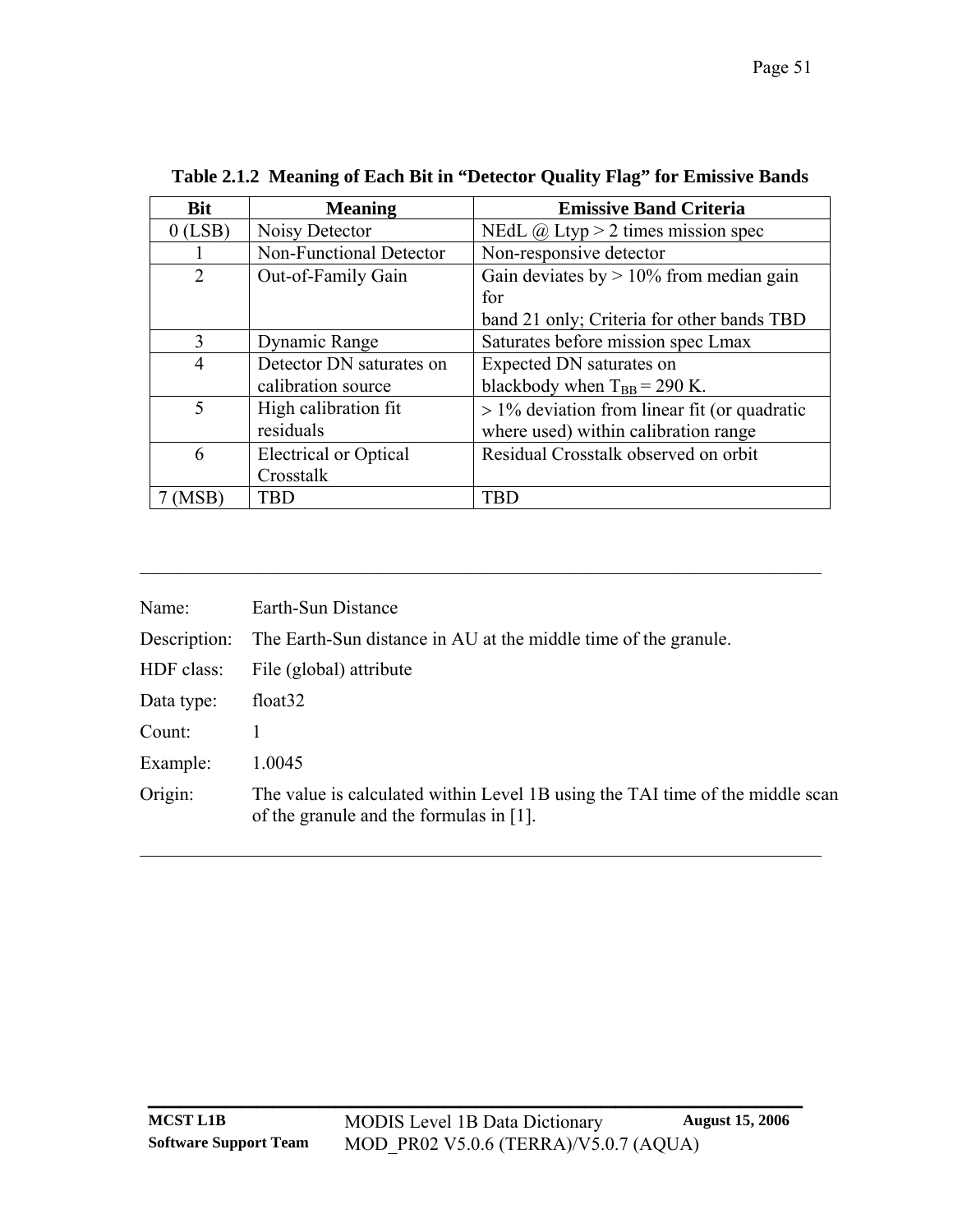| Solar Irradiance on RSB Detectors over pi                                                                                                                                                    |
|----------------------------------------------------------------------------------------------------------------------------------------------------------------------------------------------|
| Contains the Solar irradiance at 1 AU divided by $\pi$ , weighted by a detector's<br>relative spectral response (RSR), for each reflective detector.                                         |
| File (global) attribute                                                                                                                                                                      |
| float <sub>32</sub>                                                                                                                                                                          |
| 330                                                                                                                                                                                          |
| 511.459, 511.46                                                                                                                                                                              |
| The values are read from a LUT in the Reflective LUT HDF file. These<br>values were determined from pre-launch ground measurements and are not<br>expected to change throughout the mission. |
|                                                                                                                                                                                              |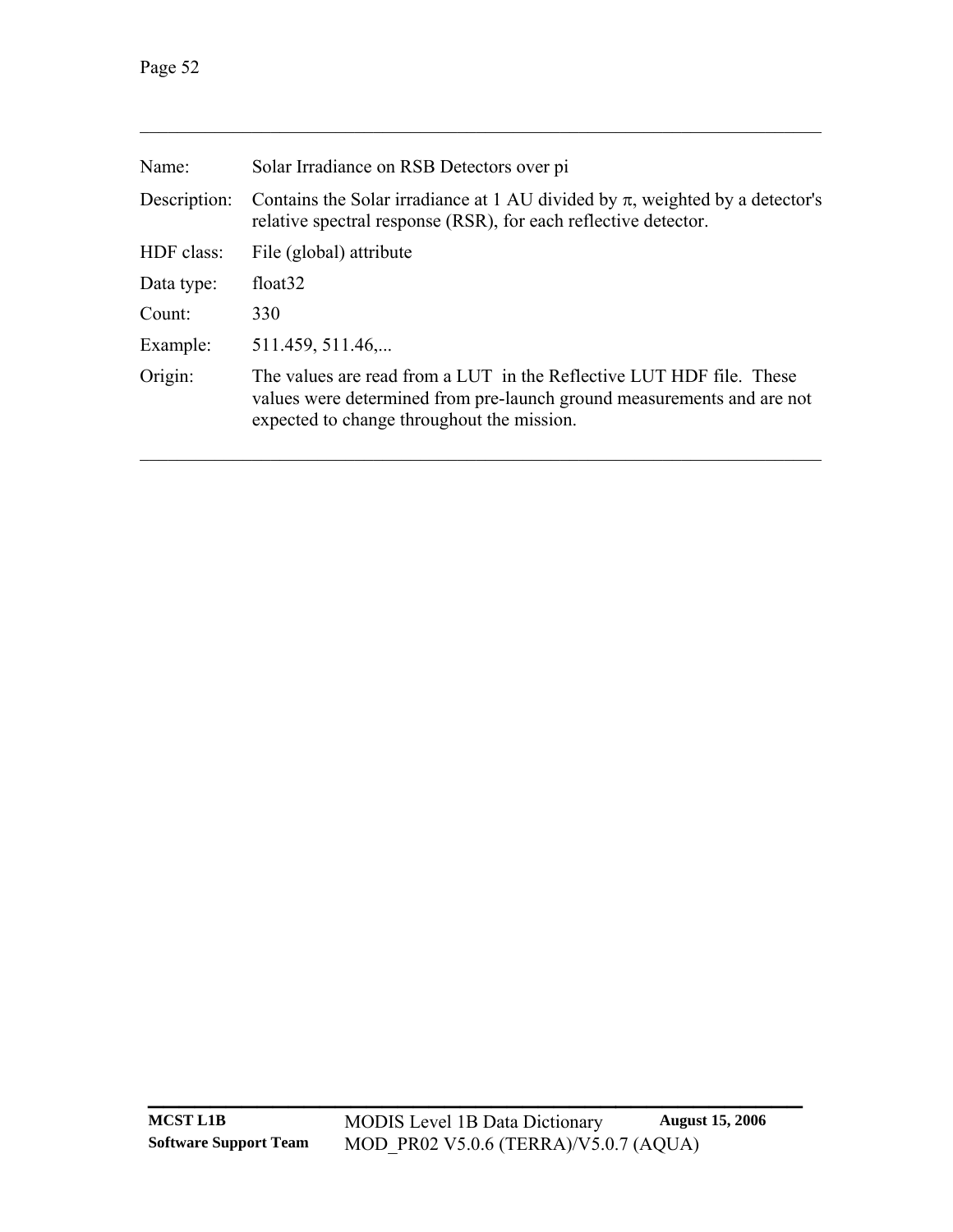*Note: The next set of attributes, down to "% EV Data Not Calibrated", provide an*  accounting of the percentages of Earth view pixels at the native resolution which could not *be calibrated for some reason. There is a close correspondence of these attributes to the definitions of "unusable data values" for the scaled integer SDSs. However, there are some categories of unusable data values that are not tracked with an individual attribute. See [Section 2.2.1](#page-81-0), valid range description, in this data dictionary for a table of these values ([Table 2.1.1](#page-53-0)) and a description of the order of precedence that is used for setting the unusable data values. The order of attributes in the description below generally reflects the order of precedence.* 

 $\mathcal{L}_\text{max} = \mathcal{L}_\text{max} = \mathcal{L}_\text{max} = \mathcal{L}_\text{max} = \mathcal{L}_\text{max} = \mathcal{L}_\text{max} = \mathcal{L}_\text{max} = \mathcal{L}_\text{max} = \mathcal{L}_\text{max} = \mathcal{L}_\text{max} = \mathcal{L}_\text{max} = \mathcal{L}_\text{max} = \mathcal{L}_\text{max} = \mathcal{L}_\text{max} = \mathcal{L}_\text{max} = \mathcal{L}_\text{max} = \mathcal{L}_\text{max} = \mathcal{L}_\text{max} = \mathcal{$ 

| Name:        | % L1A EV All Scan Data are Missing                                                                                                                                                                                                                                                                                           |  |
|--------------|------------------------------------------------------------------------------------------------------------------------------------------------------------------------------------------------------------------------------------------------------------------------------------------------------------------------------|--|
| Description: | Identifies the percentage of completely missing scans in the granule. A<br>completely missing scan is defined as a scan that has no valid scan data.<br>Scaled integers will be set to 65535 for this case. (This category does not<br>completely account for all values of 65535 -- see the next attribute.)                |  |
| HDF class:   | File (global) attribute                                                                                                                                                                                                                                                                                                      |  |
| Data type:   | float <sub>32</sub>                                                                                                                                                                                                                                                                                                          |  |
| Count:       | (the same value applies to all detectors)                                                                                                                                                                                                                                                                                    |  |
| Example:     | 20.025                                                                                                                                                                                                                                                                                                                       |  |
| Origin:      | The value is determined within Level 1B using the "Scan quality array" SDS,<br>which is read from the current L1A granule. For a given scan, if element 1<br>(array index $0$ ) is zero, then there are no valid scan data for that scan.<br>Additionally, "split scans" are treated as missing and fall into this category. |  |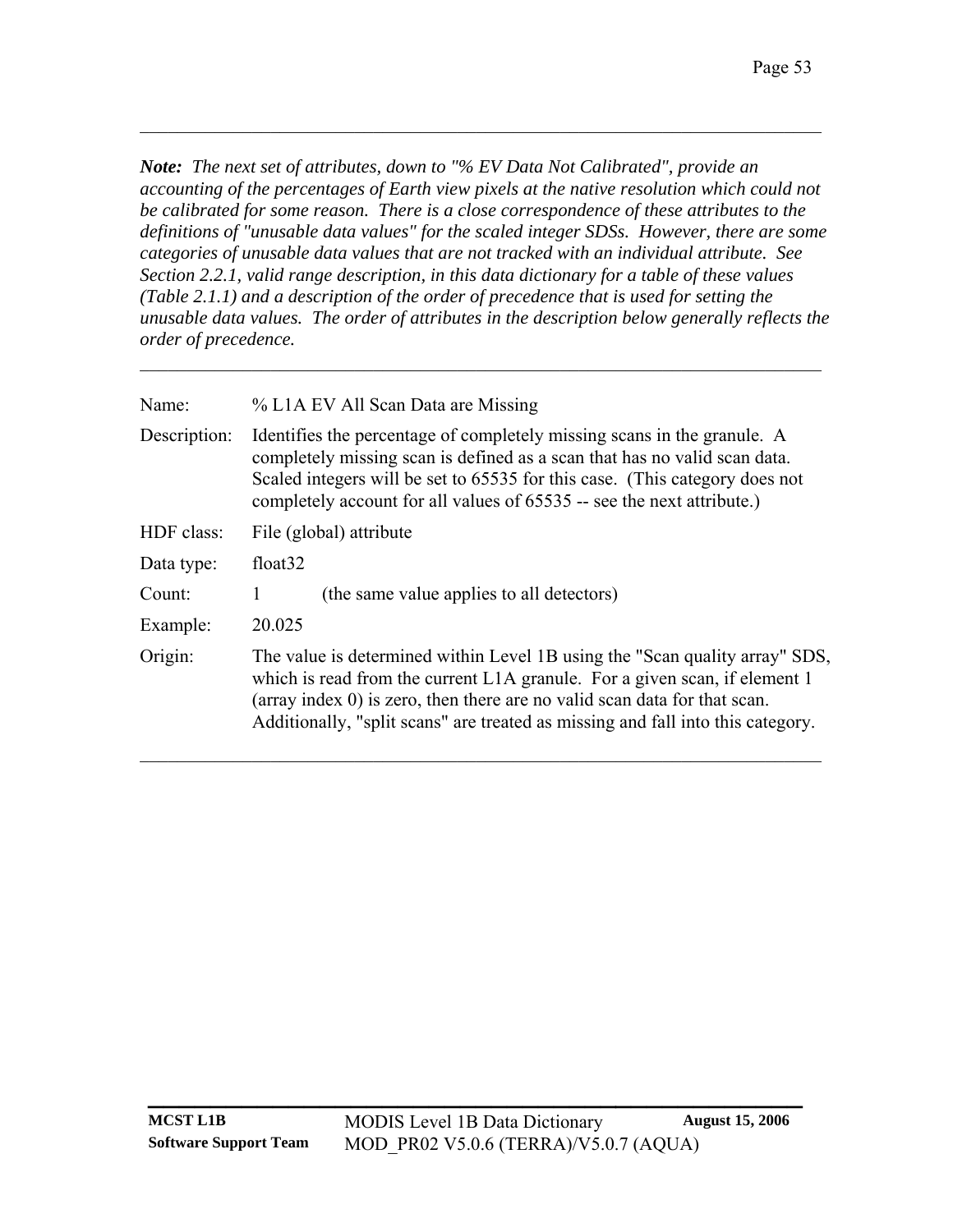| % L1A EV RSB DN Not in Day Mode                                                                                                                                                                                                                                                                                                                                                                         |  |  |
|---------------------------------------------------------------------------------------------------------------------------------------------------------------------------------------------------------------------------------------------------------------------------------------------------------------------------------------------------------------------------------------------------------|--|--|
| This attribute identifies the percentage of data for each Reflective Solar Band<br>detector that have scaled integers set to the fill value of 65535 due to MODIS<br>not being in "day" mode. Thermal emissive band detectors will always have<br>values of zero for this attribute. Completely missing scans, which also have<br>the scaled integers set to 65535, do not count in this determination. |  |  |
| File (global) attribute                                                                                                                                                                                                                                                                                                                                                                                 |  |  |
| float <sub>32</sub>                                                                                                                                                                                                                                                                                                                                                                                     |  |  |
| (total number of detectors)<br>490                                                                                                                                                                                                                                                                                                                                                                      |  |  |
| 10.523, 10.523,                                                                                                                                                                                                                                                                                                                                                                                         |  |  |
| The value is calculated within Level 1B by using the L1A granule SDS "Scan<br>Type" to identify scans that are not in "Day" mode.                                                                                                                                                                                                                                                                       |  |  |
|                                                                                                                                                                                                                                                                                                                                                                                                         |  |  |

| % L1A EV DN Missing Within Scan                                                                                                                                                                                                                                                                    |  |  |
|----------------------------------------------------------------------------------------------------------------------------------------------------------------------------------------------------------------------------------------------------------------------------------------------------|--|--|
| This attribute identifies the percentage of data for each detector that have<br>scaled integers set to the value of $65534$ -- due to L1A DN being missing $(-1)$<br>within a scan. The cases of all scan data missing and MODIS not being in<br>"Day" mode are not included in these percentages. |  |  |
| File (global) attribute                                                                                                                                                                                                                                                                            |  |  |
| float <sub>32</sub>                                                                                                                                                                                                                                                                                |  |  |
| (total number of detectors)<br>490                                                                                                                                                                                                                                                                 |  |  |
| $10.523$ , $10.523$ ,                                                                                                                                                                                                                                                                              |  |  |
| The value is calculated within Level 1B by checking each Earth View DN for<br>a -1 value.                                                                                                                                                                                                          |  |  |
|                                                                                                                                                                                                                                                                                                    |  |  |

 $\mathcal{L}_\text{max} = \mathcal{L}_\text{max} = \mathcal{L}_\text{max} = \mathcal{L}_\text{max} = \mathcal{L}_\text{max} = \mathcal{L}_\text{max} = \mathcal{L}_\text{max} = \mathcal{L}_\text{max} = \mathcal{L}_\text{max} = \mathcal{L}_\text{max} = \mathcal{L}_\text{max} = \mathcal{L}_\text{max} = \mathcal{L}_\text{max} = \mathcal{L}_\text{max} = \mathcal{L}_\text{max} = \mathcal{L}_\text{max} = \mathcal{L}_\text{max} = \mathcal{L}_\text{max} = \mathcal{$ 

**\_\_\_\_\_\_\_\_\_\_\_\_\_\_\_\_\_\_\_\_\_\_\_\_\_\_\_\_\_\_\_\_\_\_\_\_\_\_\_\_\_\_**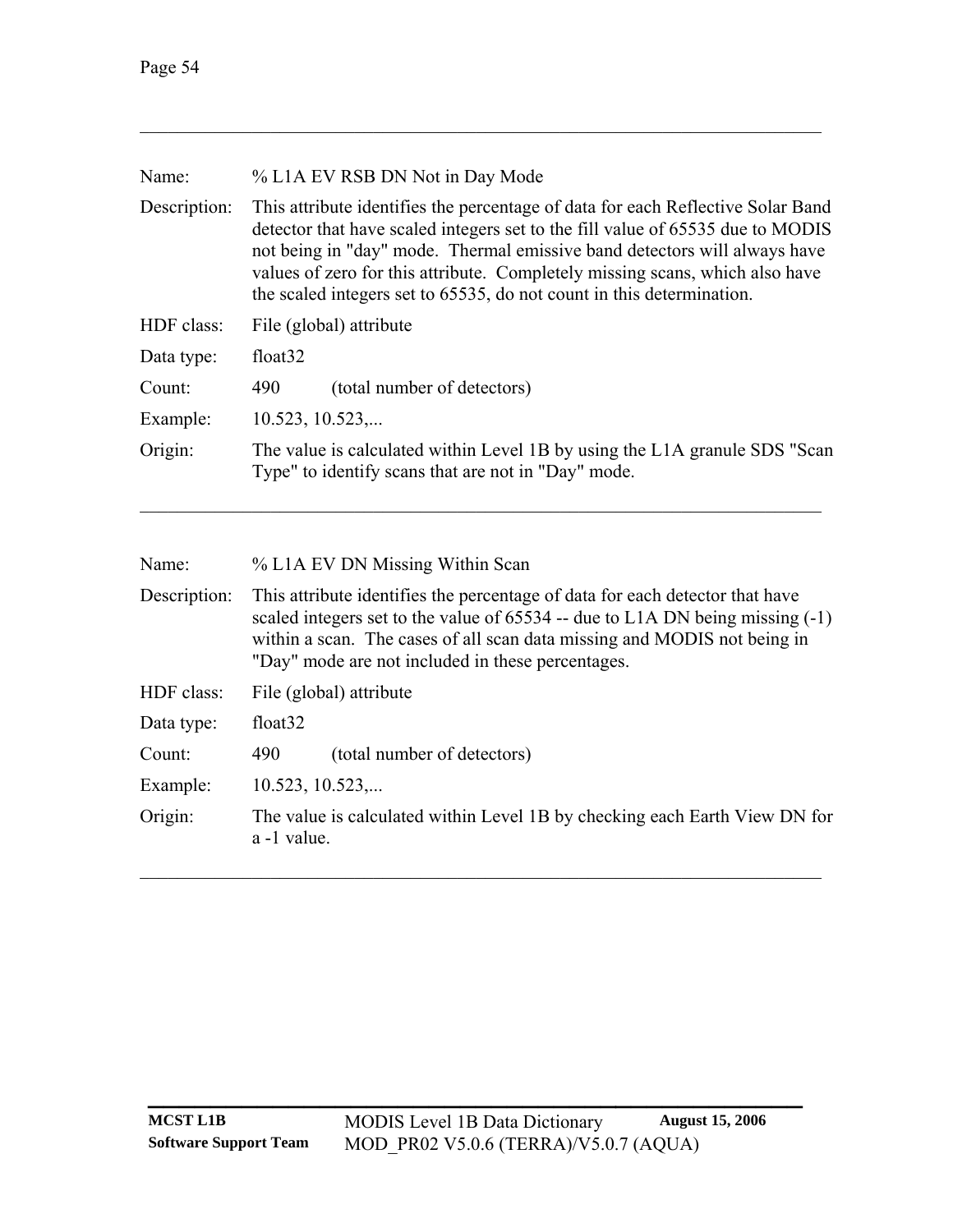| Name:        | % Dead Detector EV Data                                                                                                                                                                                                                                       |  |  |
|--------------|---------------------------------------------------------------------------------------------------------------------------------------------------------------------------------------------------------------------------------------------------------------|--|--|
| Description: | This attribute identifies the percentage of data for each detector that have<br>scaled integers set to the value of 65531 -- due to the detector being classified<br>as "dead" and the code being unable to interpolate values from nearby live<br>detectors. |  |  |
| HDF class:   | File (global) attribute                                                                                                                                                                                                                                       |  |  |
| Data type:   | float <sub>32</sub>                                                                                                                                                                                                                                           |  |  |
| Count:       | (total number of detectors)<br>490                                                                                                                                                                                                                            |  |  |
| Example:     | $10.523$ , $10.523$ ,                                                                                                                                                                                                                                         |  |  |
| Origin:      | A dead detector is determined within Level 1B by the second value of the<br>"Detector Quality Flag" (see Table 2.1.2). The Detector Quality Flag comes<br>from a LUT in the QA lookup tables file.                                                            |  |  |

| % Sector Rotation EV Data                                                                                                                                                                                                  |  |  |
|----------------------------------------------------------------------------------------------------------------------------------------------------------------------------------------------------------------------------|--|--|
| This attribute identifies the percentage of data for each detector that have<br>scaled integers set to the value of 65527 -- due to the rotation of the Earth<br>view sector from the nominal science collection position. |  |  |
| File (global) attribute                                                                                                                                                                                                    |  |  |
| float <sub>32</sub>                                                                                                                                                                                                        |  |  |
| (total number of detectors)<br>490                                                                                                                                                                                         |  |  |
| $10.523$ , $10.523$ ,                                                                                                                                                                                                      |  |  |
| The amount of sector rotation on each scan is determined from the telemetry<br>field CS FR ENC DELTA.                                                                                                                      |  |  |
|                                                                                                                                                                                                                            |  |  |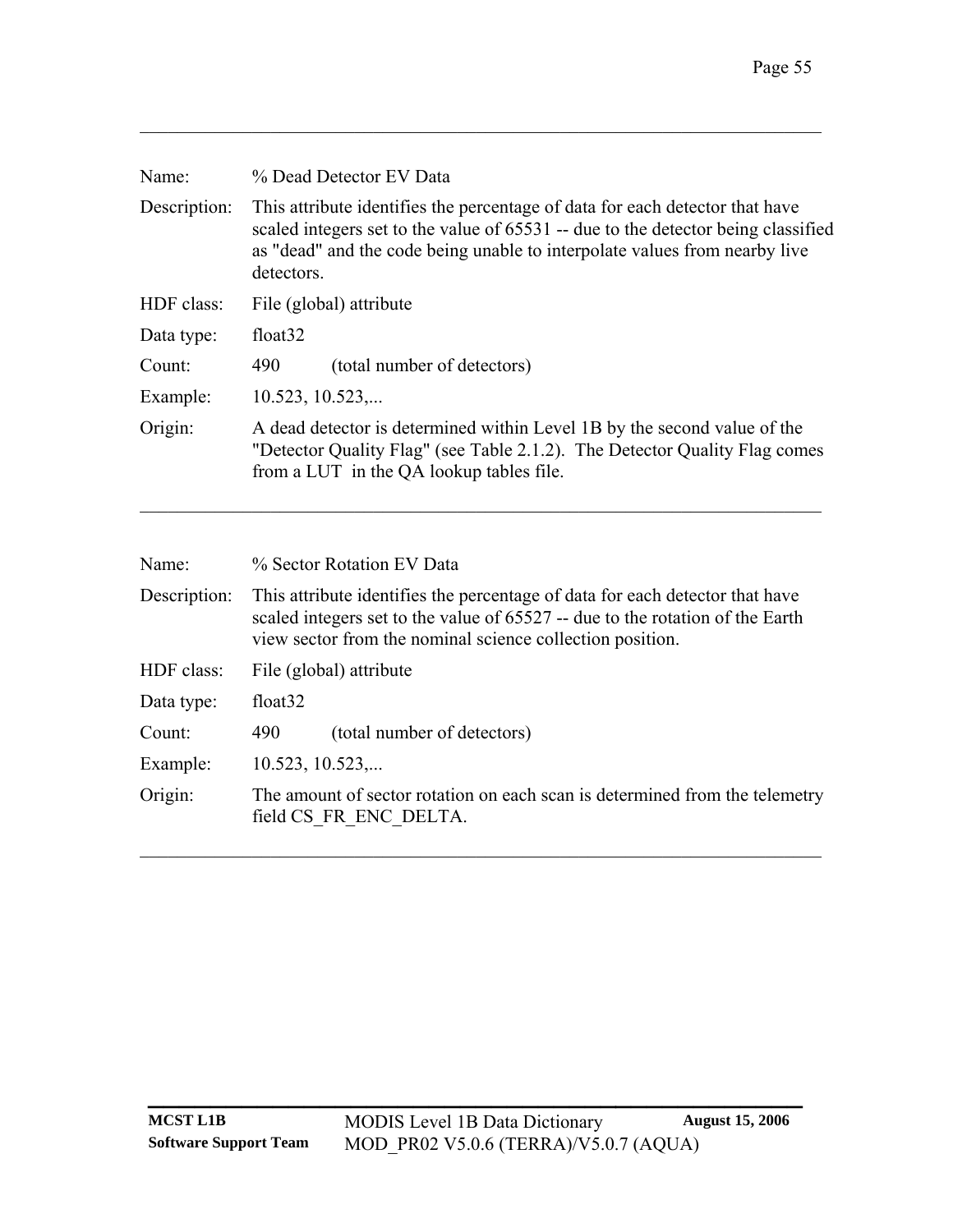| Name:        | % Saturated EV Data                                                                                                                                                                                                                                                                                                                                                                                 |  |  |
|--------------|-----------------------------------------------------------------------------------------------------------------------------------------------------------------------------------------------------------------------------------------------------------------------------------------------------------------------------------------------------------------------------------------------------|--|--|
| Description: | This attribute identifies the percentage of data for each detector that have<br>scaled integers set to the value of 65533 -- due to the L1A Earth view DN<br>being classified as saturated.                                                                                                                                                                                                         |  |  |
| HDF class:   | File (global) attribute                                                                                                                                                                                                                                                                                                                                                                             |  |  |
| Data type:   | float <sub>32</sub>                                                                                                                                                                                                                                                                                                                                                                                 |  |  |
| Count:       | 490<br>(total number of detectors)                                                                                                                                                                                                                                                                                                                                                                  |  |  |
| Example:     | 10.523, 10.523,                                                                                                                                                                                                                                                                                                                                                                                     |  |  |
| Origin:      | For thermal emissive bands, an Earth view sector DN is deemed saturated<br>when its value is 4095. For reflective solar bands, a table of values is entered<br>as a LUT in the reflective lookup tables file. The LUT table currently has<br>band, detector, subsample and mirror side dimensions. A DN value that<br>equals or exceeds the appropriate value in the table is defined as saturated. |  |  |
| Name:        | % TEB EV Data With Moon in SVP                                                                                                                                                                                                                                                                                                                                                                      |  |  |
| Description: | This attribute is obsolete because there is now an algorithm within L1B to<br>$\mathbf{C}$ . The same of $\mathbf{C}$ is $\mathbf{C}$ in $\mathbf{C}$ in $\mathbf{C}$ in $\mathbf{C}$ in $\mathbf{C}$ in $\mathbf{C}$ is the same of $\mathbf{C}$ in $\mathbf{C}$ is the same of $\mathbf{C}$ in $\mathbf{C}$ is the same of $\mathbf{C}$ is the same of $\mathbf{C$                                |  |  |

| DUSUIDUUIL | THIS attribute is obsolete because there is now an argumning whilm ETD to<br>compute the average space-view (SV) DN when the moon is in the SV port.<br>All elements will be set to zero. |                             |  |
|------------|-------------------------------------------------------------------------------------------------------------------------------------------------------------------------------------------|-----------------------------|--|
|            | HDF class: File (global) attribute                                                                                                                                                        |                             |  |
| Data type: | float <sub>32</sub>                                                                                                                                                                       |                             |  |
| Count:     | 490                                                                                                                                                                                       | (total number of detectors) |  |

 $\mathcal{L}_\mathcal{L} = \{ \mathcal{L}_\mathcal{L} = \{ \mathcal{L}_\mathcal{L} = \{ \mathcal{L}_\mathcal{L} = \{ \mathcal{L}_\mathcal{L} = \{ \mathcal{L}_\mathcal{L} = \{ \mathcal{L}_\mathcal{L} = \{ \mathcal{L}_\mathcal{L} = \{ \mathcal{L}_\mathcal{L} = \{ \mathcal{L}_\mathcal{L} = \{ \mathcal{L}_\mathcal{L} = \{ \mathcal{L}_\mathcal{L} = \{ \mathcal{L}_\mathcal{L} = \{ \mathcal{L}_\mathcal{L} = \{ \mathcal{L}_\mathcal{$ 

Example:  $0, 0, 0$ 

Origin: All elements will be set to zero.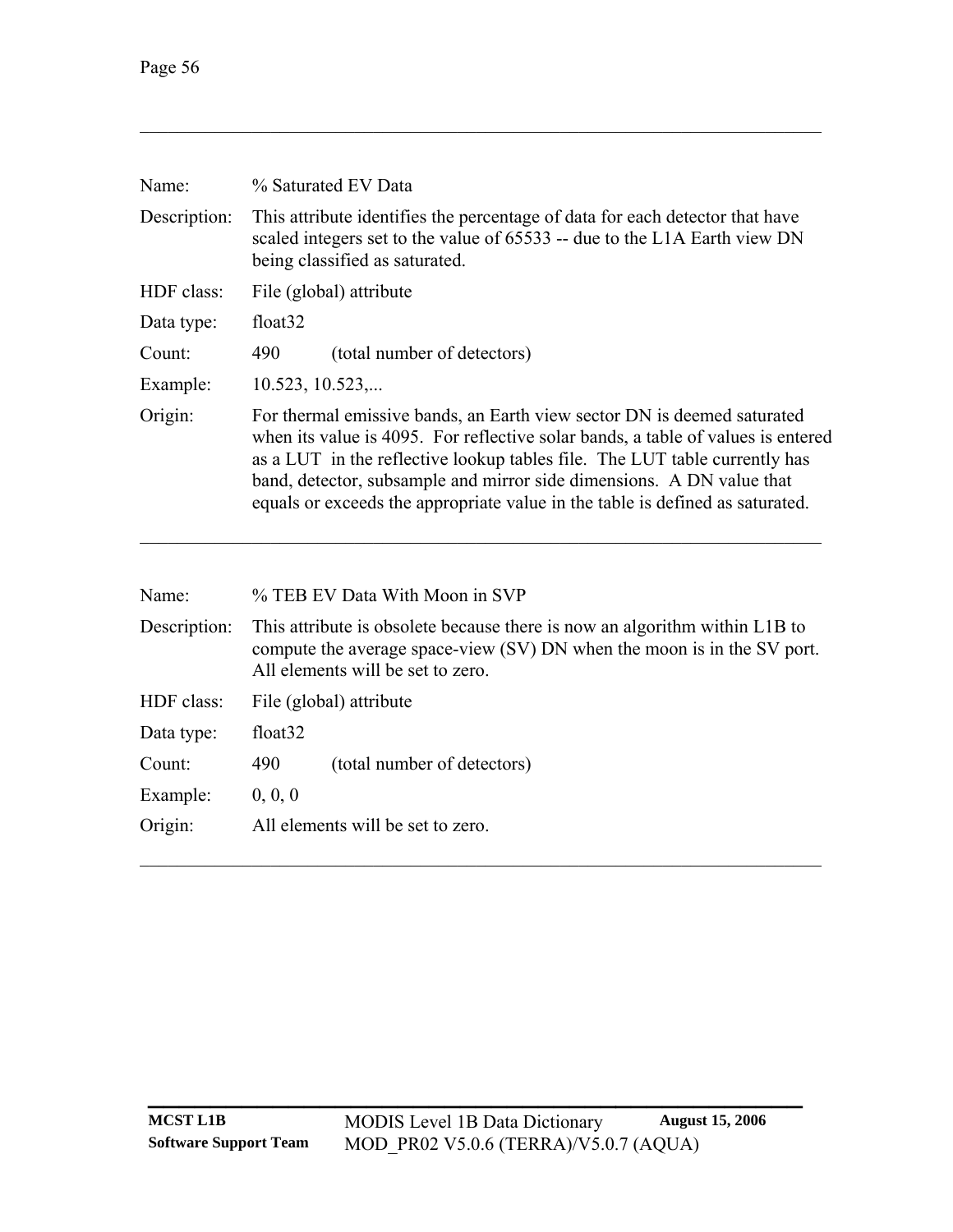| Name:        | % EV Data Where Cannot Compute BG DN                                                                                                                                                                                                                                                                                                                                                                                                            |  |  |
|--------------|-------------------------------------------------------------------------------------------------------------------------------------------------------------------------------------------------------------------------------------------------------------------------------------------------------------------------------------------------------------------------------------------------------------------------------------------------|--|--|
| Description: | This attribute identifies the percentage of data for each detector that have<br>scaled integers set to the value of 65532 -- due to the inability to calculate a<br>zero-point DN value (used in calibration of the data).                                                                                                                                                                                                                      |  |  |
| HDF class:   | File (global) attribute                                                                                                                                                                                                                                                                                                                                                                                                                         |  |  |
| Data type:   | float <sub>32</sub>                                                                                                                                                                                                                                                                                                                                                                                                                             |  |  |
| Count:       | (total number of detectors)<br>490                                                                                                                                                                                                                                                                                                                                                                                                              |  |  |
| Example:     | $10.523$ , $10.523$ ,                                                                                                                                                                                                                                                                                                                                                                                                                           |  |  |
| Origin:      | For reflective bands, this situation could occur if both the space-view and<br>blackbody DNs are all missing within a scan. For thermal emissive bands,<br>this situation could occur if the space-view DNs are all missing within a scan<br>or if an Ecal for one of the thermal bands is running (the space-view DNs are<br>used to place the results of the Ecal test -- rendering the space-view DNs<br>unusable for calibration purposes). |  |  |

| Name: | % RSB EV Data With dn <sup>**</sup> Below Scale                                                                                                                          |
|-------|--------------------------------------------------------------------------------------------------------------------------------------------------------------------------|
|       | Description: This attribute identifies the percentage of data for each reflective Solar band<br>detector that have scaled integers set to the value of 65530 -- due to a |
|       | calculated value of $\frac{dn**}{m}$ being below the range for scaling $\frac{dn**}{m}$ to the                                                                           |

| calculated value of $dn^{**}$ being below the range for scaling $dn^{**}$ to the |  |  |
|----------------------------------------------------------------------------------|--|--|
| product scaled integer. For thermal band detectors, these values will always     |  |  |
| be set to zero.                                                                  |  |  |

- HDF class: File (global) attribute
- Data type: float32
- Count: 490 (total number of detectors)
- Example: 10.523, 10.523,...
- Origin: dn\*\* is calculated within Level 1B as part of the process of calibrating reflective band Earth view data. The dynamic range of dn\*\* that is used to scale a value to the product scaled integer range of 0-32767 is input to Level 1B through a LUT in the reflective lookup tables file.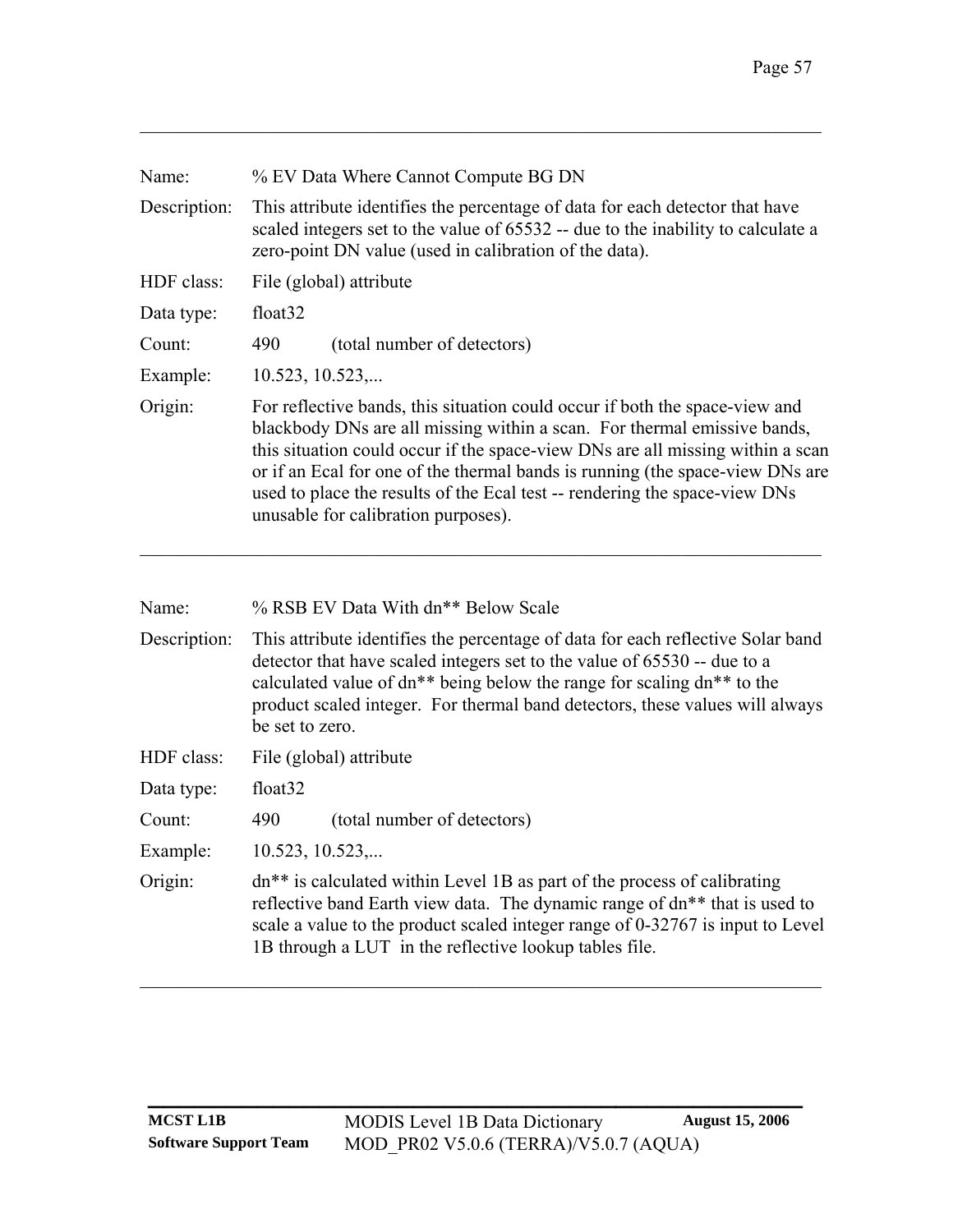| Name:        | % EV Data Where Nadir Door Closed                                                                                                                                                                               |  |  |
|--------------|-----------------------------------------------------------------------------------------------------------------------------------------------------------------------------------------------------------------|--|--|
| Description: | This attribute identifies the percentage of data for each detector that have<br>scaled integers set to the values above $32767$ , up to the limit of $65500$ -- due<br>to the nadir aperture door being closed. |  |  |
| HDF class:   | File (global) attribute                                                                                                                                                                                         |  |  |
| Data type:   | float <sub>32</sub>                                                                                                                                                                                             |  |  |
| Count:       | (total number of detectors)<br>490                                                                                                                                                                              |  |  |
| Example:     | $10.523$ , $10.523$ ,                                                                                                                                                                                           |  |  |
| Origin:      | See Section 2.2.1 in the description of "valid range", for a description of how<br>the values are set if the nadir aperture door is closed.                                                                     |  |  |

| Name:        | % EV Data Not Calibrated                                                                                                                                                                                                                                                          |  |  |
|--------------|-----------------------------------------------------------------------------------------------------------------------------------------------------------------------------------------------------------------------------------------------------------------------------------|--|--|
| Description: | The values in this attribute represent total percentage of Earth view product<br>scaled integer values above 32767 for each detector. These values include<br>those categories of unusable data values that are not explicitly tracked (e.g.,<br>65529) by individual attributes. |  |  |
| HDF class:   | File (global) attribute                                                                                                                                                                                                                                                           |  |  |
| Data type:   | float <sub>32</sub>                                                                                                                                                                                                                                                               |  |  |
| Count:       | 490<br>(total number of detectors)                                                                                                                                                                                                                                                |  |  |
| Example:     | 10.523, 10.523,                                                                                                                                                                                                                                                                   |  |  |
| Origin:      | Calculated within Level 1B by summing up preceding quantities appropriately<br>as well as summing up cases where the scaled integers are set to unusable data<br>values not represented in the foregoing attributes.                                                              |  |  |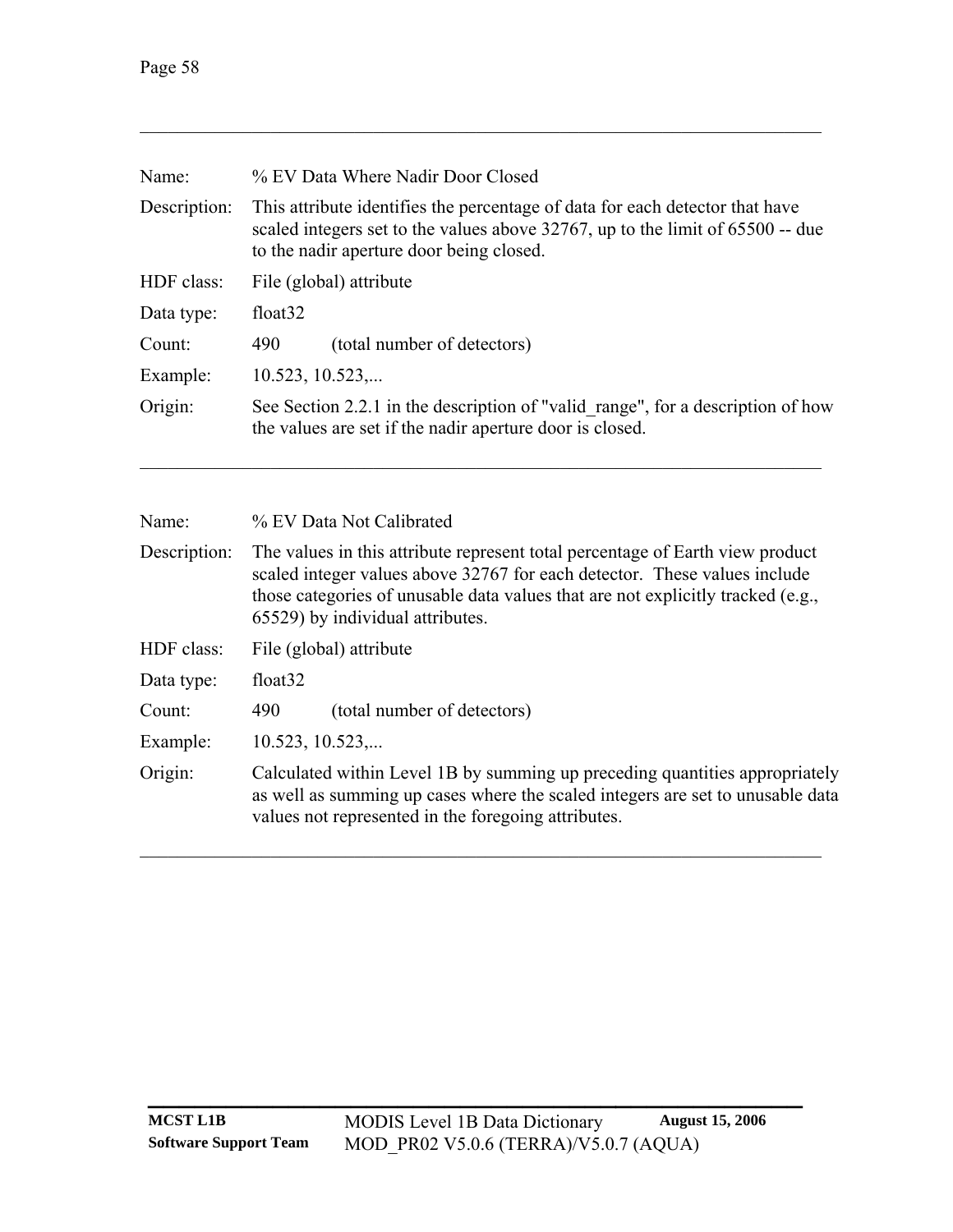| Name:        | Bit QA Flags Last Value                                                                                                                                                                                                                                                                                                                                                                                                                                                                   |  |
|--------------|-------------------------------------------------------------------------------------------------------------------------------------------------------------------------------------------------------------------------------------------------------------------------------------------------------------------------------------------------------------------------------------------------------------------------------------------------------------------------------------------|--|
| Description: | The value for the last scan of the field "Bit QA Flags" in the Level 1B Swath<br>Metadata Vdata (with one exception, described below). See Table 2.1.4 for a<br>description of the bits in the Bit QA Flags.                                                                                                                                                                                                                                                                              |  |
| HDF class:   | File (global) attribute                                                                                                                                                                                                                                                                                                                                                                                                                                                                   |  |
| Data type:   | uint32                                                                                                                                                                                                                                                                                                                                                                                                                                                                                    |  |
| Count:       | 1                                                                                                                                                                                                                                                                                                                                                                                                                                                                                         |  |
| Example:     | 32768                                                                                                                                                                                                                                                                                                                                                                                                                                                                                     |  |
| Origin:      | Calculated in the Level 1B code after the scan-by-scan values of the Bit QA<br>Flags have been determined. For all bits except bit 11 (day mode bands at<br>night flag), the value is that of the last scan. For bit 11, there must be at least<br>15 scans within the granule having a value of 1 in order to set the bit in this<br>attribute to 1. The logic for bit 11 was devised to prevent "false positives"<br>from appearing in the MCST QA database, which uses this attribute. |  |
| Name:        | Bit QA Flags Change                                                                                                                                                                                                                                                                                                                                                                                                                                                                       |  |
| Description: | A bit-by-bit determination if there were any changes within the granule for the<br>Bit QA Flags. See Table 2.1.4 for a description of the bits in the Bit QA Flags.                                                                                                                                                                                                                                                                                                                       |  |
| HDF class:   | File (global) attribute                                                                                                                                                                                                                                                                                                                                                                                                                                                                   |  |
| Data type:   | uint32                                                                                                                                                                                                                                                                                                                                                                                                                                                                                    |  |
| Count:       | $\mathbf{1}$                                                                                                                                                                                                                                                                                                                                                                                                                                                                              |  |
| Example:     | 64                                                                                                                                                                                                                                                                                                                                                                                                                                                                                        |  |
| Origin:      | Calculated within the Level 1B code, after the scan-by-scan values of the Bit<br>QA Flags have been determined. For all bits except bit 11, any change within<br>the granule will cause the appropriate bit to be set to 1. For bit 11, if bit 11 in<br>the "Bit QA Flags Last Value" is set to 1, then bit 11 in this attribute is also<br>set to 1. (See other comments above for "Bit QA Flags Last Value".)                                                                           |  |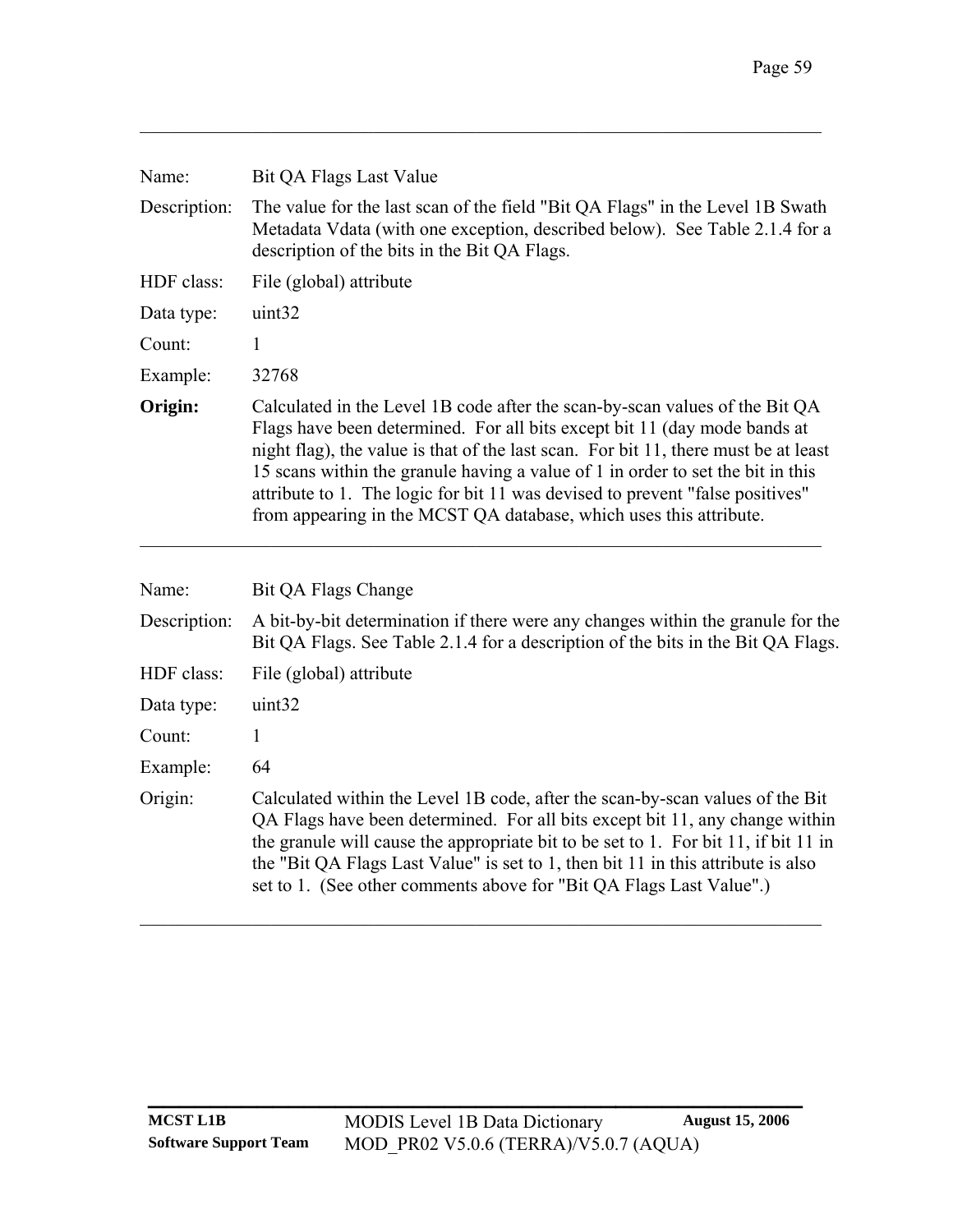| Name:        | Granule Average QA Values                                                                                                                 |
|--------------|-------------------------------------------------------------------------------------------------------------------------------------------|
| Description: | These values are selected temperatures and voltages averaged over all scans<br>of the granule.                                            |
| HDF class:   | File (global) attribute                                                                                                                   |
| Data type:   | float <sub>32</sub>                                                                                                                       |
| Count:       | 50                                                                                                                                        |
| Example:     | 290.004, 289.984,                                                                                                                         |
| Origin:      | Calculated within the Level 1B code from L1A telemetry data. The telemetry<br>points and meaning for each value are given in Table 2.1.3. |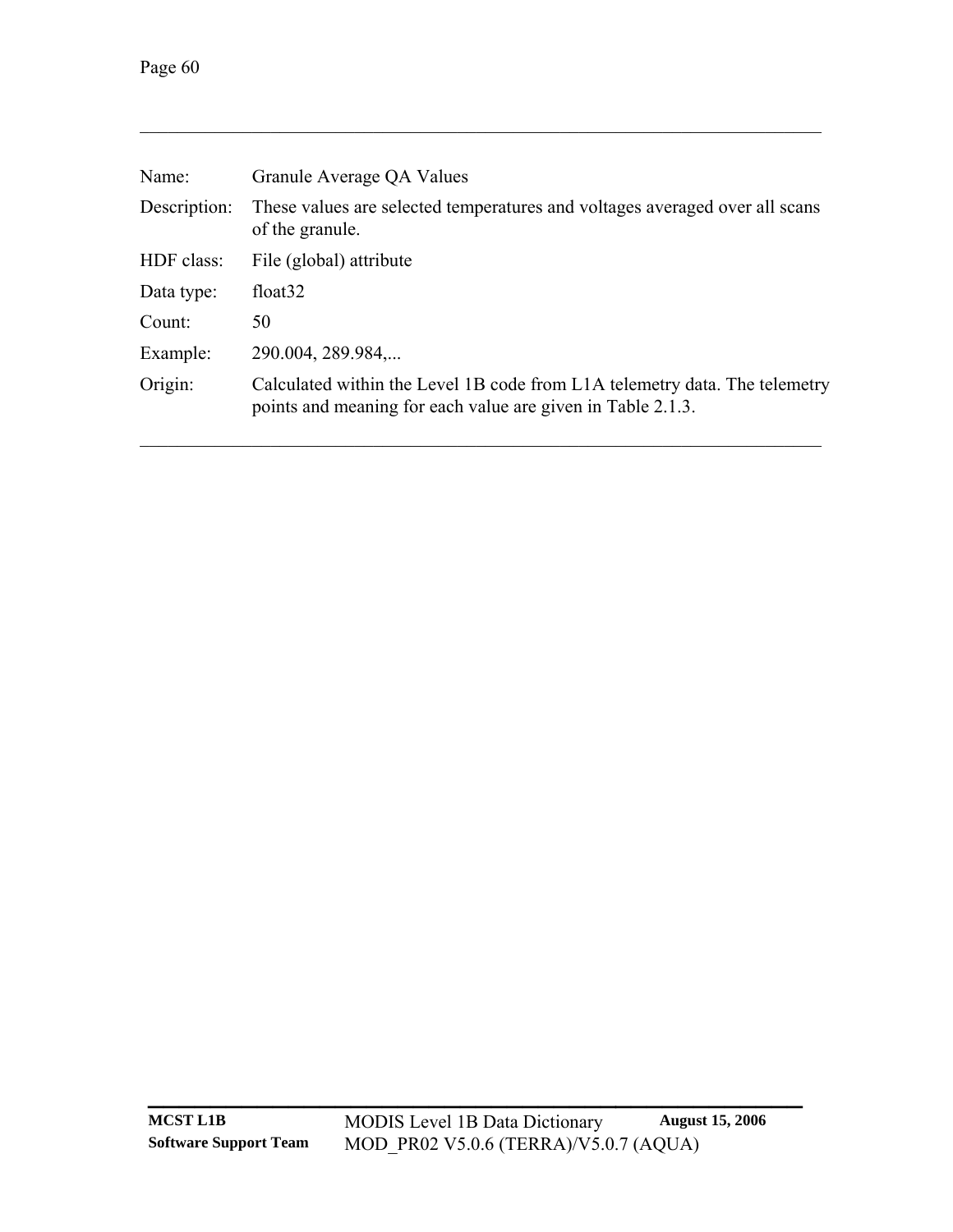|  |  | <b>Table 2.1.3: Telemetry Point Meanings</b> |
|--|--|----------------------------------------------|
|--|--|----------------------------------------------|

<span id="page-64-0"></span>

| <b>Telemetry Point</b> | <b>Meaning</b>                  |
|------------------------|---------------------------------|
| TP BB TEMP01           | <b>BB</b> Thermistor 1          |
| TP_BB_TEMP02           | <b>BB</b> Thermistor 2          |
| TP_BB_TEMP03           | <b>BB</b> Thermistor 3          |
| TP BB TEMP04           | <b>BB</b> Thermistor 4          |
| TP BB TEMP05           | <b>BB</b> Thermistor 5          |
| TP BB TEMP06           | <b>BB</b> Thermistor 6          |
| TP BB TEMP07           | <b>BB</b> Thermistor 7          |
| TP BB TEMP08           | <b>BB</b> Thermistor 8          |
| TP_BB_TEMP09           | <b>BB</b> Thermistor 9          |
| TP BB TEMP10           | BB Thermistor 10                |
| TP BB TEMP11           | <b>BB</b> Thermistor 11         |
| TP BB TEMP12           | <b>BB</b> Thermistor 12         |
| TA AO VIS FPAE         | <b>VIS Focal Plane</b>          |
| TA AO NIR FPAE         | <b>NIR Focal Plane</b>          |
| TA RC SMIR_CFPAE       | <b>SMIR Focal plane Temp</b>    |
| TA_RC_LWIR_CFPAE       | LWIR Focal plane Temp           |
| TP SA RCT1 MIRE        | Scan Mirror Temp 1              |
| TP SA RCT2 MIRE        | Scan Mirror Temp 2              |
| TP SA A MTR            | Scan motor temperature A        |
| TP MF CALBKHD SR       | Cal bulkhead below SRCA mount   |
| TP SR SNOUT            | <b>SRCA Bulkhead Temp</b>       |
| TP_MF_Z_BKHD_BB        | Mid zenith bulkhead near BB     |
| TP_MF_CVR_OP_SR        | cover opposite SRCA             |
| TP AO SMIR OBJ         | <b>SMIR Objective Lens Temp</b> |
| TP AO LWIR OBJ         | <b>LWIR Objective Lens Temp</b> |
| TP AO SMIR LENS        | <b>SMIR Eye Assy Temp</b>       |
| TP AO LWIR LENS        | <b>LWIR Eye Assy Temp</b>       |
| TA RC CS               | Cold stage Temp                 |
| TA_RC_CS_OG            | Cold stage outgas Temp          |
| TA_RC_IS               | <b>Intermediate Stage Temp</b>  |
| TA RC IS OG            | Intermediate Stage outgas Temp  |
| TA RC OS OG            | Outer stage outgas Temp         |
| VR RC LW FPA HTR       | LWIR heater voltage             |
|                        |                                 |

**\_\_\_\_\_\_\_\_\_\_\_\_\_\_\_\_\_\_\_\_\_\_\_\_\_\_\_\_\_\_\_\_\_\_\_\_\_\_\_\_\_\_**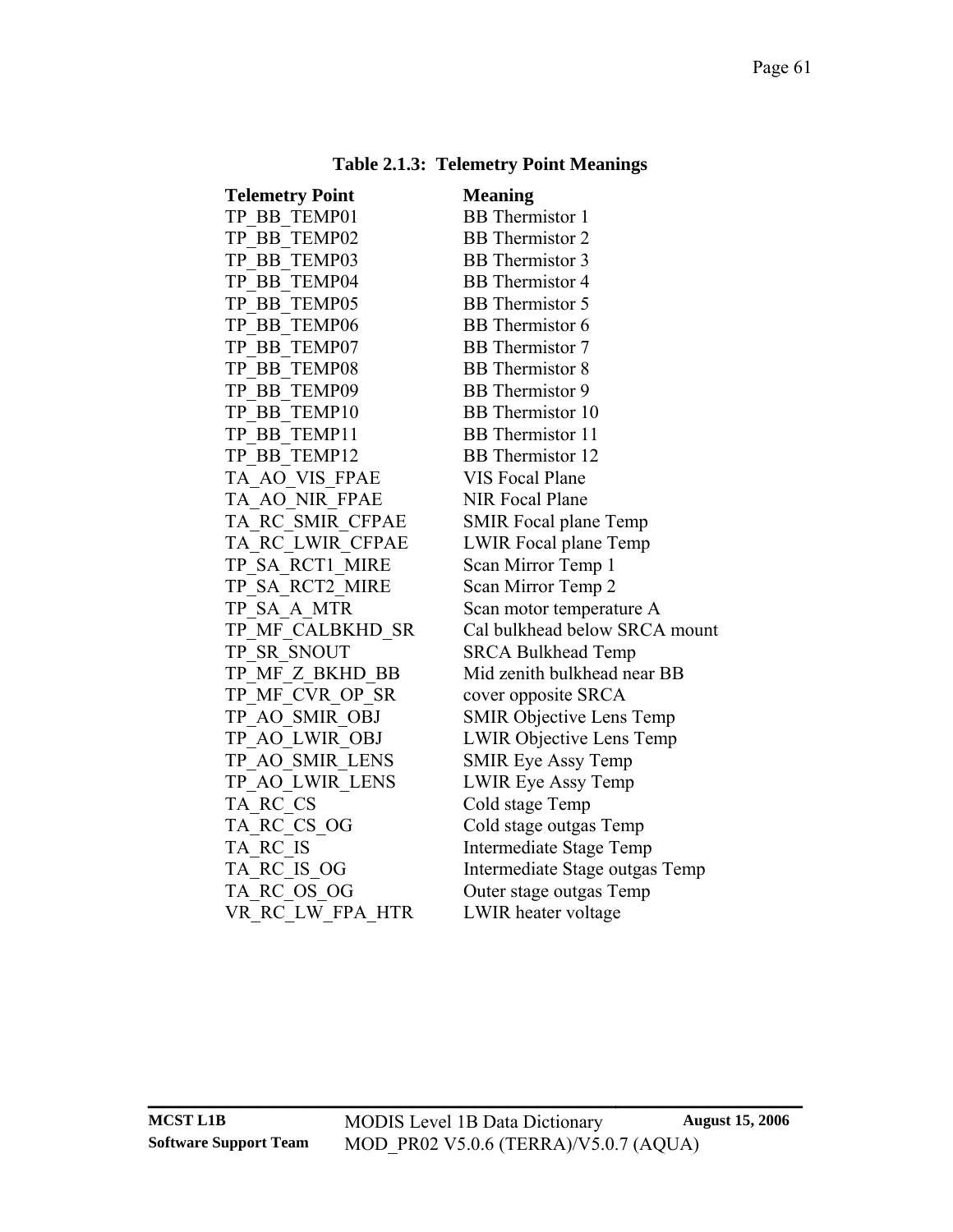| Level 1B QA Granule Metadata stored as SDSs<br><i>Section 2.1.4.2</i> |  |
|-----------------------------------------------------------------------|--|
|-----------------------------------------------------------------------|--|

| Name:        | Noise in Thermal Detectors                                                                                                                                                                                                                                                                                                                                                                                                         |  |  |  |  |  |
|--------------|------------------------------------------------------------------------------------------------------------------------------------------------------------------------------------------------------------------------------------------------------------------------------------------------------------------------------------------------------------------------------------------------------------------------------------|--|--|--|--|--|
| Description: | A comparison of the noise in each thermal emissive band detector to a pre-<br>launch value. The ratio of noise equivalent delta radiance (NEdL) to the pre-<br>launch value of NEdL, for the range of values of [0-9], is scaled to an<br>unsigned, 8-bit integer. Thus, a value of 255 means that the NEdL is at least 9<br>times higher than the pre-launch value.                                                               |  |  |  |  |  |
| HDF class:   | Scientific Data Set (SDS)                                                                                                                                                                                                                                                                                                                                                                                                          |  |  |  |  |  |
| Data type:   | uint <sub>8</sub>                                                                                                                                                                                                                                                                                                                                                                                                                  |  |  |  |  |  |
| Rank:        | 2                                                                                                                                                                                                                                                                                                                                                                                                                                  |  |  |  |  |  |
| Dimensions:  | [16][10] (16 thermal bands and 10 detectors, with detectors being the most<br>rapidly varying index)                                                                                                                                                                                                                                                                                                                               |  |  |  |  |  |
| Example:     | 8, 6, 4,                                                                                                                                                                                                                                                                                                                                                                                                                           |  |  |  |  |  |
| Origin:      | For each scan and detector, the signal to noise ratio (SNR) is computed as the<br>mean blackbody (BB) dn divided by the standard deviation of the BB dn<br>values (across the set of BB frames for the scan). The NEdL is then computed<br>as the BB radiance divided by the SNR. The NEdL is averaged over all scans<br>of each detector. The values of pre-launch NEdL come from the LUT<br>"NEdL" in the QA lookup tables file. |  |  |  |  |  |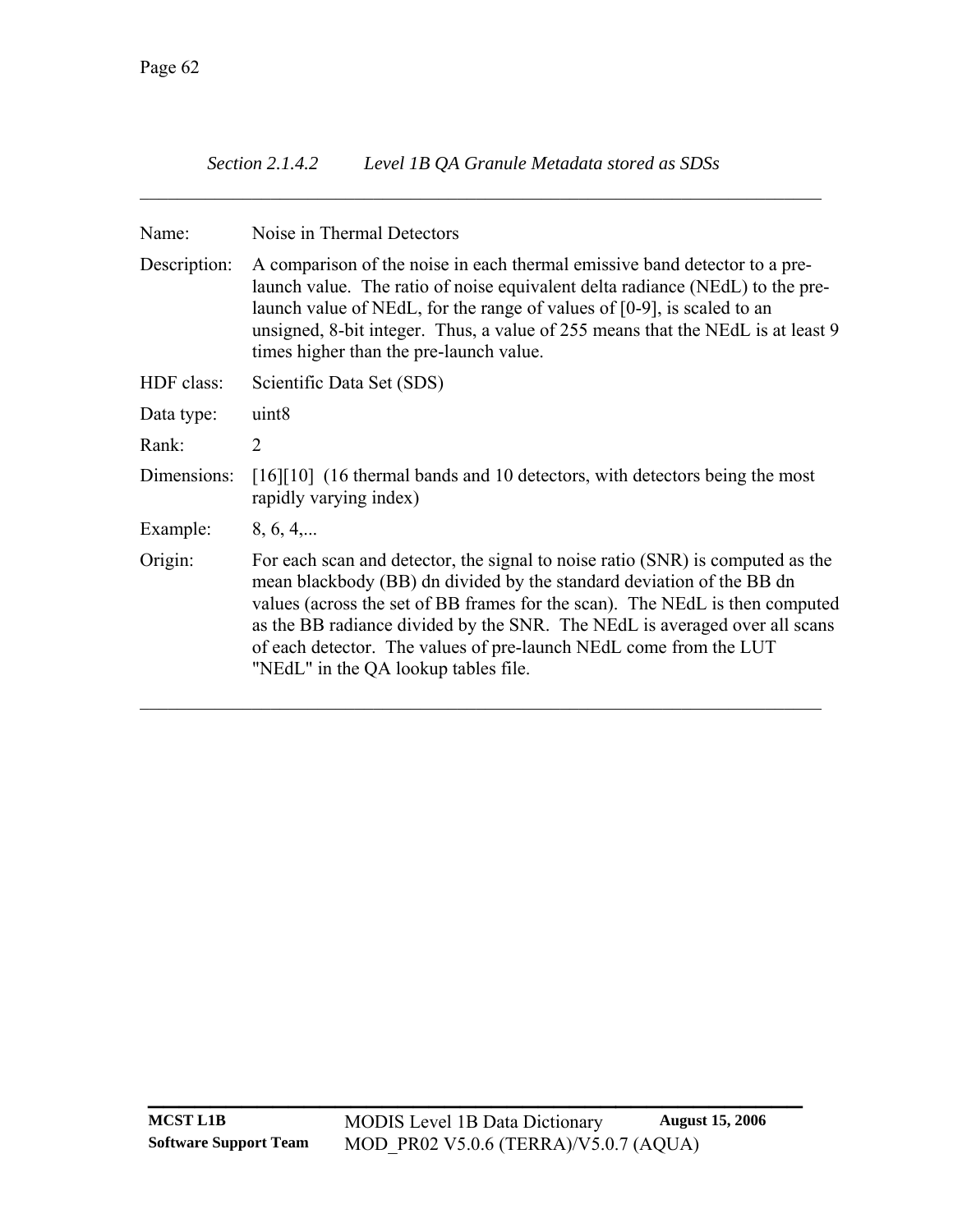| Change in relative responses of thermal detectors                                                                                                                                                                                                                                                                                                                         |
|---------------------------------------------------------------------------------------------------------------------------------------------------------------------------------------------------------------------------------------------------------------------------------------------------------------------------------------------------------------------------|
| This value reflects the change in the linear calibration coefficient, b1, for each<br>of the thermal band detectors. The ratio of b1 to a pre-launch value is<br>computed and the value in the range of $[0-9]$ is scaled to an unsigned 8-bit<br>integer. Thus, a value of 255 means that the averaged b1 value is at least 9<br>times higher than the pre-launch value. |
| Scientific Data Set (SDS)                                                                                                                                                                                                                                                                                                                                                 |
| uint <sub>8</sub>                                                                                                                                                                                                                                                                                                                                                         |
| $\overline{2}$                                                                                                                                                                                                                                                                                                                                                            |
| [16][10] (16 thermal bands and 10 detectors, with detectors being the most<br>rapidly varying index)                                                                                                                                                                                                                                                                      |
| $10, 6, 8, \ldots$                                                                                                                                                                                                                                                                                                                                                        |
| For each scan and detector, the linear calibration coefficient, b1, is computed<br>and the average over scans is taken. The values of pre-launch linear<br>calibration coefficient come from the LUT "al" in the QA lookup tables file.                                                                                                                                   |
|                                                                                                                                                                                                                                                                                                                                                                           |

| DC Restore Change for Thermal Bands                                                                                                                                                                                         |  |  |  |
|-----------------------------------------------------------------------------------------------------------------------------------------------------------------------------------------------------------------------------|--|--|--|
| Identifies whether a change occurred during a scan in the DC Restore value of<br>any thermal band detector ( $0 =$ no change, $1 =$ change).                                                                                |  |  |  |
| Scientific Data Set (SDS)                                                                                                                                                                                                   |  |  |  |
| int8                                                                                                                                                                                                                        |  |  |  |
| 3                                                                                                                                                                                                                           |  |  |  |
| [nscans][16][10] (number of scans, 16 bands and 10 detectors, with detectors<br>being the most rapidly varying index)                                                                                                       |  |  |  |
| 0, 0, 1                                                                                                                                                                                                                     |  |  |  |
| For every emissive detector, if its FPA DCR offset value in MODIS<br>engineering group 1 packet 1 data field at this scan is different from that on<br>the previous scan, this field is set to 1. Otherwise it is set to 0. |  |  |  |
|                                                                                                                                                                                                                             |  |  |  |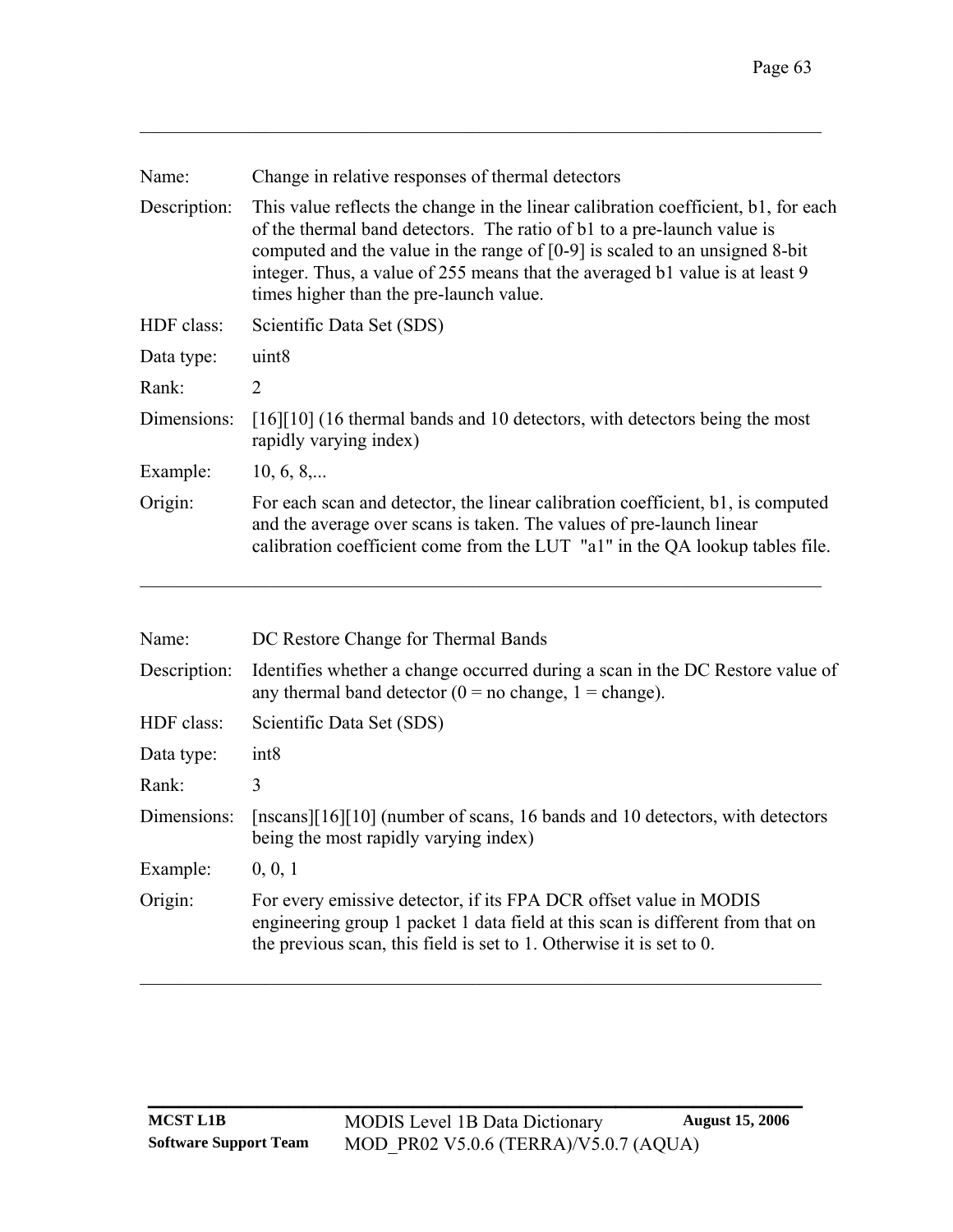| Name:        | DC Restore Change for Reflective 250m Bands                                                                                                                                                                                               |  |  |  |  |  |  |
|--------------|-------------------------------------------------------------------------------------------------------------------------------------------------------------------------------------------------------------------------------------------|--|--|--|--|--|--|
| Description: | Identifies if a change occurred during a scan in the DC Restore value of any<br>250m reflective band detector ( $0 =$ no change, $1 =$ change).                                                                                           |  |  |  |  |  |  |
| HDF class:   | Scientific Data Set (SDS)                                                                                                                                                                                                                 |  |  |  |  |  |  |
| Data type:   | int8                                                                                                                                                                                                                                      |  |  |  |  |  |  |
| Rank:        | 3                                                                                                                                                                                                                                         |  |  |  |  |  |  |
| Dimensions:  | [nscans][2][40] (number of scans, 2 bands and 40 detectors, with detectors<br>being the most rapidly varying index)                                                                                                                       |  |  |  |  |  |  |
| Example:     | 0, 0, 1                                                                                                                                                                                                                                   |  |  |  |  |  |  |
| Origin:      | For every 250m reflective detector, if its FPA DCR offset value in MODIS<br>engineering group 1 packet 1 data field at this scan is different from that on<br>the previous scan, this field is set to $1$ . Otherwise it is set to $0$ .  |  |  |  |  |  |  |
| Name:        | DC Restore Change for Reflective 500m Bands                                                                                                                                                                                               |  |  |  |  |  |  |
| Description: | Identifies if a change occurred during a scan in the DC Restore value of any<br>500m reflective band detector ( $0 =$ no change, 1 = change).                                                                                             |  |  |  |  |  |  |
| HDF class:   | Scientific Data Set (SDS)                                                                                                                                                                                                                 |  |  |  |  |  |  |
| Data type:   | int8                                                                                                                                                                                                                                      |  |  |  |  |  |  |
| Rank:        | 3                                                                                                                                                                                                                                         |  |  |  |  |  |  |
| Dimensions:  | [nscans][5][20] (number of scans, 5 bands and 20 detectors, with detectors<br>being the most rapidly varying index)                                                                                                                       |  |  |  |  |  |  |
| Example:     | 0, 0, 1                                                                                                                                                                                                                                   |  |  |  |  |  |  |
| Origin:      | For every 500m reflective detector, if its' FPA DCR offset value in MODIS<br>engineering group 1 packet 1 data field at this scan is different from that on<br>the previous scan, this field is set to $1$ . Otherwise it is set to $0$ . |  |  |  |  |  |  |
|              |                                                                                                                                                                                                                                           |  |  |  |  |  |  |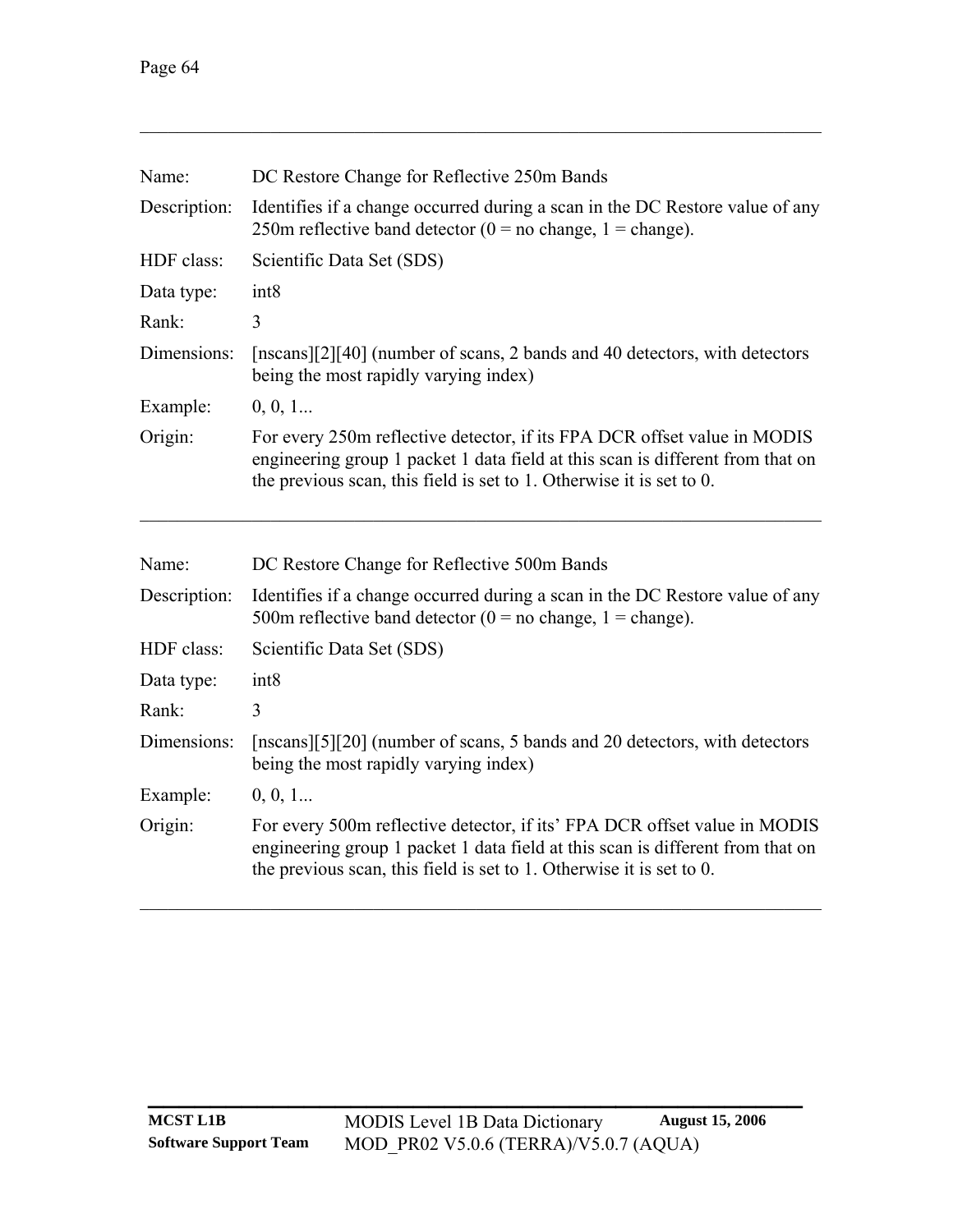| Name:        | DC Restore Change for Reflective 1km Bands                                                                                                                                                                                        |  |  |  |  |  |
|--------------|-----------------------------------------------------------------------------------------------------------------------------------------------------------------------------------------------------------------------------------|--|--|--|--|--|
| Description: | Identifies if a change occurred during a scan in the DC Restore value of any<br>1km reflective band detector ( $0 =$ no change, 1 = change).                                                                                      |  |  |  |  |  |
| HDF class:   | Scientific Data Set (SDS)                                                                                                                                                                                                         |  |  |  |  |  |
| Data type:   | int <sub>8</sub>                                                                                                                                                                                                                  |  |  |  |  |  |
| Rank:        | 3                                                                                                                                                                                                                                 |  |  |  |  |  |
| Dimensions:  | [nscans][15][10] (number of scans, 15 bands and 10 detectors, with detectors<br>being the most rapidly varying index)                                                                                                             |  |  |  |  |  |
| Example:     | 0, 0, 1                                                                                                                                                                                                                           |  |  |  |  |  |
| Origin:      | For every 1km reflective detector, if its FPA DCR offset value in MODIS<br>engineering group 1 packet 1 data field at this scan is different from that on<br>the previous scan, this field is set to 1. Otherwise it is set to 0. |  |  |  |  |  |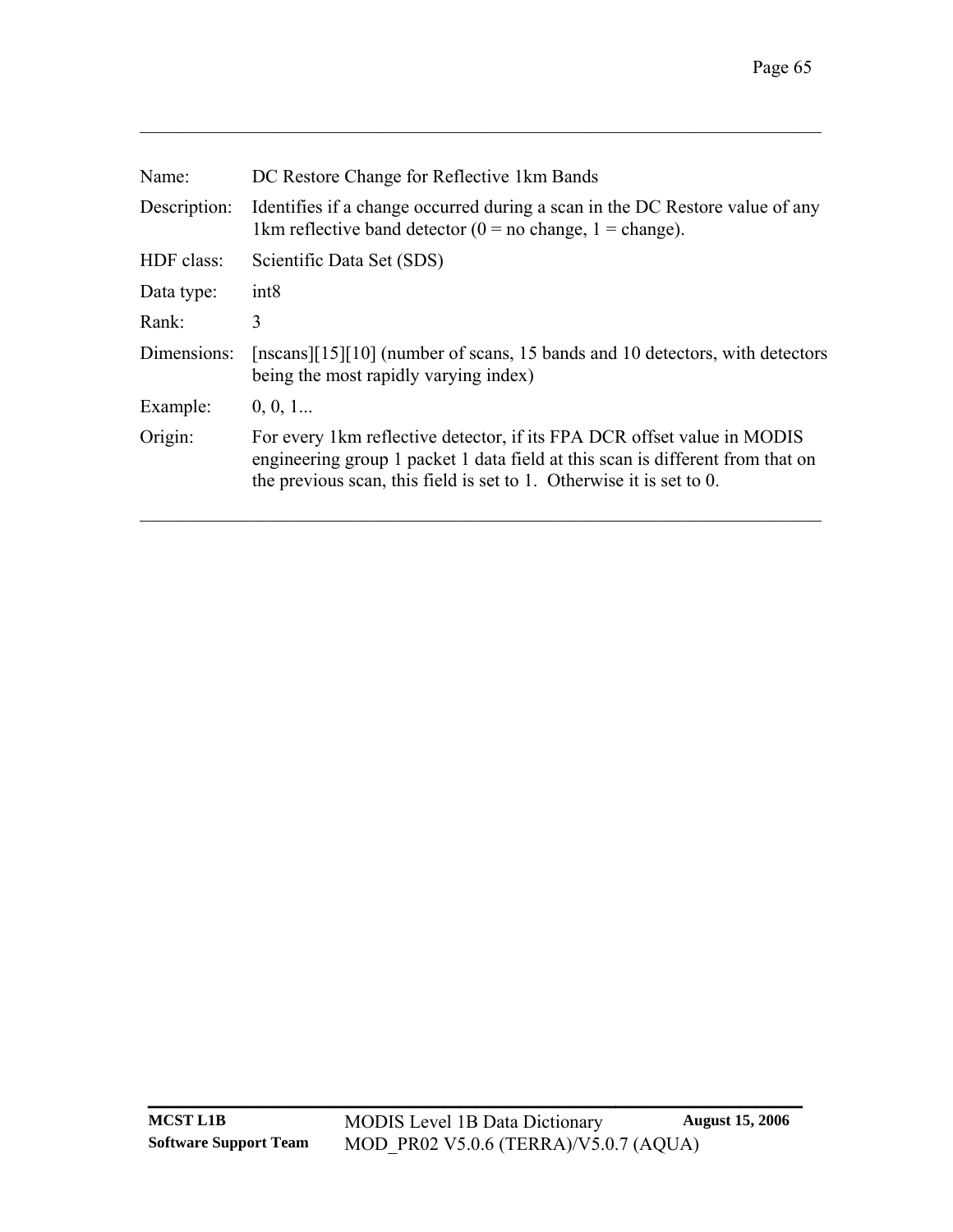#### <span id="page-69-1"></span>*Section 2.1.5 Level 1B HDF-EOS SWATH Metadata*

| GROUP=SwathStructure<br><b>GROUP=SWATH 1</b>                                                                                                                                                                                                                         |                                                    |                             |                                |                                          |                               |                                                        |        |                             |
|----------------------------------------------------------------------------------------------------------------------------------------------------------------------------------------------------------------------------------------------------------------------|----------------------------------------------------|-----------------------------|--------------------------------|------------------------------------------|-------------------------------|--------------------------------------------------------|--------|-----------------------------|
| SwathName="MODIS_SWATH_Type_L1B"                                                                                                                                                                                                                                     |                                                    |                             |                                |                                          |                               |                                                        |        |                             |
| GROUP=Dimension                                                                                                                                                                                                                                                      |                                                    |                             |                                |                                          |                               |                                                        |        |                             |
| Object                                                                                                                                                                                                                                                               |                                                    | Di mensi onName             |                                | Si ze                                    |                               |                                                        |        |                             |
| Dimension 1<br>"Band 250M"<br>"Band_500M"<br>Dimension 2<br>Dimension 3<br>"Band 1KM RefSB"<br>"Band 1KM Emissive"<br>Dimension 4  <br>"10*nscans"<br>Dimension 5<br>"Max EV frames"<br>Dimension 6<br>" $2$ *nscans"<br>Dimension 7<br>"1KM_geo_dim"<br>Dimension_8 |                                                    |                             |                                | 2<br>5<br>15<br>16<br>271                | 10*nscans<br>1354<br>2*nscans |                                                        |        |                             |
| $Note:$ Dimension_8, "1KM_geo_dim", is computed as Max_EV_Frames/5+1<br><b>GROUP=DimensionMap</b>                                                                                                                                                                    |                                                    |                             |                                |                                          |                               |                                                        |        |                             |
| Object                                                                                                                                                                                                                                                               |                                                    | GeoDimension                |                                |                                          | DataDimension                 |                                                        |        | $\vert$ Offset $\vert$ Inc. |
| DimensionMap_1  <br>Di mensi onMap_2                                                                                                                                                                                                                                 |                                                    | "2*nscans"<br>"1KM_geo_dim" | "10*nscans"<br>"Max EV frames" |                                          |                               | $\frac{2}{2}$                                          | 5<br>5 |                             |
| GROUP=GeoField                                                                                                                                                                                                                                                       |                                                    |                             |                                |                                          |                               |                                                        |        |                             |
| GeoFieldName  DataType<br>Obi ect                                                                                                                                                                                                                                    |                                                    |                             |                                | I DimList                                |                               |                                                        |        |                             |
|                                                                                                                                                                                                                                                                      | GeoField_1  "Latitude"<br>GeoField 2   "Longitude" |                             |                                | DFNT_FLOAT32  ("2*nscans","1KM_geo_dim") |                               |                                                        |        |                             |
| GROUP=DataField                                                                                                                                                                                                                                                      |                                                    |                             |                                |                                          |                               |                                                        |        |                             |
| Object                                                                                                                                                                                                                                                               |                                                    | DataFi el dName             |                                |                                          | DataType                      | DimList                                                |        |                             |
| DataField 1   "EV 1KM RefSB"                                                                                                                                                                                                                                         |                                                    |                             |                                | DFNT UINT16                              |                               | ("Band_1KM_RefSB",<br>"10*nscans",<br>"Max_EV_frames") |        |                             |

**Figure 2.1.1: Excerpt from 1KM File Specifications for Swath Metadata** 

<span id="page-69-0"></span>These are stored as global attribute "StructMetadata.0". However, this name is an internal structure for the HDF-EOS swaths and should not be needed by the user when using HDF-EOS functions. The file specifications give tables for the various groups in each product. [Figure 2.1.1](#page-69-0) above shows an excerpt from the 1km file specification. The

"GROUP=Dimension" table associates names (specific strings) with actual dimensions present in the "GeoField" and "DataField" SDSs. The "GROUP=DimensionMap" creates a mapping that associates geolocation dimensions with data dimensions. The offsets and increments allow specific geolocation points to be aligned with the data points (used for visualization and geolocation subsetting). The "GROUP=GeoField" lists the geolocation latitude and longitude SDSs and the "DataField" group lists all instrument, uncertainty, samples used, other geolocation and band-subsetting SDSs. (*Note:* the full "DataField" table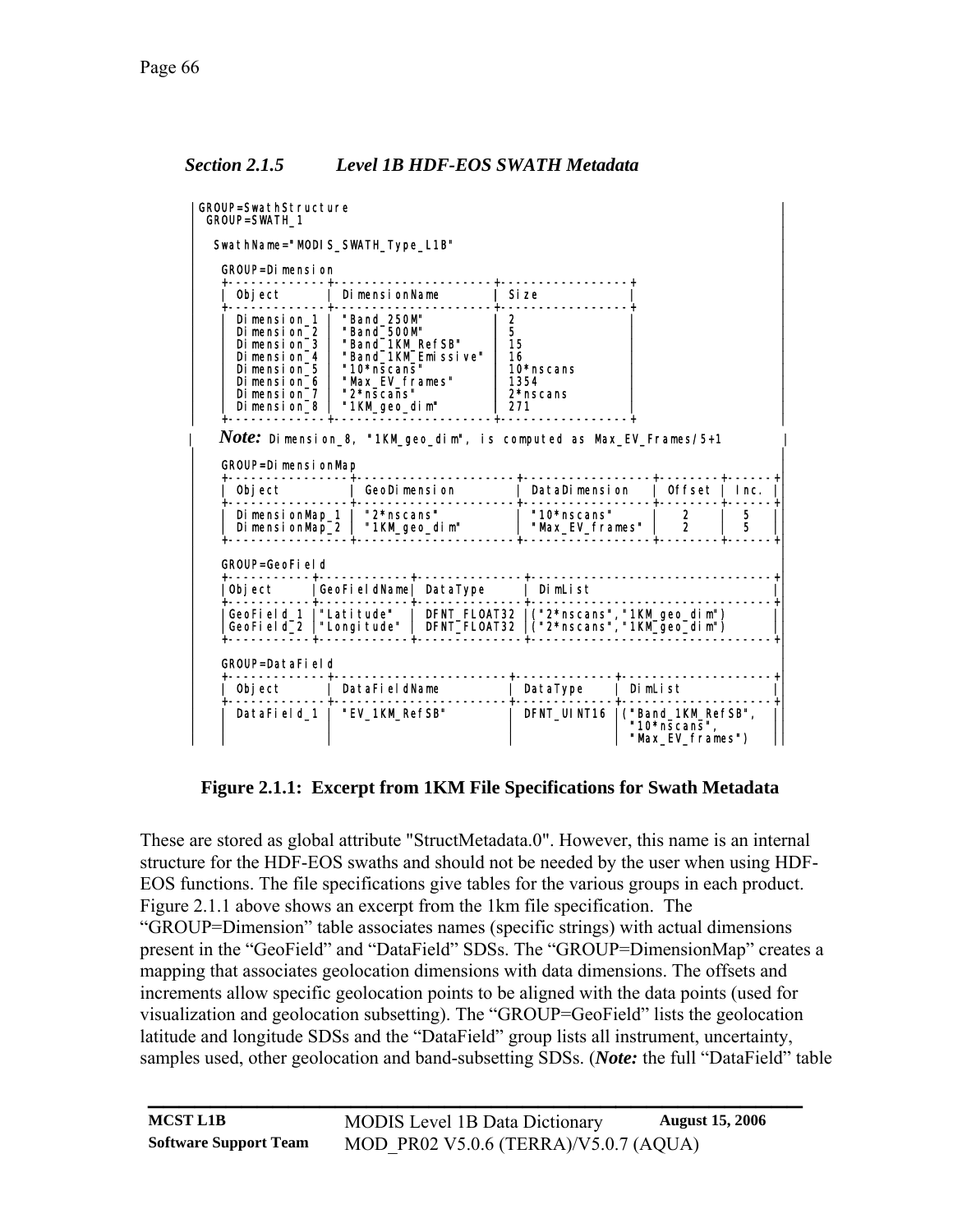from the 1km file specification is not shown in [Figure 2.1.1](#page-69-0). See [Table 2.2.1,](#page-80-0) [Table 2.3.1](#page-99-0), [Table 2.4.1](#page-100-0), and [Table 2.4.2](#page-100-1) for summaries of this information.)

### *Section 2.1.6 Level 1B Swath Metadata*

These data are stored as a single HDF Vdata table having the name "Level 1B Swath Metadata". There is one record per scan resulting in the number of records being equal to the number of scans as determined by the "Number of Scans" global attribute. NOTE: despite the name of this Vdata, there is no relationship with the HDFEOS Swath Type described in the preceding section [\(Section 2.1.5](#page-69-1)).

This section describes the fields of this Vdata. Note that the field "order" defines how many elements are within the field for a given record. The field orders are almost always 1, indicating one element per field per record. There is one exception to this -- the Scan type - where there are four characters within the field.

 $\mathcal{L}_\mathcal{L} = \{ \mathcal{L}_\mathcal{L} = \{ \mathcal{L}_\mathcal{L} = \{ \mathcal{L}_\mathcal{L} = \{ \mathcal{L}_\mathcal{L} = \{ \mathcal{L}_\mathcal{L} = \{ \mathcal{L}_\mathcal{L} = \{ \mathcal{L}_\mathcal{L} = \{ \mathcal{L}_\mathcal{L} = \{ \mathcal{L}_\mathcal{L} = \{ \mathcal{L}_\mathcal{L} = \{ \mathcal{L}_\mathcal{L} = \{ \mathcal{L}_\mathcal{L} = \{ \mathcal{L}_\mathcal{L} = \{ \mathcal{L}_\mathcal{$ 

| Name:        | Scan Number                                                                                                                                                                                                                                  |
|--------------|----------------------------------------------------------------------------------------------------------------------------------------------------------------------------------------------------------------------------------------------|
| Description: | The scan number within the granule. The values are in the set 1 through<br>nscans, where nscans is the number of scans in the granule (value of attribute<br>"Number of Scans").                                                             |
| HDF object:  | Vdata field within the "Level 1B Swath Metadata" vdata.                                                                                                                                                                                      |
| Data type:   | int32                                                                                                                                                                                                                                        |
| Order:       |                                                                                                                                                                                                                                              |
| Example:     | 1 to 204                                                                                                                                                                                                                                     |
| Origin:      | The L1B code creates the values for all records by means of a simple loop<br>index. The result is that the scan number is exactly the same as the V data<br>record number ( <i>i.e.</i> , this field does not provide any real information). |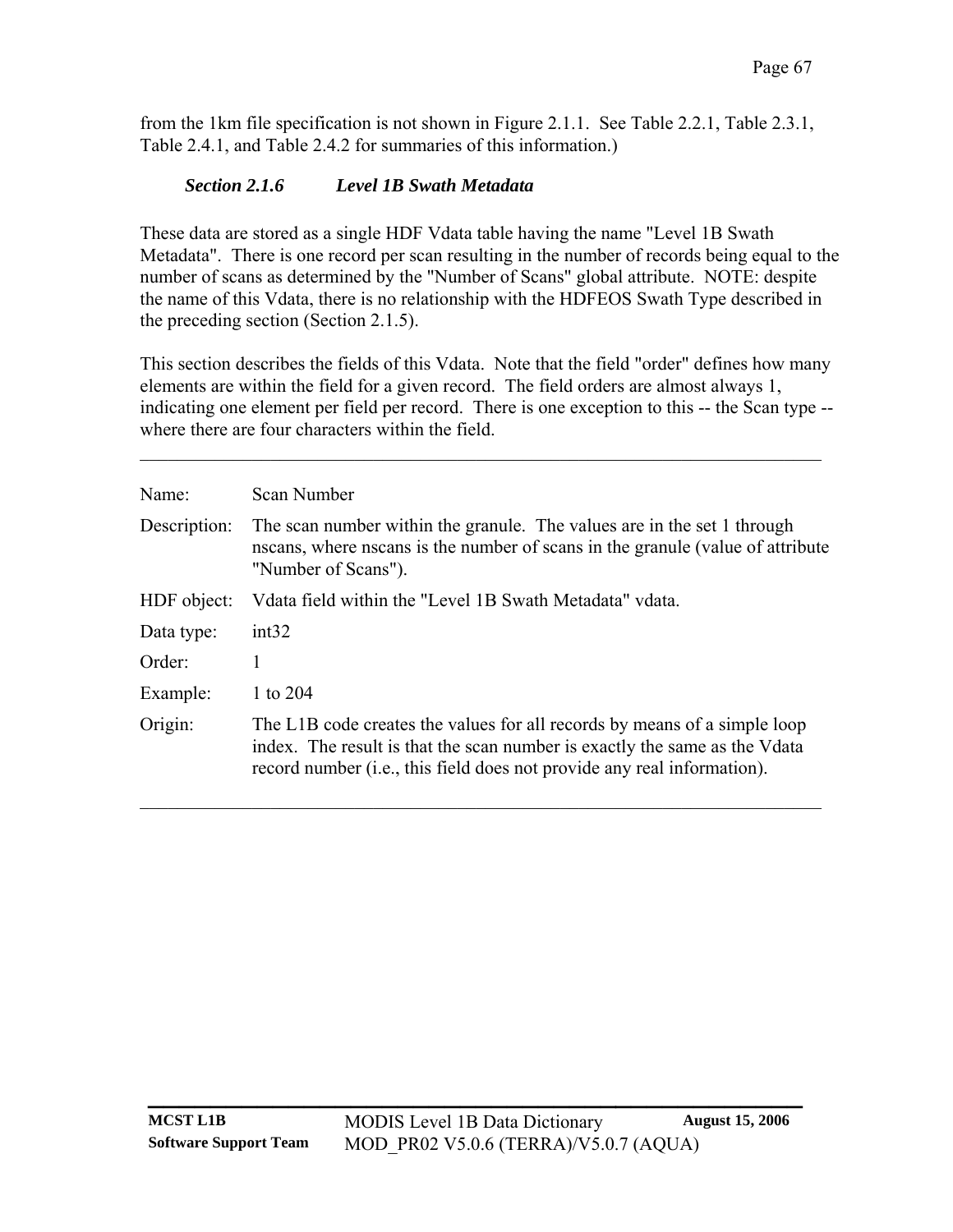| Complete Scan Flag                                                                                                                                                                                                                                                                                    |
|-------------------------------------------------------------------------------------------------------------------------------------------------------------------------------------------------------------------------------------------------------------------------------------------------------|
| Denotes if the scan was complete $(1=Complete,0=Incomplete)$                                                                                                                                                                                                                                          |
| Vdata field within the "Level 1B Swath Metadata" vdata.                                                                                                                                                                                                                                               |
| int32                                                                                                                                                                                                                                                                                                 |
|                                                                                                                                                                                                                                                                                                       |
| 1                                                                                                                                                                                                                                                                                                     |
| The L1B code uses the L1A SDS "Scan quality array" which contains the<br>number of missing packets for all scans. If the number of missing packets for<br>a scan is greater than zero, then a scan is denoted as incomplete $(0)$ . If there<br>are no missing packets, then scan is complete $(1)$ . |
|                                                                                                                                                                                                                                                                                                       |

| Name:        | Scan Type                                                                                                                                                                                                                                                                                                                                                                                                                                                                                                                                                                                     |
|--------------|-----------------------------------------------------------------------------------------------------------------------------------------------------------------------------------------------------------------------------------------------------------------------------------------------------------------------------------------------------------------------------------------------------------------------------------------------------------------------------------------------------------------------------------------------------------------------------------------------|
| Description: | Identifies a scan as being "Day", "Night" or "Other". When a scan is "Night",<br>the 250m, 500m and 1km day bands data are not telemetered down from the<br>spacecraft. A scan type of "Other" can arise if no data are present for a scan.                                                                                                                                                                                                                                                                                                                                                   |
| HDF object:  | Vdata field within the "Level 1B Swath Metadata" vdata.                                                                                                                                                                                                                                                                                                                                                                                                                                                                                                                                       |
| Data type:   | char <sub>8</sub>                                                                                                                                                                                                                                                                                                                                                                                                                                                                                                                                                                             |
| Order:       | $\overline{4}$                                                                                                                                                                                                                                                                                                                                                                                                                                                                                                                                                                                |
| Example:     | "D $" = day, "N" = night, "O" = other$                                                                                                                                                                                                                                                                                                                                                                                                                                                                                                                                                        |
| Origin:      | The L1B code uses the data read from the L1A granule SDS "Scan Type". If<br>the L1A scan type is "Day", then the value assigned is "D $\,$ " (three extra<br>blank spaces). If the scan type is "Night", the value assigned is "N $\,$ ". If not<br>any of the above, the value assigned it " $O$ ". (Although the L1B code<br>currently includes a "Mixed" scan type as a possibility, the L1A file<br>specifications do not and the true set of possibilities does not include the<br>"Mixed" type. A granule may be mixed, but not a scan. This discrepancy in<br>code will be corrected.) |

**\_\_\_\_\_\_\_\_\_\_\_\_\_\_\_\_\_\_\_\_\_\_\_\_\_\_\_\_\_\_\_\_\_\_\_\_\_\_\_\_\_\_**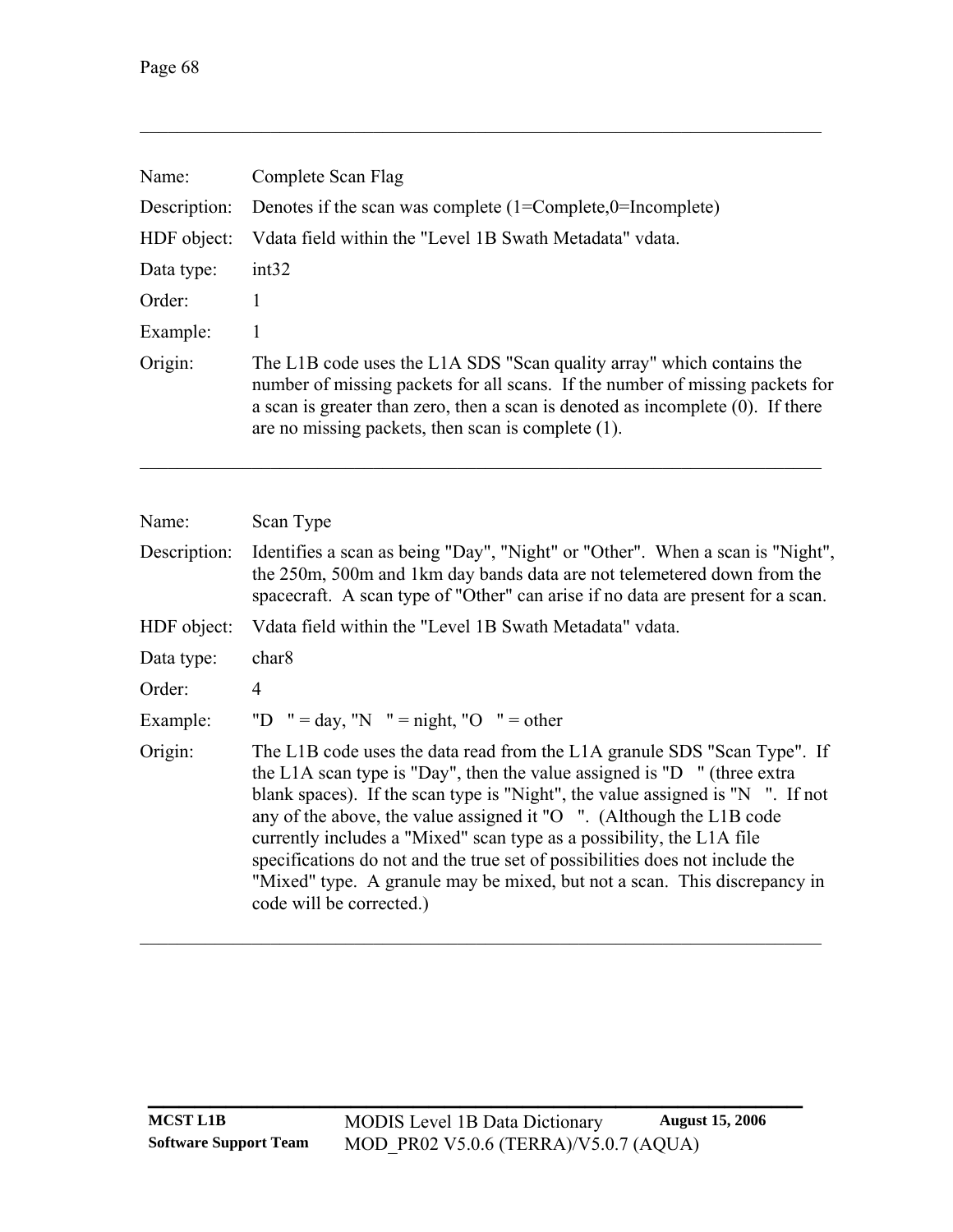| Name:       | Mirror Side                                                                  |  |  |
|-------------|------------------------------------------------------------------------------|--|--|
|             | Description: The mirror side corresponding to the scan $(0 \text{ or } 1)$ . |  |  |
| HDF object: | Vdata field within the "Level 1B Swath Metadata" vdata.                      |  |  |
| Data type:  | int32                                                                        |  |  |
| Order:      |                                                                              |  |  |
| Example:    | 0 or 1 $(-1$ is fill value)                                                  |  |  |
| Origin:     | The values come from the L1A SDS "Mirror side".                              |  |  |
|             |                                                                              |  |  |

| Name:        | EV Sector Start Time                                                                                      |  |
|--------------|-----------------------------------------------------------------------------------------------------------|--|
| Description: | TAI time (number of seconds since $1/1/1993$ ) for the beginning of the Earth<br>view sector of the scan. |  |
| HDF object:  | Vdata field within the "Level 1B Swath Metadata" vdata.                                                   |  |
| Data type:   | float <sub>64</sub>                                                                                       |  |
| Order:       |                                                                                                           |  |
| Example:     | 144928505.511391                                                                                          |  |
| Origin:      | The values come from the L1A SDS "EV start time".                                                         |  |

| Name:      | EV Frames                                                                                                                                |  |  |
|------------|------------------------------------------------------------------------------------------------------------------------------------------|--|--|
|            | Description: Number of 1km-resolution Earth view frames (a fixed constant).                                                              |  |  |
|            | HDF object: Vdata field within the "Level 1B Swath Metadata" vdata.                                                                      |  |  |
| Data type: | int32                                                                                                                                    |  |  |
| Order:     |                                                                                                                                          |  |  |
| Value:     | (constant)<br>1354                                                                                                                       |  |  |
| Origin:    | Set as constant within the L1B code. This value does not provide any scan-to-<br>scan information or any information about missing data. |  |  |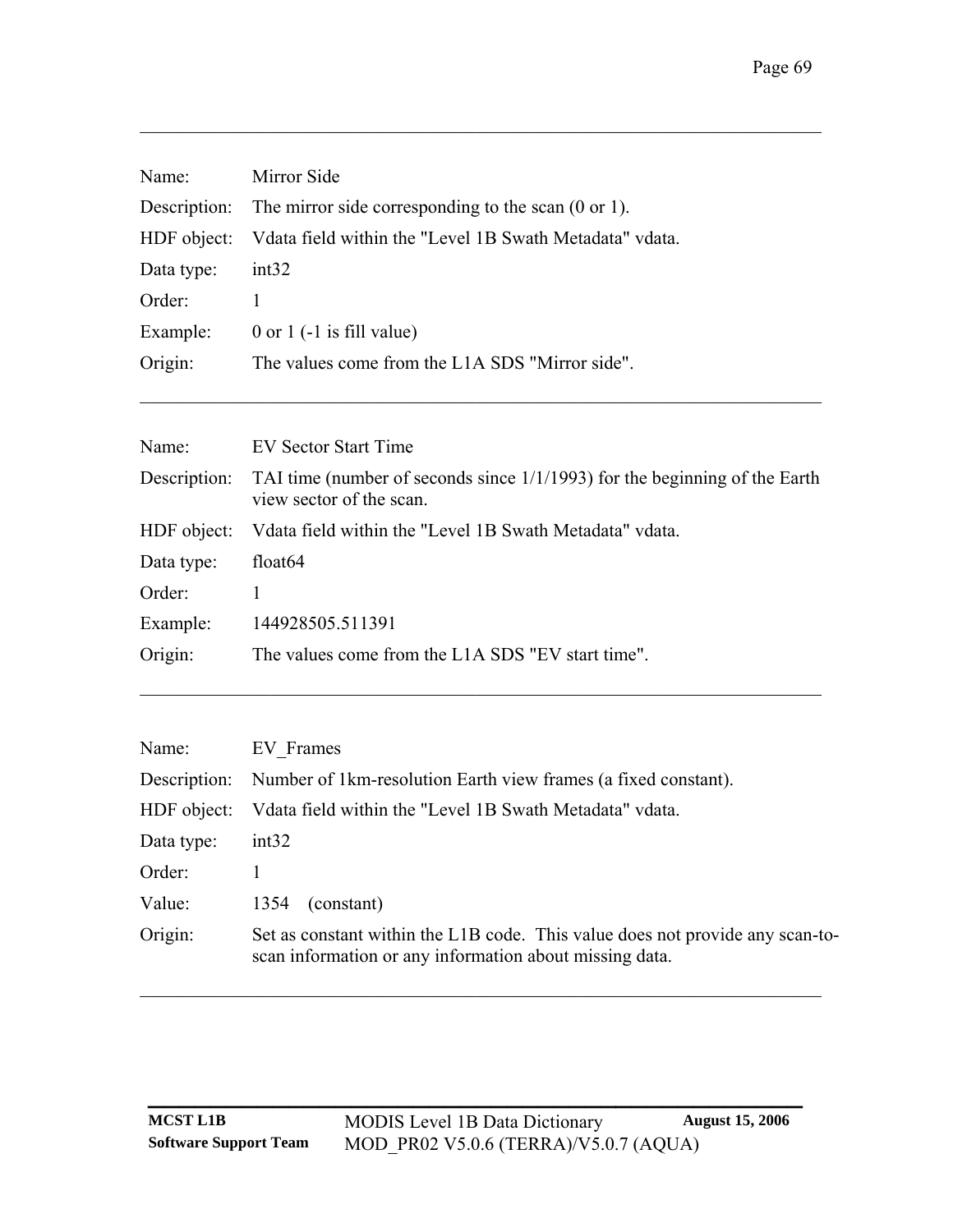| Name:        | Nadir Frame Number                                                                                                                                                                                                                  |  |  |
|--------------|-------------------------------------------------------------------------------------------------------------------------------------------------------------------------------------------------------------------------------------|--|--|
| Description: | The 1km-resolution frame that corresponds to the nadir frame assuming that<br>the platform is in its nadir-stabilized orientation (a fixed constant).                                                                               |  |  |
| HDF object:  | Vdata field within the "Level 1B Swath Metadata" vdata.                                                                                                                                                                             |  |  |
| Data type:   | int32                                                                                                                                                                                                                               |  |  |
| Order:       |                                                                                                                                                                                                                                     |  |  |
| Value:       | (constant)<br>677                                                                                                                                                                                                                   |  |  |
| Origin:      | Set as constant within the L1B code. There is no algorithm implemented in<br>Level 1B to determine nadir frame number if the platform is maneuvering.<br>Therefore, it would be more accurate to describe this as the center frame. |  |  |

| Name:        | Latitude of Nadir Frame                                                                                                                     |  |  |
|--------------|---------------------------------------------------------------------------------------------------------------------------------------------|--|--|
| Description: | The latitude of the nadir frame (above value) for the fifth detector in any 1km<br>band for the scan.                                       |  |  |
| HDF object:  | Vdata field within the "Level 1B Swath Metadata" vdata.                                                                                     |  |  |
| Data type:   | float <sub>32</sub>                                                                                                                         |  |  |
| Order:       | $\mathbf{1}$                                                                                                                                |  |  |
| Example:     | $-90.0$ to 90.0 degrees                                                                                                                     |  |  |
| Origin:      | The L1B code reads the geolocation file SDS "Latitude" and extracts the<br>appropriate value based on the 1km-resolution frame number 677.  |  |  |
| Name:        | Longitude of Nadir Frame                                                                                                                    |  |  |
| Description: | The longitude of the nadir frame for the fifth detector in any 1km band for the<br>scan.                                                    |  |  |
| HDF object:  | Vdata field within the "Level 1B Swath Metadata" vdata.                                                                                     |  |  |
| Data type:   | float <sub>32</sub>                                                                                                                         |  |  |
| Order:       | $\mathbf{1}$                                                                                                                                |  |  |
| Example:     | $-180.0$ to 180.0 degrees                                                                                                                   |  |  |
| Origin:      | The L1B code reads the geolocation file SDS "Longitude" and extracts the<br>appropriate value based on the 1km-resolution frame number 677. |  |  |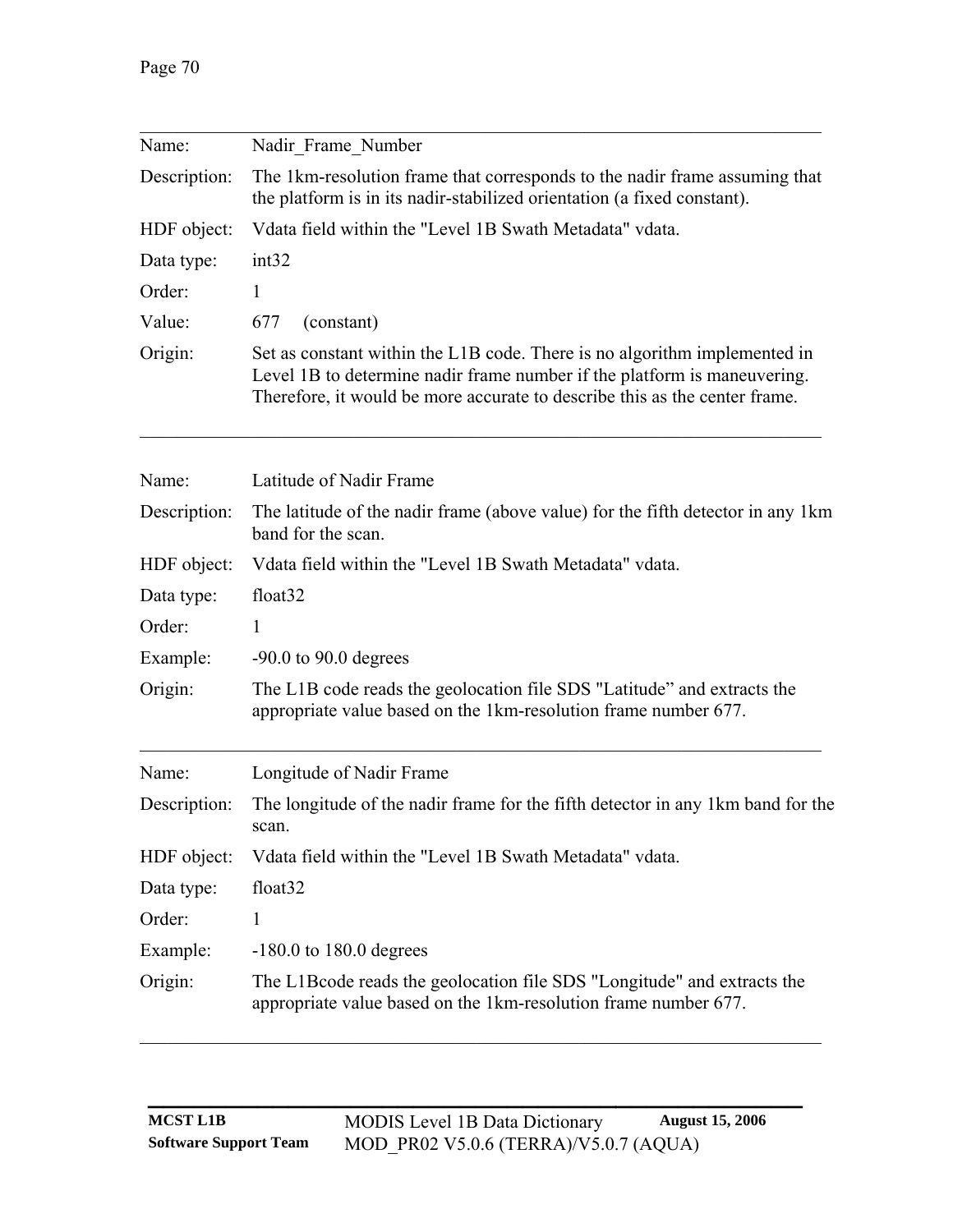| Name:                                 | Solar Azimuth of Nadir Frame                                                                                                                   |
|---------------------------------------|------------------------------------------------------------------------------------------------------------------------------------------------|
| Description:                          | The Solar azimuth angle of the nadir frame for the fifth detector for the scan.                                                                |
| HDF object:                           | Vdata field within the "Level 1B Swath Metadata" vdata.                                                                                        |
| Data type:                            | float <sub>32</sub>                                                                                                                            |
| Order:                                | 1                                                                                                                                              |
| $-180.0$ to 180.0 degrees<br>Example: |                                                                                                                                                |
| Origin:                               | The L1B code reads the geolocation file SDS "SolarAzimuth" and extracts the<br>appropriate value based on the 1km-resolution frame number 677. |
| Name:                                 | Solar Zenith of Nadir Frame                                                                                                                    |
|                                       |                                                                                                                                                |
| Description:                          | The Solar zenith angle of the nadir frame for the fifth detector for the scan.                                                                 |
| HDF object:                           | Vdata field within the "Level 1B Swath Metadata" vdata.                                                                                        |
| Data type:                            | float <sub>32</sub>                                                                                                                            |
| Order:                                | 1                                                                                                                                              |
| Example:                              | $0.0$ to 180.0 degrees                                                                                                                         |
| Origin:                               | The L1B code reads the geolocation file SDS "SolarZenith" and extracts the<br>appropriate value based on the 1km-resolution frame number 677.  |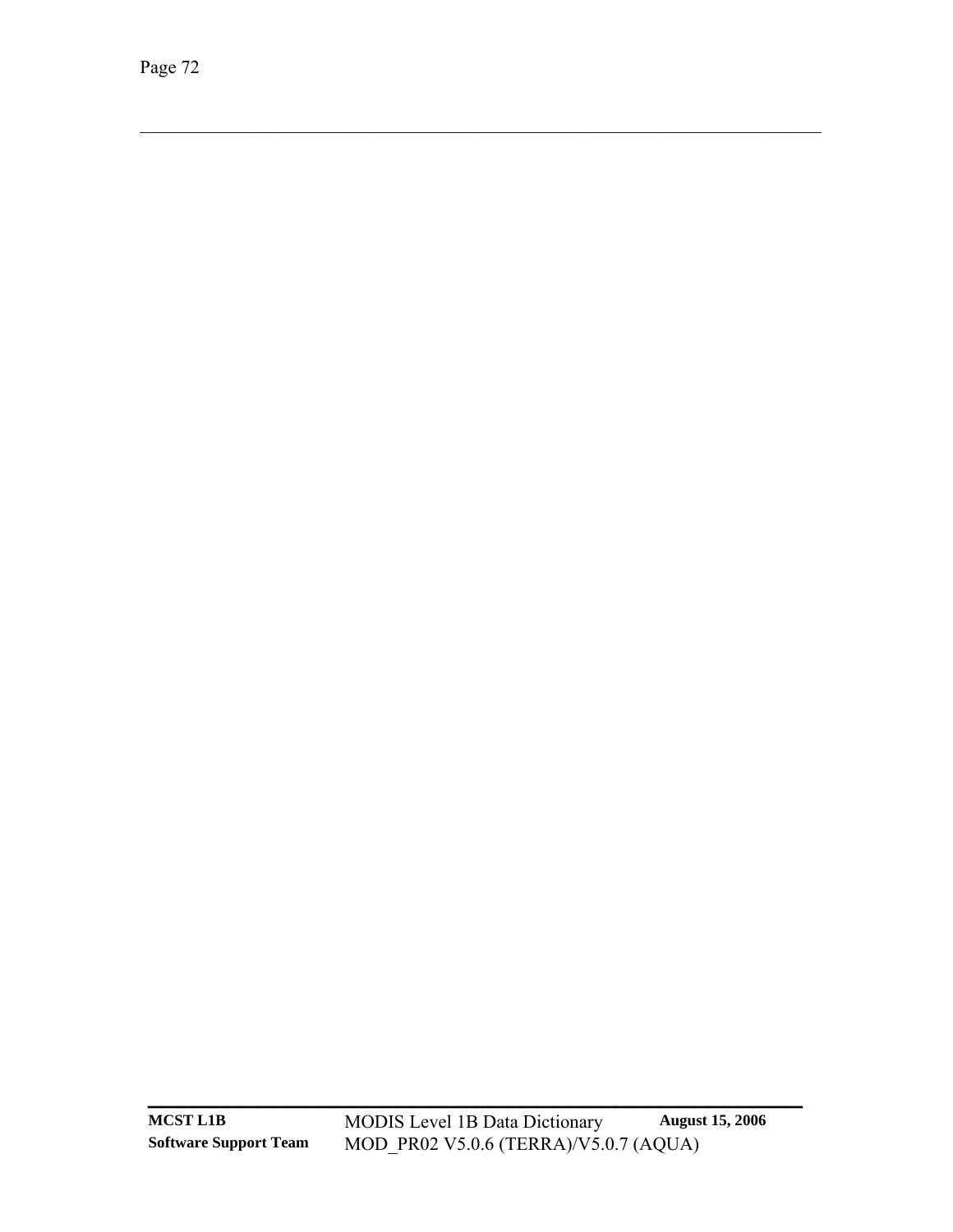| Name:        | No. OBC BB thermistor outliers                                                                                                                                                                                                                                                                                                                                                                                                                                                                                                                                                                                                                                                                                                                                                                                                                                                                          |  |  |
|--------------|---------------------------------------------------------------------------------------------------------------------------------------------------------------------------------------------------------------------------------------------------------------------------------------------------------------------------------------------------------------------------------------------------------------------------------------------------------------------------------------------------------------------------------------------------------------------------------------------------------------------------------------------------------------------------------------------------------------------------------------------------------------------------------------------------------------------------------------------------------------------------------------------------------|--|--|
| Description: | When computing the within-scan average of the blackbody temperature (from<br>up to 12 thermistor measurements), this value holds the number of values that<br>were rejected by the outlier rejection algorithm. See origin, below.                                                                                                                                                                                                                                                                                                                                                                                                                                                                                                                                                                                                                                                                      |  |  |
| HDF object:  | Vdata field within the "Level 1B Swath Metadata" vdata.                                                                                                                                                                                                                                                                                                                                                                                                                                                                                                                                                                                                                                                                                                                                                                                                                                                 |  |  |
| Data type:   | int32                                                                                                                                                                                                                                                                                                                                                                                                                                                                                                                                                                                                                                                                                                                                                                                                                                                                                                   |  |  |
| Order:       | 1                                                                                                                                                                                                                                                                                                                                                                                                                                                                                                                                                                                                                                                                                                                                                                                                                                                                                                       |  |  |
| Example:     | 0 to 12                                                                                                                                                                                                                                                                                                                                                                                                                                                                                                                                                                                                                                                                                                                                                                                                                                                                                                 |  |  |
| Origin:      | On each scan, up to 12 temperatures of the black body are averaged to form a<br>mean blackbody temperature for the scan. An outlier rejection algorithm is<br>applied that rejects any temperature the lies outside of 3 standard deviations<br>from the computed mean. Then, the mean is re-computed. A count is made<br>of the number of outliers that were rejected. Not included are those<br>thermistors that have been excluded by setting the appropriate weight value to<br>zero. On each scan, temperatures for the 12 BB thermistors are calculated<br>using DNs from the telemetry points TP BB TEMP01 through<br>TP BB TEMP12 and using the formulas in reference [14]. The weight value<br>that can include (by setting to $1.0$ ) or exclude (by setting to $0.0$ ) any of the 12<br>thermistors comes from the LUT "BB Weight" which is contained in the<br>emissive lookup tables file. |  |  |

Name: Bit QA Flags

Description: [Table 2.1.4](#page-76-0) gives the meaning of each bit in this 32-bit unsigned integer. Bit 0 is the least significant bit in the word.

 $\mathcal{L}_\text{max} = \mathcal{L}_\text{max} = \mathcal{L}_\text{max} = \mathcal{L}_\text{max} = \mathcal{L}_\text{max} = \mathcal{L}_\text{max} = \mathcal{L}_\text{max} = \mathcal{L}_\text{max} = \mathcal{L}_\text{max} = \mathcal{L}_\text{max} = \mathcal{L}_\text{max} = \mathcal{L}_\text{max} = \mathcal{L}_\text{max} = \mathcal{L}_\text{max} = \mathcal{L}_\text{max} = \mathcal{L}_\text{max} = \mathcal{L}_\text{max} = \mathcal{L}_\text{max} = \mathcal{$ 

### **Table 2.1.4: Bit QA Flags Descriptions**

<span id="page-76-0"></span>

| Bit QA Flags: Bit # | Description (condition that causes bit to be set to 1)                                                                                                              |
|---------------------|---------------------------------------------------------------------------------------------------------------------------------------------------------------------|
| Bit 0               | Moon within defined limits of SVP (the moon was found to be in<br>the space-view keep-out box for at least one<br>detector of at least one MODIS band on this scan) |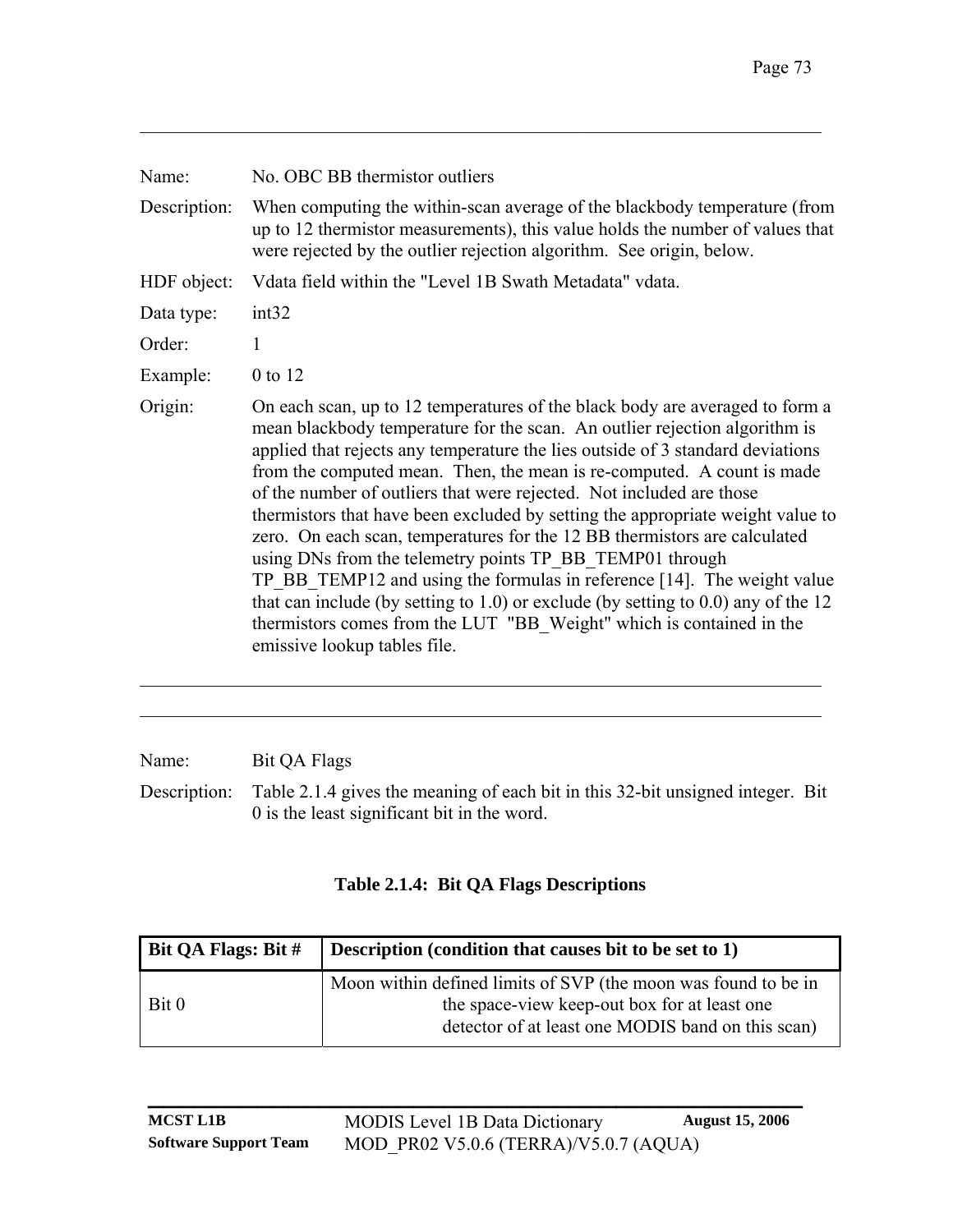| Bit QA Flags: Bit # | Description (condition that causes bit to be set to 1)                                                                                                                                                                                                                                                                                                                   |  |  |
|---------------------|--------------------------------------------------------------------------------------------------------------------------------------------------------------------------------------------------------------------------------------------------------------------------------------------------------------------------------------------------------------------------|--|--|
| Bit 1               | Spacecraft Maneuver (at least one of the spacecraft yaw, pitch, or<br>roll angles is greater than its threshold value as set<br>in a QA LUT value) Prior to MOD_PR02 Versions<br>4.3.0/4.3.1, the value of the L1A telemetry field<br>SS_FR_SCIABNORM determined this flag. The<br>SS FR SCIABNORM indicator is flagged by Bit<br>26 in Versions 4.3.0/4.3.1 and higher. |  |  |
| Bit 2               | Sector Rotation (the L1A telemetry field CS FR ENC DELTA<br>is not equal to zero for this scan)                                                                                                                                                                                                                                                                          |  |  |
| Bit 3               | Negative Radiance Beyond Noise Level (at least 1 thermal<br>emissive band pixel has a radiance value less than -<br>NEdL on this scan)                                                                                                                                                                                                                                   |  |  |
| Bit 4               | PC bands Ecal on (either L1A telemetry field<br>CR PCLWA ECAL ON or<br>CR PCLWB ECAL ON is 1 for this scan)                                                                                                                                                                                                                                                              |  |  |
| Bit 5               | PV bands Ecal on (any of the following L1A telemetry fields is 1<br>for this scan: CR PVVISA ECAL ON,<br>CR PVVISB ECAL ON,<br>CR PVNIRA ECAL ON,<br>CR PVNIRB ECAL ON,<br>CR PVSMA ECAL ON,<br>CR PVSMB ECAL ON,<br>CR PVLWA ECAL ON,<br>CR PVLWB ECAL ON)                                                                                                              |  |  |
| Bit 6               | SD Door Open (the L1A telemetry field CR DR SDD OPEN is<br>equal to 1 for this scan)                                                                                                                                                                                                                                                                                     |  |  |
| Bit 7               | SD Screen Down (the L1A telemetry field CR DR SDS OPEN is<br>equal to 0 for this scan)                                                                                                                                                                                                                                                                                   |  |  |
| Bit 8               | NAD closed (the value of CR DR NAD OPEN is zero on this<br>scan.)                                                                                                                                                                                                                                                                                                        |  |  |
| Bit 9               | SDSM On (either L1A telemetry field CR SM SDSM A ON or<br>CR SM SDSM B ON is 1 for this scan)                                                                                                                                                                                                                                                                            |  |  |
| Bit 10              | Radiative cooler Heaters On (either L1A telemetry field<br>CR RC CSHTR ON or CR RC ISHTR ON is 1<br>for this scan)                                                                                                                                                                                                                                                       |  |  |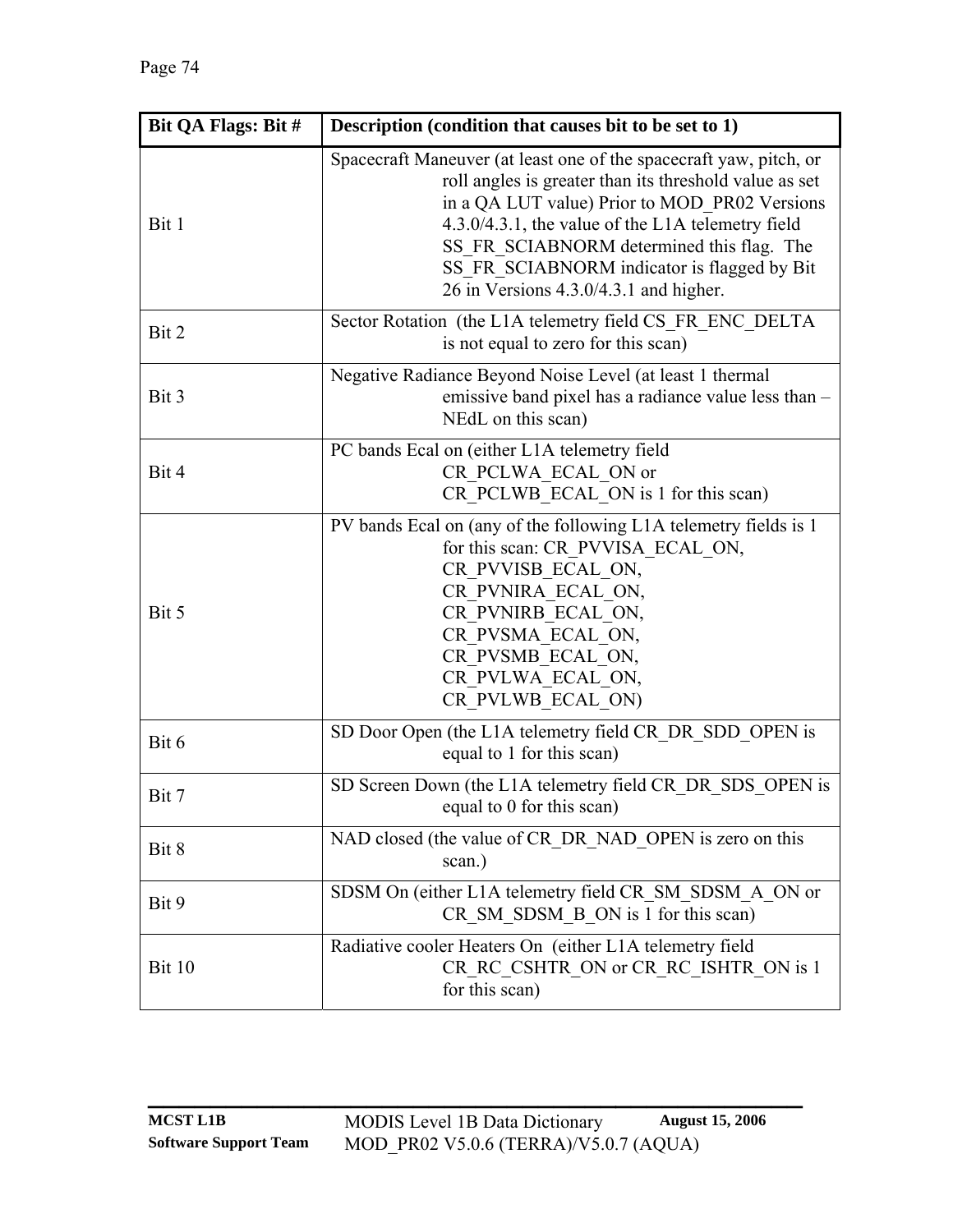| Bit QA Flags: Bit # |                                                                                                                                                                                                                                                                                                 | Description (condition that causes bit to be set to 1)                                                                                                                                                                                                                                                                 |  |
|---------------------|-------------------------------------------------------------------------------------------------------------------------------------------------------------------------------------------------------------------------------------------------------------------------------------------------|------------------------------------------------------------------------------------------------------------------------------------------------------------------------------------------------------------------------------------------------------------------------------------------------------------------------|--|
| <b>Bit 11</b>       | Day mode bands telemetered at night (an algorithm using the SD<br>Sun azimuth and SD Sun zenith angles is used to<br>flag situations where the Scan type is "Day" but the<br>spacecraft is actually in spacecraft night. A value<br>of 1 means that the above described situation is<br>true.). |                                                                                                                                                                                                                                                                                                                        |  |
| <b>Bit 12</b>       | Linear Emissive Calibration -- this value is set to 0. This bit is<br>effectively unused at the present time.                                                                                                                                                                                   |                                                                                                                                                                                                                                                                                                                        |  |
| <b>Bit 13</b>       | DC Restore Change (the FPA DCR offset value for any detector<br>changed from the value of the last scan)                                                                                                                                                                                        |                                                                                                                                                                                                                                                                                                                        |  |
| <b>Bit 14</b>       | (unused)                                                                                                                                                                                                                                                                                        |                                                                                                                                                                                                                                                                                                                        |  |
| <b>Bit 15</b>       | BB Heater On (either heater A or B is on as read from L1A<br>granule telemetry data)                                                                                                                                                                                                            |                                                                                                                                                                                                                                                                                                                        |  |
| <b>Bit 16</b>       | Missing Previous Granule (Processing is occurring without the<br>previous L1A granule. This is set from a granule<br>level flag which is independent of scan).                                                                                                                                  |                                                                                                                                                                                                                                                                                                                        |  |
| <b>Bit 17</b>       | Missing Subsequent Granule (Processing is occurring without the<br>subsequent L1A granule. This is set from a granule<br>level flag which is independent of scan).                                                                                                                              |                                                                                                                                                                                                                                                                                                                        |  |
| <b>Bits 18-19</b>   |                                                                                                                                                                                                                                                                                                 | SRCA calibration mode, determined from telemetry<br>SS CP MACRO ID. When a specific mode is<br>identified, the corresponding value $(0, 1 \text{ or } 2)$ is set.<br>Otherwise, the value 3 is set. (NOTE: bit 18 is the<br>most significant bit of the pair, which is opposite of<br>their order in the 32-bit word.) |  |
|                     | Bit 18                                                                                                                                                                                                                                                                                          | <b>Bit 19</b><br>Meaning                                                                                                                                                                                                                                                                                               |  |
|                     | $\theta$                                                                                                                                                                                                                                                                                        | Radiometric<br>$\overline{0}$<br>(0)                                                                                                                                                                                                                                                                                   |  |
|                     | $\theta$                                                                                                                                                                                                                                                                                        | $\mathbf{1}$<br>Spatial<br>(1)                                                                                                                                                                                                                                                                                         |  |
|                     | 1                                                                                                                                                                                                                                                                                               | Spectral<br>$\boldsymbol{0}$<br>(2)                                                                                                                                                                                                                                                                                    |  |
|                     | 1                                                                                                                                                                                                                                                                                               | Undetermined<br>$\mathbf{1}$<br>(3)                                                                                                                                                                                                                                                                                    |  |
| Bit 20              |                                                                                                                                                                                                                                                                                                 | Moon within the SV keep-out box for Reflective Solar bands (the<br>moon was found to be in the space-view keep-out<br>box for at least one detector of at least one<br>reflective Solar band on this scan)                                                                                                             |  |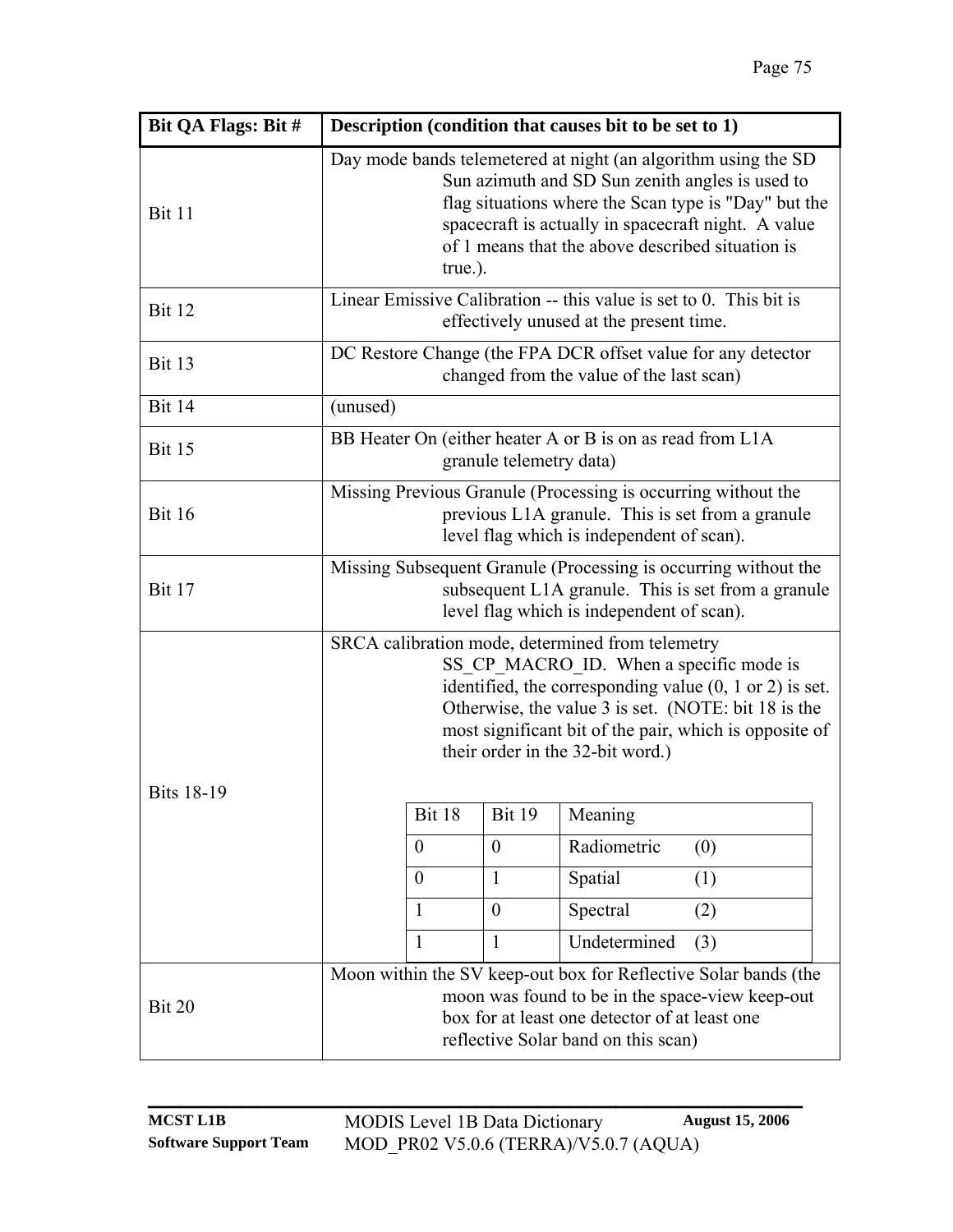| Bit QA Flags: Bit # | Description (condition that causes bit to be set to 1)                                                                                                                                                                              |
|---------------------|-------------------------------------------------------------------------------------------------------------------------------------------------------------------------------------------------------------------------------------|
| <b>Bit 21</b>       | Moon within the SV keep-out box for Emissive bands (the moon<br>was found to be in the space-view keep-out box for<br>at least one detector of at least one thermal<br>emissive band on this scan)                                  |
| <b>Bit 22</b>       | All space-view data bad for any Reflective Solar band (the<br>algorithm could not compute a valid electronic<br>background level from SV data for at least one<br>detector of at least one reflective Solar band for this<br>scan). |
| Bit 23              | All blackbody data bad for any Reflective Solar band (the<br>algorithm could not compute a valid electronic<br>background level from BB data for at least one<br>detector of at least reflective Solar band for this<br>scan).      |
| <b>Bit 24</b>       | More than 5 scans were dropped between the previous granule and<br>the granule being calibrated. As a result, the<br>previous granule will not be used for emissive<br>calibration.                                                 |
| <b>Bit 25</b>       | More than 5 scans were dropped between the granule being<br>calibrated and the subsequent granule. As a result,<br>the subsequent granule will not be used for<br>emissive calibration.                                             |
| <b>Bit 26</b>       | SCI ABNORMAL flag (the L1A telemetry field<br>SS FR SCIABNORM is equal to 0 for this scan).<br>In versions of MOD_PR02 prior to V4.30/V4.3.1,<br>Bit 1 was set in this manner.                                                      |
| 2731                | Reserved for future use                                                                                                                                                                                                             |

HDF object: Vdata field within the "Level 1B Swath Metadata" vdata.

Data type: uint32

Order: 1

Origin: See comments above for each bit.

Name: Sector Rotation Angle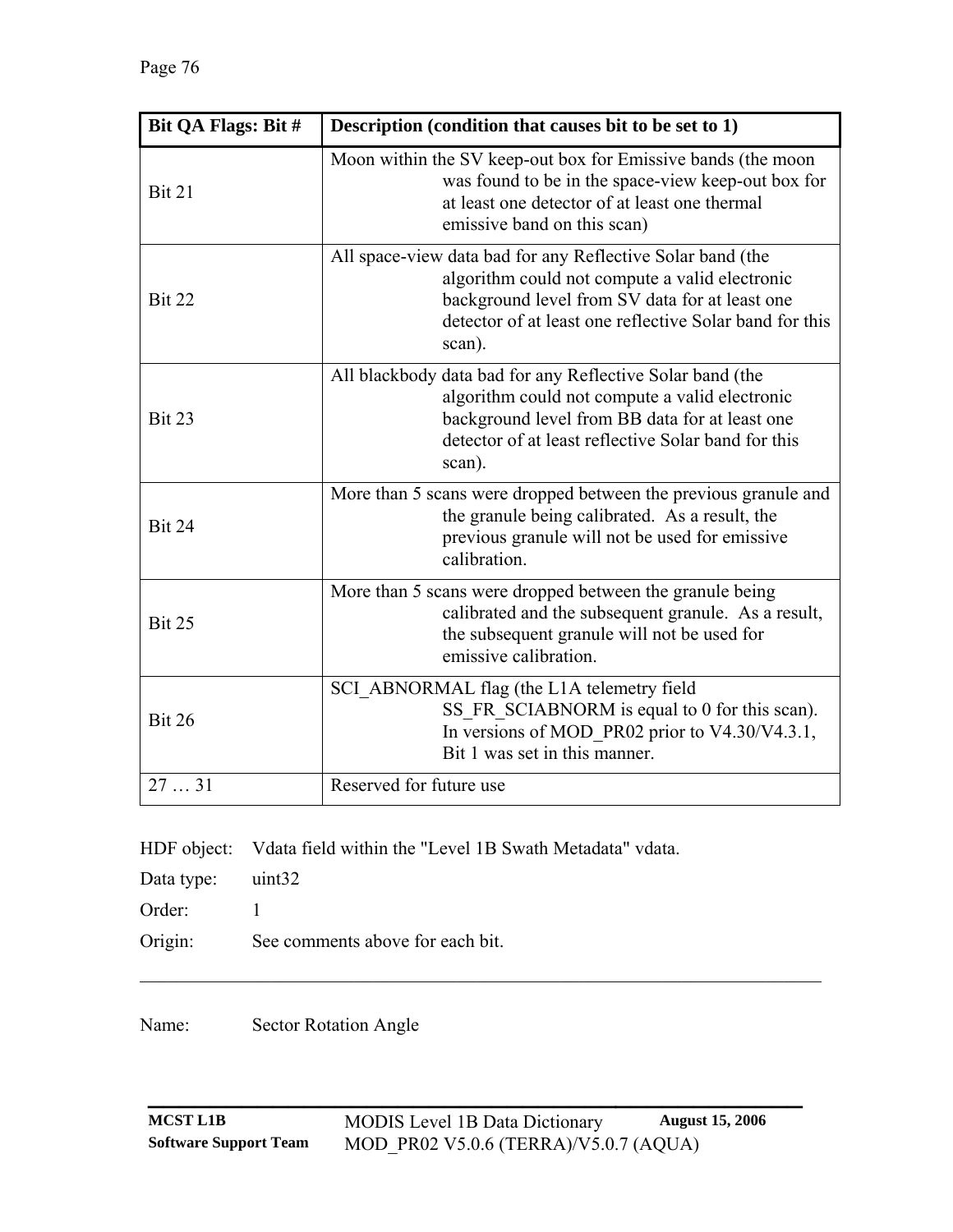| Angle from which the viewing sector is offset from its default value in normal<br>operations.                            |  |
|--------------------------------------------------------------------------------------------------------------------------|--|
| Vdata field within the "Level 1B Swath Metadata" vdata.                                                                  |  |
| float <sub>32</sub>                                                                                                      |  |
|                                                                                                                          |  |
| $0.0$ to 360.0 degrees                                                                                                   |  |
| The L1A telemetry field CS FR ENC DELTA gives a value in the range of<br>[0 to 16383] roughly spanning 0 to 360 degrees. |  |
|                                                                                                                          |  |

## **Section 2.2 Instrument and Uncertainty SDSs**

This section describes the instrument and uncertainty scientific data sets (SDSs) stored in the L1B Earth view (EV) granule output files. There are three categories:

- Scaled Integer SDS ([Section 2.2.1](#page-81-0)) • Uncertainty Index SDS ([Section 2.2.2](#page-92-0))
- Samples Used SDS ([Section 2.2.3](#page-97-0))

[Table 2.2.1](#page-80-0) summarizes the names of instrument and uncertainty SDSs by product location, type, and band grouping.

### **Table 2.2.1: Instrument and Uncertainty SDS summary**

<span id="page-80-0"></span>

| <b>SDS Name</b>                     | <b>Product</b>   | <b>Type</b>              | <b>Bands</b>    |
|-------------------------------------|------------------|--------------------------|-----------------|
| EV 250 RefSB                        | 250m             | Scaled Integer           | 250m Reflective |
| EV 250 RefSB Uncert Indexes         | 250m             | Uncertainty Index        | 250m Reflective |
| EV 250 Aggr500 RefSB                | 500m             | Scaled Integer           | 250m Reflective |
| EV 250 Aggr500 RefSB Uncert Indexes | 500 <sub>m</sub> | Uncertainty Index        | 250m Reflective |
| EV 250 Aggr500 RefSB Samples Used   | 500m             | Samples Used             | 250m Reflective |
| EV 500 RefSB                        | 500 <sub>m</sub> | Scaled Integer           | 500m Reflective |
| EV 500 RefSB Uncert Indexes         | 500 <sub>m</sub> | <b>Uncertainty Index</b> | 500m Reflective |
| EV 250 Aggr1km RefSB                | 1 <sub>km</sub>  | Scaled Integer           | 250m Reflective |
| EV 250 Aggr1km RefSB Uncert Indexes | 1 <sub>km</sub>  | Uncertainty Index        | 250m Reflective |
| EV 250 Aggr1km RefSB Samples Used   | 1 <sub>km</sub>  | Samples Used             | 250m Reflective |
| EV 500 Aggr1km RefSB                | 1km              | <b>Scaled Integer</b>    | 500m Reflective |
| EV 500 Aggr1km RefSB Uncert Indexes | 1 <sub>km</sub>  | Uncertainty Index        | 500m Reflective |
| EV 500 Aggr1km RefSB Samples Used   | 1 <sub>km</sub>  | Samples Used             | 500m Reflective |
| EV 1KM RefSB                        | 1 <sub>km</sub>  | Scaled Integer           | 1km Reflective  |
| EV 1KM RefSB Uncert Indexes         | 1 <sub>km</sub>  | Uncertainty Index        | 1km Reflective  |
| EV 1KM Emissive                     | 1 <sub>km</sub>  | Scaled Integer           | 1km Emissive    |
| EV 1KM Emissive Uncert Indexes      | 1 <sub>km</sub>  | Uncertainty Index        | 1km Emissive    |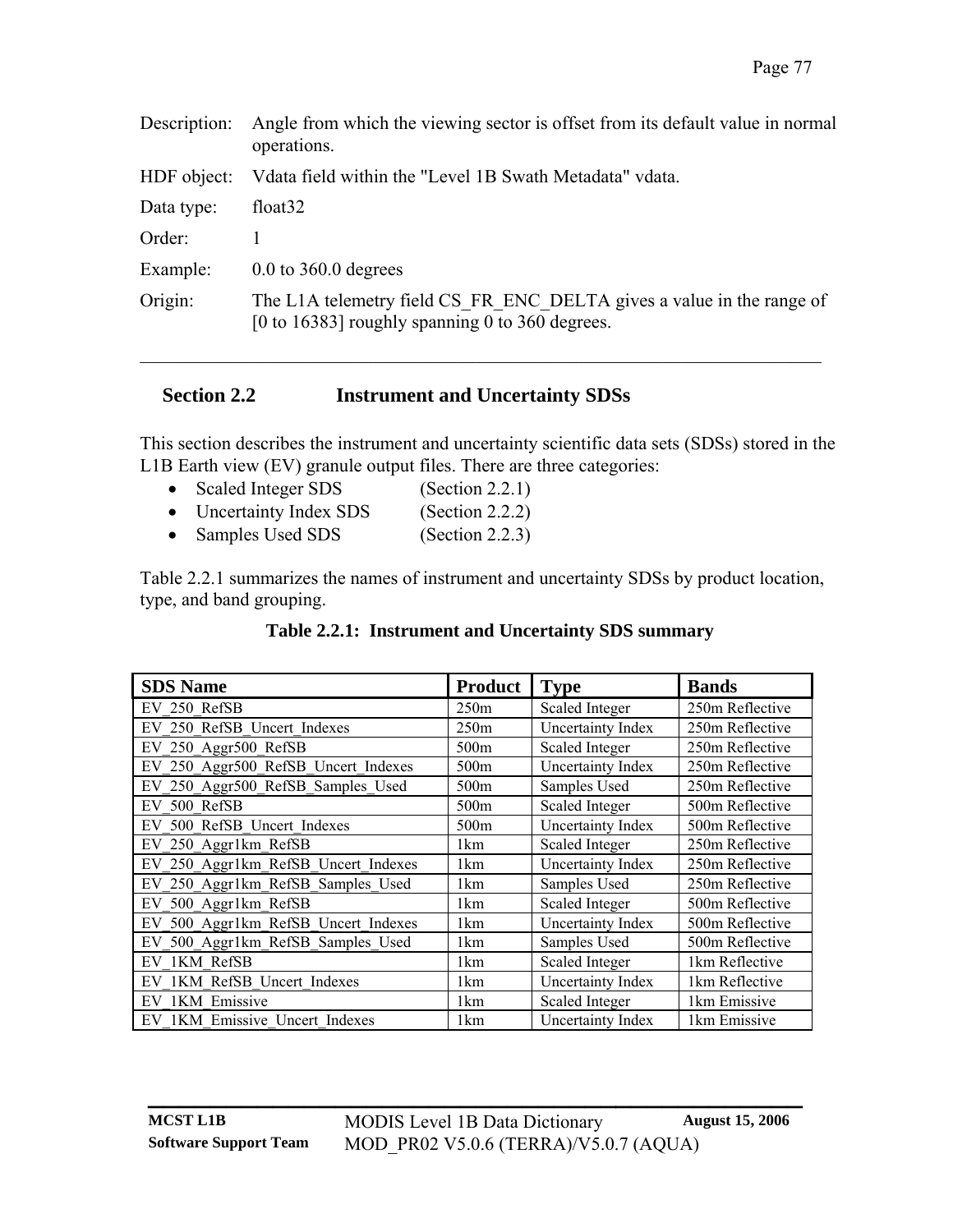In [Table 2.2.1](#page-80-0), "Aggr500" in the name means that the data are aggregated to appear as if they were measured at 500m resolution. Similarly, "Aggr1km" means that the data are aggregated to appear as if they were measured at 1km resolution.

The band groupings for L1B EV products are given in [Table 2.2.2.](#page-81-1)

<span id="page-81-1"></span>

| <b>MODIS Band Group</b>                | <b>MODIS Band Numbers</b>                     |
|----------------------------------------|-----------------------------------------------|
| 250m-resolution Reflective Solar Bands | Bands 1,2                                     |
| 500m-resolution Reflective Solar Bands | Bands 3-7                                     |
| 1km-resolution Reflective Solar Bands  | Bands 8-12, 13lo, 13hi, 14lo, 14hi, 15-19, 26 |
| 1km-resolution Thermal Emissive Bands  | Bands 20-25, 27-36                            |

**Table 2.2.2: MODIS Band Groupings** 

Each type of SDS has associated metadata written as SDS attributes. These attributes provide the information needed to transform scaled integers to radiance values, reflectance values and counts, as appropriate, as well as information on units, valid ranges of data, and so forth.

## *Section 2.2.1 Scaled Integer Instrument SDSs and Attributes*

<span id="page-81-0"></span>Scaled Integer SDSs hold 16-bit unsigned integers which may be converted into useful scientific quantities such as radiance or reflectance. Each SDS contains attributes which are used to make these conversions. For the reflective Solar bands, the scaled integers represent scaled effective digital numbers generated using the following sequence (starting with the Level 1A digital number, DN):

- 1. Check DN for unusable data values (see the discussion below under the "valid\_range" attribute description),
- 2. Form dn by subtracting the average electronic background DN level
- 3. Check for dn being saturated (see the discussion below under the "valid\_range" attribute description),
- 4. Apply SWIR out-of-spectral-band correction to dn (if band 5, 6, 7, or 26).
- 5. Form dn\* by applying temperature and RVS corrections.
- 6. Compute reflectance (ρ cos θ).
- 7. Convert reflectance to dn\*\* by dividing by a band-dependent factor and detector normalization.
- 8. Convert dn\*\* to the scaled integer.

For the thermal bands, the scaled integers represent scaled radiance values: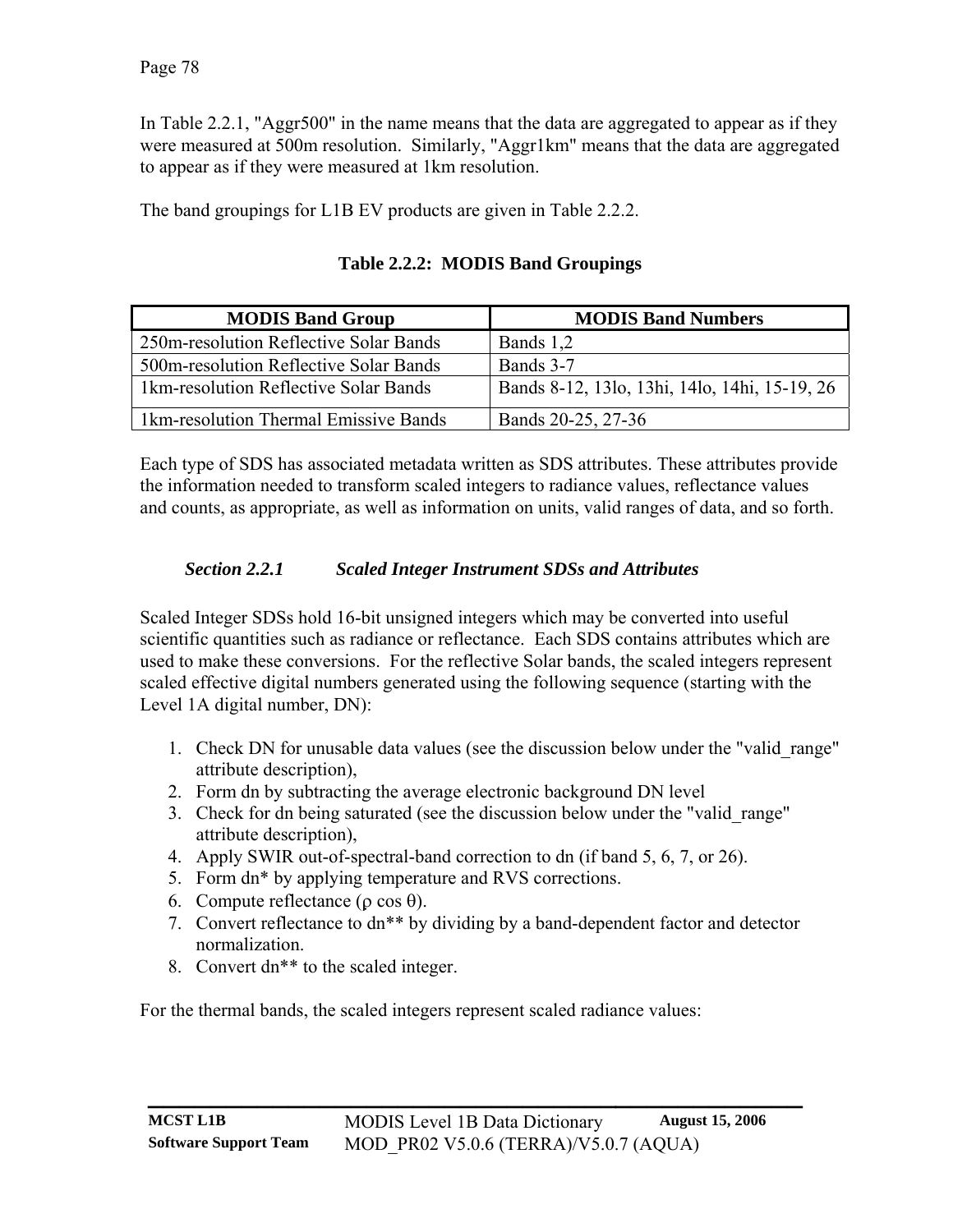- 1. Check DN for unusable data values (see the discussion under the "valid\_range" attribute description)
- 2. Form dn by subtracting the average electronic background DN level
- 3. Apply PC bands cross-talk correction to dn (if switch ON, apply to bands 32-36)
- 4. Compute radiance.
- 5. Convert radiance to the scaled integer.

For reflective solar bands, the following attributes are written for each scaled integer SDS:

- "units"
- "valid range"
- " FillValue"
- "long\_name"
- "band names"
- "radiance\_scales"
- "radiance\_offsets"
- "radiance units"
- "reflectance scales"
- "reflectance offsets"
- "reflectance units"
- "corrected\_counts\_scales"
- "corrected\_counts\_offsets"
- "corrected counts units"

For thermal emissive bands, the following attributes are written for each scaled-integer SDS:

- "units"
- "valid\_range"
- " FillValue"
- "long\_name"
- "band\_names"
- "radiance scales"
- "radiance\_offsets"
- "radiance units"

The following descriptions apply to both Reflective Solar bands and thermal emissive bands except where noted.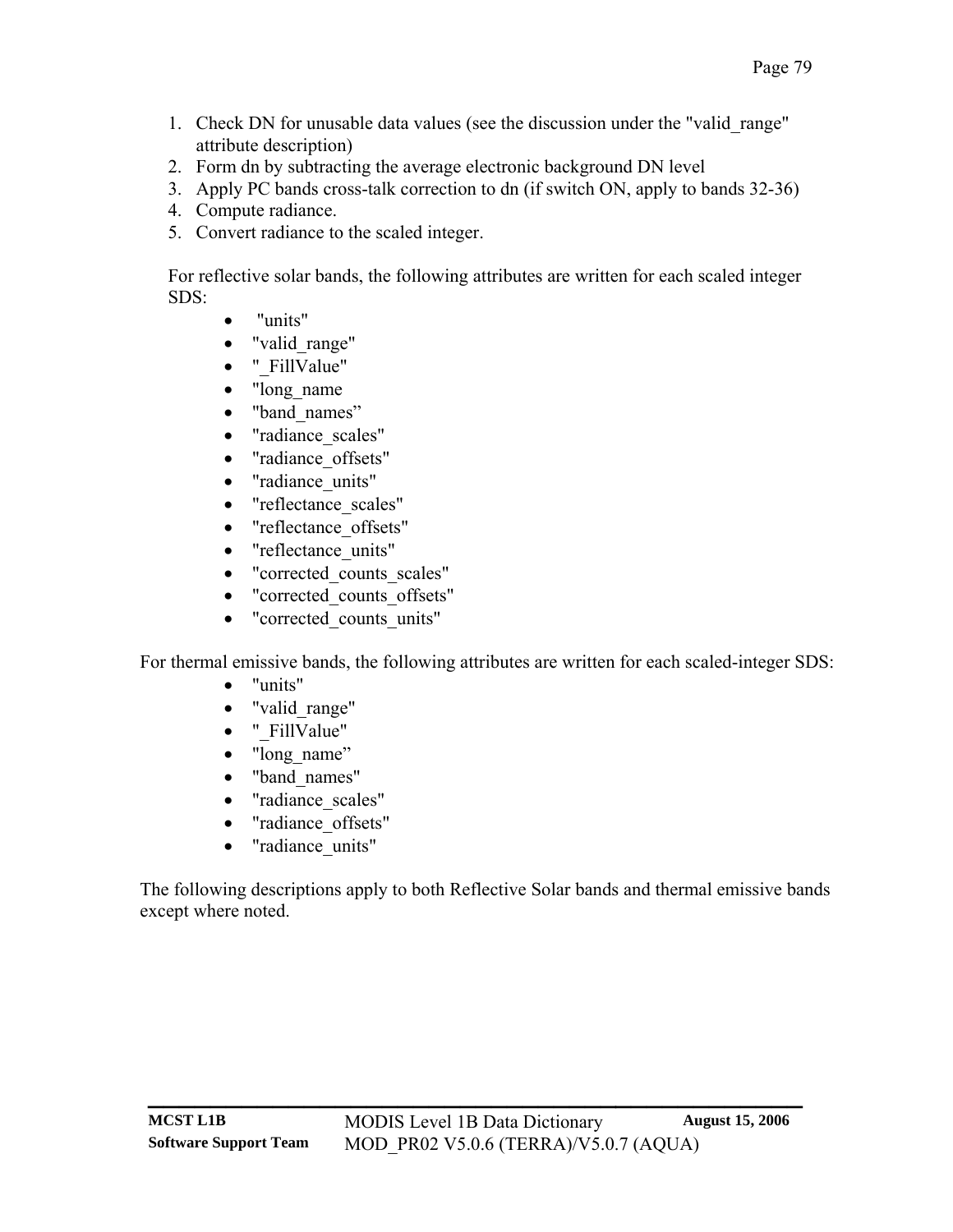| Name:        | units                                                                                                                                          |
|--------------|------------------------------------------------------------------------------------------------------------------------------------------------|
| Description: | Description of the units of the data written into the SDS. Since the scaled<br>integer value itself has no units, the value of this is "none". |
| HDF object:  | SDS attribute.                                                                                                                                 |
| Data type:   | <b>STRING</b>                                                                                                                                  |
| Count:       |                                                                                                                                                |
| Value:       | "none"                                                                                                                                         |
| Origin:      | The above value is set as a constant within the L1B code.                                                                                      |

 $\mathcal{L}_\mathcal{L} = \{ \mathcal{L}_\mathcal{L} = \{ \mathcal{L}_\mathcal{L} = \{ \mathcal{L}_\mathcal{L} = \{ \mathcal{L}_\mathcal{L} = \{ \mathcal{L}_\mathcal{L} = \{ \mathcal{L}_\mathcal{L} = \{ \mathcal{L}_\mathcal{L} = \{ \mathcal{L}_\mathcal{L} = \{ \mathcal{L}_\mathcal{L} = \{ \mathcal{L}_\mathcal{L} = \{ \mathcal{L}_\mathcal{L} = \{ \mathcal{L}_\mathcal{L} = \{ \mathcal{L}_\mathcal{L} = \{ \mathcal{L}_\mathcal{$ 

| Name:        | valid range                                                                                                                                                |
|--------------|------------------------------------------------------------------------------------------------------------------------------------------------------------|
| Description: | This attribute defines the range of valid values of the scaled integer (SI) data<br>(meaning that the pixel could be calibrated normally). See note below. |
| HDF object:  | SDS attribute.                                                                                                                                             |
| Data type:   | UINT <sub>16</sub>                                                                                                                                         |
| Count:       | 2                                                                                                                                                          |
| Values:      | 0,32767                                                                                                                                                    |
| Origin:      | The above values are set as constants within the L1B code.                                                                                                 |
| Note:        | The valid range is [0-32767], inclusive. Any value above 32767 represents<br>unusable data. Table 2.2.3 shows the meaning of data values over 32767.       |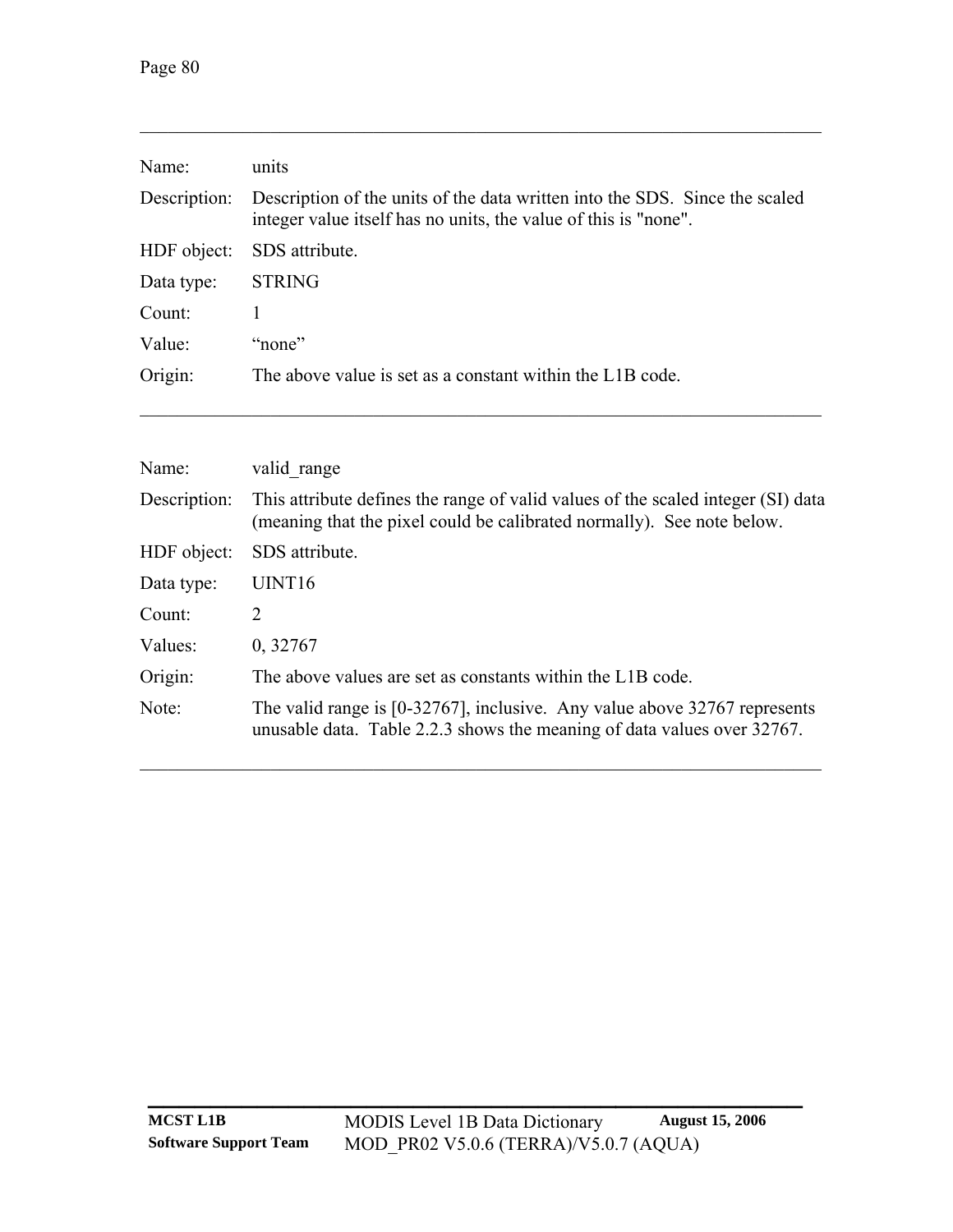<span id="page-84-0"></span>

| <b>Data Value</b> | <b>Meaning</b>                                                  |
|-------------------|-----------------------------------------------------------------|
| 65535             | Fill Value (includes reflective band data at night mode         |
|                   | and completely missing L1A scans)                               |
| 65534             | L1A DN is missing within a scan                                 |
| 65533             | Detector is saturated                                           |
| 65532             | Cannot compute zero point DN                                    |
| 65531             | Detector is dead (see comments below)                           |
| 65530             | RSB dn <sup>**</sup> below the minimum of the scaling range     |
| 65529             | TEB radiance or RSB dn <sup>**</sup> exceeds the maximum of the |
|                   | scaling range                                                   |
| 65528             | Aggregation algorithm failure                                   |
| 65527             | Rotation of Earth view Sector from nominal science              |
|                   | collection position                                             |
| 65526             | Calibration coefficient b1 could not be computed                |
| $65501 - 65525$   | (reserved for future use)                                       |
| 65500             | NAD closed upper limit                                          |

**Table 2.2.3: Meaning of Data Values Outside of Valid Range** 

For native resolution data, the situations above are checked in the following order in the code. If more than one condition applies to a datum, the data value reflects only the condition which was encountered first, in this order:

- 1. Entire scans of L1A data are missing (same as Fill Value).
- 2. Reflective band data at night (same as Fill Value)
- 3. L1A DN is missing within a scan
- 4. Detector is dead
- 5. Rotation of Earth view Sector from nominal science collection position
- 6. Detector is saturated (DN)
- 7. Cannot compute zero point DN
- 8. Calibration coefficient b1 could not be computed (Emissive bands only)
- 9. Detector is saturated (dn for RSB only)
- 10. RSB dn\*\* below bottom end of range for writing to scaled integer
- 11. TEB radiance or RSB dn\*\* exceeds the maximum of the scaling range
- 12. Non-functional detectors (or "dead" detectors) are identified in the "Dead Detector List". If possible, a valid SI value will be interpolated from the nearest functional detectors within the same scan. If not possible, the value will be set at 65531.
- 13. For the case of aggregation algorithm failure, the value 65528 is set if none of the native-resolution pixels which would be used for aggregation have a valid value.
- 14. For the case of nadir-aperture door (NAD) closed, the SI value will be set to a value greater than 32767 (denoting unusable data). First, if appropriate, a specific unusable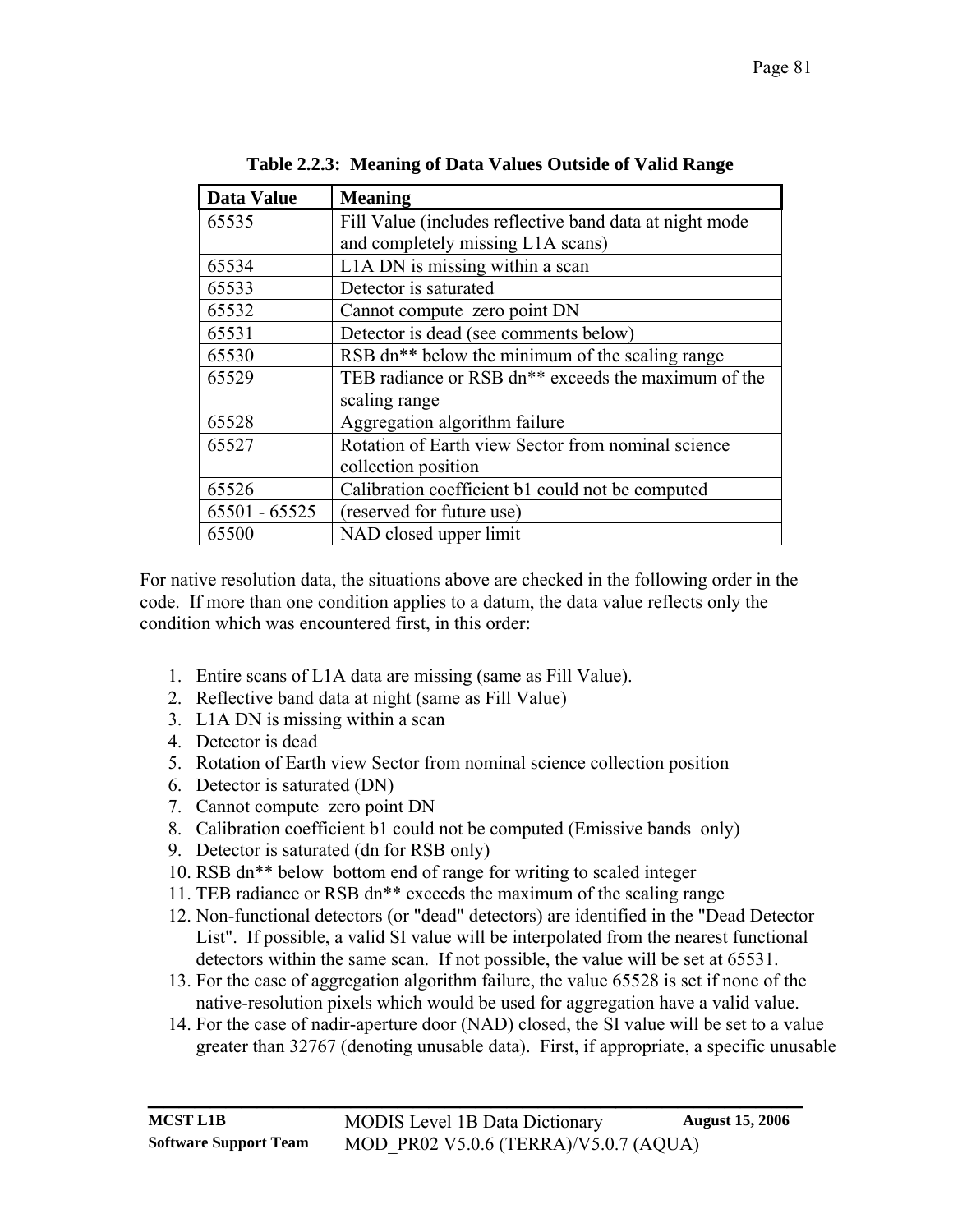data value above will be assigned. If one of the specific reasons does not apply, then the SI value will be calculated normally and then the most significant bit will be flipped, resulting in a value greater than 32767. If the resulting scaled integer value exceeds the value of NAD closed upper limit, the scaled integer value will be set to that limiting value.

## Name: FillValue

Description: The value used to fill any non-initialized values of the SDS. The following situations will cause this to occur:

 $\mathcal{L}_\mathcal{L} = \{ \mathcal{L}_\mathcal{L} = \{ \mathcal{L}_\mathcal{L} = \{ \mathcal{L}_\mathcal{L} = \{ \mathcal{L}_\mathcal{L} = \{ \mathcal{L}_\mathcal{L} = \{ \mathcal{L}_\mathcal{L} = \{ \mathcal{L}_\mathcal{L} = \{ \mathcal{L}_\mathcal{L} = \{ \mathcal{L}_\mathcal{L} = \{ \mathcal{L}_\mathcal{L} = \{ \mathcal{L}_\mathcal{L} = \{ \mathcal{L}_\mathcal{L} = \{ \mathcal{L}_\mathcal{L} = \{ \mathcal{L}_\mathcal{$ 

- the entire scan is missing (number of data packets is zero),
- the scan type is not "Day",
- the scan is part of a "split scan" as determined by the code,
- an invalid value of "Scan quality array" was found on a scan.
- If a scan is not "Day", then the reflective solar bands, except for band 26, are not processed.

The scaled integers for those bands will then assume the value of this attribute.

HDF object: SDS attribute. Data type: UINT16 Count: 1 Value: 65535 Origin: The above value is set as a constant within the L1B code.  $\mathcal{L}_\mathcal{L} = \{ \mathcal{L}_\mathcal{L} = \{ \mathcal{L}_\mathcal{L} = \{ \mathcal{L}_\mathcal{L} = \{ \mathcal{L}_\mathcal{L} = \{ \mathcal{L}_\mathcal{L} = \{ \mathcal{L}_\mathcal{L} = \{ \mathcal{L}_\mathcal{L} = \{ \mathcal{L}_\mathcal{L} = \{ \mathcal{L}_\mathcal{L} = \{ \mathcal{L}_\mathcal{L} = \{ \mathcal{L}_\mathcal{L} = \{ \mathcal{L}_\mathcal{L} = \{ \mathcal{L}_\mathcal{L} = \{ \mathcal{L}_\mathcal{$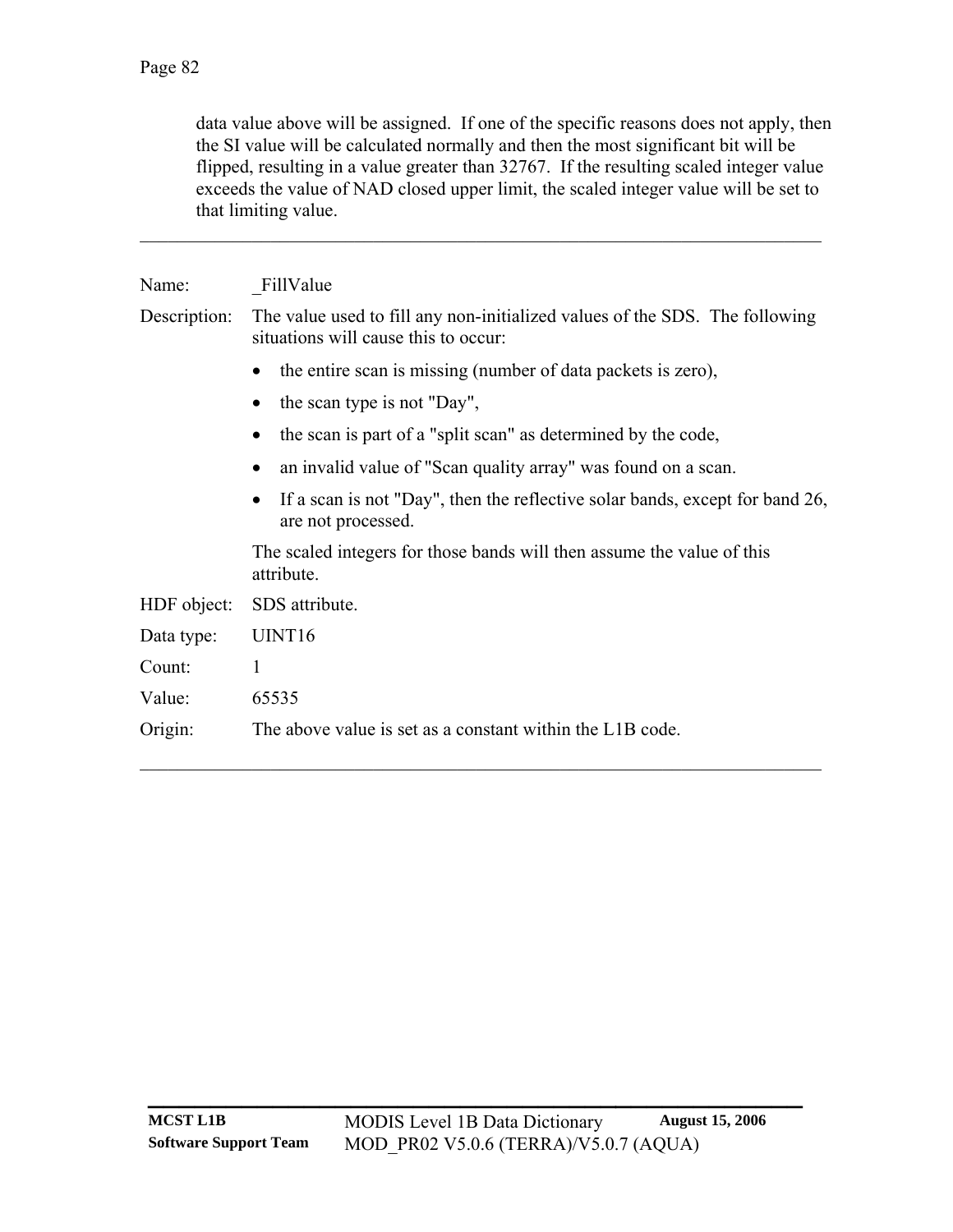| Name:             | long name                                                   |
|-------------------|-------------------------------------------------------------|
|                   | Description: The long or descriptive name of the SDS.       |
|                   | HDF object: SDS attribute.                                  |
| Data type: STRING |                                                             |
| Count:            |                                                             |
| Value:            | (see file specifications for each SDS)                      |
| Origin:           | The long name values are defined constants in the L1B code. |

 $\mathcal{L}_\text{max} = \mathcal{L}_\text{max} = \mathcal{L}_\text{max} = \mathcal{L}_\text{max} = \mathcal{L}_\text{max} = \mathcal{L}_\text{max} = \mathcal{L}_\text{max} = \mathcal{L}_\text{max} = \mathcal{L}_\text{max} = \mathcal{L}_\text{max} = \mathcal{L}_\text{max} = \mathcal{L}_\text{max} = \mathcal{L}_\text{max} = \mathcal{L}_\text{max} = \mathcal{L}_\text{max} = \mathcal{L}_\text{max} = \mathcal{L}_\text{max} = \mathcal{L}_\text{max} = \mathcal{$ 

| Name:       | band names                                                                   |
|-------------|------------------------------------------------------------------------------|
|             | Description: A description of the MODIS band numbers represented in the SDS. |
| HDF object: | SDS attribute.                                                               |
| Data type:  | <b>STRING</b>                                                                |
| Count:      |                                                                              |
| Value:      | (see file specifications for each SDS)                                       |
| Origin:     | The band name values are defined constants in the L1B code.                  |
|             |                                                                              |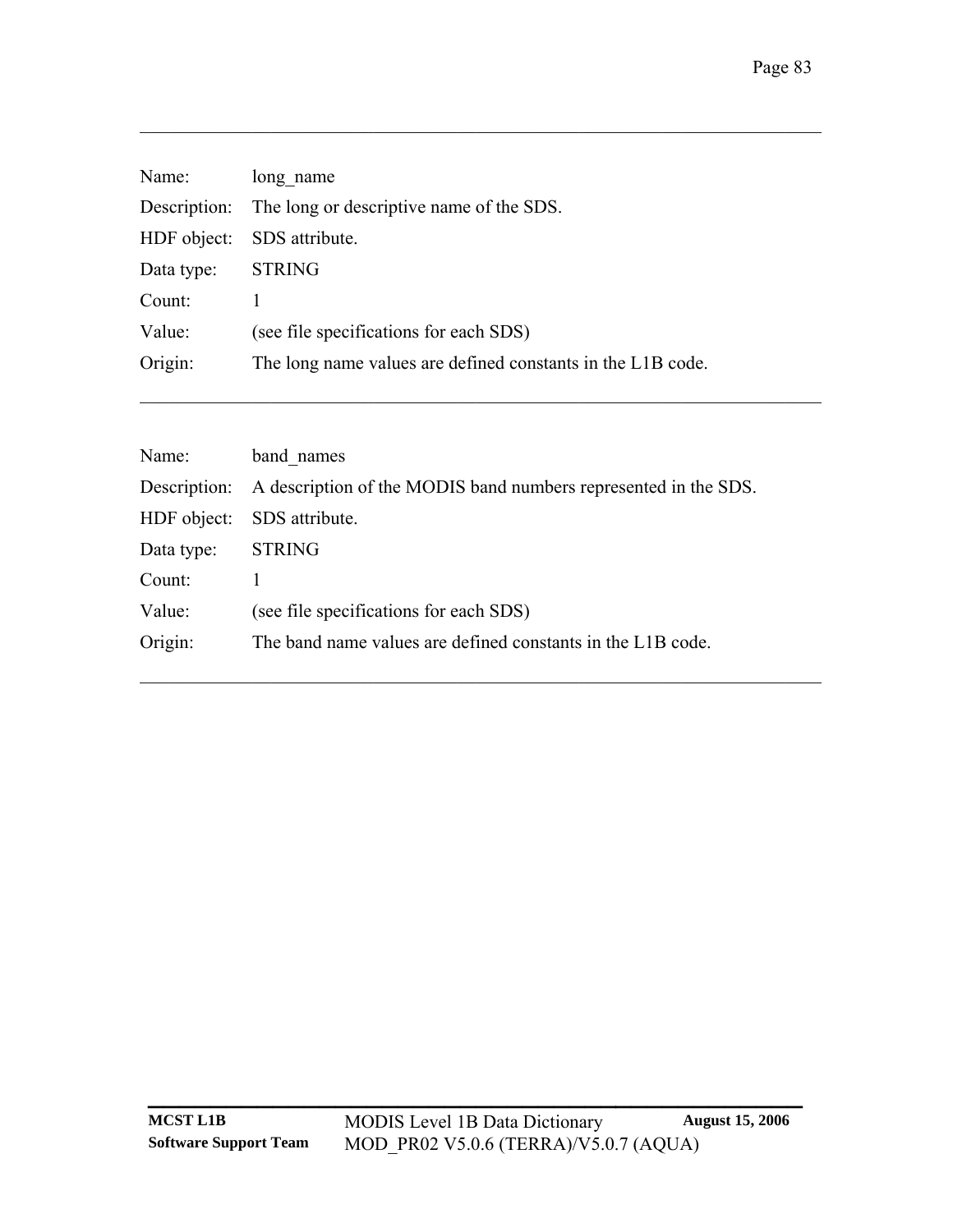| Name:        | radiance scales                                                                                                                                                                                                                                                                                                                                                                                                                                                                                              |
|--------------|--------------------------------------------------------------------------------------------------------------------------------------------------------------------------------------------------------------------------------------------------------------------------------------------------------------------------------------------------------------------------------------------------------------------------------------------------------------------------------------------------------------|
| Description: | Scale factors to be used with the "radiance offsets" attribute to scale the SDS<br>integers to radiance values in the units identified in the radiance units<br>attribute. The formula to compute radiance is:                                                                                                                                                                                                                                                                                               |
|              | radiance = radiance_scales <sub>B</sub> (SI - radiance_offsets <sub>B</sub> )                                                                                                                                                                                                                                                                                                                                                                                                                                |
|              | where SI is the scaled integer and B is the band index.                                                                                                                                                                                                                                                                                                                                                                                                                                                      |
| Note:        | For reflective solar bands, radiance may also be computed directly from<br>reflectance by using the global attributes "Earth-Sun Distance" and "Solar<br>Irradiance on RSB Detectors over pi" (see above). To do so, compute<br>reflectance using the reflectance scale and offset terms (see below):                                                                                                                                                                                                        |
|              | reflectance = reflectance_scale <sub>B</sub> (SI - reflectance_offset <sub>B</sub> )                                                                                                                                                                                                                                                                                                                                                                                                                         |
|              | where $SI$ = scaled integer and <b>B</b> is the band index. The derivation of radiance<br>is then                                                                                                                                                                                                                                                                                                                                                                                                            |
|              | radiance = $[(E^{sun}_{B,D}/\pi) / d_{ES}^2]$ * reflectance                                                                                                                                                                                                                                                                                                                                                                                                                                                  |
|              | where $(E^{sun}_{B,D}/\pi)$ is the detector-specific weighted Solar irradiance and $d_{ES}^2$ is<br>the square of the Earth-Sun distance. This will result in the most accurate<br>determination of radiance.                                                                                                                                                                                                                                                                                                |
| HDF object:  | SDS attribute.                                                                                                                                                                                                                                                                                                                                                                                                                                                                                               |
| Data type:   | float <sub>32</sub>                                                                                                                                                                                                                                                                                                                                                                                                                                                                                          |
| Count:       | $#$ bands in the SDS                                                                                                                                                                                                                                                                                                                                                                                                                                                                                         |
| Origin:      | For reflective solar bands, the values of this attribute are determined by:                                                                                                                                                                                                                                                                                                                                                                                                                                  |
|              | radiance_scales <sub>B</sub> = [( $E^{sun}$ <sub>B</sub> $/\pi$ ) / $d_{ES}^2$ ] * reflectance_scales <sub>B</sub>                                                                                                                                                                                                                                                                                                                                                                                           |
|              | where $(E^{sun}_{B}/\pi)$ is the average over all detectors of band <b>B</b> of the Solar<br>irradiance at 1 AU weighted by the RSR of the detector divided by pi (see<br>global attribute "Solar Irradiance on RSB Detectors over $pi$ "), $d_{ES}$ is the Earth-<br>Sun distance in AU (see global attribute "Earth-Sun Distance") and the<br><i>reflectance_scales<sub>B</sub></i> is the scale factor to convert SI to reflectance for band $B$<br>(see below in this section for how this is computed). |
|              | For thermal emissive bands, the values of this attribute are determined by:                                                                                                                                                                                                                                                                                                                                                                                                                                  |
|              | radiance_scales <sub>B</sub> = $(L_{max,B} - L_{min,B})$ / 32767                                                                                                                                                                                                                                                                                                                                                                                                                                             |
|              | where the values of $L_{min}$ and $L_{max}$ come from emissive lookup tables.                                                                                                                                                                                                                                                                                                                                                                                                                                |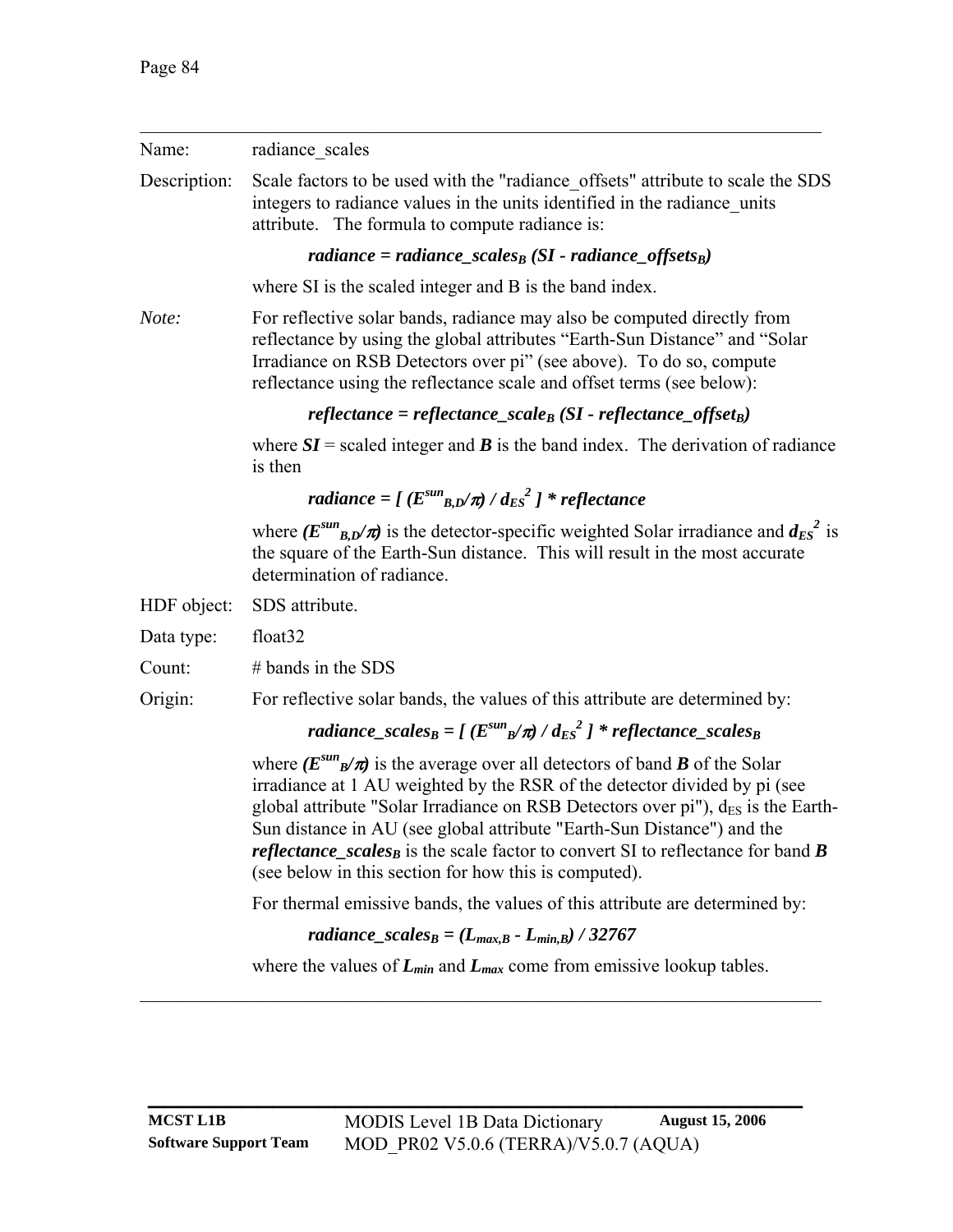| Name:        | radiance offsets                                                                                                                                                                       |
|--------------|----------------------------------------------------------------------------------------------------------------------------------------------------------------------------------------|
| Description: | Offsets to be used with the radiance scales attribute when scaling the SDS<br>scaled integers to radiance values. See other comments in the description for<br>radiance scales, above. |
| HDF object:  | SDS attribute.                                                                                                                                                                         |
| Data type:   | float <sub>32</sub>                                                                                                                                                                    |
| Count:       | $#$ bands in the SDS                                                                                                                                                                   |
| Origin:      | For a reflective solar band, the values are determined by:                                                                                                                             |
|              | radiance_offsets <sub>B</sub> = - 32767 dn** <sub>min,B</sub> / (dn** <sub>max,B</sub> - dn** <sub>min,B</sub> )                                                                       |
|              | where the values of $dn^{**}m_{min}$ and $dn^{**}m_{max}$ come from the reflective lookup<br>tables.                                                                                   |
|              | For a thermal emissive band, the values are determined by:                                                                                                                             |
|              | radiance_offsets <sub>B</sub> = - 32767 L <sub>min,B</sub> / (L <sub>max,B</sub> - L <sub>min,B</sub> )                                                                                |
|              | where the values of $L_{min}$ and $L_{max}$ come from emissive lookup tables.                                                                                                          |

| Name:      | radiance units                                                                |
|------------|-------------------------------------------------------------------------------|
|            | Description: The radiance units after scaling a scaled integer into radiance. |
|            | HDF object: SDS attribute.                                                    |
| Data type: | <b>STRING</b>                                                                 |
| Count:     |                                                                               |
| Value:     | "Watts/m <sup>2</sup> /micrometer/steradian"                                  |
| Origin:    | The value is a constant within the L1B code.                                  |
|            |                                                                               |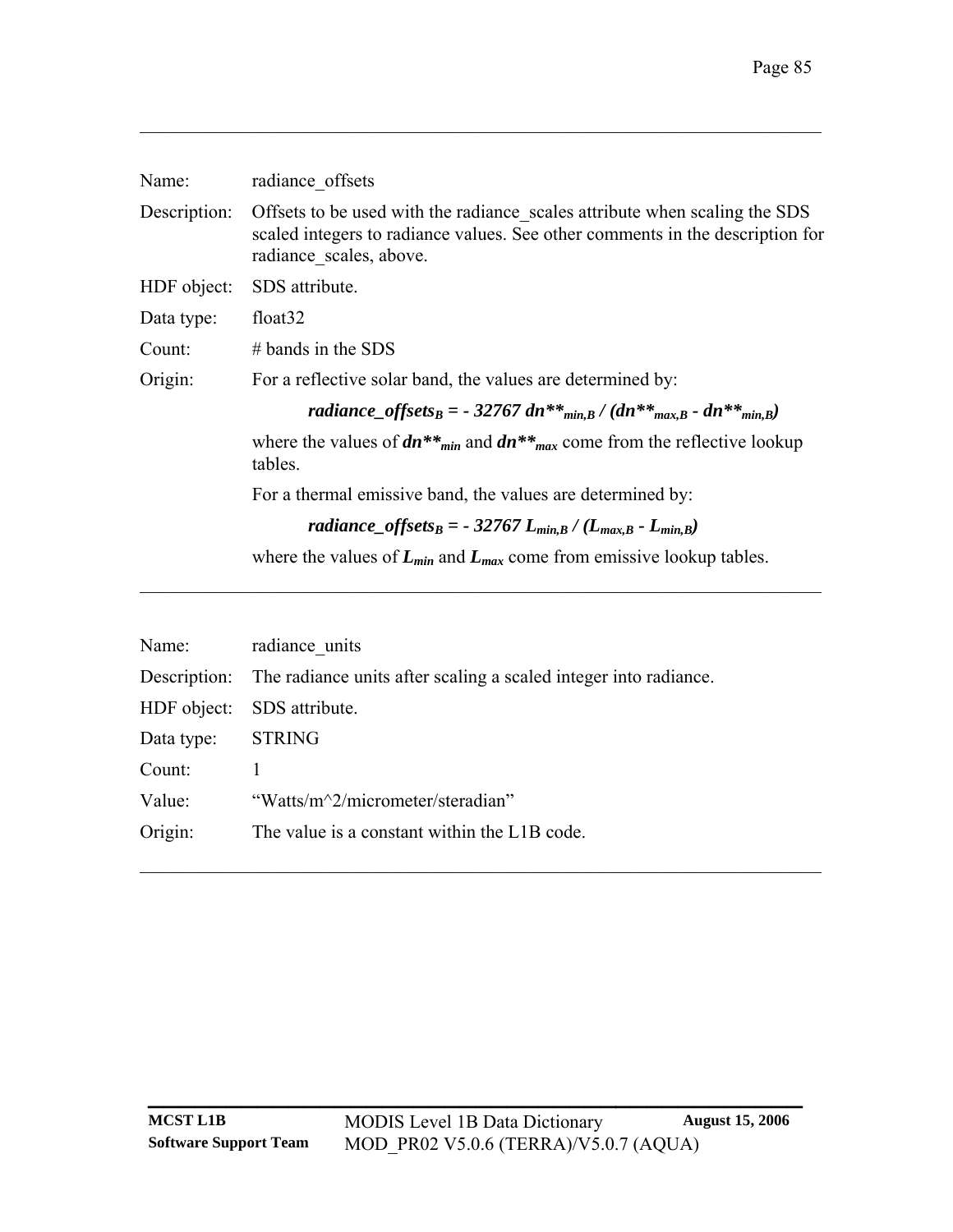| Name:        | reflectance scales                                                                                                                                                                                                                                       |  |  |
|--------------|----------------------------------------------------------------------------------------------------------------------------------------------------------------------------------------------------------------------------------------------------------|--|--|
| Description: | Scale factors to be used with the "reflectance_offsets" attribute to scale the<br>SDS scaled integers to reflectance values. The formula to compute<br>reflectance is:                                                                                   |  |  |
|              | reflectance = reflectance_scale <sub>B</sub> (SI - reflectance_offset <sub>B</sub> ),                                                                                                                                                                    |  |  |
|              | where $SI$ = scaled integer and B is the band index. This attribute does not<br>exist for the emissive bands.                                                                                                                                            |  |  |
| HDF object:  | SDS attribute.                                                                                                                                                                                                                                           |  |  |
| Data type:   | float <sub>32</sub>                                                                                                                                                                                                                                      |  |  |
| Count:       | $#$ bands in the SDS                                                                                                                                                                                                                                     |  |  |
| Origin:      | The values come from the formula:                                                                                                                                                                                                                        |  |  |
|              | reflectance_scale <sub>B</sub> = $m_{{max,B}} d_{ES}^{2}(dn^{**}{}_{max,B} - dn^{**}{}_{min,B})$ / 32767                                                                                                                                                 |  |  |
|              | where $d_{ES}^2$ is the Earth-Sun distance squared and $m_{{max,B}}$ is the maximum<br>value of $m1$ over band $B$ . $d_{ES}$ is computed within the L1B code. The values<br>of $m1$ , $dn**_{min}$ and $dn**_{max}$ come from reflective lookup tables. |  |  |
| Name:        | reflectance offsets                                                                                                                                                                                                                                      |  |  |
| Description: | Offset values to be used with the reflectance scale attribute when scaling the<br>SDS integers to reflectance. This attribute does not exist for the emissive band<br>SDSs.                                                                              |  |  |
| HDF object:  | SDS attribute.                                                                                                                                                                                                                                           |  |  |

| Data type: | float <sub>32</sub> |
|------------|---------------------|
|------------|---------------------|

Count: # bands in the SDS

Origin: The value comes from the formula:

*reflectance\_offset<sub>B</sub> = - 32767 dn\*\**  $_{min,B} / (dn^{**} {_{max,B}} - dn^{**} {_{min,B}})$ 

where the values of  $dn^{**}$ <sub>*min*</sub> and  $dn^{**}$ <sub>*max*</sub> come from reflective lookup tables.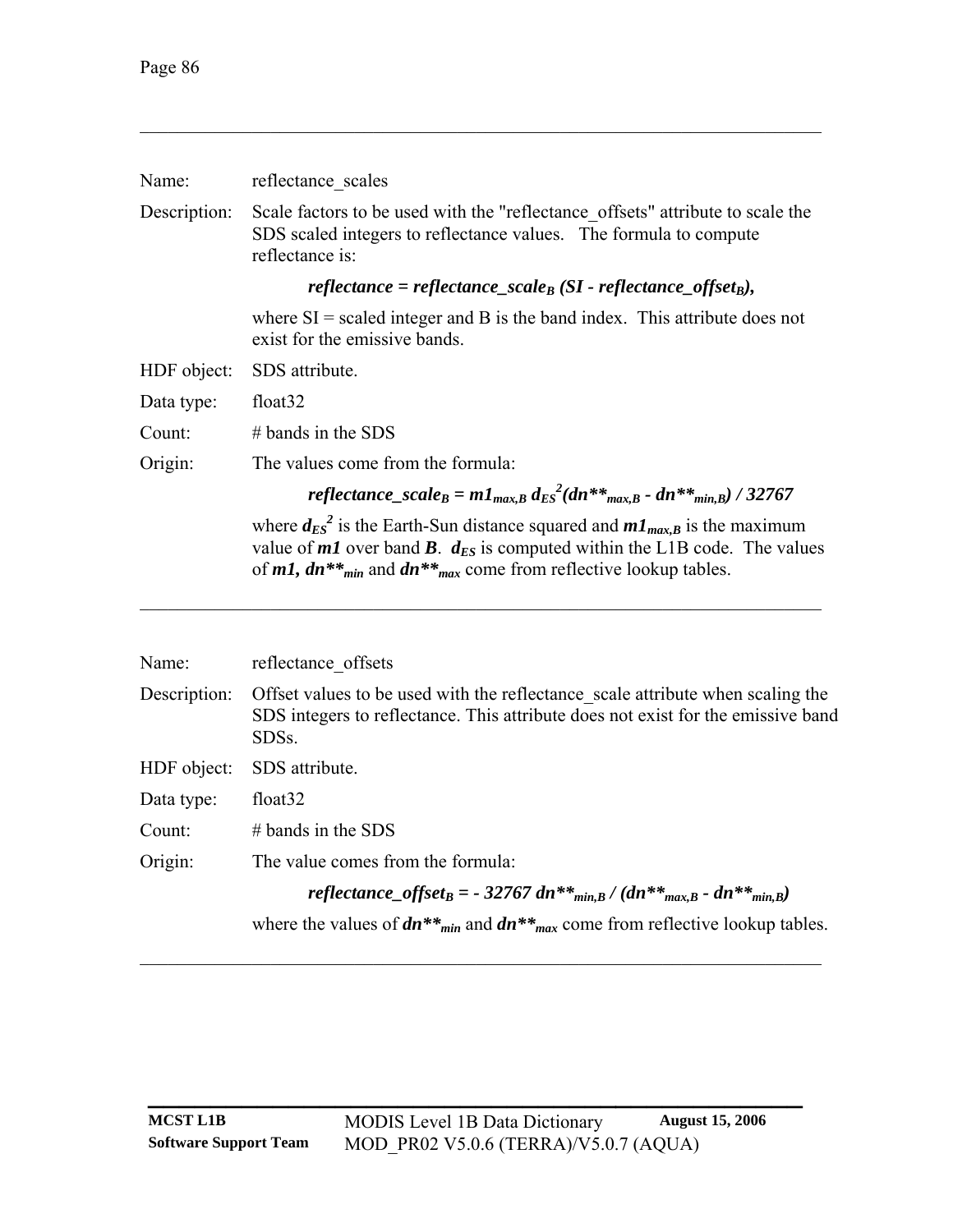| Name:        | reflectance units                                                                                                                          |
|--------------|--------------------------------------------------------------------------------------------------------------------------------------------|
| Description: | The reflectance units after scaling the SDS scaled integers into reflectance.<br>This attribute does not exist for the emissive band SDSs. |
| HDF object:  | SDS attribute.                                                                                                                             |
| Data type:   | <b>STRING</b>                                                                                                                              |
| Count:       |                                                                                                                                            |
| Value:       | "none"                                                                                                                                     |
| Origin:      | The value is a constant within the L1B code.                                                                                               |

| Name:        | corrected counts scales                                                                                                                                                                                         |
|--------------|-----------------------------------------------------------------------------------------------------------------------------------------------------------------------------------------------------------------|
| Description: | Scaling factor used with the corrected counts offset attribute to scale the SDS<br>integers to scaled, effective digital numbers (dn <sup>**</sup> ). This attribute only<br>applies to reflective solar bands. |
| HDF object:  | SDS attribute.                                                                                                                                                                                                  |
| Data type:   | float <sub>32</sub>                                                                                                                                                                                             |
| Count:       | $#$ bands inherent in the SDS                                                                                                                                                                                   |
| Origin:      | The value comes from the formula:                                                                                                                                                                               |
|              | corrected_counts_scale <sub>B</sub> = $(dn^{**}$ <sub>max,B</sub> - $dn^{**}$ <sub>min,B</sub> $)/32767$                                                                                                        |
|              | where the values of $dn^{**}m_{in}$ and $dn^{**}m_{ax}$ come from reflective lookup tables.                                                                                                                     |

 $\mathcal{L}_\text{max} = \mathcal{L}_\text{max} = \mathcal{L}_\text{max} = \mathcal{L}_\text{max} = \mathcal{L}_\text{max} = \mathcal{L}_\text{max} = \mathcal{L}_\text{max} = \mathcal{L}_\text{max} = \mathcal{L}_\text{max} = \mathcal{L}_\text{max} = \mathcal{L}_\text{max} = \mathcal{L}_\text{max} = \mathcal{L}_\text{max} = \mathcal{L}_\text{max} = \mathcal{L}_\text{max} = \mathcal{L}_\text{max} = \mathcal{L}_\text{max} = \mathcal{L}_\text{max} = \mathcal{$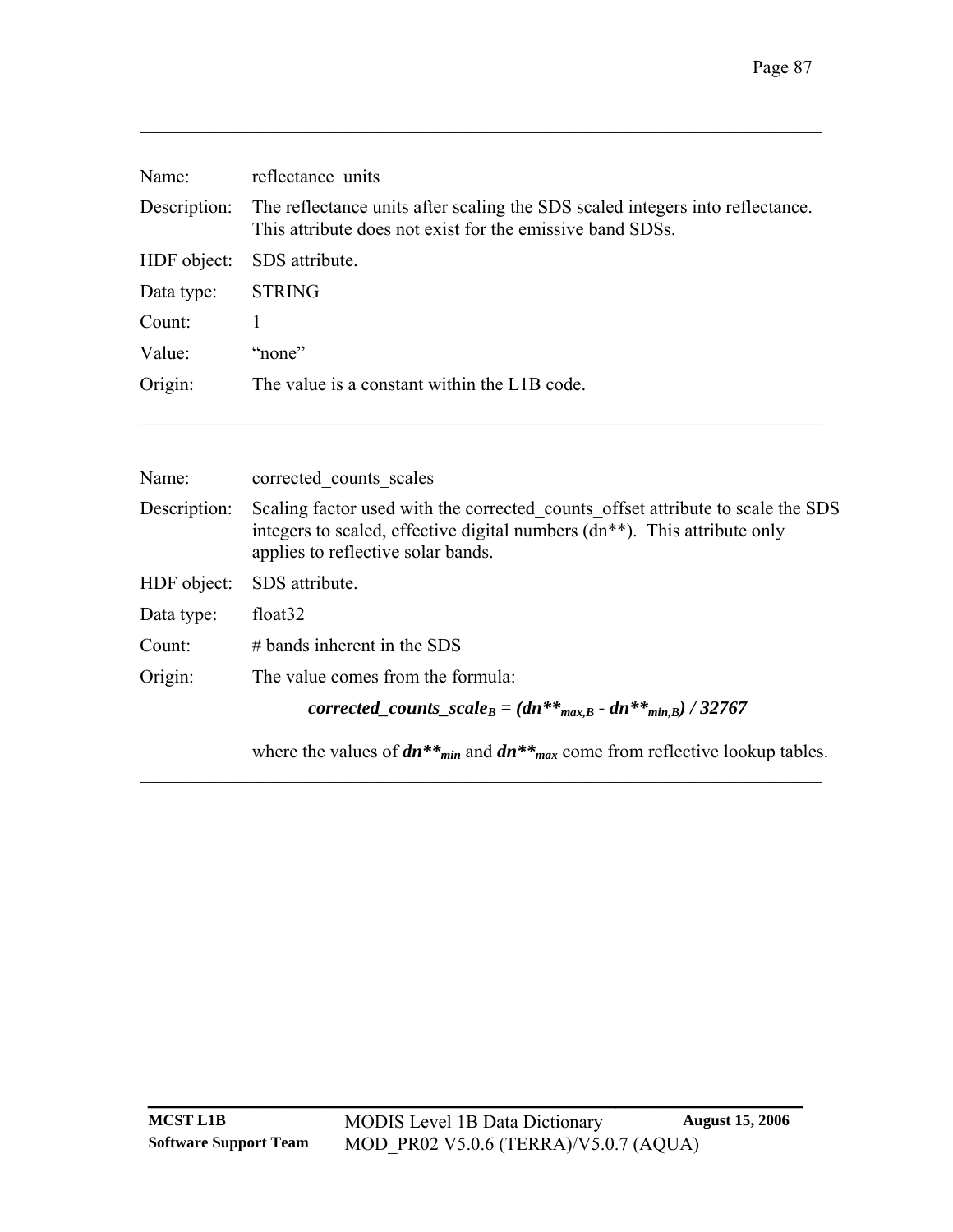| Name:        | corrected counts offsets                                                                                                                                                                                        |  |  |
|--------------|-----------------------------------------------------------------------------------------------------------------------------------------------------------------------------------------------------------------|--|--|
| Description: | Offsets to be used with the corrected counts scale attribute to rescale the<br>SDS integers to scaled, effective digital numbers (dn <sup>**</sup> ). This attribute only<br>applies to reflective solar bands. |  |  |
| HDF object:  | SDS attribute.                                                                                                                                                                                                  |  |  |
| Data type:   | float <sub>32</sub>                                                                                                                                                                                             |  |  |
| Count:       | $#$ bands inherent in the SDS                                                                                                                                                                                   |  |  |
| Origin:      | The value comes from the formula:                                                                                                                                                                               |  |  |
|              | corrected_counts_offset <sub>B</sub> = - 32767 dn** <sub>min,B</sub> / (dn** <sub>max,B</sub> - dn** <sub>min,B</sub> )                                                                                         |  |  |
|              | where the values of $dn^{**}m_{in}$ and $dn^{**}m_{ax}$ come from reflective lookup tables.                                                                                                                     |  |  |

| Name:        | corrected counts units                                                                                                      |
|--------------|-----------------------------------------------------------------------------------------------------------------------------|
| Description: | The digital number units after rescaling the SDS scaled integers. This attribute<br>only applies to reflective solar bands. |
| HDF object:  | SDS attribute.                                                                                                              |
| Data type:   | <b>STRING</b>                                                                                                               |
| Count:       |                                                                                                                             |
| Value:       | "counts"                                                                                                                    |
| Origin:      | The value is a constant within the L1B code.                                                                                |

 $\mathcal{L}_\text{max} = \mathcal{L}_\text{max} = \mathcal{L}_\text{max} = \mathcal{L}_\text{max} = \mathcal{L}_\text{max} = \mathcal{L}_\text{max} = \mathcal{L}_\text{max} = \mathcal{L}_\text{max} = \mathcal{L}_\text{max} = \mathcal{L}_\text{max} = \mathcal{L}_\text{max} = \mathcal{L}_\text{max} = \mathcal{L}_\text{max} = \mathcal{L}_\text{max} = \mathcal{L}_\text{max} = \mathcal{L}_\text{max} = \mathcal{L}_\text{max} = \mathcal{L}_\text{max} = \mathcal{$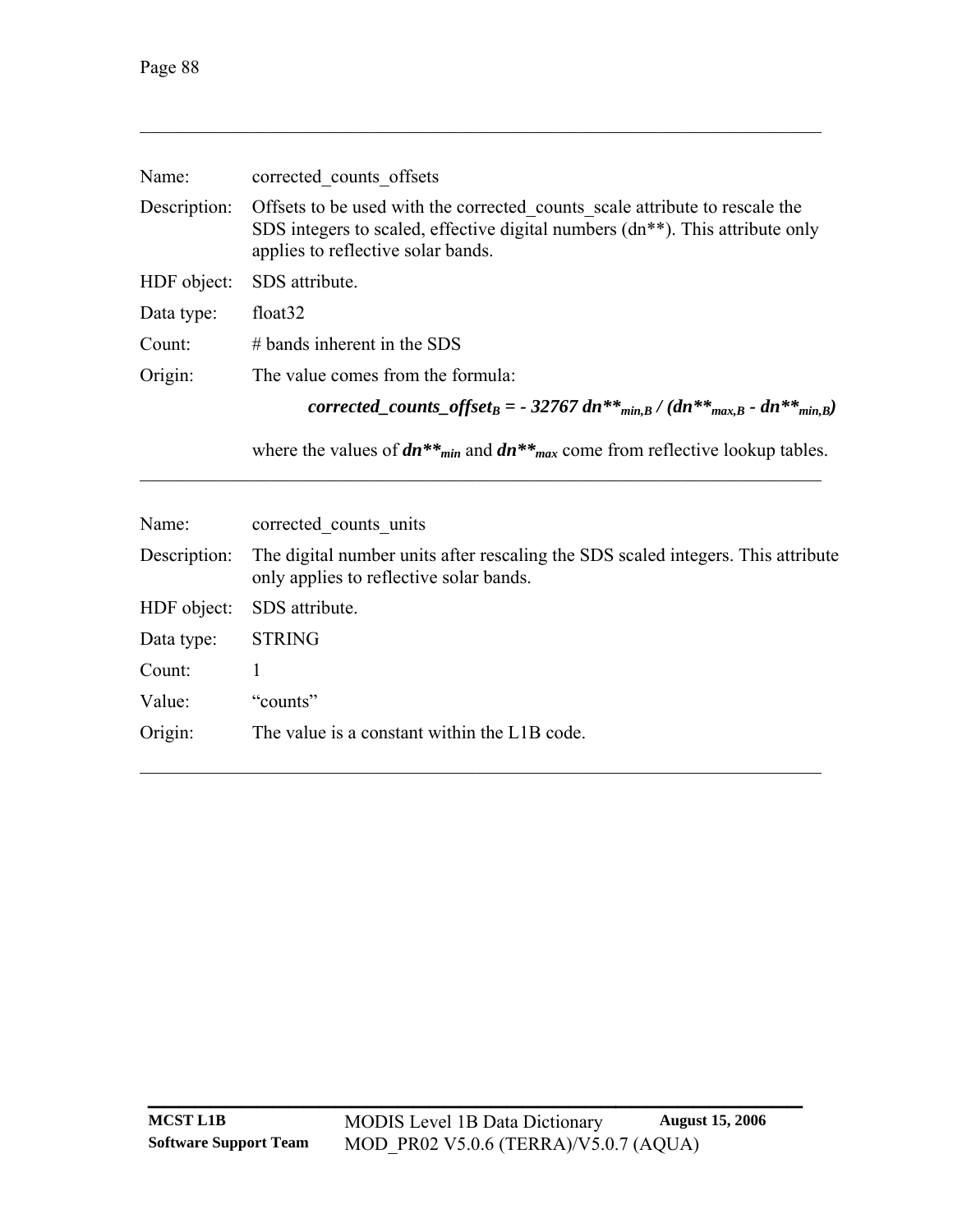## *Section 2.2.2 Uncertainty Index SDSs and Attributes*

<span id="page-92-0"></span>Uncertainty Index SDSs hold 8-bit unsigned integers. These contain scaled values of the percent uncertainties in the Earth view reflectance product of the Reflective Solar bands and for the Earth view radiance values of the thermal emissive bands. The uncertainty index is written into the first four (least significant) bits of the 8-bit unsigned integer (except for fill value, described below). This yields a range of [0 - 15]. Although the value 15 is described in the "valid range" attribute to be in the valid range, it is technically not valid. If the computed index exceeds 15 or if the scaled integer is unusable, the L1B code sets the uncertainty index to 15. The four most significant bits of the SDS values have been reserved for the scene contrast scatter index (not implemented).

In the L1B code, the uncertainty index (UI) is computed from the percent uncertainty using the following formula:

## *UI = scaling\_factor<sub>B</sub> \* ln ( uncertainty\_in\_percent / specified\_uncertainty<sub>B</sub>)*

where "*ln*" is the natural logarithm. To recover the percent uncertainty from the uncertainty index, use:

## *uncertainty in percent = specified uncertainty<sub>B</sub> \* exp (UI / scaling factor<sub>B</sub>)*

The scaling factor and specified uncertainty values come from band-dependent lookup tables [\(\[6\]](#page-107-0)). These values are also attached as attributes to each uncertainty index SDS (described later in this section). The attributes are provided for convenience to those downstream users who convert the uncertainty index to percent uncertainty, given that the values of scaling factor and specified uncertainty are subject to change.

[Table 2.2.4](#page-93-0) and [Table 2.2.5](#page-93-1) summarize the *current* values (as of 10/14/2002) of specified uncertainty and scaling factor for the various MODIS bands and map uncertainty index (UI) to percent uncertainty.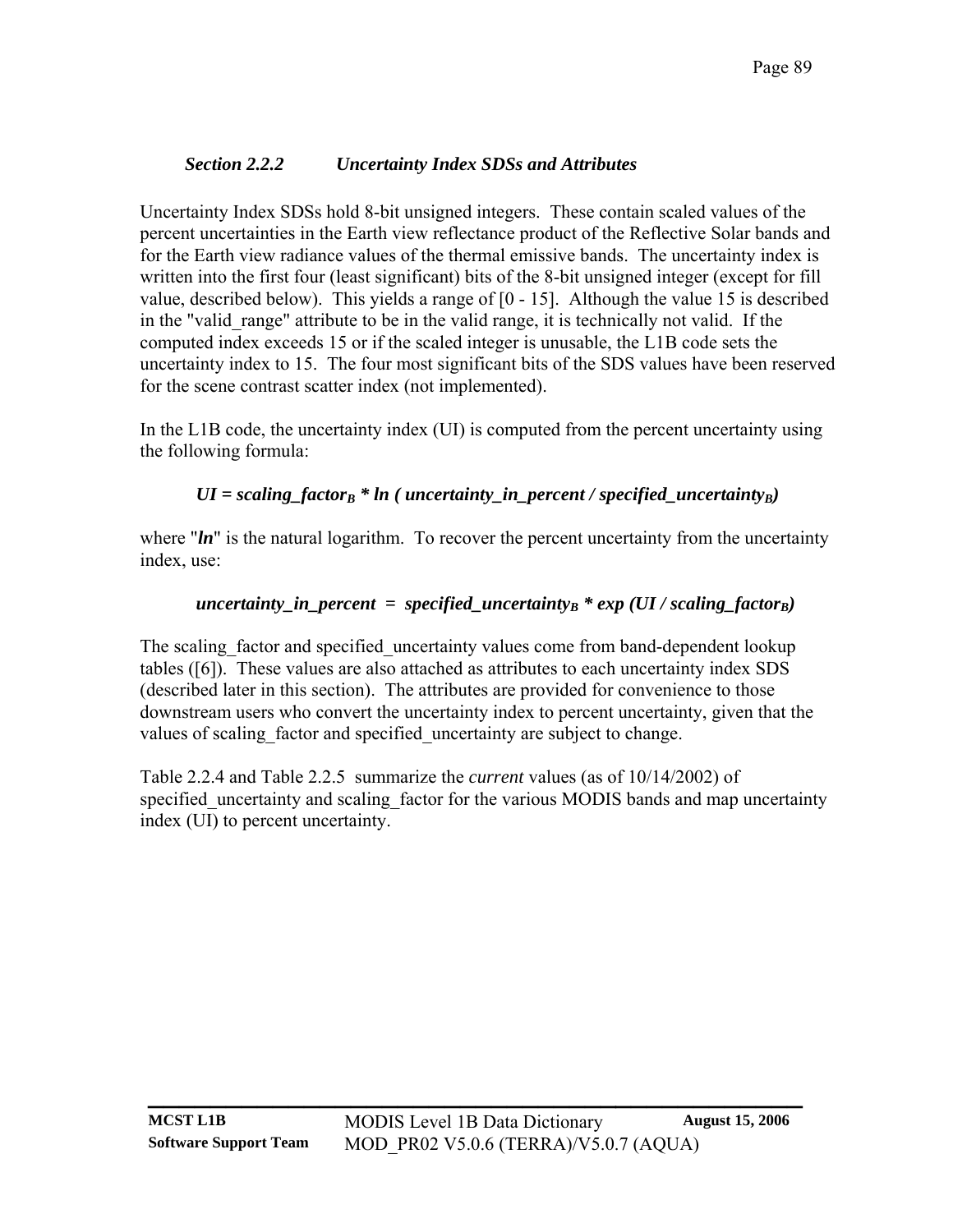<span id="page-93-0"></span>

| <b>Bands</b>        | <b>Specified_uncertainty</b> | scale factor |
|---------------------|------------------------------|--------------|
| $1-4, 8-19$         | 1.5                          | 7.0          |
| 5, 6, 7, 26         | 1.5                          | 5.0          |
| 20                  | 0.5625                       | 5.0          |
| 21                  | 2.5                          | 4.0          |
| 22-25, 27-30, 33-36 | 0.5                          | 4.0          |
| 31, 32              | 0.375                        | 4.0          |

| Table 2.2.4: Current values of specified_uncertainty and scale_factor for |  |
|---------------------------------------------------------------------------|--|
| <b>MODIS/Terra (PFM) and MODIS/Aqua (FM1)</b>                             |  |

#### **Table 2.2.5: Uncertainty Index (UI) mapped to uncertainty in percent**

<span id="page-93-1"></span>

| UI               | <b>Bands</b><br>$1-4, 8-19$ | <b>Bands</b><br>5, 6, 7, 26 | <b>Band 20</b> | <b>Band 21</b> | <b>Bands</b><br>$22-25, 27-$<br>30, 33-36 | <b>Bands</b><br>31, 32 |
|------------------|-----------------------------|-----------------------------|----------------|----------------|-------------------------------------------|------------------------|
| $\boldsymbol{0}$ | 1.50                        | 1.50                        | 0.56           | 2.50           | 0.50                                      | 0.38                   |
| 1                | 1.73                        | 1.83                        | 0.69           | 3.21           | 0.64                                      | 0.48                   |
| $\overline{2}$   | 2.00                        | 2.24                        | 0.84           | 4.12           | 0.82                                      | 0.62                   |
| 3                | 2.30                        | 2.73                        | 1.02           | 5.29           | 1.06                                      | 0.79                   |
| $\overline{4}$   | 2.66                        | 3.34                        | 1.25           | 6.80           | 1.36                                      | 1.02                   |
| 5                | 3.06                        | 4.08                        | 1.53           | 8.73           | 1.75                                      | 1.31                   |
| 6                | 3.53                        | 4.98                        | 1.87           | 11.20          | 2.24                                      | 1.68                   |
| $\overline{7}$   | 4.08                        | 6.08                        | 2.28           | 14.39          | 2.88                                      | 2.16                   |
| 8                | 4.70                        | 7.43                        | 2.79           | 18.47          | 3.69                                      | 2.77                   |
| 9                | 5.43                        | 9.07                        | 3.40           | 23.72          | 4.74                                      | 3.56                   |
| 10               | 6.26                        | 11.08                       | 4.16           | 30.46          | 6.09                                      | 4.57                   |
| 11               | 7.22                        | 13.54                       | 5.08           | 39.11          | 7.82                                      | 5.87                   |
| 12               | 8.33                        | 16.53                       | 6.20           | 50.21          | 10.04                                     | 7.53                   |
| 13               | 9.61                        | 20.20                       | 7.57           | 64.48          | 12.90                                     | 9.67                   |
| 14               | 11.08                       | 24.67                       | 9.25           | 82.79          | 16.56                                     | 12.42                  |
| 15               | $\geq 12.79$                | $\geq 30.13$                | $\geq 11.30$   | $\geq 106.30$  | $\geq 21.26$                              | $\geq 15.95$           |

Associated with each uncertainty index SDS is the following set of attributes: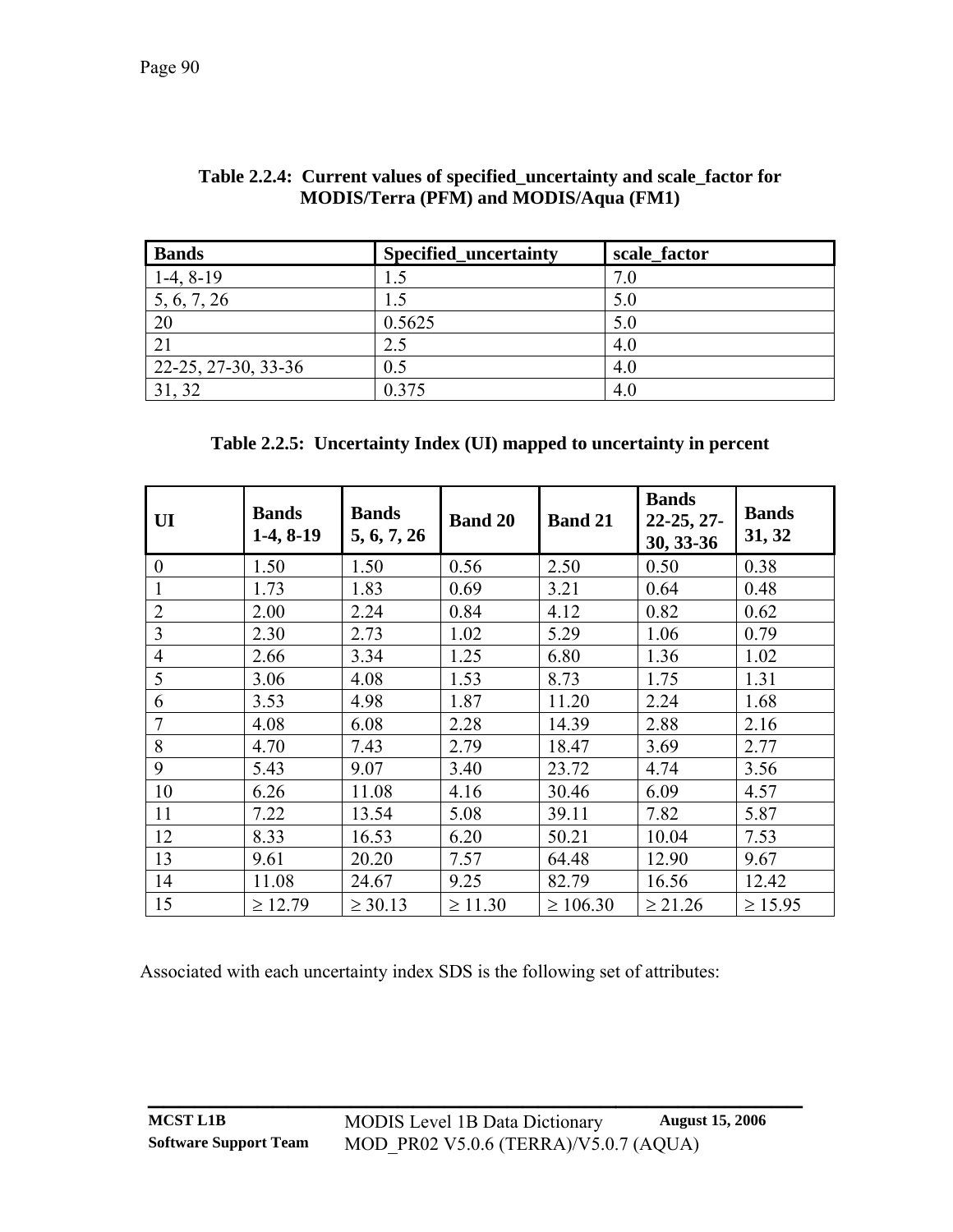| Name:             | long name                                             |
|-------------------|-------------------------------------------------------|
|                   | Description: The long or descriptive name of the SDS. |
|                   | HDF object: SDS attribute.                            |
| Data type: STRING |                                                       |
| Count:            |                                                       |
| Value:            | (see appropriate value in the file specification)     |
| Origin:           | The values are defined constants in the L1B code.     |
|                   |                                                       |

| Name:        | units                                                                                               |
|--------------|-----------------------------------------------------------------------------------------------------|
| Description: | Description of the units of the SDS. Note that the uncertainty index itself<br>does not have units. |
| HDF object:  | SDS attribute.                                                                                      |
| Data type:   | <b>STRING</b>                                                                                       |
| Count:       |                                                                                                     |
| Value:       | "none"                                                                                              |
| Origin:      | The value is set from a defined constant in the L1B code.                                           |

 $\mathcal{L}_\text{max} = \mathcal{L}_\text{max} = \mathcal{L}_\text{max} = \mathcal{L}_\text{max} = \mathcal{L}_\text{max} = \mathcal{L}_\text{max} = \mathcal{L}_\text{max} = \mathcal{L}_\text{max} = \mathcal{L}_\text{max} = \mathcal{L}_\text{max} = \mathcal{L}_\text{max} = \mathcal{L}_\text{max} = \mathcal{L}_\text{max} = \mathcal{L}_\text{max} = \mathcal{L}_\text{max} = \mathcal{L}_\text{max} = \mathcal{L}_\text{max} = \mathcal{L}_\text{max} = \mathcal{$ 

 $\mathcal{L}_\mathcal{L} = \{ \mathcal{L}_\mathcal{L} = \{ \mathcal{L}_\mathcal{L} = \{ \mathcal{L}_\mathcal{L} = \{ \mathcal{L}_\mathcal{L} = \{ \mathcal{L}_\mathcal{L} = \{ \mathcal{L}_\mathcal{L} = \{ \mathcal{L}_\mathcal{L} = \{ \mathcal{L}_\mathcal{L} = \{ \mathcal{L}_\mathcal{L} = \{ \mathcal{L}_\mathcal{L} = \{ \mathcal{L}_\mathcal{L} = \{ \mathcal{L}_\mathcal{L} = \{ \mathcal{L}_\mathcal{L} = \{ \mathcal{L}_\mathcal{$ 

| valid range                                                                                                                                                                                                                                                                                                          |
|----------------------------------------------------------------------------------------------------------------------------------------------------------------------------------------------------------------------------------------------------------------------------------------------------------------------|
| Range of normal values that the data in the SDS may assume (see comments<br>at the top of this section). The reason that the range is $[0-15]$ is that the<br>uncertainty index is assumed to occupy only the 4 least significant bits of the<br>unsigned 8-bit word. See other notes regarding " FillValue", below. |
| SDS attribute.                                                                                                                                                                                                                                                                                                       |
| uint <sub>8</sub>                                                                                                                                                                                                                                                                                                    |
| 2                                                                                                                                                                                                                                                                                                                    |
| 0, 15                                                                                                                                                                                                                                                                                                                |
| These values are set from defined constants in the L1B code.                                                                                                                                                                                                                                                         |
|                                                                                                                                                                                                                                                                                                                      |

 $\mathcal{L}_\mathcal{L} = \{ \mathcal{L}_\mathcal{L} = \{ \mathcal{L}_\mathcal{L} = \{ \mathcal{L}_\mathcal{L} = \{ \mathcal{L}_\mathcal{L} = \{ \mathcal{L}_\mathcal{L} = \{ \mathcal{L}_\mathcal{L} = \{ \mathcal{L}_\mathcal{L} = \{ \mathcal{L}_\mathcal{L} = \{ \mathcal{L}_\mathcal{L} = \{ \mathcal{L}_\mathcal{L} = \{ \mathcal{L}_\mathcal{L} = \{ \mathcal{L}_\mathcal{L} = \{ \mathcal{L}_\mathcal{L} = \{ \mathcal{L}_\mathcal{$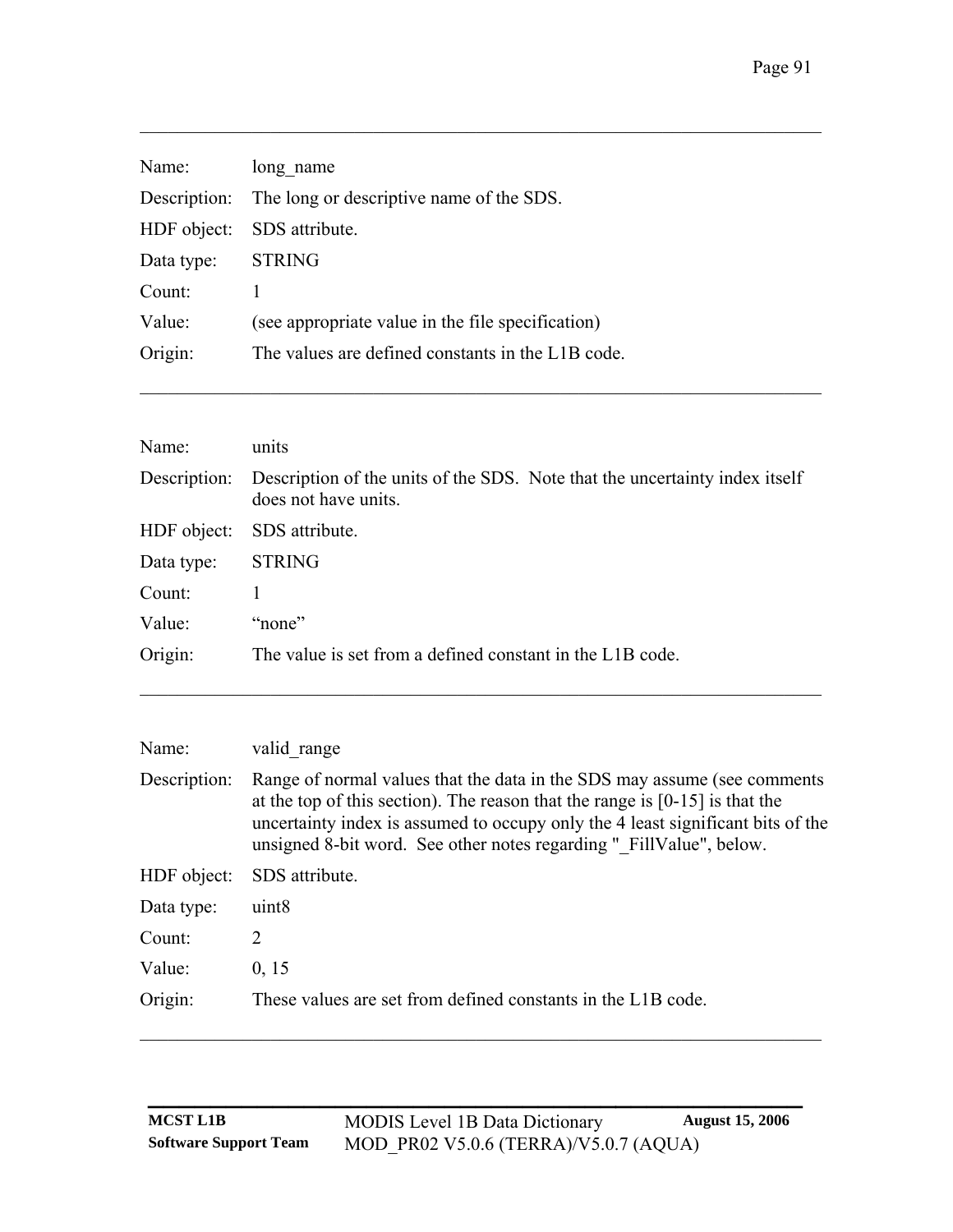| Name:                                                                                                                              | FillValue<br>The value for all elements of the SDS that are not explicitly defined (written).<br>The only time that this will happen in normal processing is for reflective band<br>SDSs when the scan type is not "Day". |  |  |  |
|------------------------------------------------------------------------------------------------------------------------------------|---------------------------------------------------------------------------------------------------------------------------------------------------------------------------------------------------------------------------|--|--|--|
| Description:                                                                                                                       |                                                                                                                                                                                                                           |  |  |  |
| HDF object:                                                                                                                        | SDS attribute.                                                                                                                                                                                                            |  |  |  |
| uint <sub>8</sub><br>Data type:                                                                                                    |                                                                                                                                                                                                                           |  |  |  |
| Count:                                                                                                                             | 1<br>255                                                                                                                                                                                                                  |  |  |  |
| Value:                                                                                                                             |                                                                                                                                                                                                                           |  |  |  |
| Origin:<br>This value is set from a defined constant within the L1B code.                                                          |                                                                                                                                                                                                                           |  |  |  |
| Name:                                                                                                                              | specified uncertainty                                                                                                                                                                                                     |  |  |  |
| Description:<br>Values to use in converting uncertainty index to percent uncertainty (see<br>formulae at the top of this section). |                                                                                                                                                                                                                           |  |  |  |
| HDF object:                                                                                                                        | SDS attribute.                                                                                                                                                                                                            |  |  |  |
| float <sub>32</sub><br>Data type:                                                                                                  |                                                                                                                                                                                                                           |  |  |  |

Count: (number of bands in the SDS)

Example:  $1.5,...$ Origin: For reflective bands, they come from the LUT "RSB\_specified\_uncertainty" in the Reflective LUT HDF file. For emissive bands, they come from the LUT "TEB\_specified\_uncertainty" in the Emissive LUT HDF file.

 $\mathcal{L}_\mathcal{L} = \{ \mathcal{L}_\mathcal{L} = \{ \mathcal{L}_\mathcal{L} = \{ \mathcal{L}_\mathcal{L} = \{ \mathcal{L}_\mathcal{L} = \{ \mathcal{L}_\mathcal{L} = \{ \mathcal{L}_\mathcal{L} = \{ \mathcal{L}_\mathcal{L} = \{ \mathcal{L}_\mathcal{L} = \{ \mathcal{L}_\mathcal{L} = \{ \mathcal{L}_\mathcal{L} = \{ \mathcal{L}_\mathcal{L} = \{ \mathcal{L}_\mathcal{L} = \{ \mathcal{L}_\mathcal{L} = \{ \mathcal{L}_\mathcal{$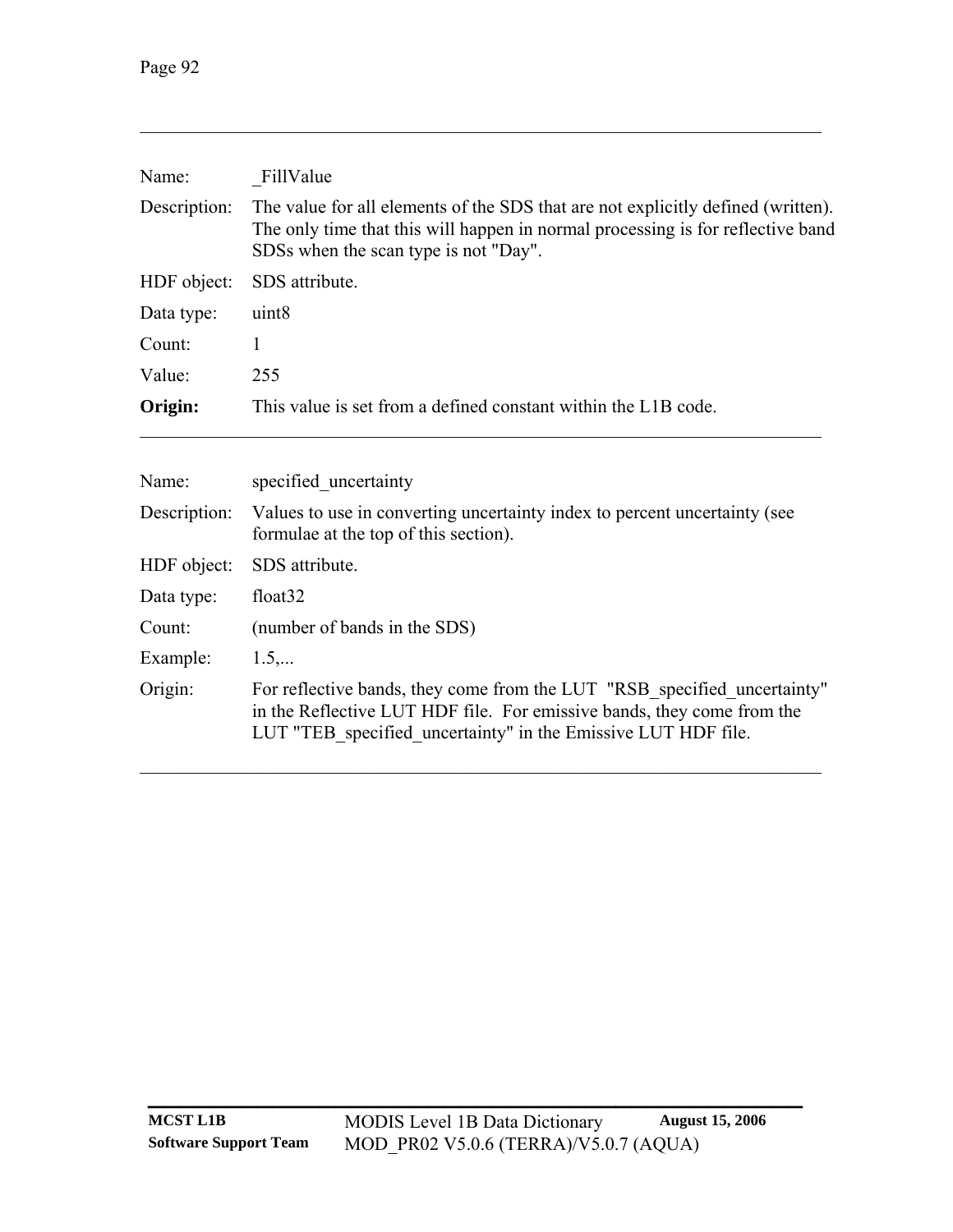| Name:        | scaling factor                                                                                                                                                                                              |
|--------------|-------------------------------------------------------------------------------------------------------------------------------------------------------------------------------------------------------------|
| Description: | Values to use in converting uncertainty index to percent uncertainty (see<br>formulae at the top of this section).                                                                                          |
| HDF object:  | SDS attribute.                                                                                                                                                                                              |
| Data type:   | float <sub>32</sub>                                                                                                                                                                                         |
| Count:       | (number of bands in the SDS)                                                                                                                                                                                |
| Example:     | 7.0,                                                                                                                                                                                                        |
| Origin:      | For reflective bands, they come from the LUT "RSB UI scaling factor" in<br>the Reflective LUT HDF file. For emissive bands, they come from the LUT<br>"TEB UI scaling factor" in the Emissive LUT HDF file. |

 $\mathcal{L}_\mathcal{L} = \{ \mathcal{L}_\mathcal{L} = \{ \mathcal{L}_\mathcal{L} = \{ \mathcal{L}_\mathcal{L} = \{ \mathcal{L}_\mathcal{L} = \{ \mathcal{L}_\mathcal{L} = \{ \mathcal{L}_\mathcal{L} = \{ \mathcal{L}_\mathcal{L} = \{ \mathcal{L}_\mathcal{L} = \{ \mathcal{L}_\mathcal{L} = \{ \mathcal{L}_\mathcal{L} = \{ \mathcal{L}_\mathcal{L} = \{ \mathcal{L}_\mathcal{L} = \{ \mathcal{L}_\mathcal{L} = \{ \mathcal{L}_\mathcal{$ 

| Name:        | uncertainty units                                                                                                                         |
|--------------|-------------------------------------------------------------------------------------------------------------------------------------------|
| Description: | Units of uncertainty after applying the specified uncertainty and scaling factor<br>in the formulae described at the top of this section. |
| HDF object:  | SDS attribute.                                                                                                                            |
| Data type:   | <b>STRING</b>                                                                                                                             |
| Count:       |                                                                                                                                           |
| Value:       | "percent"                                                                                                                                 |
| Origin:      | A defined constant in the L1B code.                                                                                                       |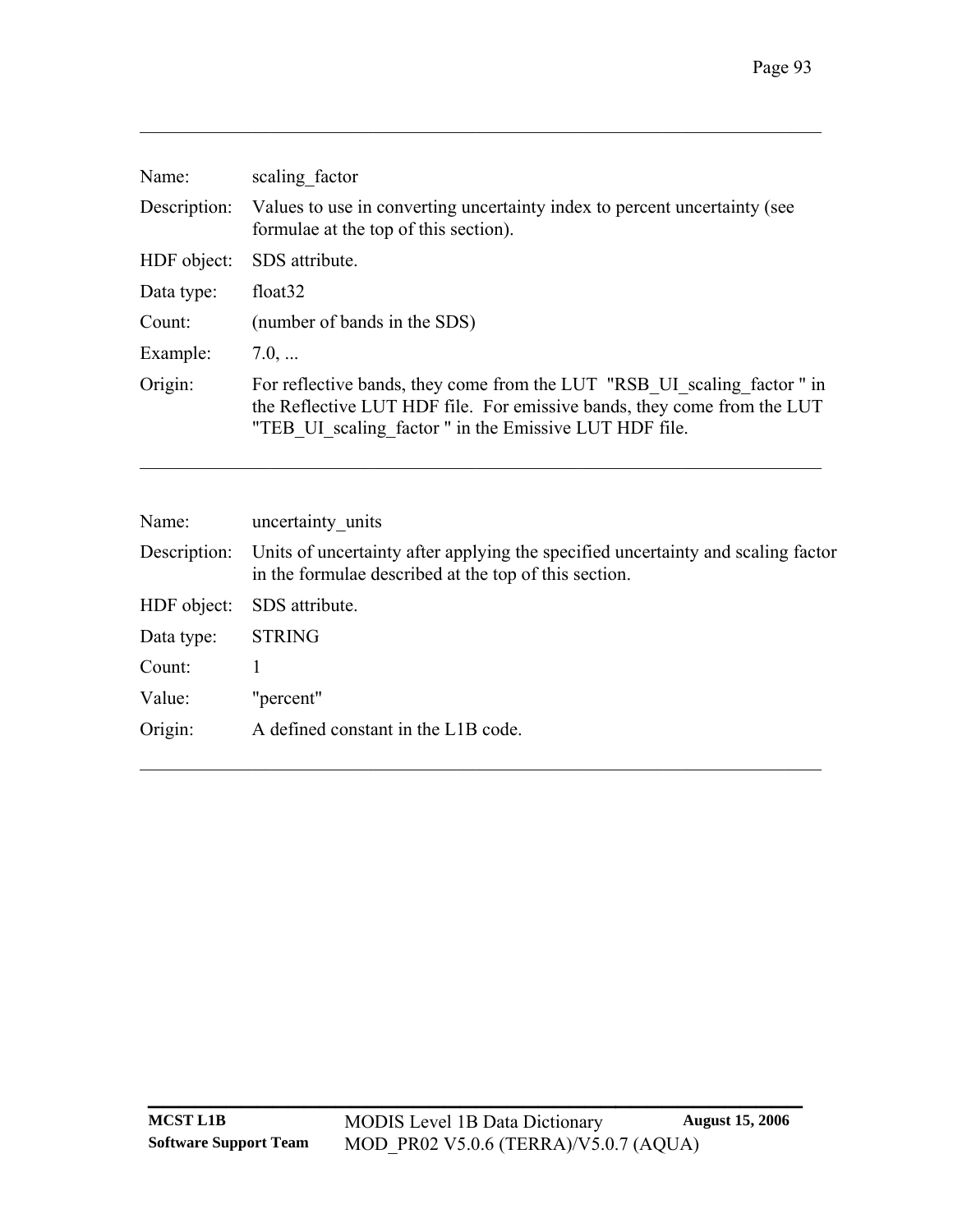### *Section 2.2.3 "Samples Used" SDSs and Attributes*

<span id="page-97-0"></span>The "Samples Used" SDSs contain 8-bit signed integers which represent the number of samples used in aggregating a 250m or 500m band to a lower resolution. If a nativeresolution pixel has been flagged as invalid (a value > 32767), then that pixel is not included in the aggregated value.

 $\mathcal{L}_\mathcal{L} = \{ \mathcal{L}_\mathcal{L} = \{ \mathcal{L}_\mathcal{L} = \{ \mathcal{L}_\mathcal{L} = \{ \mathcal{L}_\mathcal{L} = \{ \mathcal{L}_\mathcal{L} = \{ \mathcal{L}_\mathcal{L} = \{ \mathcal{L}_\mathcal{L} = \{ \mathcal{L}_\mathcal{L} = \{ \mathcal{L}_\mathcal{L} = \{ \mathcal{L}_\mathcal{L} = \{ \mathcal{L}_\mathcal{L} = \{ \mathcal{L}_\mathcal{L} = \{ \mathcal{L}_\mathcal{L} = \{ \mathcal{L}_\mathcal{$ 

Associated with each Samples Used SDS is the following set of attributes:

| Name:       | long name                                                      |  |  |  |  |
|-------------|----------------------------------------------------------------|--|--|--|--|
|             | Description: The long or descriptive name of the SDS.          |  |  |  |  |
| HDF object: | SDS attribute.                                                 |  |  |  |  |
| Data type:  | <b>STRING</b>                                                  |  |  |  |  |
| Count:      | 1                                                              |  |  |  |  |
| Value:      | (see appropriate value in the file specification)              |  |  |  |  |
| Origin:     | The values are set from defined constants within the L1B code. |  |  |  |  |
|             |                                                                |  |  |  |  |

| Name:        | units                                                                                                                                             |  |  |  |  |  |
|--------------|---------------------------------------------------------------------------------------------------------------------------------------------------|--|--|--|--|--|
| Description: | Description of the units of the SDS. Since there are no units associated with<br>"number of samples used", the value of this attribute is "none". |  |  |  |  |  |
| HDF object:  | SDS attribute.                                                                                                                                    |  |  |  |  |  |
| Data type:   | <b>STRING</b>                                                                                                                                     |  |  |  |  |  |
| Count:       |                                                                                                                                                   |  |  |  |  |  |
| Value:       | "none"                                                                                                                                            |  |  |  |  |  |
| Origin:      | The value is set from a defined constant in the L1B code.                                                                                         |  |  |  |  |  |
|              |                                                                                                                                                   |  |  |  |  |  |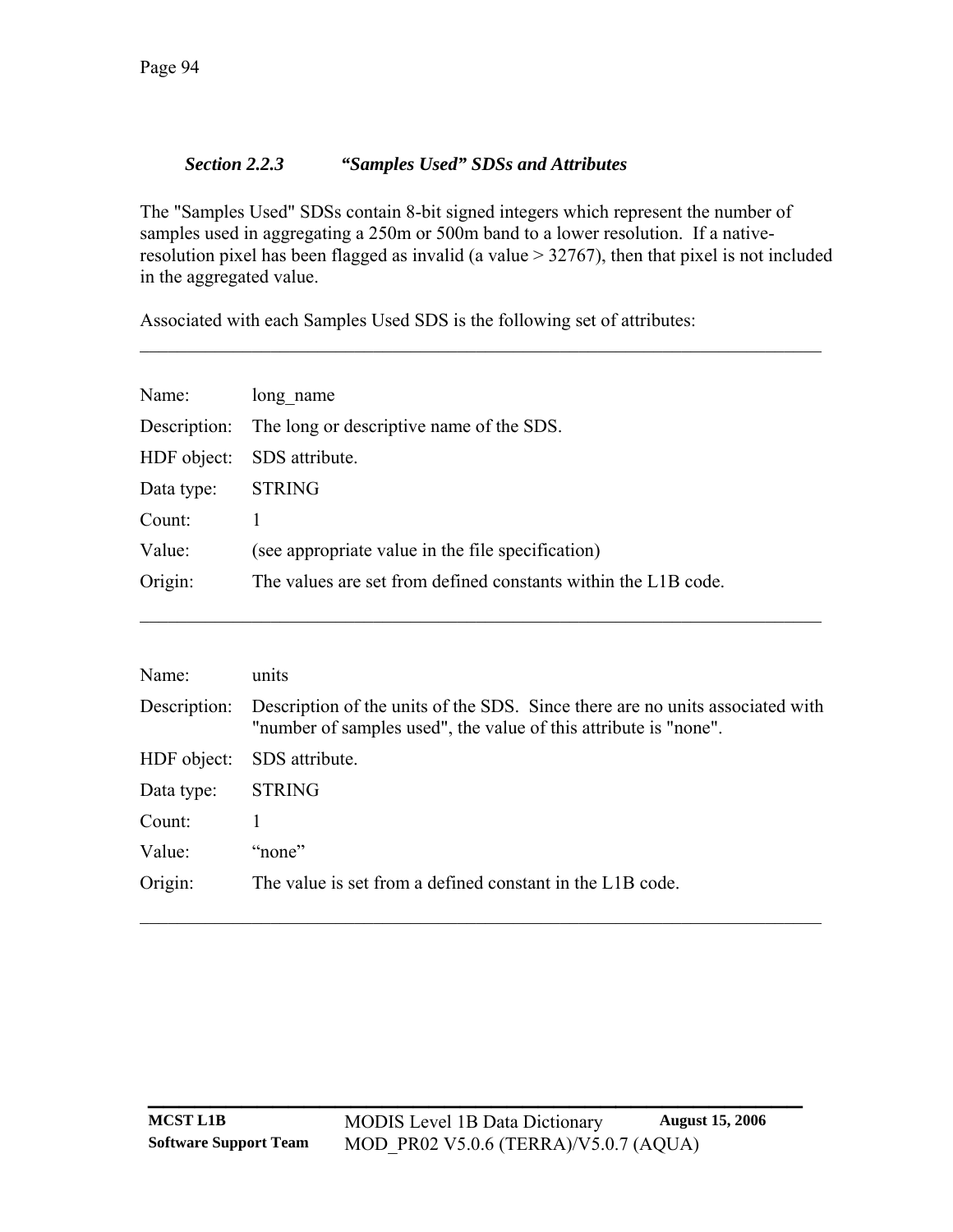| Name:        | valid range                                                                                                                                                                                                                                                |  |  |  |  |
|--------------|------------------------------------------------------------------------------------------------------------------------------------------------------------------------------------------------------------------------------------------------------------|--|--|--|--|
| Description: | Range of valid values that the data in the SDS may assume. The number of<br>samples actually used in aggregation is usually the upper limit of the range<br>indicated in this attribute. However, bad or missing data may result in fewer<br>samples used. |  |  |  |  |
| HDF object:  | SDS attribute.                                                                                                                                                                                                                                             |  |  |  |  |
| Data type:   | int <sub>8</sub>                                                                                                                                                                                                                                           |  |  |  |  |
| Count:       | 2                                                                                                                                                                                                                                                          |  |  |  |  |
| Value:       | 0, 6 (when aggregating 250m bands to 500m data product)                                                                                                                                                                                                    |  |  |  |  |
|              | 0, 28 (when aggregating 250m bands to 1km data product)                                                                                                                                                                                                    |  |  |  |  |
|              | 0, 6 (when aggregating 500m bands to 1km data product)                                                                                                                                                                                                     |  |  |  |  |
| Origin:      | The values are set from defined constants in the L1B code.                                                                                                                                                                                                 |  |  |  |  |
|              |                                                                                                                                                                                                                                                            |  |  |  |  |

| Name:        | FillValue                                                                                                                                                                           |  |  |  |
|--------------|-------------------------------------------------------------------------------------------------------------------------------------------------------------------------------------|--|--|--|
| Description: | The value for all elements of the SDS that are not explicitly defined (written).<br>The only time that this will happen in normal processing is when the scan type<br>is not "Day". |  |  |  |
| HDF object:  | SDS attribute.                                                                                                                                                                      |  |  |  |
| Data type:   | int8                                                                                                                                                                                |  |  |  |
| Count:       |                                                                                                                                                                                     |  |  |  |
| Value:       | $-1$                                                                                                                                                                                |  |  |  |
| Origin:      | The value is set from a defined constant in the L1B code.                                                                                                                           |  |  |  |

### **Section 2.3 Band-Subsetting SDSs**

[Table 2.3.1](#page-99-0) summarizes the band-subsetting SDSs. The 250m product contains only the "Band 250M" SDS, the 500m product contains the "Band 250M" and "Band 500M" SDSs, and the 1KM product contains all four SDSs. There is a separate SDS for each of the entries in [Table 2.3.1.](#page-99-0)

Name: See [Table 2.3.1](#page-99-0) below.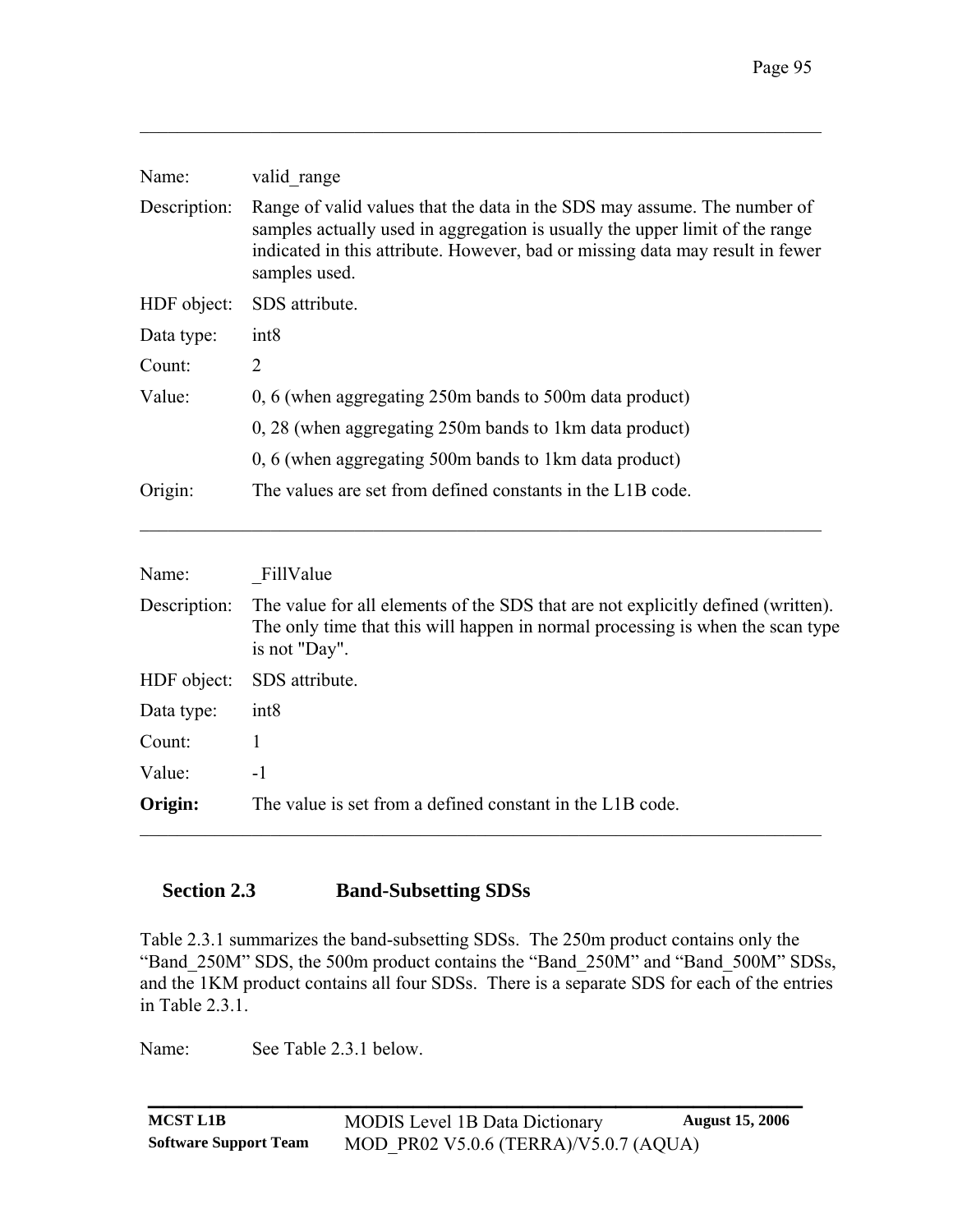#### Page 96

| Description: | Floating-point equivalents for the MODIS bands. For example, in the<br>"Band 1KM RefSB" SDS, band 13lo is represented as "13.0", band 13hi is<br>represented as "13.5". |  |  |  |
|--------------|-------------------------------------------------------------------------------------------------------------------------------------------------------------------------|--|--|--|
| HDF class:   | Scientific Data Set (SDS)                                                                                                                                               |  |  |  |
| Data type:   | float <sub>32</sub>                                                                                                                                                     |  |  |  |
| Count:       | # of bands (see Table 2.3.1)                                                                                                                                            |  |  |  |
| Value:       | See Table $2.3.1$ .                                                                                                                                                     |  |  |  |
| Origin:      | The values are set from defined constants in the L1B code.                                                                                                              |  |  |  |
|              |                                                                                                                                                                         |  |  |  |

**Table 2.3.1: Band subsetting SDS summary (data type = float32)** 

<span id="page-99-0"></span>

| <b>SDS</b> Name    | $#$ bands | Values                                                      |
|--------------------|-----------|-------------------------------------------------------------|
| "Band 250M"        |           |                                                             |
| "Band 500M"        |           | 3, 4, 5, 6, 7                                               |
| "Band 1KM RefSB"   | 15        | 8, 9, 10, 11, 12, 13, 13.5, 14, 14.5, 15, 16, 17, 18, 19,   |
|                    |           | 26                                                          |
| "Band 1KM Emissive | 16        | 20, 21, 22, 23, 24, 25, 27, 28, 29, 30, 31, 32, 33, 34, 35, |
| 11                 |           | 36                                                          |

<span id="page-99-1"></span>[Table 2.3.2](#page-99-1) summarizes the long\_name attribute for the band subsetting SDSs. The data type for this attribute is "STRING".

**Table 2.3.2: "long\_name" attribute for Band subsetting SDS** 

| <b>SDS</b> Name     | <b>Value</b>                                       |
|---------------------|----------------------------------------------------|
| "Band 250M"         | "250M Band Numbers for Subsetting"                 |
| "Band 500M"         | "500M Band Numbers for Subsetting"                 |
| "Band 1KM RefSB"    | "IKM Reflective Solar Band Numbers for Subsetting" |
| "Band 1KM Emissive" | "IKM Emissive Band Numbers for Subsetting"         |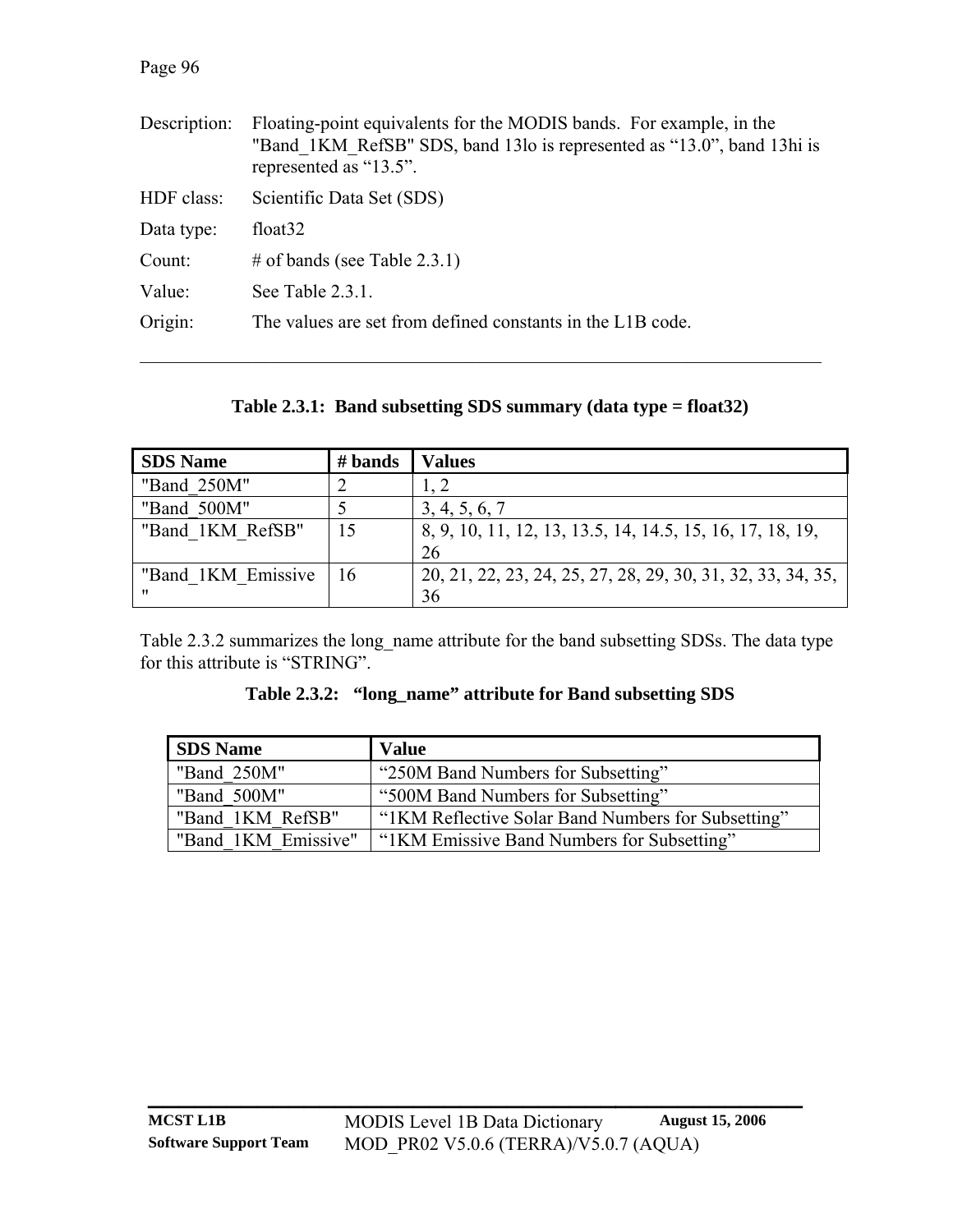## **Section 2.4 Geolocation SDSs**

This section describes the Geolocation SDSs in the L1B granule products. The 1km granule contains information about the geodetic position (latitude, longitude, and height) and the Sun and satellite ("sensor") bearings. The 250m and 500m data products contain only latitude and longitude information.

## *Section 2.4.1 Descriptions of Geolocation SDSs*

[Table 2.4.1](#page-100-0) describes the Geolocation SDSs written to the 1KM granule product. [Table 2.4.2](#page-100-1) describes the SDSs written to the 250m and 500m products. The origin of all values is the geolocation file used as input to the L1B code. See the geolocation file specifications for the full details of these SDSs and their attributes.

<span id="page-100-0"></span>

| SDS name      | Data Type           | <b>Dimensions</b>                |
|---------------|---------------------|----------------------------------|
| Latitude      | float <sub>32</sub> | $(2*$ nscans, Max EV frames/5+1) |
| Longitude     | float <sub>32</sub> | $(2*$ nscans, Max EV frames/5+1) |
| Height        | int16               | $(2*$ nscans, Max EV frames/5+1) |
| SensorZenith  | int16               | $(2*$ nscans, Max EV frames/5+1) |
| SensorAzimuth | int16               | $(2*$ nscans, Max EV frames/5+1) |
| Range         | uint16              | $(2*$ nscans, Max EV frames/5+1) |
| SolarZenith   | int16               | $(2*$ nscans, Max EV frames/5+1) |
| SolarAzimuth  | int16               | $(2*$ nscans, Max EV frames/5+1) |
| gflags        | uint <sub>8</sub>   | $(2*$ nscans, Max EV frames/5+1) |

## **Table 2.4.1: Summary of 1KM Geolocation SDSs**

## **Table 2.4.2: Summary of 250m and 500m Geolocation SDSs**

<span id="page-100-1"></span>

| <b>SDS</b> name | Data Type           | <b>Dimensions</b>             |
|-----------------|---------------------|-------------------------------|
| Latitude        | float <sub>32</sub> | $(10*$ nscans, Max EV frames) |
| Longitude       | float <sub>32</sub> | $(10*$ nscans, Max EV frames) |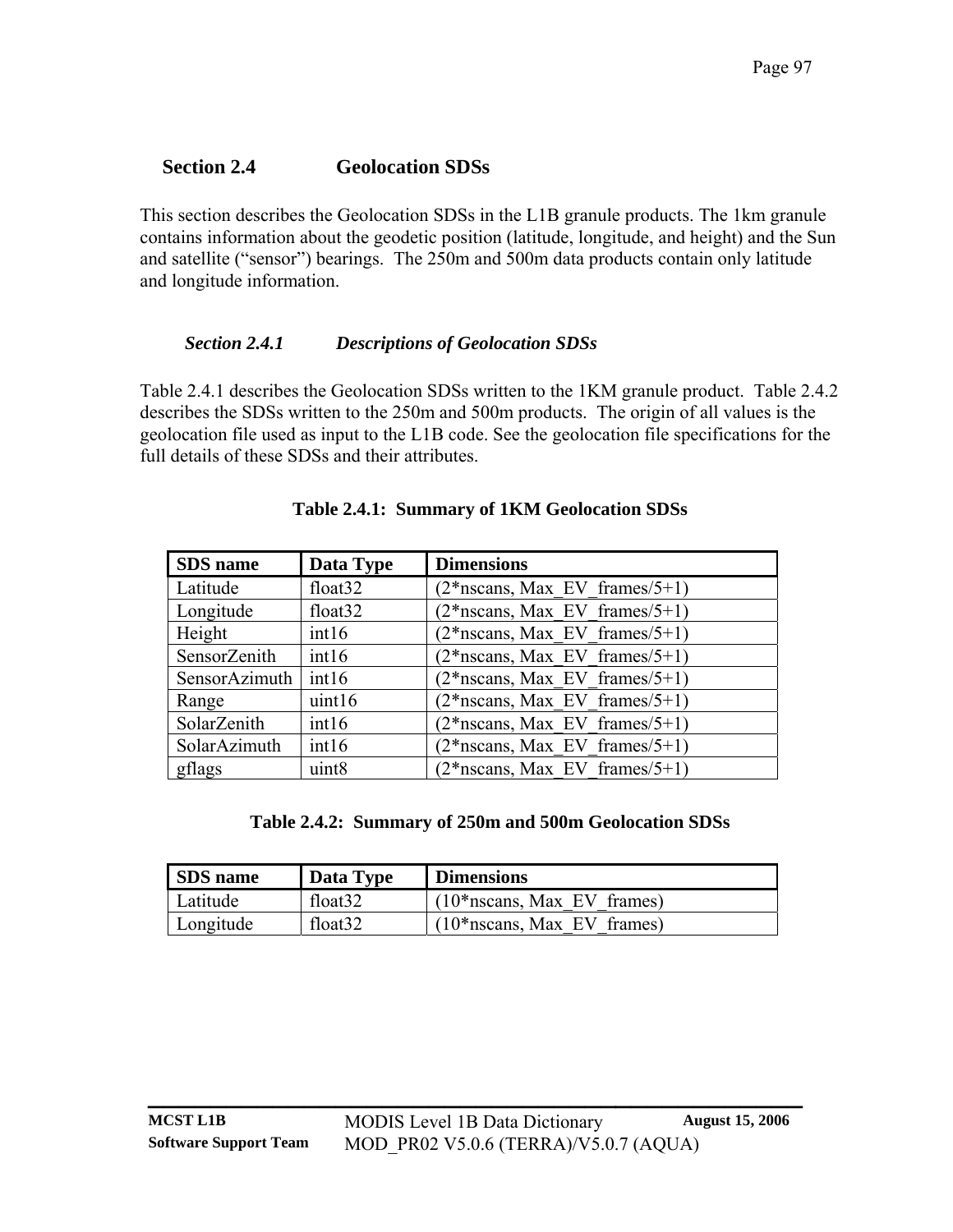Page 98

Descriptions of Geolocation SDSs:

| Latitude:     | 32 bit signed floating point array containing the geodetic latitudes for the<br>center of the corresponding 1km Earth View frames.                                                                  |
|---------------|-----------------------------------------------------------------------------------------------------------------------------------------------------------------------------------------------------|
| Longitude:    | 32 bit signed floating point array containing the geodetic longitudes for<br>the center of the corresponding 1km Earth View frames.                                                                 |
| Height:       | 16 bit signed integer array containing the geodetic heights above geoid for<br>the center of the corresponding 1km Earth View frames.                                                               |
| SensorZenith: | 16 bit signed integer array containing the sensor (spacecraft) zenith angles<br>for the corresponding 1km Earth View frames.                                                                        |
|               | <b>SensorAzimuth:</b> 16 bit signed integer array containing the sensor (spacecraft) azimuth<br>angles for the corresponding 1km Earth View frames.                                                 |
| Range:        | 16 bit unsigned integer array containing the slant ranges (to spacecraft) for<br>the corresponding 1km Earth View frames.                                                                           |
| SolarZenith:  | 16 bit signed integer array containing the solar zenith angles for the<br>corresponding 1km Earth View frames.                                                                                      |
| SolarAzimuth: | 16 bit signed integer array containing the solar azimuth angles for the<br>corresponding 1km Earth View frames.                                                                                     |
| gflags:       | 8 bit unsigned integer array containing the geolocation flag values (bit-<br>wise settings) for the corresponding 1km Earth View frames. The<br>individual bits are described in Table 2.4.4 below. |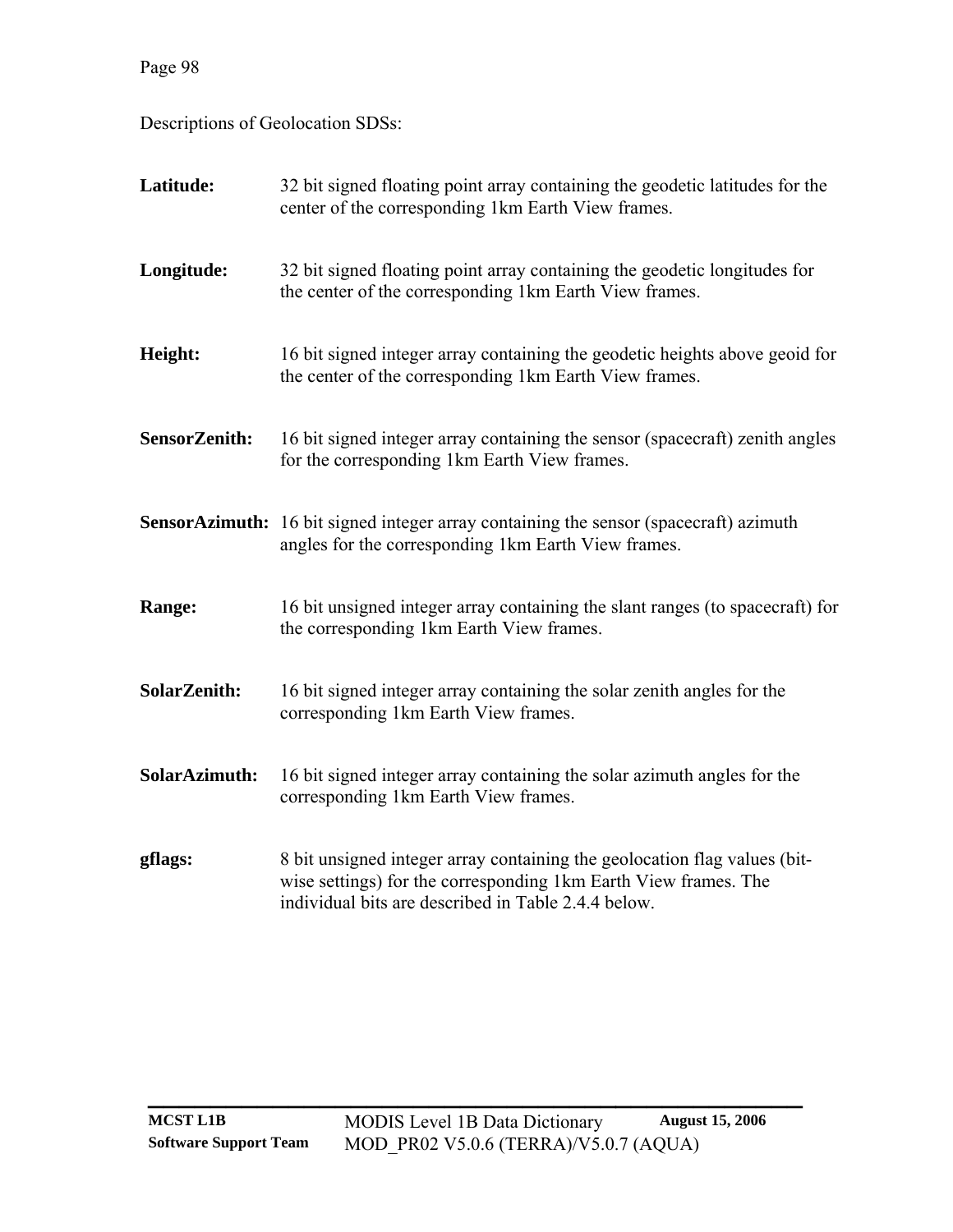#### *Section 2.4.2 Attributes for Geolocation SDSs (except "gflags")*

The attributes for all of the geolocation SDSs are similar except for the gflags SDS (which will be described in the next subsection). [Table 2.4.3](#page-102-0) summarizes the values for the attributes of units, valid range, FillValue and scale factor. The origin of the values of these attributes is the geolocation file data.

<span id="page-102-0"></span>

| SDS name      | <b>Units</b><br>(STRING)<br>Count = $1$ | valid_range $(*)$<br>$count = 2$ | $\_FillValue (*)$<br>$count = 1$ | scale_factor<br>(float64)<br>$count = 1$ |
|---------------|-----------------------------------------|----------------------------------|----------------------------------|------------------------------------------|
| Latitude      | "degrees"                               | $-90.0, 90.0$                    | $-999.9$                         | $***$                                    |
| Longitude     | "degrees"                               | $-180.0, 180.0$                  | $-999.9$                         | $***$                                    |
| Height        | "meters"                                | $-400, 10000$                    | $-32767$                         | $***$                                    |
| SensorZenith  | "degrees"                               | 0,18000                          | $-32767$                         | 0.01                                     |
| SensorAzimuth | "degrees"                               | $-18000, 18000$                  | $-32767$                         | 0.01                                     |
| Range         | "meters"                                | 27000, 65535                     | $\Omega$                         | 25.0                                     |
| SolarZenith   | "degrees"                               | 0,18000                          | $-32767$                         | 0.01                                     |
| SolarAzimuth  | "degrees"                               | $-18000, 18000$                  | $-32767$                         | 0.01                                     |

#### **Table 2.4.3: Attribute Values for Geolocation SDSs (except gflags)**

\* The data type for the corresponding SDS applies to the value.

\*\* There is no scale factor attribute for this SDS.

Descriptions of Geolocation SDS attributes::

**units:** This specifies the units of the data, after data have been multiplied by the scale\_factor.

- **valid\_range:** This specifies the range of valid numbers in the SDS, prior to multiplying by the scale factor.
- **\_FillValue:** This specifies the value for missing or erroneous data.
- **scale\_factor:** All numbers in the SDS are multiplied by this value to obtain the units specified in the units attribute (latitude and longitude scale factors are 1.0 and do not have this attribute).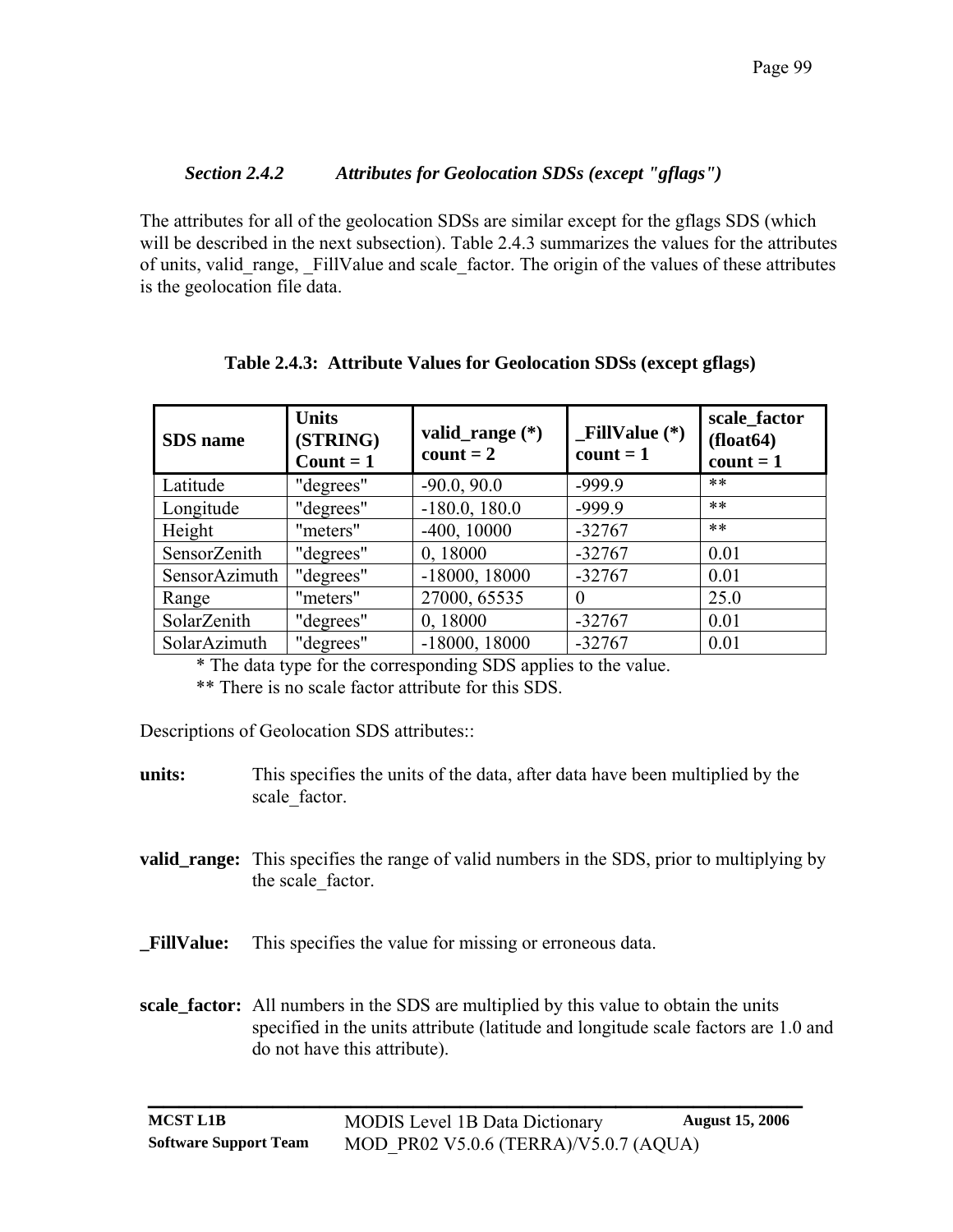| line number and frame number attributes, summarized below. |                                                                                                                                                                                                |  |  |
|------------------------------------------------------------|------------------------------------------------------------------------------------------------------------------------------------------------------------------------------------------------|--|--|
| Name:                                                      | line numbers                                                                                                                                                                                   |  |  |
| Description:                                               | This string is a description of which of the 10 detectors in a scan are mapped<br>to the geolocation points stored in the geolocation SDSs. It is meant as an<br>informative description only. |  |  |
| Data type:                                                 | <b>STRING</b>                                                                                                                                                                                  |  |  |
| Count:                                                     | 1                                                                                                                                                                                              |  |  |
| Value:                                                     | " $3, 8$ "                                                                                                                                                                                     |  |  |
| Origin:                                                    | The value is set from a defined constant in the L1B code.                                                                                                                                      |  |  |
| Name:                                                      | frame numbers                                                                                                                                                                                  |  |  |
| Description:                                               | This string indicates which frame numbers in a scan are mapped to the<br>geolocation points stored in the geolocation SDSs. It is meant as an<br>informative description only.                 |  |  |
| Data type:                                                 | <b>STRING</b>                                                                                                                                                                                  |  |  |
| Count:                                                     | 1                                                                                                                                                                                              |  |  |
| Value:                                                     | "3, 8, 13, "                                                                                                                                                                                   |  |  |
| Origin:                                                    | The value is set from a defined constant in the L1B code.                                                                                                                                      |  |  |

For each of the 1km product geolocation SDSs listed in [Table 2.4.1,](#page-100-0) there are also line\_number and frame\_number attributes, summarized below.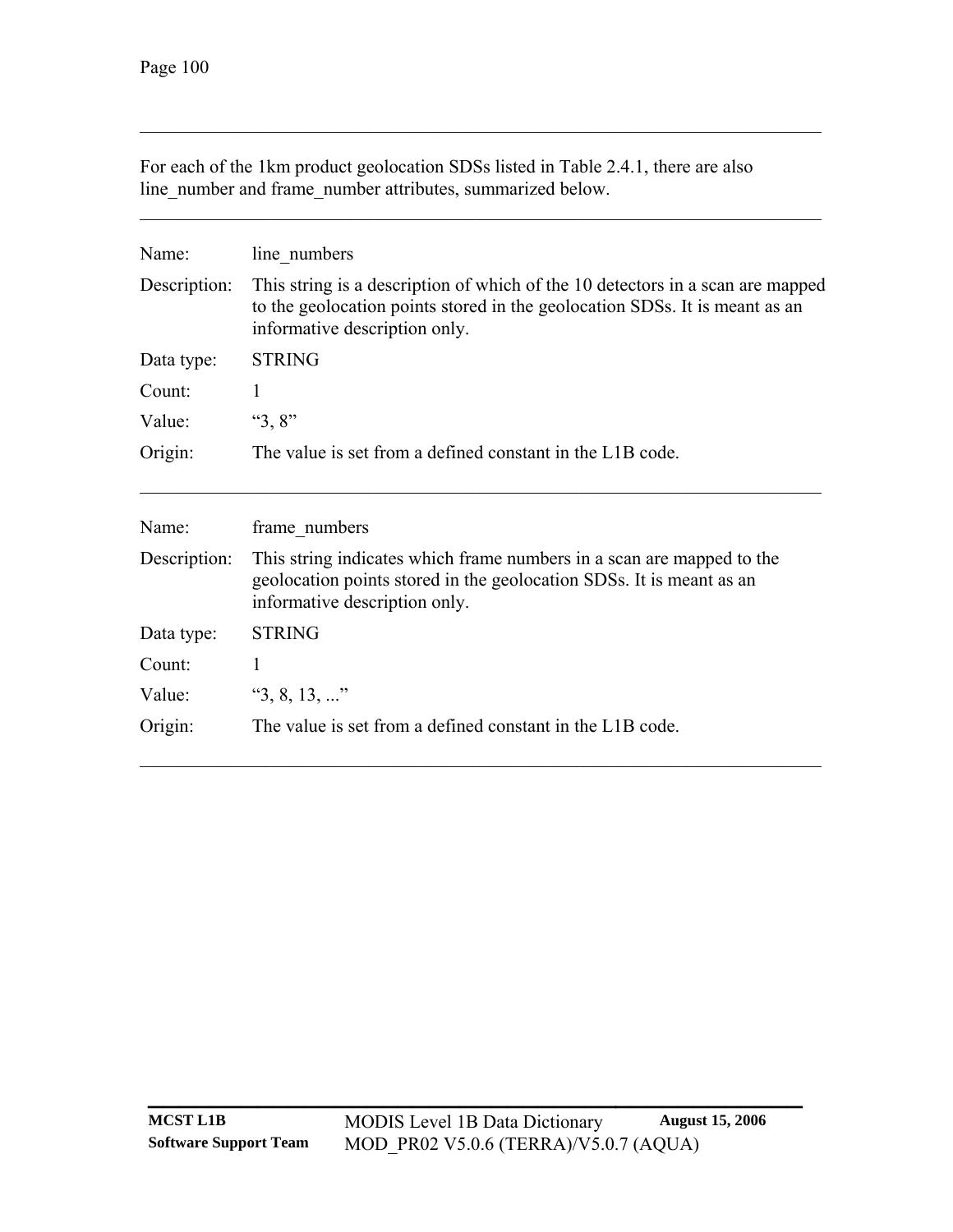## *Section 2.4.3 Attributes for 1KM Geolocation "gflags" SDS*

The "gflags" SDS is an 8-bit unsigned integer array containing the geolocation flag values (bit-wise settings) for the corresponding 1km Earth View frames. [Table 2.4.4](#page-104-0) summarizes the attributes of this SDS. The attributes which begin with "Bit" essentially summarize the meaning of the gflags bits (MSB = most significant bit).

<span id="page-104-0"></span>

| <b>Name</b> | <b>Type</b>       | Count | <b>Value</b>                               |
|-------------|-------------------|-------|--------------------------------------------|
| FillValue   | uint <sub>8</sub> |       | 255                                        |
| Bit 7 (MSB) | <b>String</b>     |       | " $1 =$ invalid input data"                |
| Bit 6       | <b>String</b>     |       | " $1 =$ no ellipsoidal intersection"       |
| Bit 5       | <b>String</b>     |       | " $1 = no$ valid terrain data"             |
| Bit 4       | <b>String</b>     |       | $"1 = DEM$ missing or of inferior quality" |
| Bit 3       | <b>String</b>     |       | " $1 =$ invalid sensor range"              |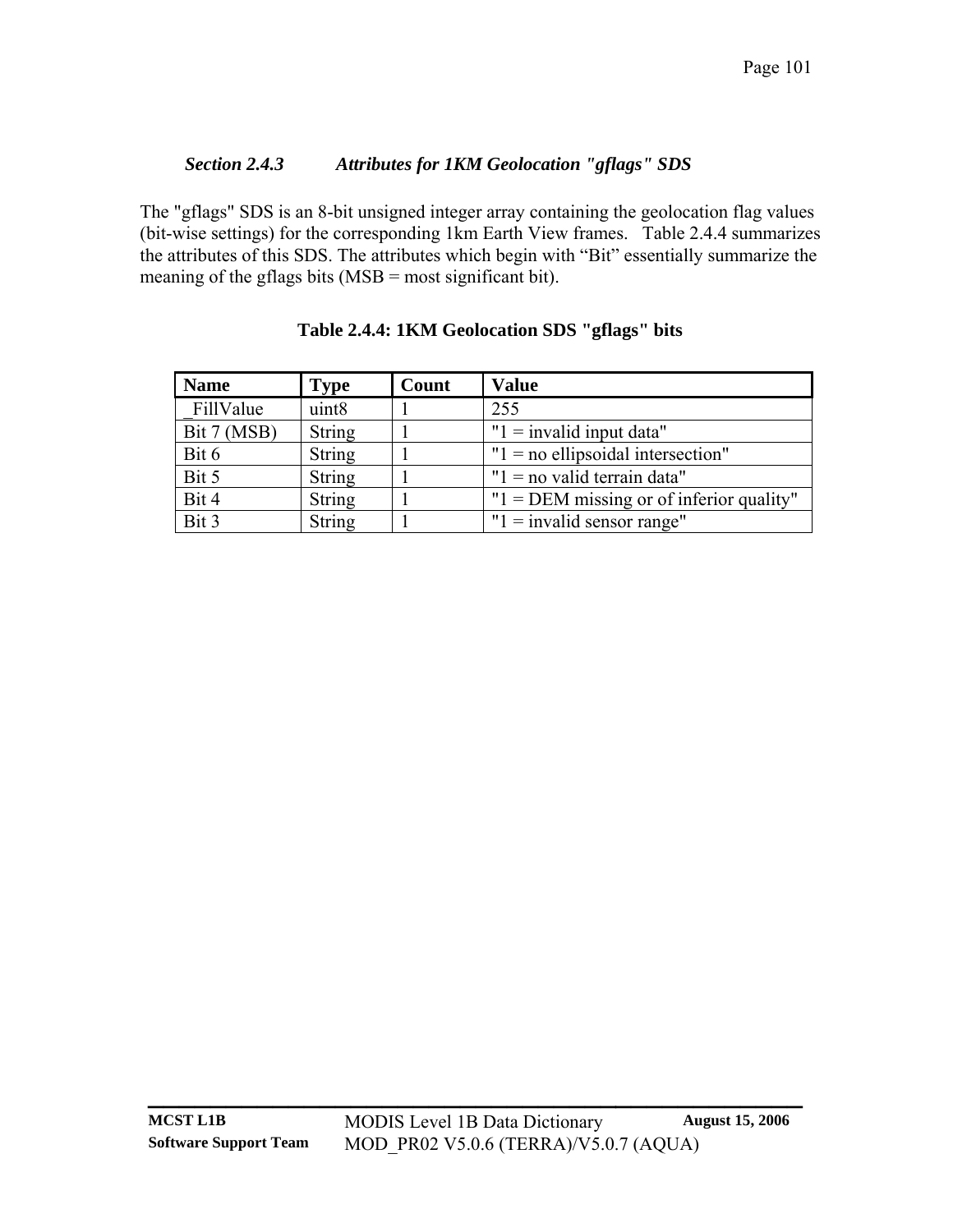# **SECTION 3 ABBREVIATIONS AND ACRONYMS**

(See also the Abbreviations and Acronyms in the Product User's Guide, reference [\[8\]\)](#page-107-1)

| <b>DAAC</b>    | Distributed Data Active Archive Center                                                                                      |
|----------------|-----------------------------------------------------------------------------------------------------------------------------|
| DN             | Digital number -- upper case generally refers to uncorrected (raw) value as                                                 |
|                | recorded by the MODIS instrument                                                                                            |
| dn             | Digital Number -- lower case generally refers to DN corrected for the                                                       |
|                | electronic background (zero point) DN value.                                                                                |
| dn*            | For reflective Solar bands, this is dn corrected for known instrument effects                                               |
|                | such as temperature effects and mirror side response vs. scan angle (RVS).                                                  |
| dn**           | For reflective Solar bands, these are dn* values for a band placed on a                                                     |
|                | common scale by accounting for detector variations of the calibration                                                       |
|                | coefficients.                                                                                                               |
| <b>ECS</b>     | <b>EOS</b> Core System                                                                                                      |
| <b>EOS</b>     | Earth Observing System.                                                                                                     |
| <b>FPA</b>     | focal plane assembly                                                                                                        |
| geolocation    | The geolocation code (same as MOD PR03) ingests a L1A granule and                                                           |
|                | generates geolocation quantities (latitude, longitude, etc.) for the 5-minute                                               |
|                | granule.                                                                                                                    |
| <b>GSFC</b>    | Goddard Space Flight Center                                                                                                 |
| <b>HDF</b>     | Hierarchical Data Format. The format was developed and is maintained by                                                     |
|                | the National Center for Supercomputing Applications (NCSA) at the                                                           |
|                | University of Illinois at Urbana-Champaign                                                                                  |
| <b>HDF-EOS</b> | Hierarchical Data Format-Earth Observing System and the software library                                                    |
|                | that will implement                                                                                                         |
| L1A            | Level $1A$ – the L1A code (same as MOD PR01) unpacks the binary Level 0                                                     |
|                | data file, re-formats it into an HDF file, and generates a granule (file) size of                                           |
|                | approximately 5 minutes.                                                                                                    |
| L1B            | Level $1B$ – the L1B code (same as MOD PR02) ingests the output of the                                                      |
|                | L1A and geolocation codes to produce science data which can be scaled into                                                  |
| <b>LUT</b>     | useful scientific quantities (radiance, reflectance)                                                                        |
|                | Look-Up Table. Generally an input value or array to the L1B code which                                                      |
|                | resides in one of three files: (1) Emissive lookup tables file, Reflective lookup<br>tables file, or QA lookup tables file. |
| <b>LWIR</b>    | Long-Wave Infrared -- usually refers to MODIS bands 27-36.                                                                  |
| <b>MCF</b>     | Metadata configuration file -- a necessary input for the SDP toolkit for                                                    |
|                | creating ECS core and archive metadata. Defined the basic structure and                                                     |
|                | valid contents for the metadata. In some cases, values placed into the output                                               |
|                | products are defined within the MCF.                                                                                        |
| <b>MODIS</b>   | Moderate Resolution Imaging Spectro-Radiometer                                                                              |
|                |                                                                                                                             |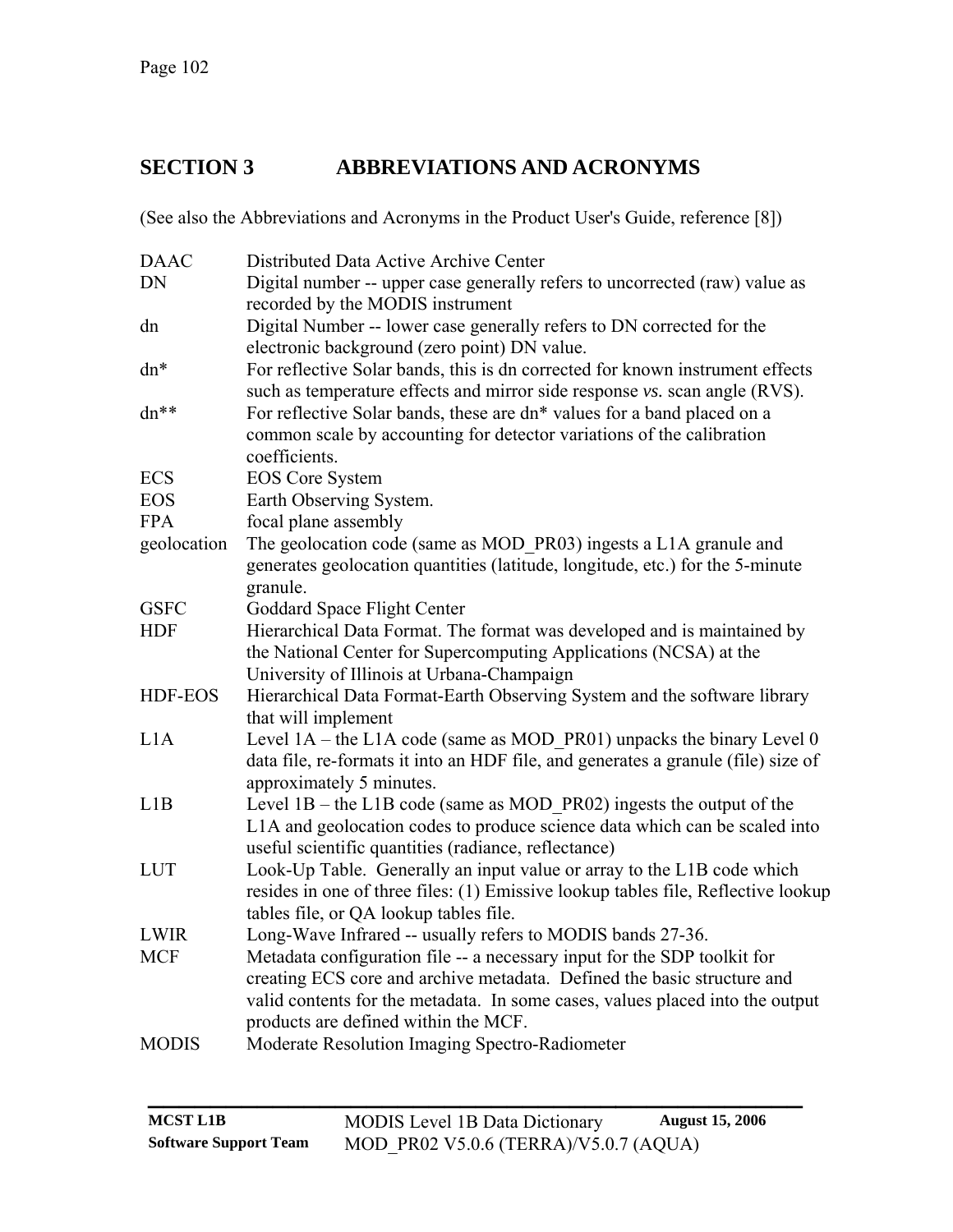| MOD PR      | MODIS Process -- leading part of the name of any major processing code in<br>the MODIS data processing system (the L1A code is MOD PR01, the L1B<br>code is MOD PR02, etc.)                                                                                                                      |
|-------------|--------------------------------------------------------------------------------------------------------------------------------------------------------------------------------------------------------------------------------------------------------------------------------------------------|
| <b>MWIR</b> | Medium-Wave infrared -- usually refers to MODIS bands 20, 21, 22, 23, 24,<br>25                                                                                                                                                                                                                  |
| <b>NASA</b> | National Aeronautics and Space Administration                                                                                                                                                                                                                                                    |
| <b>NCSA</b> | National Center for Supercomputing Applications                                                                                                                                                                                                                                                  |
| <b>NEdL</b> | Noise equivalent delta radiance                                                                                                                                                                                                                                                                  |
| <b>NIR</b>  | Near Infrared -- usually refers to the following MODIS bands: 1, 2, 13lo,<br>13hi, 14lo, 14hi, 15, 16, 17, 18, 19                                                                                                                                                                                |
| OBC         | On Board Calibrator -- usually one of the following: Solar diffuser (SD),<br>spectro-radiometric calibration assembly (SRCA), blackbody (BB), space-<br>view $(SV)$ .                                                                                                                            |
| <b>PCF</b>  | Process Control File -- a necessary input for any process which utilizes the<br>SDP toolkit. Contains the logical unit numbers (LUNs) and universal<br>references (URs) for the input files, LUT files, and output files for the code<br>being run as well as LUNs for other inputs and outputs. |
| <b>PGE</b>  | Process Generation Executive -- Run at the DAAC, contains one or more<br>processes generating the data products stored by the DAAC. PGE02 contains<br>the L1B code.                                                                                                                              |
| QA          | <b>Quality Assurance</b>                                                                                                                                                                                                                                                                         |
| <b>RSB</b>  | Reflective Solar Bands -- MODIS bands 1-12, 13lo, 13hi, 14lo, 14hi, 15-19,<br>26                                                                                                                                                                                                                 |
| <b>SDP</b>  | <b>Science Data Processing</b>                                                                                                                                                                                                                                                                   |
| <b>SDS</b>  | Scientific Data Set. One of the basic HDF data types. Consists of a multi-<br>dimensional array of numbers and various attributes associated with those<br>numbers.                                                                                                                              |
| <b>SMIR</b> | Short and medium-wave infrared – generally refers to MODIS Bands 5,6, 7,<br>26 (SWIR bands) and Bands 20-25 (MWIR Bands).                                                                                                                                                                        |
| <b>SWIR</b> | Short-wave infrared -- generally refers to MODIS bands 5,6,7 and 26                                                                                                                                                                                                                              |
| <b>TBD</b>  | To Be Defined                                                                                                                                                                                                                                                                                    |
| <b>TEB</b>  | Thermal Emissive Bands -- MODIS bands 20-25, 27-36                                                                                                                                                                                                                                               |
| Vdata       | One of the basic HDF data types. Equivalent to a data base having a set of<br>records with each record having a common set of fields.                                                                                                                                                            |
| <b>VIS</b>  | Visual – usually refers to the following MODIS bands: 3, 4, 8, 9, 10, 11, 12                                                                                                                                                                                                                     |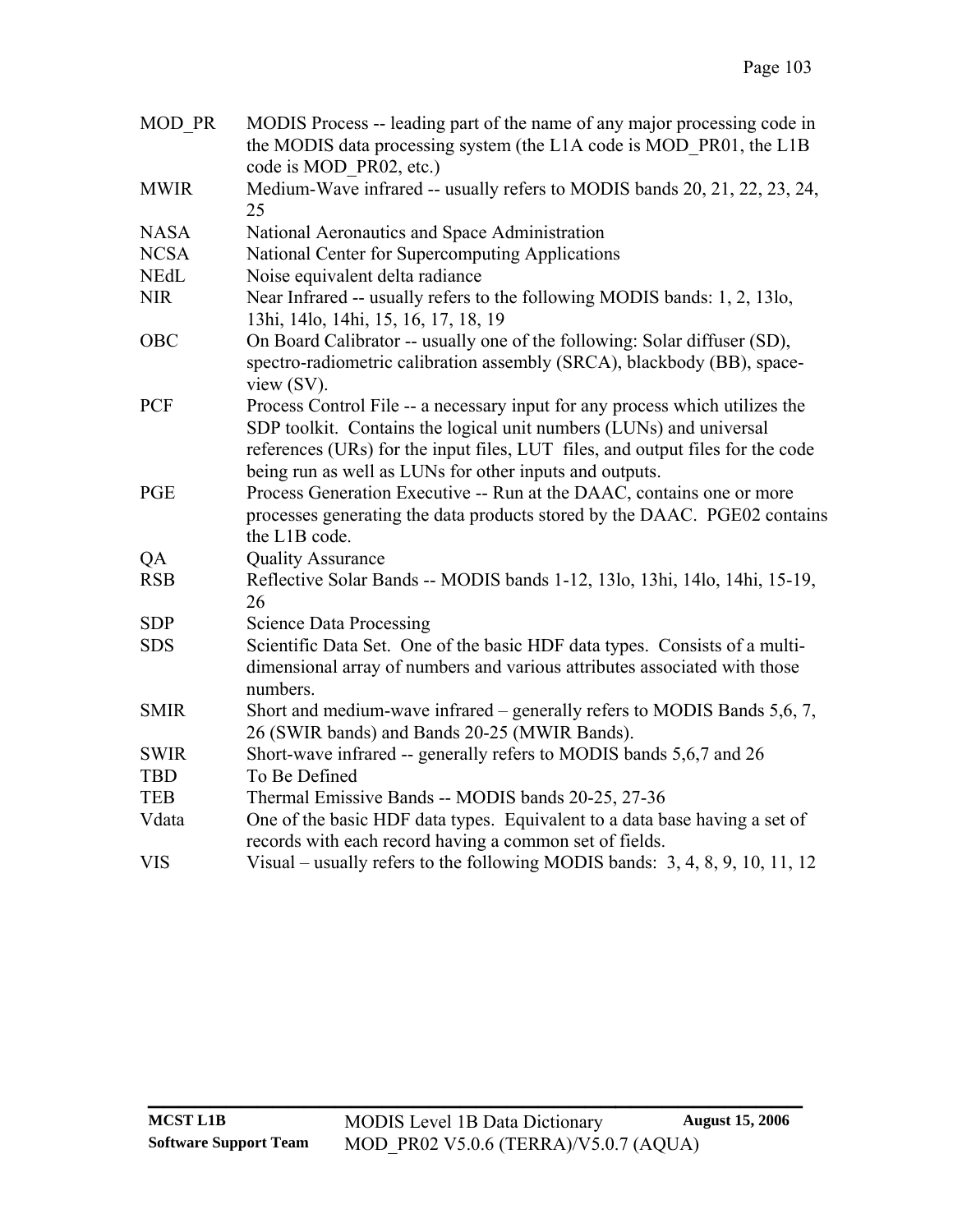# **SECTION 4 REFERENCES**

(See also the references listed in the Product User's Guide, item [\[8\]](#page-107-1) below.)

- [1] Berriman, B., "Calculation of the Digital Signals Written to the Level 1B Data Products for the Reflective Solar Bands", MCST Internal Memorandum # M0825, October 27, 1999.
- [2] Fireman, G., "Detector Quality Flag Criteria Revision", MCST Internal Memorandum # M0914, June 23, 2000.
- [3] "L1B 1km File Specification", V5.0.4 (Terra) or V5.0.5 (Aqua), December 1, 2005. Latest releases are available on-line at [http://www.mcst.ssai.biz/mcstweb/L1B/product.html.](http://www.mcst.ssai.biz/mcstweb/L1B/product.html)
- [4] "L1B 250m File Specification", V5.0.4 (Terra) or V5.0.5 (Aqua), December 1, 2005. Latest releases are available on-line at [http://www.mcst.ssai.biz/mcstweb/L1B/product.html.](http://www.mcst.ssai.biz/mcstweb/L1B/product.html)
- [5] "L1B 500m File Specification", V5.0.4 (Terra) or V5.0.5 (Aqua), December 1, 2005. Latest releases are available on-line at [http://www.mcst.ssai.biz/mcstweb/L1B/product.html.](http://www.mcst.ssai.biz/mcstweb/L1B/product.html)
- <span id="page-107-0"></span>[6] "L1B OBC File Specification", V5.0.4 (Terra) or V5.0.5 (Aqua), December 1, 2005. Latest releases are available on-line at [http://www.mcst.ssai.biz/mcstweb/L1B/product.html.](http://www.mcst.ssai.biz/mcstweb/L1B/product.html)
- [7] MODIS Characterization Support Team, "MODIS LUT Information Guide For Level 1B", MCST Internal Memorandum # M1036, December 1, 2003. Latest release is available on-line at [http://www.mcst.ssai.biz/mcstweb/L1B/product.html.](http://www.mcst.ssai.biz/mcstweb/L1B/product.html)
- <span id="page-107-1"></span>[8] MODIS Characterization Support Team, "MODIS Level 1B Product User's Guide", MCM-PUB-01-U-0202- REV B (MCST Internal Memorandum # M1038), December 1, 2003. Latest release is available on-line at [http://www.mcst.ssai.biz/mcstweb/L1B/product.html.](http://www.mcst.ssai.biz/L1B/product.html)
- [9] "MODIS Command, Telemetry, Science and Engineering Description", Document 151840, Release C, Santa Barbara Research Center, August 2000. It is available online at [ftp://ftp.mcst.ssai.biz/pub/permanent/IOT/document\\_archive/SBRS\\_151840\\_Rev\\_C.](ftp://ftp.mcst.ssai.biz/pub/permanent/IOT/document_archive/SBRS_151840_Rev_C.zip) [zip.](ftp://ftp.mcst.ssai.biz/pub/permanent/IOT/document_archive/SBRS_151840_Rev_C.zip)
- [10] "MODIS Geolocation Version 4 Product Format", Version 4.0.0, December 14, 2002 is available on-line at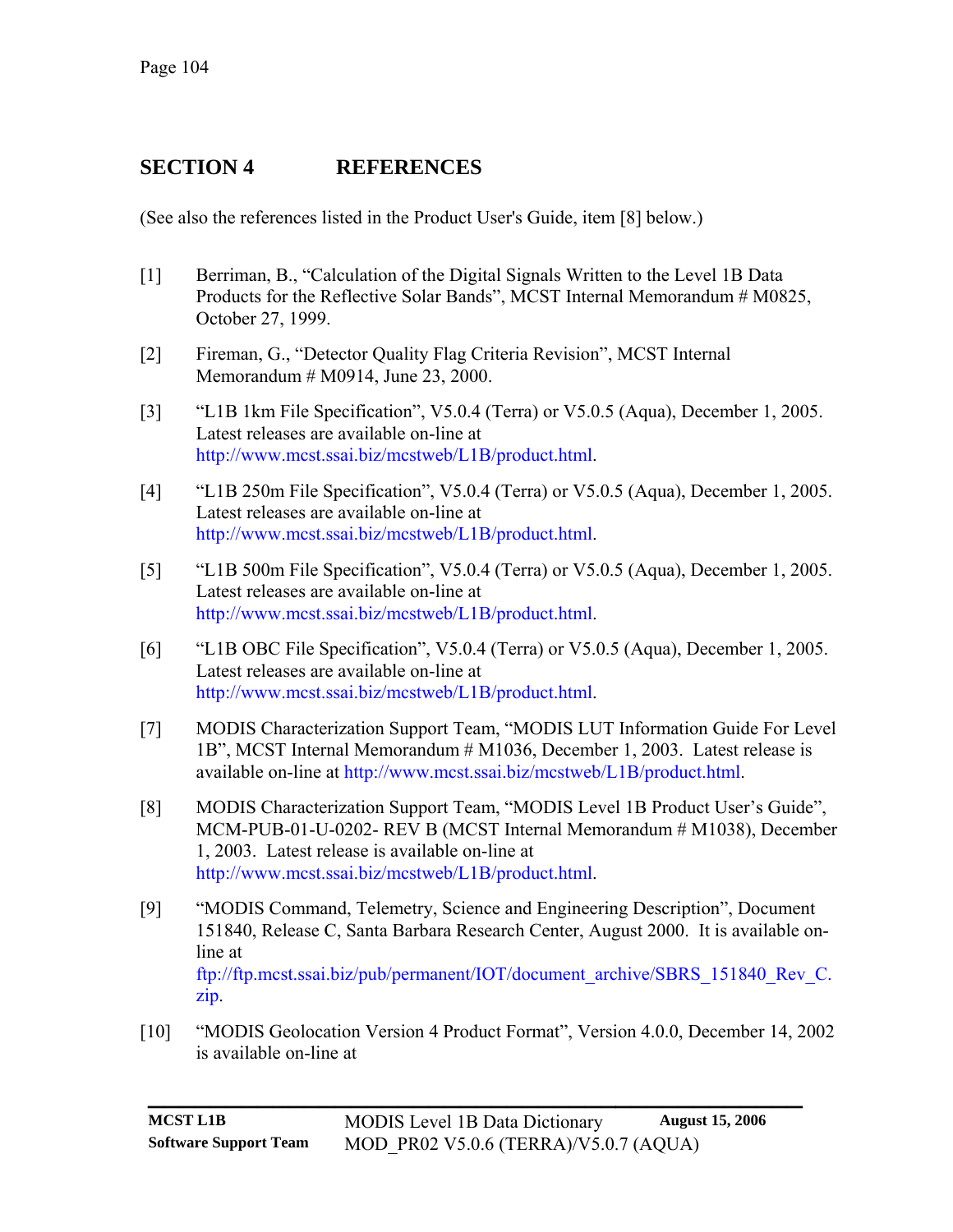[ftp://modular.nascom.nasa.gov/pub/LatestFilespecs/MOD03.geolocation.fs.txt.](ftp://modular.nascom.nasa.gov/pub/LatestFilespecs/MOD03.geolocation.fs.txt) This is the most current version that is publically available.

- [11] "MODIS Level 1A Data Product Format", Version 5.0.0, July 19, 2005 is available on-line at [ftp://modular.nascom.nasa.gov/pub/LatestFilespecs/MOD01.fs.](ftp://modular.nascom.nasa.gov/pub/LatestFilespecs/MOD01.fs)
- [12] "Release 5A Implementation Earth Science Data Model for the ECS Project", 420- TP-020-001, Raytheon Systems Company, Upper Marlboro, MD, August, 1999.
- [13] "Release 6A.07 SDP Toolkit Users' Guide for the ECS Project", Raytheon Systems Company, Upper Marlboro, MD, May, 2002. Available on-line at <http://edhs1.gsfc.nasa.gov/waisdata/toc/333emd001r4toc.html>.
- [14] Xiong, X., and Dorman, T., "Preliminary Investigation of the On-Board Calibrator (OBC) Blackbody Temperature Calibration Algorithm", MCST Internal Memorandum, March 24, 1998.
- [15] Xiong, X., *et. al.*, "A Common Algorithm for Computing the Instrument Temperature in the L1B Code and New LUT Format", MCST Internal Memorandum # MO677, May 9, 1999.
- [16] Xiong, X., et. al., "Thermal Sensors Selected for MODIS Scan Cavity Temperature and its Computing Algorithm", MCST Internal Memorandum # MO678, May 12, 1999.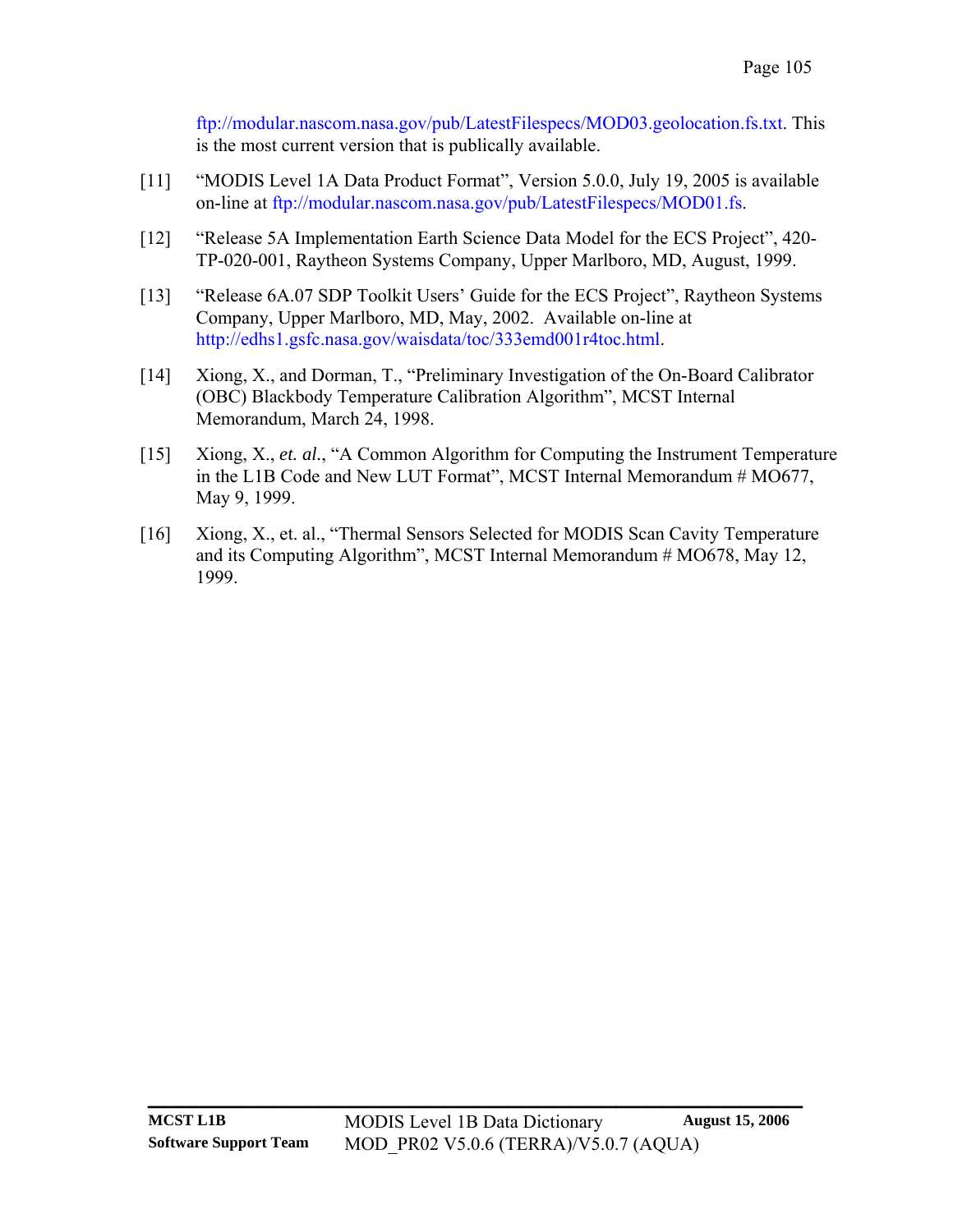## **SECTION 5 INDEX**

| Additionalattributename. 21, 22, 23, 24, 25, 26 |  |  |
|-------------------------------------------------|--|--|
|                                                 |  |  |
| Algorithmpackage                                |  |  |
|                                                 |  |  |
|                                                 |  |  |
|                                                 |  |  |
|                                                 |  |  |
| Ancillaryinput                                  |  |  |
|                                                 |  |  |
|                                                 |  |  |
| Angle                                           |  |  |
|                                                 |  |  |
|                                                 |  |  |
|                                                 |  |  |
|                                                 |  |  |
| Solar Azimuth of Nadir Frame 70                 |  |  |
|                                                 |  |  |
|                                                 |  |  |
| Associatedinstrumentshortname27                 |  |  |
| Associatedplatformshortname27                   |  |  |
|                                                 |  |  |
|                                                 |  |  |
| Automaticqualityflagexplanation 7, 11           |  |  |
| <b>Bad Data</b>                                 |  |  |
|                                                 |  |  |
|                                                 |  |  |
|                                                 |  |  |
| <b>Band numbers</b>                             |  |  |
|                                                 |  |  |
|                                                 |  |  |
|                                                 |  |  |
|                                                 |  |  |
|                                                 |  |  |

| <b>Bands</b> |  |
|--------------|--|
|              |  |
|              |  |

| Reflective Solar (RSB) 49, 51, 53, 56, 80,      |
|-------------------------------------------------|
| 83, 91, 92, 102                                 |
| Thermal emissive (TEB) 55, 80, 83, 92, 102      |
|                                                 |
|                                                 |
| BB (Blackbody). 21, 42, 43, 50, 60, 61, 71, 73, |
| 74, 102                                         |
|                                                 |
|                                                 |
|                                                 |
| Blackbody (BB). 21, 42, 43, 50, 56, 60, 61, 71, |
| 73, 74, 102                                     |
| <b>Bounding Coordinate</b>                      |
|                                                 |
|                                                 |
|                                                 |
|                                                 |
| Code, Level 1B 2, 7, 8, 9, 12, 13, 20, 29, 58,  |
|                                                 |
| 59, 101, 102                                    |
|                                                 |
|                                                 |
|                                                 |
|                                                 |
|                                                 |
|                                                 |
| Data                                            |
|                                                 |
|                                                 |
| DC Restore Change                               |
|                                                 |
|                                                 |
|                                                 |
|                                                 |
|                                                 |
|                                                 |
| Detectors                                       |
|                                                 |
| 80                                              |
| Non-Functioning9, 13, 48, 54, 80                |
| Quality Flags 48, 49, 50, 54                    |
| Thermal, Change In Relative Responses . 62      |
| Dimensions                                      |

**MCST L1B** MODIS Level 1B Data Dictionary **August 15, 2006 Software Support Team** MOD\_PR02 V5.0.6 (TERRA)/V5.0.7 (AQUA)

**\_\_\_\_\_\_\_\_\_\_\_\_\_\_\_\_\_\_\_\_\_\_\_\_\_\_\_\_\_\_\_\_\_\_\_\_\_\_\_\_\_\_**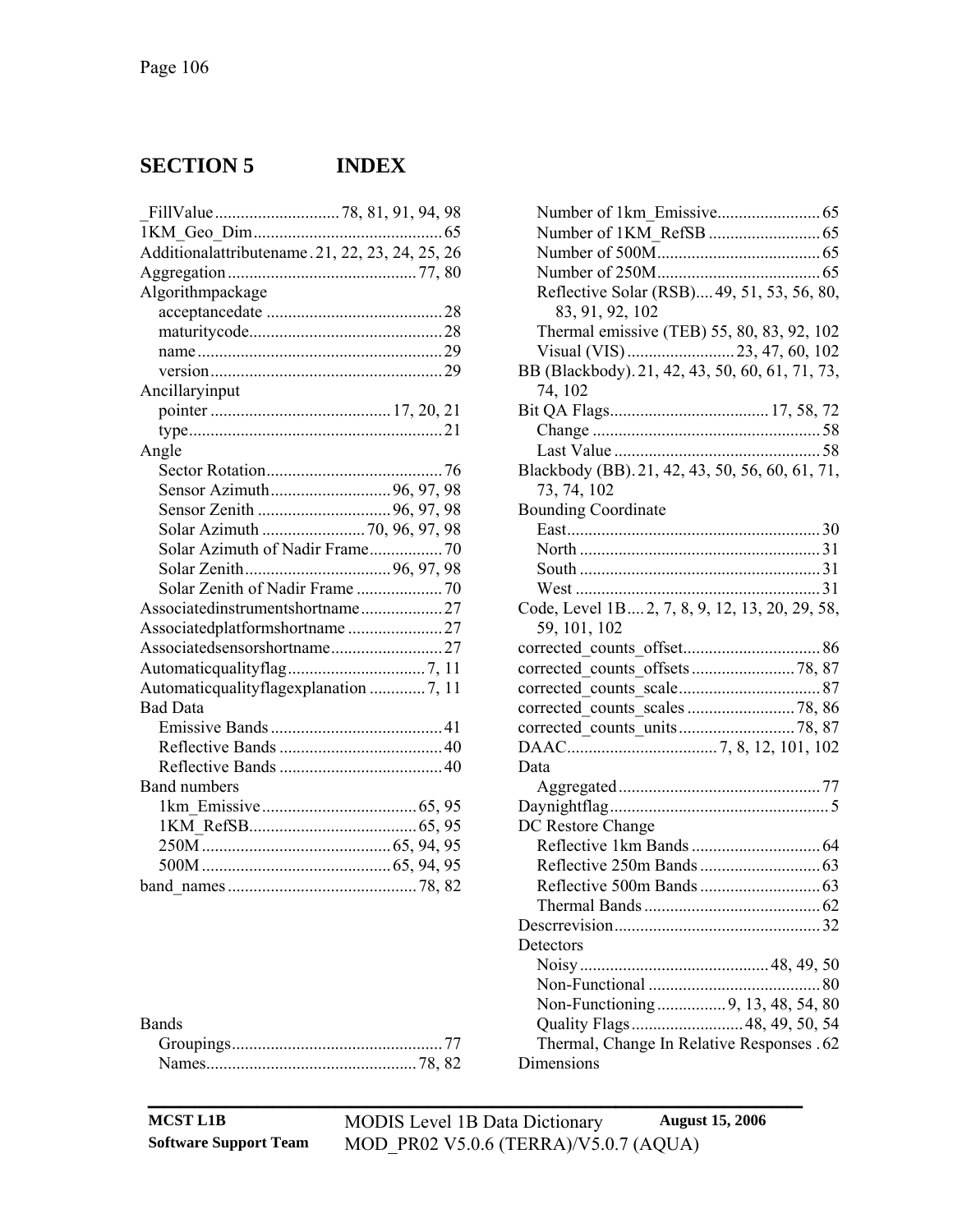| Distributed Data Active Archive Center           |
|--------------------------------------------------|
|                                                  |
| DN (Digital Number) 9, 10, 13, 14, 35, 36, 49,   |
| 50, 53, 55, 56, 77, 78, 80, 101                  |
| Doors And Screens Configuration 40               |
| Earth Observing System (EOS). 1, 2, 3, 28, 65,   |
| 101                                              |
| Earth View (EV) 1, 2, 9, 10, 14, 35, 36, 40, 41, |
| 48, 52, 53, 54, 55, 56, 57, 65, 68, 76, 77, 96   |
| Earth View data                                  |
|                                                  |
|                                                  |
|                                                  |
|                                                  |
| aggregated, 250m to 1km RefSB  76                |
| aggregated, 250m to 500m RefSB 76                |
| aggregated, 500m to 1km, RefSB 76                |
|                                                  |
| samples used, aggregated 250m to 1km             |
|                                                  |
| samples used, aggregated 250m to 500m            |
|                                                  |
| samples used, aggregated 500m to 1km             |
|                                                  |
|                                                  |
|                                                  |
|                                                  |
|                                                  |
| uncertainty, aggregated 250m to 1km              |
|                                                  |
| uncertainty, aggregated 250m to 500m             |
|                                                  |
| uncertainty, aggregated 500m to 1km              |
|                                                  |
| Earth-Sun Distance (ESD)<br>$\dots 50, 83$       |
| ECS (EOS Core System)  2, 3, 5, 14, 15, 17,      |
| 18, 19, 20, 28, 30, 31, 101                      |
| Electronics Configuration Change 37              |
| Electronics Redundancy Vector 36                 |
|                                                  |
| EOS Core System2, 3, 5, 14, 15, 17, 18, 19,      |
| 20, 28, 30, 31, 101                              |
| EOS Core System (ECS)2, 3, 5, 14, 15, 17, 18,    |
| 19, 20, 28, 30, 31, 101                          |
| Equatorcrossing                                  |
|                                                  |
|                                                  |

| EV, 1, 2, 9, 10, 14, 35, 36, 40, 41, 48, 52, 53, |
|--------------------------------------------------|
| 54, 55, 56, 57, 65, 68, 76, 77, 96               |
|                                                  |
|                                                  |
| EV_1km_Emissive_Uncert_Indexes77                 |
|                                                  |
| EV 1KM RefSB Uncert Indexes  77                  |
|                                                  |
| EV_250_Aggr1km_RefSB_Samples_Used.76             |
|                                                  |
| EV_250_Aggr1km_RefSB_Uncert_Indexes76            |
|                                                  |
| EV 250 Aggr500 RefSB Samples Used76              |
| EV_250_Aggr500_RefSB_Uncert_Indexes.76           |
|                                                  |
| EV 250 RefSB Uncert Indexes 76                   |
|                                                  |
| EV 500_Aggr1km_RefSB_Samples_Used.76             |
| EV_500_Aggr1km_RefSB_Uncert_Indexes76            |
|                                                  |
| EV_500_RefSB_Uncert Indexes 76                   |
|                                                  |
|                                                  |
|                                                  |
|                                                  |
|                                                  |
| Flags                                            |
|                                                  |
| Automatic quality flag explanation 7, 11         |
|                                                  |
|                                                  |
|                                                  |
|                                                  |
|                                                  |
| Detector Quality Flags  48, 49, 50, 54           |
|                                                  |
|                                                  |
|                                                  |
| Operational quality flag explanation 7, 12       |
|                                                  |
| Science quality flag explanation  8, 12, 13      |
| Focal Plane Assembly (FPA)  43, 44, 47, 60,      |
| 62, 63, 64, 73, 101                              |
| Focal Plane Set Point State<br>39                |
| FPA (Focal Plane Assembly)  43, 44, 47, 60,      |
| 62, 63, 64, 73, 101                              |
| Frames                                           |
|                                                  |
|                                                  |
|                                                  |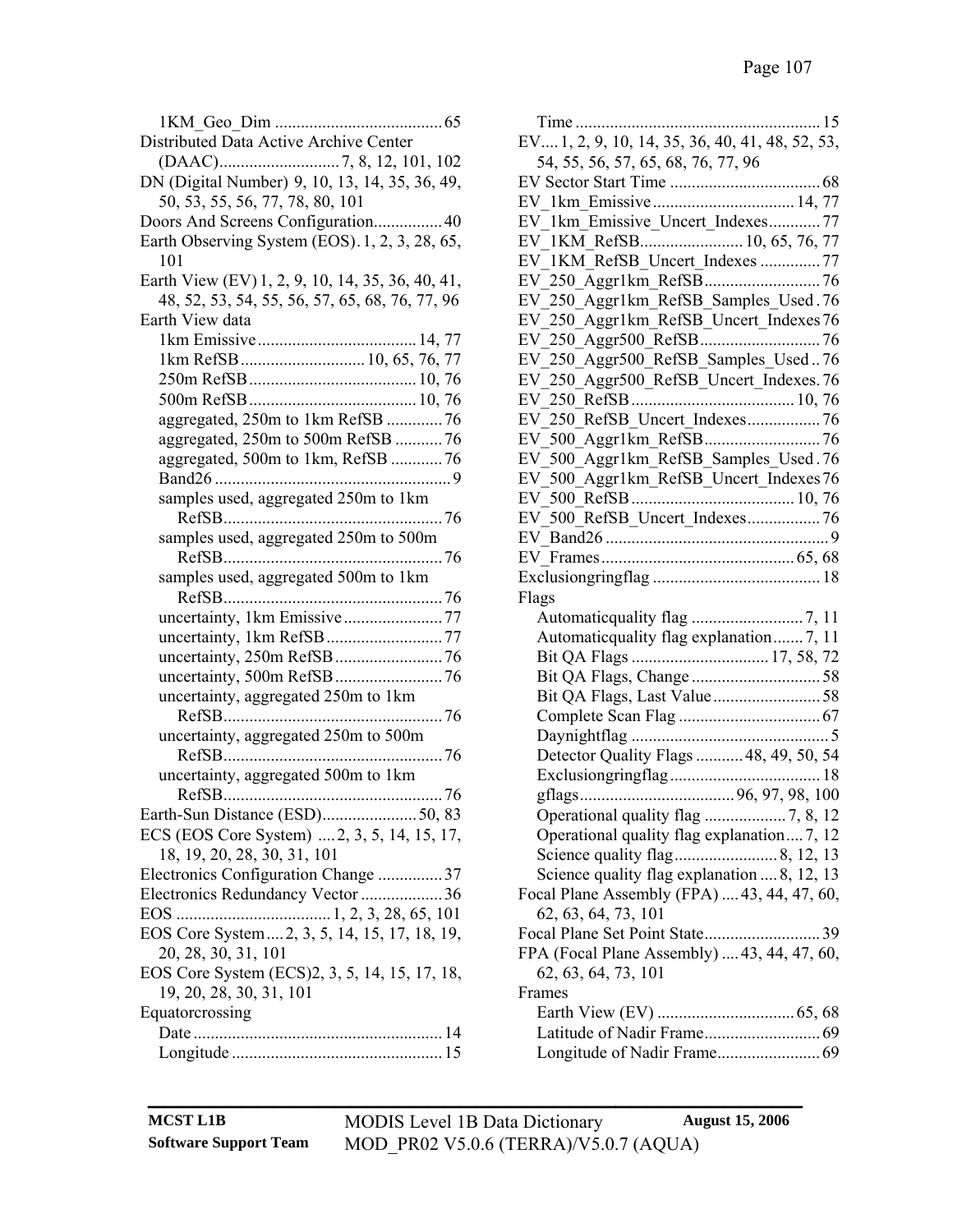| Max Earth View (Max_EV)35                                         |
|-------------------------------------------------------------------|
|                                                                   |
|                                                                   |
|                                                                   |
| Solar Azimuth Of Nadir Frame70                                    |
|                                                                   |
| Solar Zenith Of Nadir Frame  70                                   |
| Geolocation  2, 15, 17, 18, 20, 21, 30, 31, 65,                   |
| 69, 96, 97, 98, 99, 100, 101                                      |
|                                                                   |
|                                                                   |
| Goddard Space Flight Center (GSFC)30, 101                         |
|                                                                   |
|                                                                   |
|                                                                   |
|                                                                   |
| Gringpoint                                                        |
|                                                                   |
|                                                                   |
|                                                                   |
|                                                                   |
| <b>HDF</b>                                                        |
| Scientific Data Set (SDS)9, 33, 34, 40, 52,                       |
| 53, 61, 62, 63, 64, 67, 68, 69, 70, 71, 72,                       |
| 73, 75, 76, 77, 78, 79, 81, 82, 83, 84, 85,                       |
| 86, 87, 88, 89, 90, 91, 92, 93, 94, 95, 96,                       |
| 98, 100, 102                                                      |
| Vdata 17, 33, 58, 66, 67, 68, 69, 70, 71, 75,                     |
| 76, 102                                                           |
| $\ldots$ 96, 97, 98                                               |
| Hierarchical Data Format (HDF) 1, 3, 33, 34,                      |
| 35, 36, 37, 38, 39, 40, 41, 42, 43, 44, 45,                       |
| 46, 47, 48, 49, 50, 51, 52, 53, 54, 55, 56,                       |
| 57, 58, 59, 61, 62, 63, 64, 65, 66, 67, 68,                       |
| 69, 70, 71, 75, 76, 79, 81, 82, 83, 84, 85,                       |
| 86, 87, 90, 91, 92, 93, 94, 95, 101, 102<br><b>Infrared Bands</b> |
|                                                                   |
| Long-Wave (LWIR)25, 43, 60, 101<br>Medium-Wave (MWIR) 44, 102     |
|                                                                   |
|                                                                   |
| Short and medium-wave (SMIR) 24, 44, 60,                          |
| 102                                                               |
|                                                                   |
|                                                                   |
|                                                                   |
|                                                                   |
|                                                                   |
|                                                                   |

| Look Up Table (LUT)2, 10, 14, 26, 28, 29, 36,   |            |
|-------------------------------------------------|------------|
| 37, 38, 42, 43, 44, 45, 46, 47, 48, 49, 51,     |            |
| 54, 55, 56, 61, 62, 71, 91, 92, 101, 102        |            |
| LUTs                                            |            |
| Emissive LUTs38, 71, 91, 92                     |            |
|                                                 |            |
| Reflective LUTs37, 51, 91, 92                   |            |
| Serial Number, Emissive38                       |            |
|                                                 |            |
| Serial Number, Reflective37                     |            |
| LWIR (Long Wave Infrared)  25, 43, 60, 101      |            |
|                                                 |            |
|                                                 |            |
|                                                 |            |
| Metadata Configuration File .8, 13, 16, 27, 32, |            |
| 101                                             |            |
| Metadata Configuration File (MCF). 8, 13, 16,   |            |
| 27, 32, 101                                     |            |
|                                                 | . 68       |
| MOD PR022, 7, 8, 9, 12, 13, 20, 29, 58, 59,     |            |
| 101, 102                                        |            |
| MODIS Process 2, 7, 8, 12, 20, 101, 102         |            |
|                                                 |            |
|                                                 |            |
| Nadir                                           |            |
|                                                 |            |
|                                                 |            |
|                                                 |            |
|                                                 |            |
| Solar Azimuth Of Nadir Frame 70                 |            |
|                                                 |            |
|                                                 |            |
|                                                 |            |
| Name                                            |            |
| additional attribute  21, 22, 23, 24, 25, 26    |            |
|                                                 |            |
|                                                 |            |
|                                                 |            |
|                                                 |            |
|                                                 |            |
|                                                 | $\dots 29$ |
|                                                 |            |
|                                                 |            |

**\_\_\_\_\_\_\_\_\_\_\_\_\_\_\_\_\_\_\_\_\_\_\_\_\_\_\_\_\_\_\_\_\_\_\_\_\_\_\_\_\_\_ MCST L1B** MODIS Level 1B Data Dictionary **August 15, 2006 Software Support Team** MOD\_PR02 V5.0.6 (TERRA)/V5.0.7 (AQUA)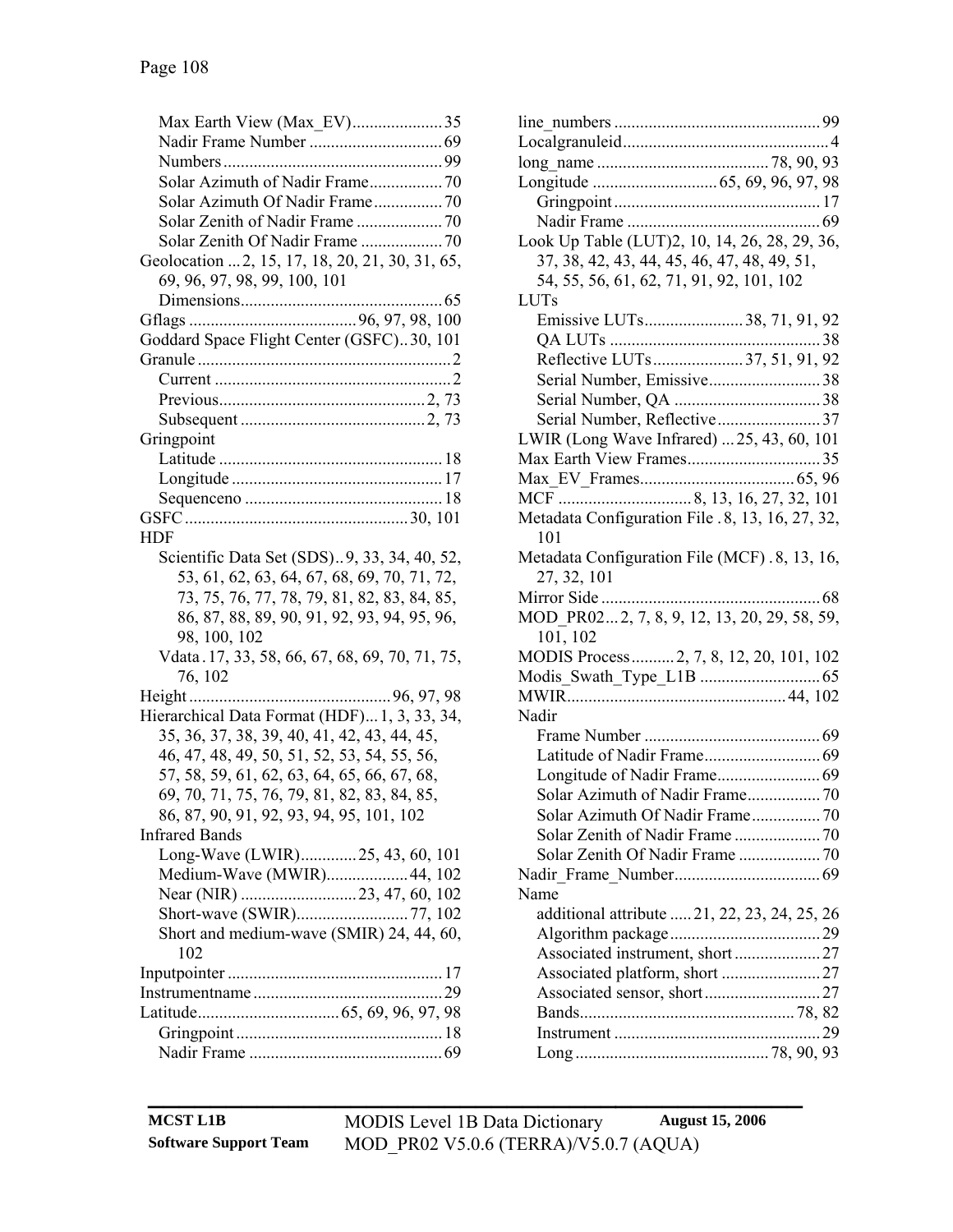| National Aeronautics and Space                 |
|------------------------------------------------|
|                                                |
| National Center for Supercomputing             |
|                                                |
| National Center for Supercomputing             |
| Applications (NCSA) 101, 102                   |
|                                                |
| NEdL  14, 35, 49, 50, 61, 72, 102              |
|                                                |
|                                                |
| Noise                                          |
| Average BB Temperature  43                     |
| Black Body Thermistors  42                     |
|                                                |
|                                                |
|                                                |
| MWIR FPA Temperature44                         |
| Scan Mirror Thermistor #1 44                   |
|                                                |
| Scan Mirror Thermistor Average45               |
| Temperature Of NIR FPA 47                      |
| Temperature Of Vis FPA  47                     |
|                                                |
| Noise equivalent delta radiance (NEdL) 14, 35, |
| 49, 50, 61, 72, 102                            |
| Number                                         |
| Digital (DN)  9, 10, 13, 14, 35, 49, 50, 53,   |
| 55, 56, 77, 78, 80, 101                        |
| OBC (On Board Calibrator) 1, 4, 6, 11, 16, 21, |
| 71, 102                                        |
| Offsets                                        |
|                                                |
|                                                |
|                                                |
|                                                |
| On Board Calibrator (OBC) 1, 4, 6, 11, 16, 21, |
| 71, 102                                        |
|                                                |
| Outliers                                       |
|                                                |
| Parameter                                      |
|                                                |
|                                                |
| PCF (Process Control File)5, 17, 20, 102       |
| PGE (Process Generation Executive)29, 102      |
| 012                                            |
| 022                                            |

| Process Control File (PCF)5, 17, 20, 102         |
|--------------------------------------------------|
| Process Generation Executive (PGE)29, 102        |
| Production                                       |
|                                                  |
|                                                  |
|                                                  |
|                                                  |
| QA  3, 6, 7, 11, 17, 26, 28, 38, 40, 42, 43, 44, |
| 45, 46, 47, 48, 49, 54, 58, 59, 61, 62, 72,      |
| 101, 102                                         |
| QA percent                                       |
|                                                  |
|                                                  |
| out of bounds data 10, 14                        |
| QA Values                                        |
|                                                  |
| Quality Assurance  3, 6, 7, 11, 17, 26, 28, 38,  |
| 40, 42, 43, 44, 45, 46, 47, 48, 49, 54, 58,      |
| 59, 61, 62, 72, 101, 102                         |
| Quality flag                                     |
|                                                  |
| Operational quality flag explanation 7, 12       |
|                                                  |
|                                                  |
|                                                  |
| Range 49, 50, 80, 90, 94, 96, 97, 98             |
|                                                  |
|                                                  |
|                                                  |
|                                                  |
|                                                  |
|                                                  |
|                                                  |
| Reprocessing                                     |
|                                                  |
|                                                  |
| RSB  49, 51, 53, 56, 80, 83, 91, 92, 102         |
|                                                  |
| aggregated 250m to 1km RefSB  76                 |
| aggregated 250m to 500m RefSB  76                |
| aggregated 500m to 1km RefSB 76                  |
|                                                  |
| Scales                                           |
|                                                  |
|                                                  |
|                                                  |
|                                                  |
| Scan                                             |
|                                                  |